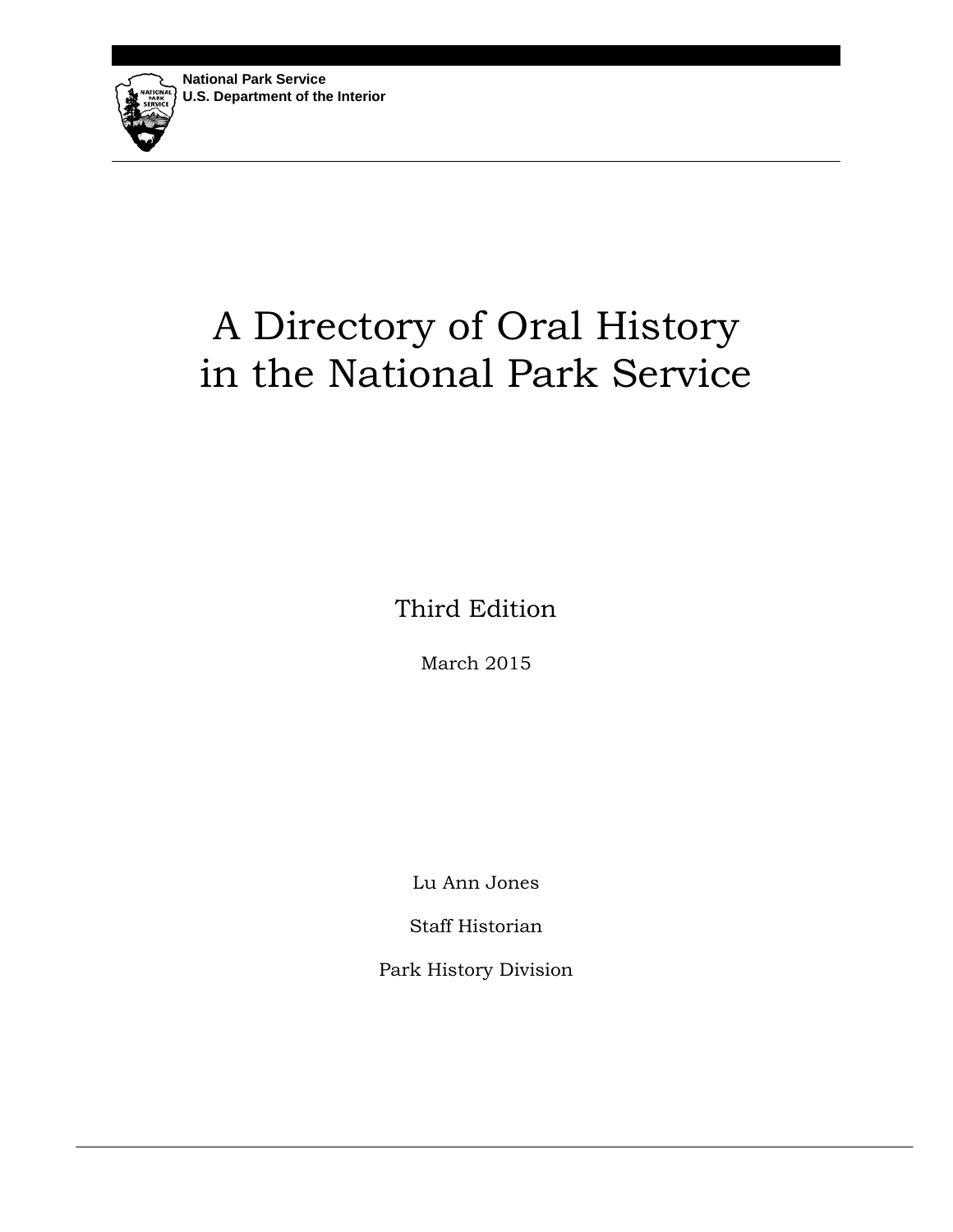# **Table of Contents**

| 1. Preface                            | $2 - 6$ |
|---------------------------------------|---------|
| 2. Acknowledgements                   | $7-8$   |
| 3. Directory of Oral History Projects | 9-84    |
| 4. Oral History Publications          | 84-85   |
| 5. NPS Oral History on the Web        | 85-86   |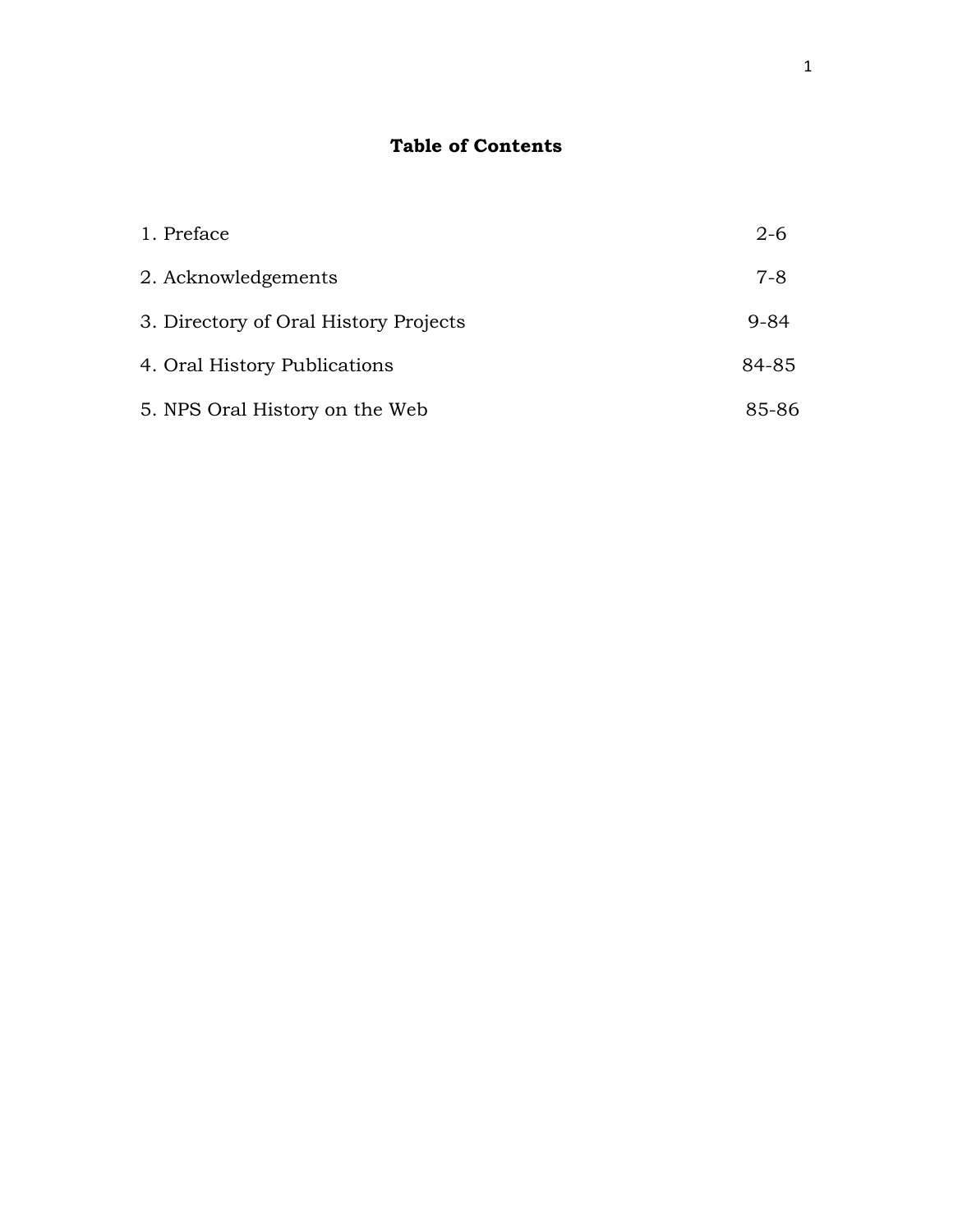#### **Preface**

People make history, and their stories are among the most valuable resources that the National Park Service preserves and protects for future generations. Scores of parks use oral history interviews to document the people and events they commemorate and to capture the history of individual parks. People who have shared their stories include Civilian Conservation Corps members, the families, friends, and neighbors of former presidents, immigrants who stepped ashore at Ellis Island, veterans of World War II, foot soldiers and leaders of the Civil Rights Movement, native elders in Alaska, and park personnel. Interviews bring history alive for visitors as they enrich interpretative programs and exhibits. They also inform management decisions as they contribute to historic resource studies, cultural landscape reports, and administrative histories.

This directory is an effort to describe the oral history projects that have been completed or are under way throughout the Park Service and to illustrate how parks are using interviews. It builds upon the work of Janet A. McDonnell, former bureau historian, who in 2001 conducted a survey of oral history in the Park Service. More than a hundred parks responded, describing the scope and scale of their projects and the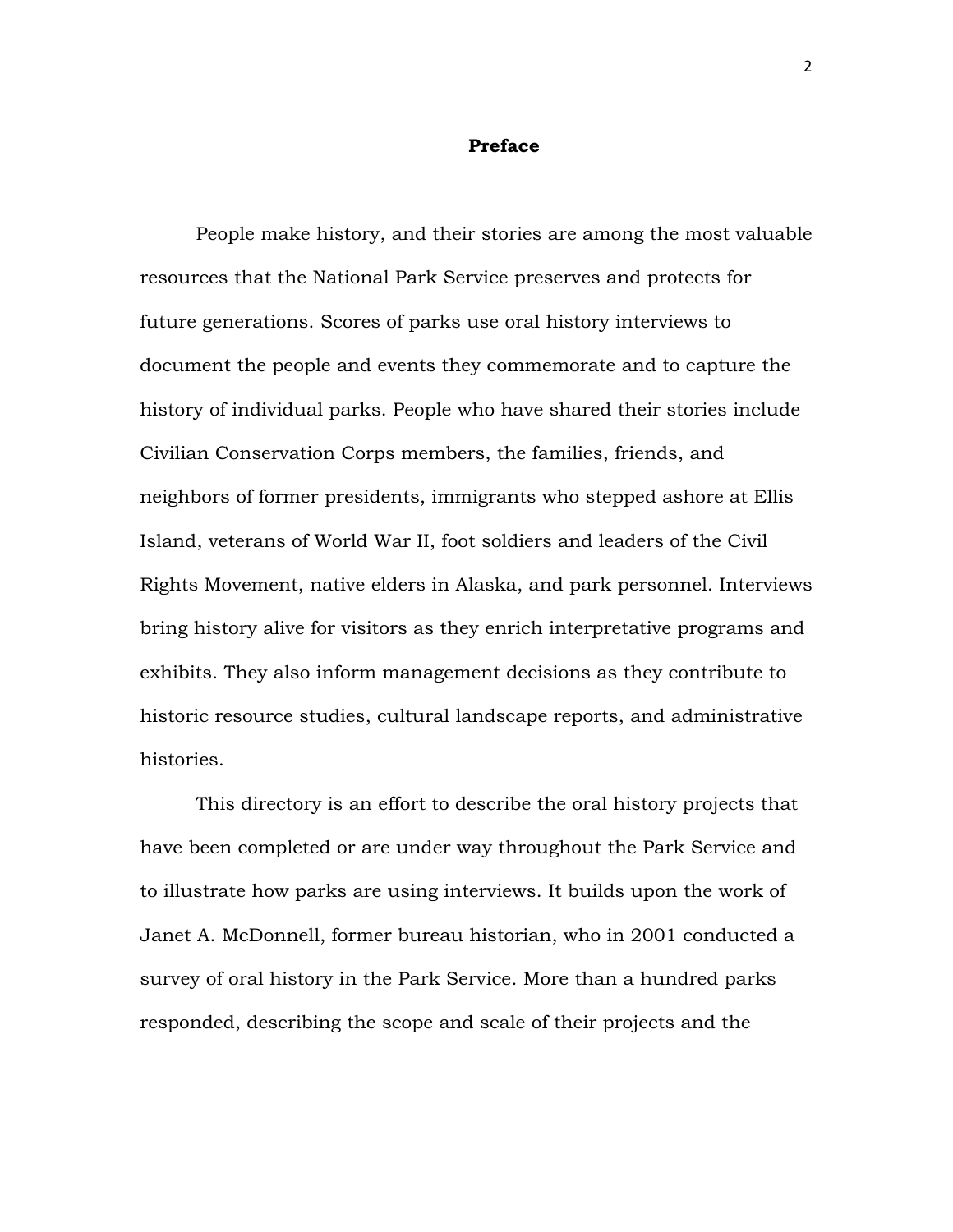myriad ways they were used.<sup>[1](#page-3-0)</sup> I hope that this compilation will showcase oral history research within the Park Service, encourage communication among oral history practitioners, and generate support for the work.

The method that I used to compile directory entries combined serendipity and system. Rather than conducting another survey that placed the burden on park personnel, I chose instead to begin with descriptions from the 2001 survey, information that I could find via Web searches, and references from colleagues in the field. After I drafted a description of a park's oral history projects I then contacted the historian, ethnographer, curator or archivist in charge of oral history and asked for corrections and amplifications. A key benefit of a one-on-one approach was the opportunity to meet many colleagues engaged in oral history throughout the Park Service, to learn more about their projects and to understand the challenges they face when resources of time and money are slim.

For over half-a-century, the Park Service has used oral history to expand its knowledge of cultural and natural resources and to share that knowledge with visitors. As early as the 1930s, a curator at the Thomas Edison National Historical Park recorded conversations via

<span id="page-3-0"></span> $<sup>1</sup>$  Janet A. McDonnell, "Documenting Cultural and Historical Memory: Oral History in</sup> the National Park Service," Oral History Review, 30/ 2 (2003): 99-109. See also J. Todd Moye*,* "The Tuskegee Airmen Oral History Project, and Oral History in the National Park Service," The Journal of American History 89/2 (September 2002): 580-587. These articles and other oral history resources are available [here.](http://www.nps.gov/parkhistory/oralhistory_NEW.htm)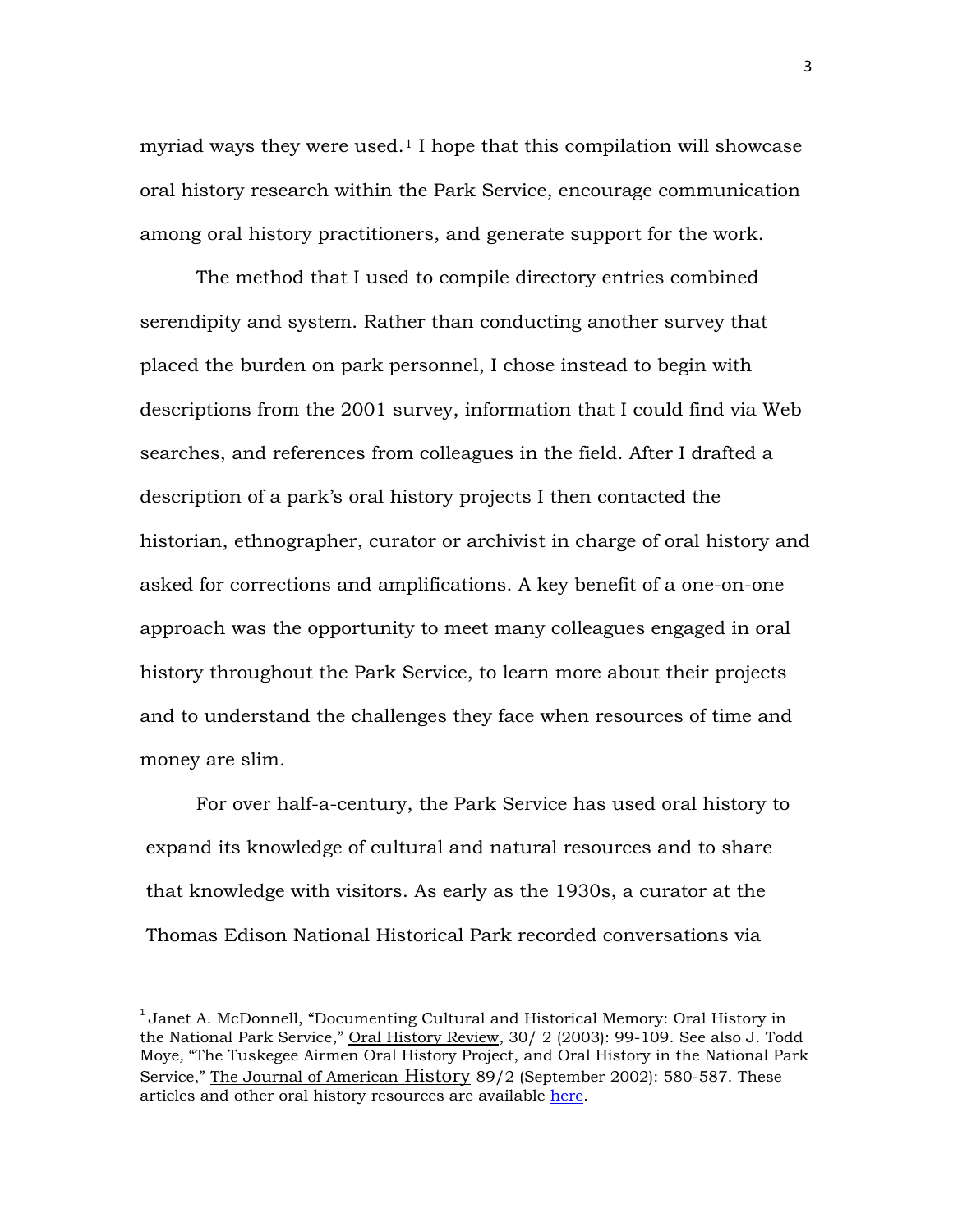telephone as he spoke with several former Edison employees. The fortyone Ediphone brown wax dictation cylinders are in the park's collection. The Roosevelt-Vanderbilt National Historic Site pioneered oral history in the United States. Between 1947 and 1951 George A. Palmer, ROVA's superintendent, and Frederick D. Rath, Jr., park historian, made wire recordings with friends, neighbors, local political advisers, staff and associates of the families of President Franklin D. Roosevelt and Frederick W. Vanderbilt. Palmer and Rath anticipated the use of oral history by social and labor historians when they interviewed President Roosevelt's secretary, chief telephone operator, tenant farmer, outdoor handyman, and an estate gardener and his wife. They also interviewed a Roosevelt family houseman and butler and Mr. Vanderbilt's butler.[2](#page-4-0) Interviewing projects have continued apace, and in 2003, Donald A. Ritchie, a veteran oral historian in the federal government, estimated that the Park Service had "the most ongoing oral history projects" of all federal agencies.[3](#page-4-1)

Even as the Park Service has created thousands of oral history interviews, interviewing efforts have sometimes been undermined by a

<span id="page-4-0"></span> $\overline{a}$ 

<sup>2</sup> For more about the earliest collecting efforts, see: Frederick L. Rath, Jr., "Oral History: The Hyde Park Project," CRM, vol. 16, no. 10, Supplement (1993): 1, 3-6; and W. D. Urbin, "Wards of the Hyde Park Project," CRM, vol. 16, no. 10, Supplement (1993): 12. Read about the Hyde Park Project [here.](http://npshistory.com/newsletters/crm/crm-v16n10s.pdf)

<span id="page-4-1"></span><sup>&</sup>lt;sup>3</sup> Donald A. Ritchie, Doing Oral History, A Practical Guide, 2<sup>nd</sup> ed. (New York: Oxford University Press), p. 42. During a July 2009 conversation Ritchie speculated that the U. S. military now outpaces the Park Service's oral history efforts.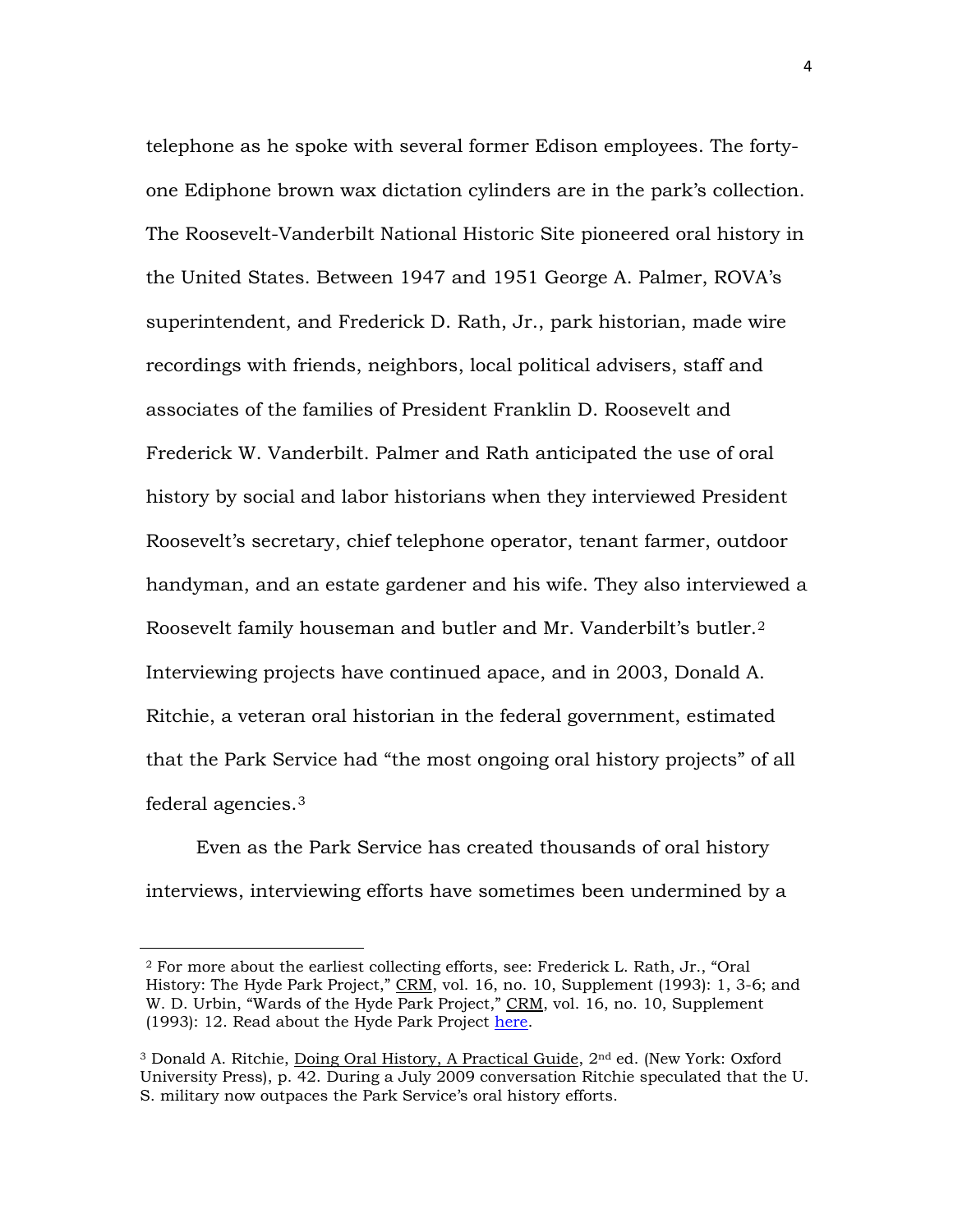lack of training and insufficient resources to process and protect recordings. As a result, use of some collections described below may be limited. Some might not have necessary legal release forms that make public use possible. Others might have been recorded in formats or on technologies that are no longer viable. In many cases, transcripts do not exist.[4](#page-5-0)

As the National Park Service approaches its Centennial, oral history offers many opportunities to contribute to the commemoration. What better time than now to preserve the memories of superintendents, rangers, and other personnel who can tell the Park Service story from the inside out? What better time to use the stories of Park Service elders to help educate a new generation of leaders? What better time to document how humans shape and are shaped by different environments and advance our understanding of both natural and cultural resource stewardship? What better time to record the recollections of visitors whose stories about how they experienced, used, and found meanings in parks might inform planning for future generations?

This oral history directory contains brief descriptions of projects organized alphabetically by park. Also included are a list of published

<span id="page-5-0"></span><sup>&</sup>lt;sup>4</sup> On the uneven nature of Park Service oral history collections, see McDonnell, "Documenting Cultural and Historical Memory: Oral History in the National Park Service."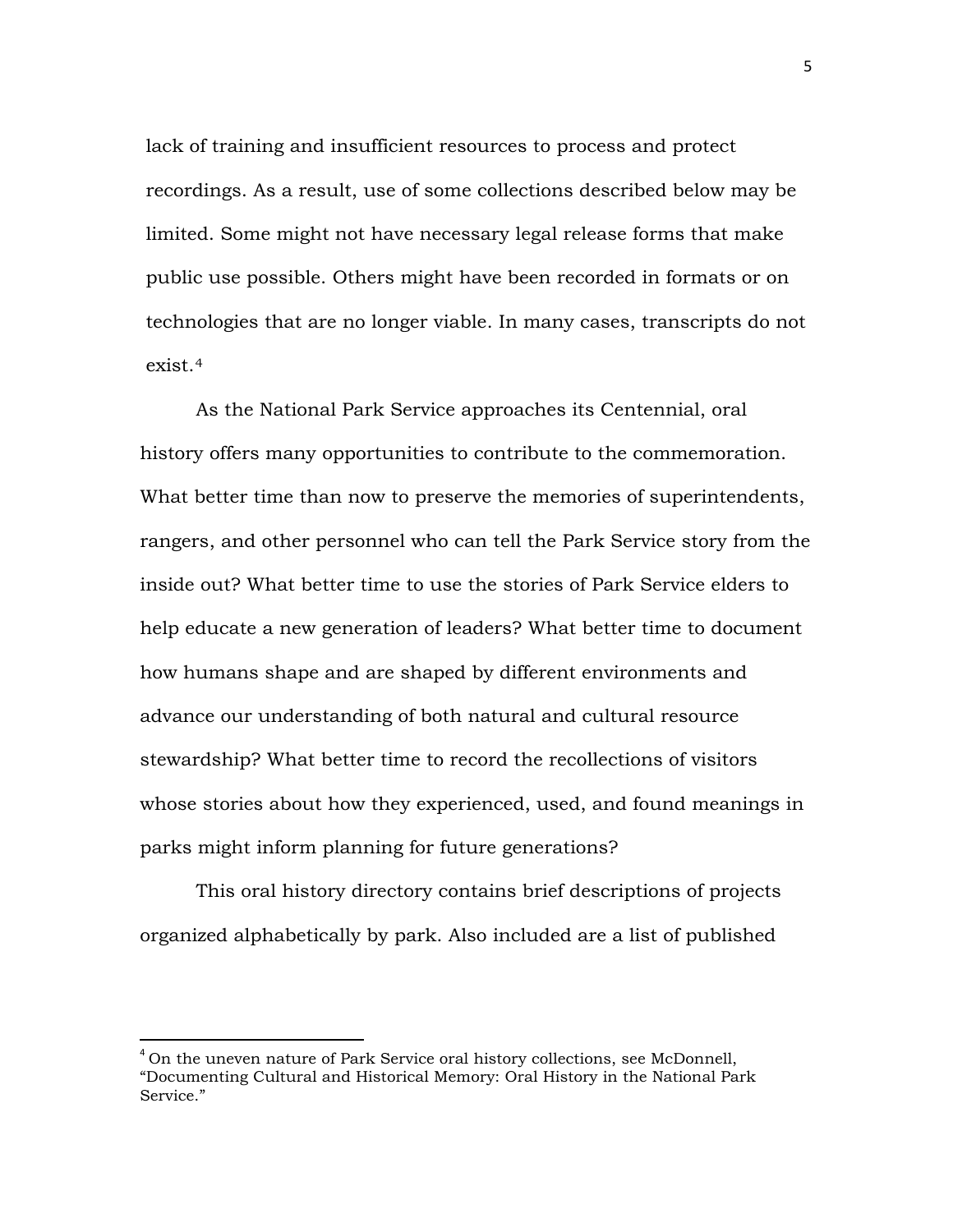oral histories and websites where one can listen to interviews and read entire transcripts.

Have projects in your park been overlooked? Please send a description of your projects to **luann\_jones@nps.gov** and we will continue to update the directory.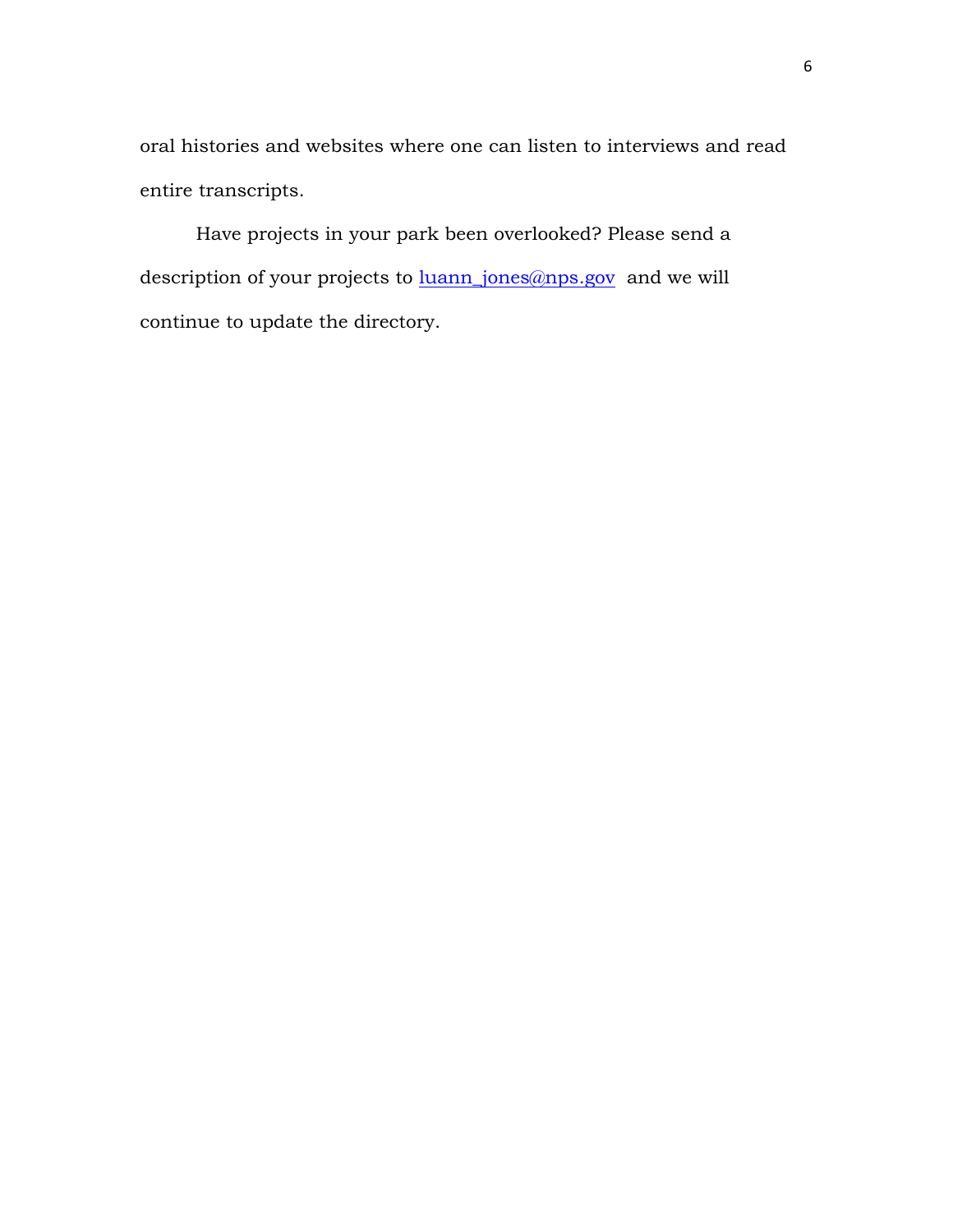## **Acknowledgements**

I am grateful to the many people who took time from busy schedules to edit and write directory descriptions. They include:

Todd Arrington at JAGA; Christy Baker at APIS; Patti Bell at MEVE; Brandon Bies of GWMP; Gail Bishop at GUIS; Barbara Black at Flight 93; John Branson of LACL; Jane Bryant of DENA; Kelly Cahill at NOCA; Joel Cadoff at FOPU; Colette Carmouche at PRWI; Ed Chamberlain at HUTR; Brooke Childrey at MORA; Alan Chilton at FOSC; Judith Collins at INDU; Leslie Courtright at ZION; Bryan Culpepper at OZAR; Gregory Cunningham at PUHE; Janine da Silva at NEBE; Carol Dage at HSTR; Carola DeRooy at PORI; Henry Duffy at SAGA; Gerald Fabris at EDIS; Tom Farrell at WICA; Amalin Ferguson at WASO; Kate Funk at JICA; Dustin Fuqua at CARI; John R. George at STRI; David Guerst at NERI; Karl Gurcke at KLGO; Susan Haake at LIHO; Robyn Harris at SEMO; Annette Hartigan at GRSM; Carol Hegeman of EISE; Lana Henry at GWCA; Lenora M. Henson at THRI; Jack Herlihy at LOWE; Mark Hertig of AGFO; Patricia Hodge of INDU; Kate Hogue at BIBE/FODA; Taylor Horton at SAFR; Jackie Holt at BLRI; Michelle Huff at NICO; Bill Hulslander at COSW; Gay Hunter at OLYM; Colleen Hyde at GRCA; Willie R. Johnson of KEMO; Suzanne R. Johnson at BISO; Jason Jurgena at HOME; Eric Leonard at CHIC; Dave Kayser at SAMA; David Kayser at CAVE; Virginia Kilby at LYJO; Shannon Kovic at KEFJ; Janis Kozlowski at AKSO; Eric Leonard at CHIC; Anne Lewellen at TIMU; Maria Malo at AMIS; Rose Manibuson at WAPA; John McDade at ACAD; Alex McKenzie at SPAR; Jennifer McKinney at LAMR; Pat McKnight at STEA; Robert Manasek at SCBL; Stephen R. Marks of CRLA; Alan Marsh of ANDE; Zane Martin at MORU; Kathryn Meyers of LACL/KATM/ANIA/ALAG; Laura A. Miller at CHSC; Dorothy Moon at UPDE; Bob Moore at JEFF; Kandace Muller at SHEN; Robert Munson at CABR; David P. Ogden at GUIS; Diana Pardue of STLI; Richard Potashin at MANZ; Jason G. Powell at CAHA; Laura J. Quackenbush at SLBE; Charissa Reid at YELL; Ed Roach at DAAV; Veronica Rodriguez of RORI; Vivien E. Rose at WORI; Thom Rosenblum at BRVB; Nancy J. Russell of Southern Florida Collection Management Center, EVER; Sue Rutman at ORPI; Pam Sanfilippo at ULSG; Jean M. Schaeppi at SACN; Jeanne Schaaf at LACL; Peggy Scherbaum at HFC; Gail Sears at HOSP; Timbo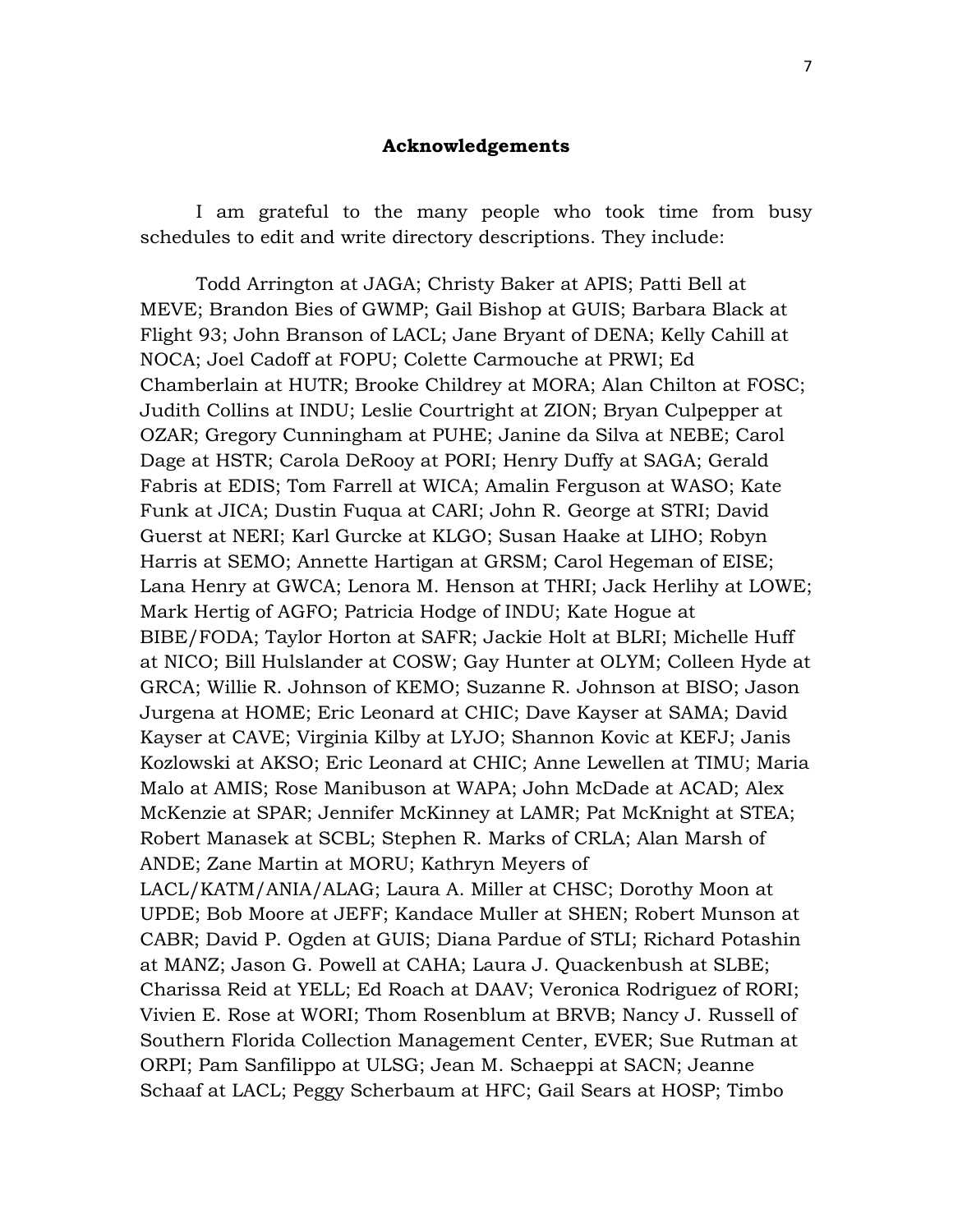Sims at BOWA; Linda Slater at MOJA; Carol Sperling at GRSA; Doug Stover at CAHA; Ashely Tate at CARL; Steve Theus at JICA; Klydie Thomas at MAWA; Jo Urion at KEWE; Liz Valencia at ISRO; Linda Valois at SAMO; Jennie Vasarhelyi at CUVA; Matthew Virta at GWMP; Terrie Wallace at MIMA; Vicki Webster at CANY; Hannah Nyala West at JOTR; Meris Westberg at NACE; Scott M. Whitesides at GOGA; Martha Wiley at CUGA; Amanda Williford at GOGA; Ahna Wilson at CHOH.

For help with proofreading and final editing, thanks to Brianne Cassetta, an intern with the Park History Program during the spring of 2009. For help updating the directory in 2015, thanks to another intern, Lilli Tichinin. For guidance and support, thanks to Robert K. Sutton, chief historian of the National Park Service.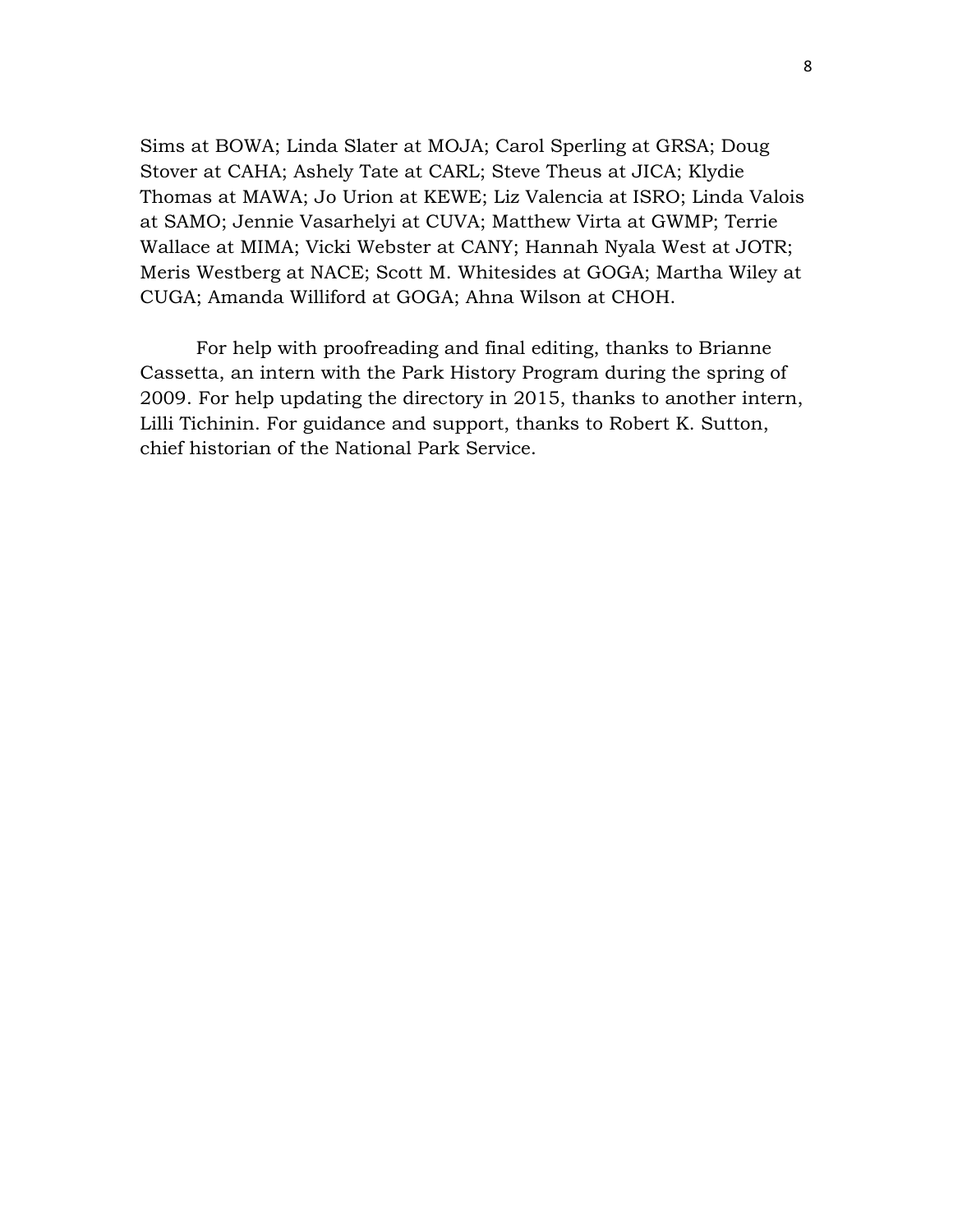### **Oral History in the National Park Service**

- **Acadia National Park** (ME): The park's oral history collection features twenty-nine interviews with former members of the Civilian Conservation Corps who were stationed at ACAD. In addition, there are some thirty interviews with long-time neighbors of the park who discuss fishing, boatbuilding, tending the St. Croix Lighthouse and other maritime topics, and interviews with former park employees, including a naturalist, an administrative assistant, and a museum curator whose father founded the park's museum. Oral histories are used by interpretative staff and researchers.
- **African Burial Ground National Monument** (NY): In February 2009 StoryCorps offered monument visitors an opportunity to share and record their most memorable stories and experiences of visiting the African Burial Ground with loved ones and friends. More information is available [here.](http://www.nps.gov/afbg/upload/AFBG_BlackHistoryMonth2009.pdf)
- **Agate Fossil Beds National Monument** (NE): For a 2008 historic resource study of the park, "Centuries along the Upper Niobrara," Gail Evans-Hatch conducted six oral histories with area ranchers and descendants of James Cook, whose land and American Indian artifact collection were the basis of the national monument. An older set of interviews (which have not been transcribed) are with people who discuss the Cook Collection (American Indian artifacts in the park's museum collection); visits to the Agate Springs Ranch in the early 20th century; early ranching stories; and creation of the park.
- **Alagnak Wild River** (AK): The park has used interviews to document how tourism has affected traditional activities and to complete its 2008 resident users study. In addition, an interview with Alex Tallekpalek, a native resident of the Katmai village of Levelock, was recorded in 2001 as part of research completed before an NPS- led archeological survey was done along the banks of the Alaska river.
- **Aleutian World War II National Historic Area** (AK): Since 1991 the staff has recorded more than one hundred interviews that forward the park's mission of documenting and preserving the memories of those who lived through the war. Narrators include military personnel who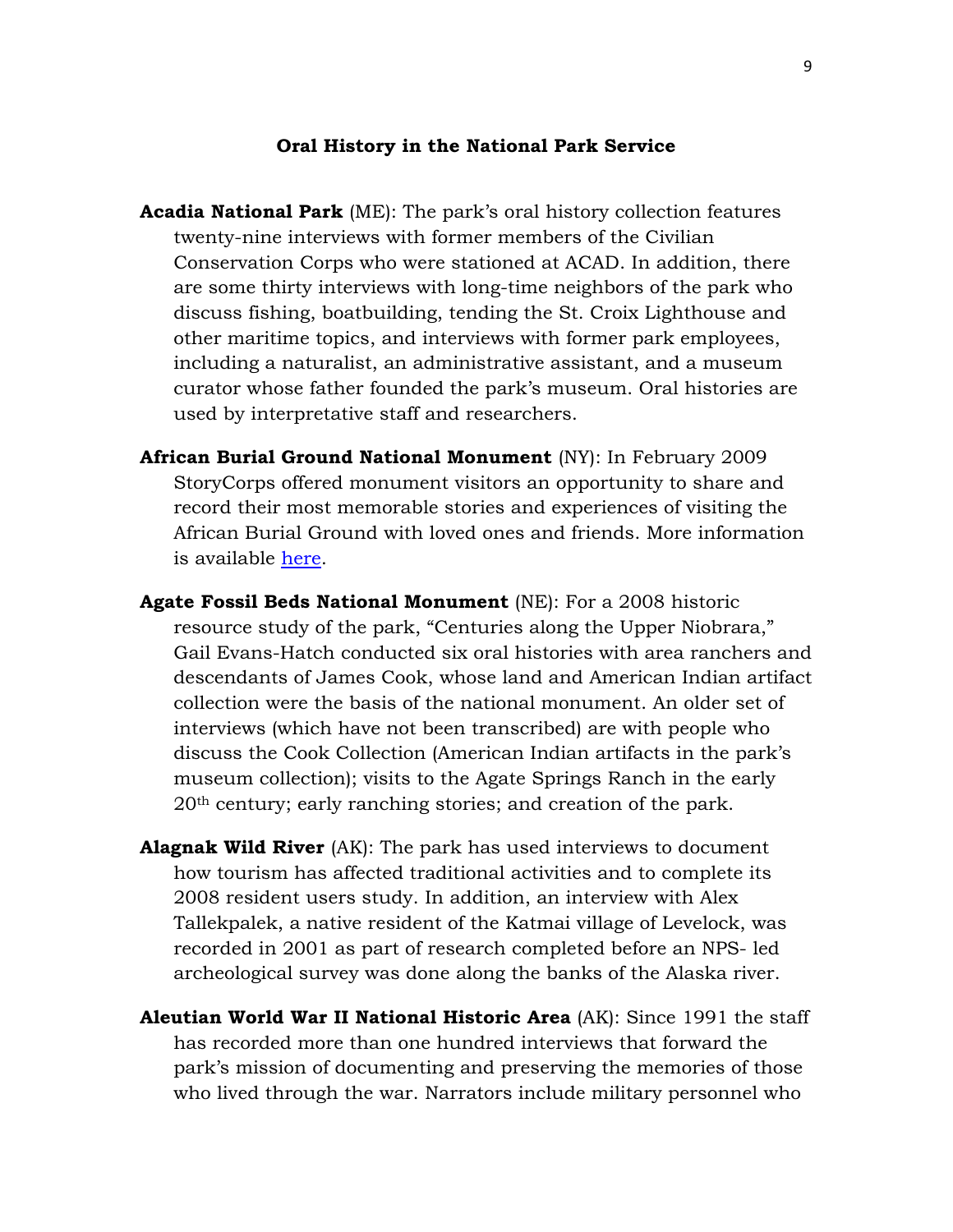served in Alaska; local people who lived through the war in Alaska; and Unangax (Aleut people) interned in the U.S. and Japan. Park staff members have incorporated personal stories from the oral history interviews in the park's interpretive documents (annual calendar, brochures, rack cards, and books), permanent and traveling exhibits, and its management plans. The interviews are currently being incorporated into a Web- based jukebox that includes audio/video clips, transcripts, photos, and short podcasts.

- **Alibates National Monument** (TX): The Alibates National Monument and the Lake Meredith National Recreational Area are in the process of transcribing an oral history from park panger and volunteer Ed Day. He was one of the first rangers at the park when it was established in 1965, and his extensive knowledge of the Texas Panhandle and the Alibates National Monument contribute greatly to the history of this area. His interview was recorded and park employees are working to transcribe the interviews and put together a complete oral history. In addition to the interviews, our volunteers have videotaped his demonstration as a master flint knapper and the video will be added to his oral history. Future projects with other National Park Service employees, volunteers, and archeologists will be added to this collection.
- **Amistad National Recreation Area** (TX): In April 2010 Amistad will begin recording oral history stories of the area for "Family of Voices: Telling the Untold Stories," a project funded by the National Park Foundation's 2010 American's Best Idea Grant. The park will set up a sound recording book and recording equipment in the visitor center and make it available to local community members, students, visitors, and current and retired employees. There are plans to have student members of a multimedia club interview two local residents who are over a hundred years old. Stories will be archived and some will be broadcast on a local radio station. Once an archive is established, visitors will be able to listen to stories at the visitor center by selecting them from a computer listing.
- **Andersonville National Historic Site** (GA): The site's oral history program, led by Alan Marsh, consists of 953 interviews. Most are with former prisoners of war from World War II, the Korean War, the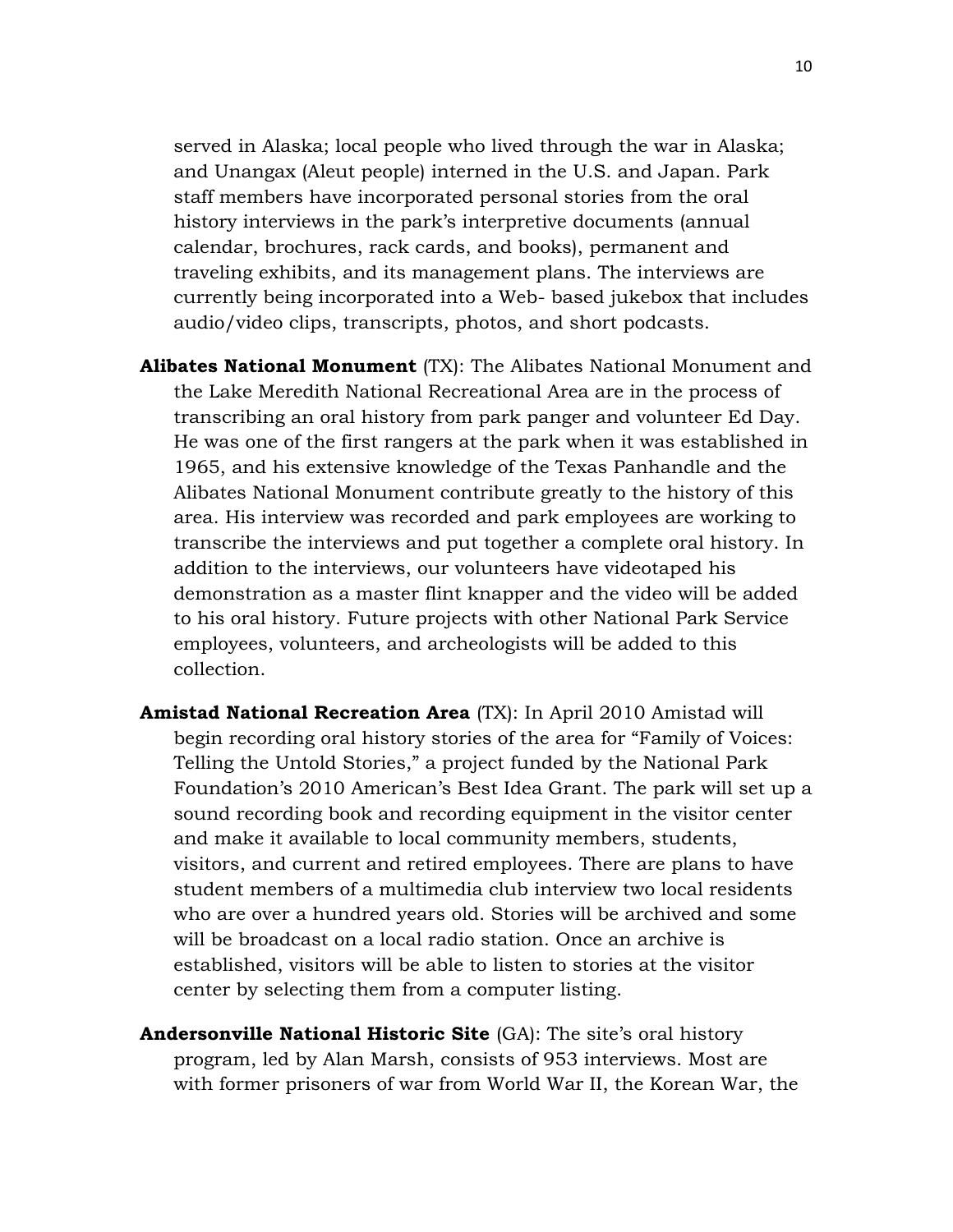Vietnam War, and the Persian Gulf War. Narrators discuss capture, the journey to prison, living conditions in captivity, torture, death of comrades, survival strategies, and liberation. A few interviews are with civilian internees and family members of POWs. Eight hours of interview footage are incorporated into thematic exhibit areas at the National Prisoner of War Museum. Visitors can access computers in an exhibit room (News and Communication, for example), select a war, choose an individual and play video-audio from an interview related to the exhibit room theme. Interviews have also been incorporated into a community theater play and Persian Gulf interviews have been featured on C-SPAN. A review that praises the museum's use of oral history interviews is Timothy J. Crimmins, "National Prisoner of War Museum," The Public Historian, vol. 24, no. 4 (Autumn 2002): 143-147.

**Aniakchak National Monument and Preserve** (AK): For an ethnographic overview and assessment, between 1967 and 1993 researchers from the University of Alaska Fairbanks (UAF) and the NPS collected thirty-six tapes that documented the history of ANIA. Topics explored include residence and family history, resource use, stories and other subjects from both Native and non-Native interviewees. Many of the UAF interviews were in Alutiiq and were translated for the overview and assessment. In 2002 and 2003, ANIA gathered twenty-five taped interviews for a traditional use and user group identification study. In 2005 and 2006, as part of its historic resource study, the national monument also used oral history interviews to document its history and resource use. ANAI holds three tapes of the subsistence resource committee from 1985.

**Apostle Islands National Lakeshore** (WI): In the 1970s and 1980s the park collected some 140 audiotapes that guided restoration of facilities, provided information for interpretive programming and publications, and established baseline information on park resources. Among the most common topics or themes discussed were commercial and recreational fishing, logging, farming the Islands, tourism and recreation, Ojibwa uses of Islands resources, and lighthouse keepers. Narrators also talked about boatbuilding, food ways, schools, churches, and the history of various communities and families. Lakeshore interpreters have used the oral histories to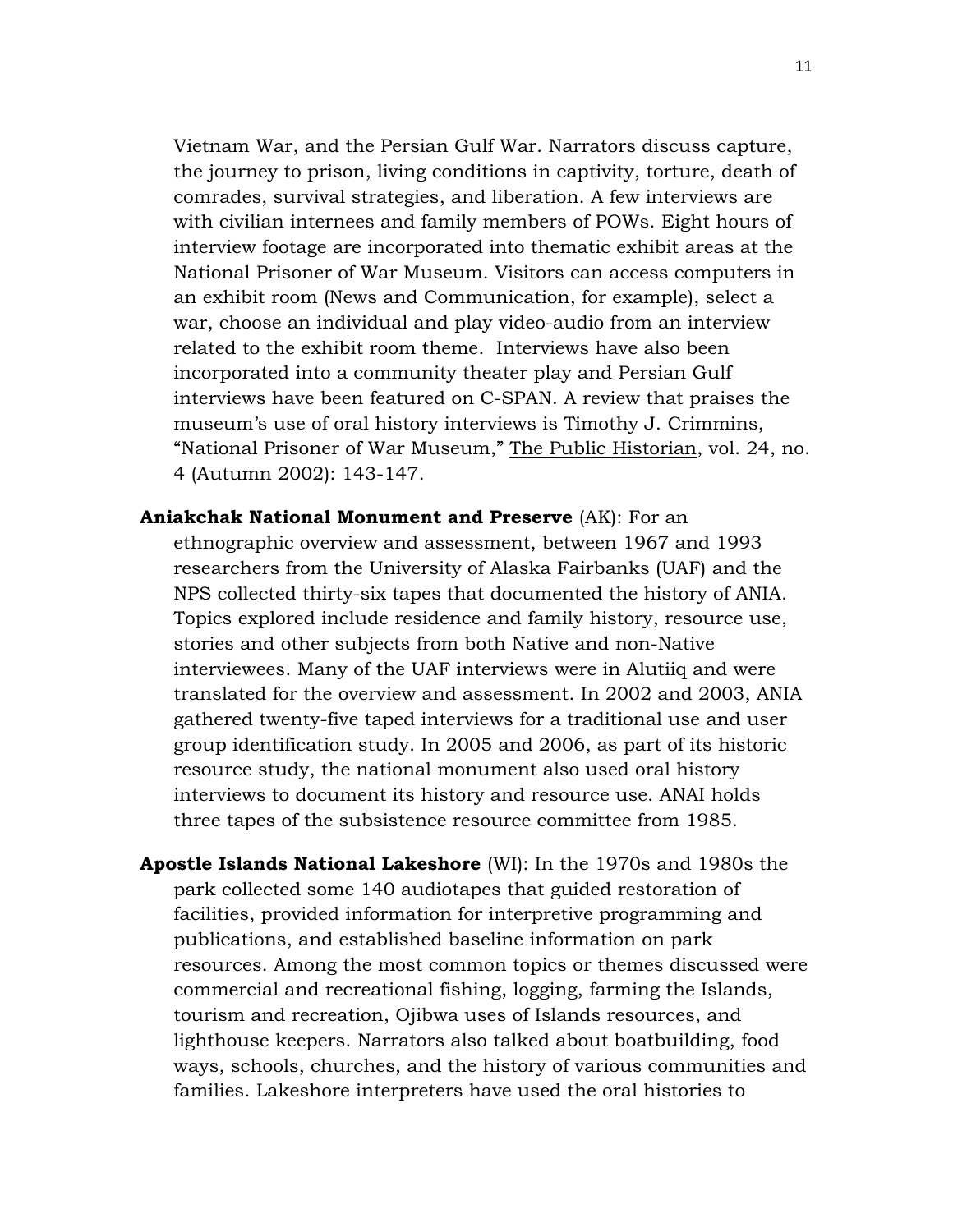develop interpretive panels and exhibits at the Manitou Fish Camp and the Hokenson Fisheries, both of which include historic buildings and museum collections. The oral histories have also been used as sources for historical landscape and cultural landscape reports for six lighthouses and for Jane C. Busch's historic resource study, "People and Places: A Human History of the Apostle Islands" (Omaha: National Park Service, 2008).

- **Assateague Island National Seashore** (VA)**:** Since the 1980s the seashore has built a collection of interviews with farmers, coast guardsmen, market hunters, fishermen, conservationists, developers, beach vacationers, and former government employees whose stories help document the history of Assateague Island. Interviews with hunters, hunting shanty owners, hunting lodge managers, and participants in the 2000 Shantyboat Documentation Project were among the sources that Ralph E. Eshelman and Patricia A. Russell used for "Historic Context Study of Waterfowl Hunting Camps and Related Properties within Assateague Island National Seashore, Maryland and Virginia," July 21, 2004. The study is available on the [here on the ASIS website](http://www.nps.gov/asis/learn/management/index.htm) (click [here](http://www.nps.gov/asis/learn/management/upload/AssateagueHuntingLodgesStudyFinalReport.pdf) for a PDF of the study). The seashore is using oral histories in exhibits in a new visitor center.
- **Big Bend National Park & Rio Grande Wild & Scenic River** (TX): For a description of oral history interviewing, archiving, and use see "Preserving Big Bend's Oral Legacy," "In the Beginning . . . Interviews Document Park's Creation and Growth," "Memories of La Coyota," and "Holding Hands with History," all in The Big Bend Paisano, vol. 24, no. 1 (Winter 2003): 5, 7.

According to the newsletter, Big Bend "is committed to preserving some of the most colorful memories" of the ranchers, farmers, cowboys, goat herders, miners, school teachers and government officials who have lived in the region. Since 1975 some 175 people who played a role in Big Bend history and the development of the national park have been interviewed. Some forty to fifty oral histories have been transcribed. Most recently, a park volunteer completed five interviews that focused on Mexican American families who settled and farmed the southwestern portion of the park and whose stories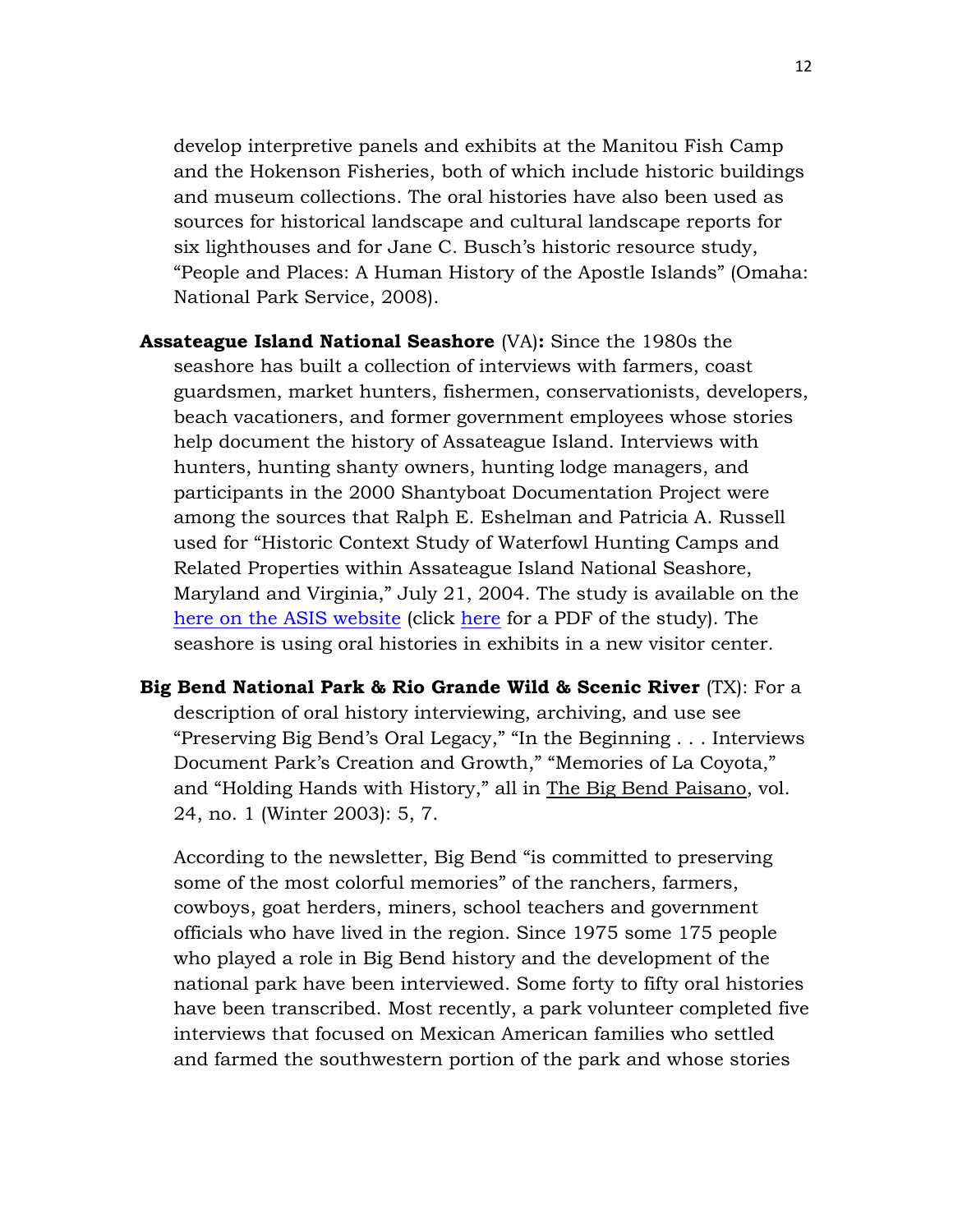had gone largely untold. Staff members use oral history materials when developing interpretive programming.

- **Big Cypress National Preserve** (FL): Between 1994 and 1997, members of the Student Conservation Association tape recorded and videotaped sixty current and former residents of the South Florida area. Topics discussed include Native American history; logging, sawmilling, cattle ranching, and agriculture; migrant farm labor and migrant labor camps; crop dusting; the history of Collier County and community institutions such as churches and schools; leisure activities such as hunting and fishing; the building of the Tamiami Trail; the proposed Jetport; and the development of the Preserve. A detailed finding aid for the collection (BICY 9763) is available.
- **Big South Fork National River and Recreation Area** (KY, TN): The Big South Fork's oral history collection contains over 290 cassette tapes compiled from several different oral history projects conducted between 1976 and 2005 by the McCreary County Library, researchers with the Tennessee State Parks, and researchers from the University of Tennessee at Knoxville. Most of the interviewees live or once lived on land now contained within the park's boundaries and their stories offer a snapshot of daily life in the area of the Big South Fork. Narrators discuss economic opportunities in logging, the Blue Heron mine, and life in a mining community. The oral history collection contains valuable information that is slowly disappearing with the elderly residents of the area. As of 2010 not all of the oral histories housed at the Big South Fork have been transcribed but a transcribing project is underway.

For oral history projects completed in the 1980s, 1991, and 2004- 2005, summary reports, tape recordings, tape logs or transcripts are housed at the Big South Fork National River and Recreation Area. Reports include "A Survey of Folklife Along the Big South Fork of the Cumberland River" by Benita J. Howell with contributions by Susan S. Duda and Robert B. Tincher (Report of Investigations No. 30, Department of Anthropology, University of Tennessee, Knoxville, 1981); "'Some is Better Getters': The 1991 Big South Fork Oral History Project" by Anne Malanka; and "Big South Fork Oral History Project, 2004/2005" by Dr. Kim McBride.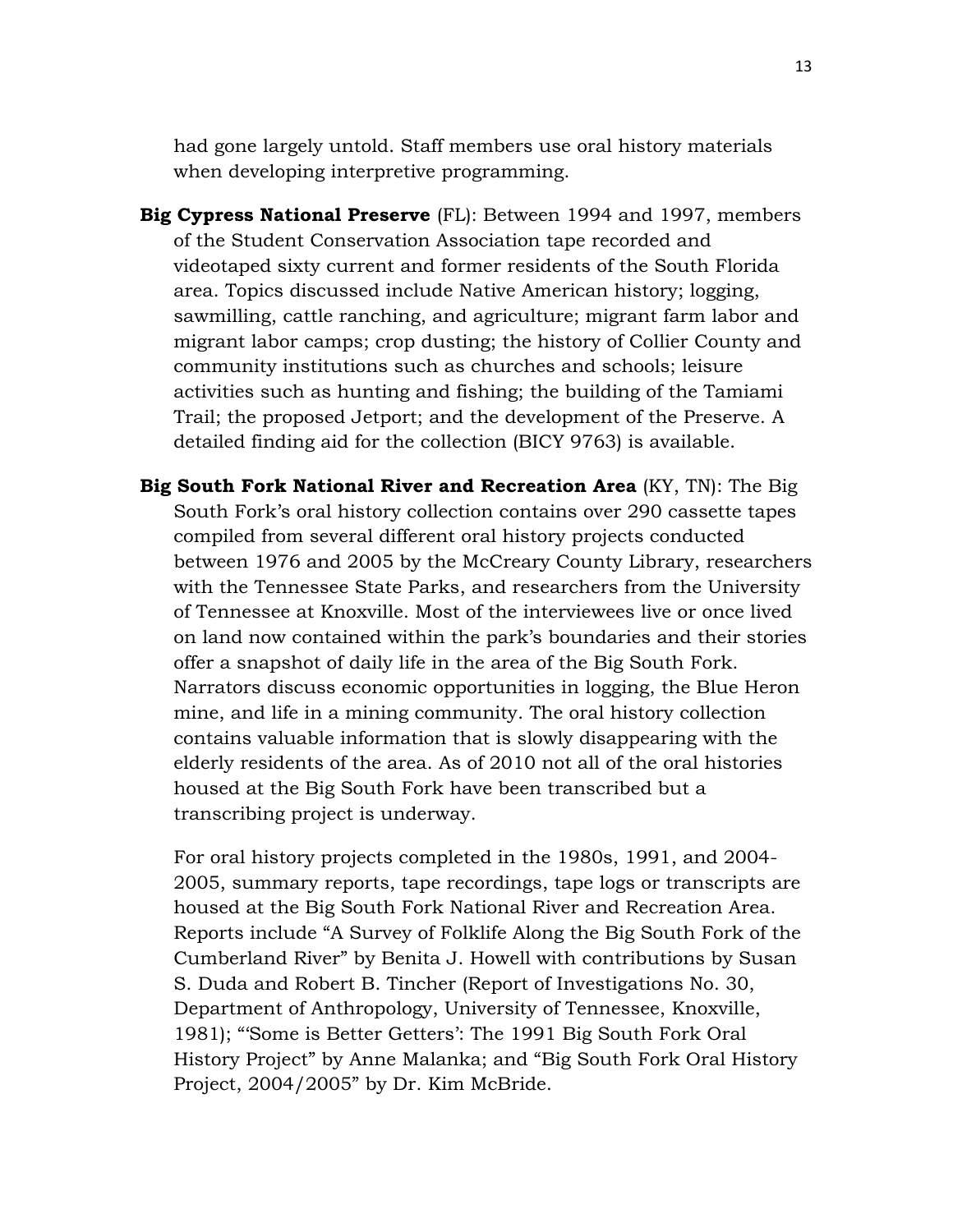**Blue Ridge Parkway** (NC, VA): During the past four decades, the parkway has undertaken several oral history projects. Between 1965 and 1980 the park collected interviews with residents or former residents of areas along the parkway corridor; these areas included Peaks of Otter, Spruce Pine, Little Switzerland, Moses Cone Estate and Mabry Mill. Former parkway employees were also interviewed. Because release forms do not accompany these interviews they are available only to park interpretive staff. In 1978-1979 the American Folklife Center, in collaboration with the NPS, surveyed folk cultural traditions along the parkway, especially between Rocky Knob, VA, and Doughton Park, NC. Charles K. Wolfe of Middle Tennessee State University was the project's field director. Taped interviews, photographs, and field notes are housed at Virginia Tech libraries, Ms #86-009. For a collection description, click [here](http://spec.lib.vt.edu/specgen/oralindx.htm) .

In 1996 BLRI curator Jackie Holt conducted the Blue Ridge Parkway Oral History Project, comprised of some fifty interviews that documented the experience of people who built the parkway. Narrators included veterans of the Civilian Conservation Corps, NPS staff, employees of the Works Projects Administration, and conscientious objectors. In 2006 the parkway began an ethnographic assessment project that has generated some fifty interviews with community members and parkway employees.

Twenty to thirty of the parkway's oral history interviews will be featured on a website, "Driving through Time: The Digital Blue Ridge Parkway in North Carolina." Developed by historian Anne Mitchell Whisnant and the Carolina Digital Archive and Library at the University of North Carolina at Chapel Hill, the site will debut in 2010, the 75th anniversary of the parkway.

**Booker T. Washington National Monument** (VA)**:** The monument has conducted two modest oral history projects. In 1964 interviews were conducted with Peter and Grover Robertson, members of the family that bought the Virginia piedmont farm from the family that owned Washington and his mother. The memories of the Robertson brothers helped establish placement of many of the present-day reconstructed buildings in the park's historic area. More recently, the monument has used oral history interviews to explore the history of the Booker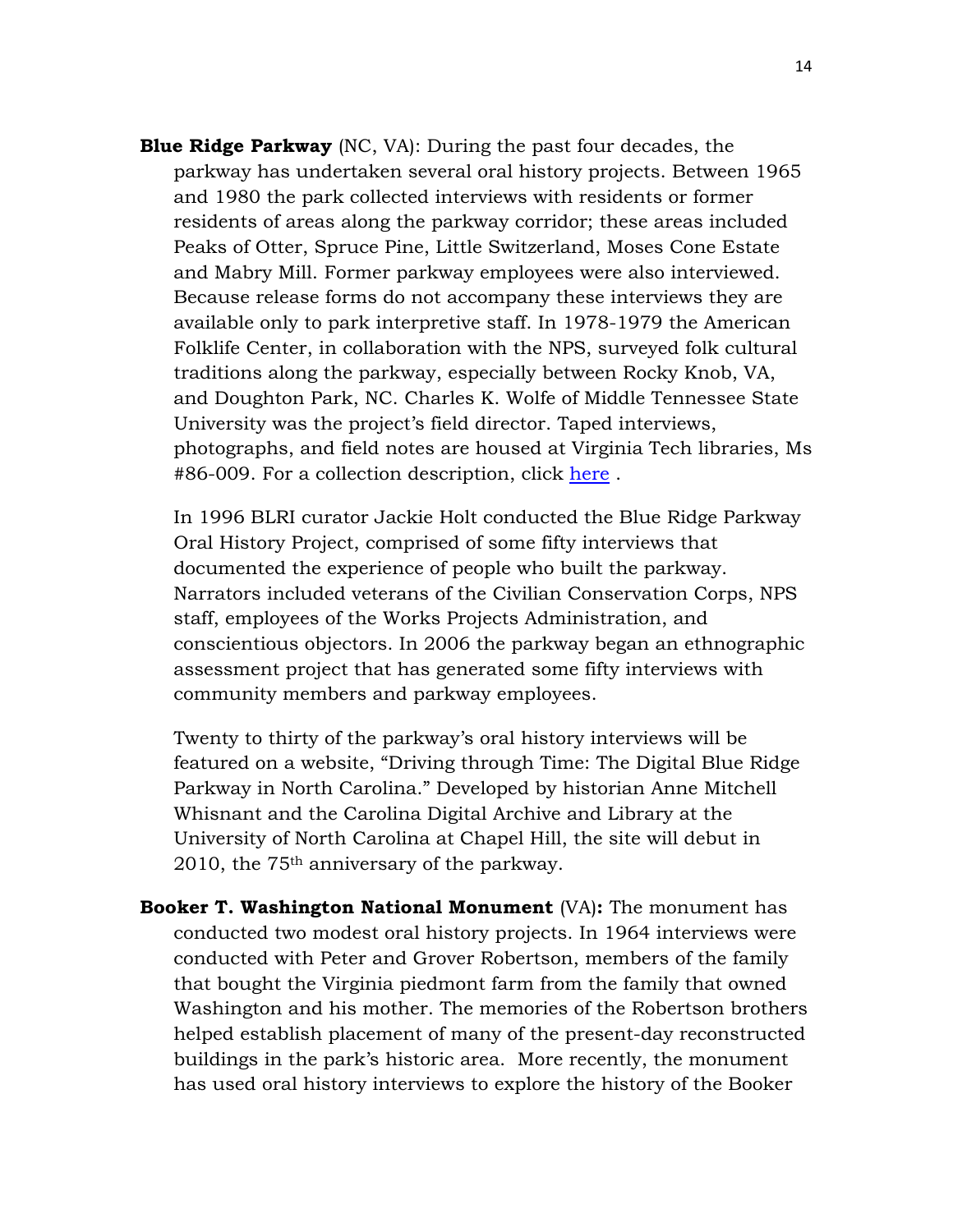T. Washington School, which now serves as park headquarters but may one day be reverted to its original state and used for educational and interpretive programs.

- **Boston National Historic Park** (MA): The park has fifty-six interviews relating to Boston Naval Shipyard employees and thirty-two interviews with US Navy veterans who served aboard the USS *Cassin Young*. Shipyard workers discussed their shops or offices, the nature of their work, the feeling of community, the opening of jobs to women during World War II, and the feeling of "mission," especially during the war years. Many of the *Cassin Young* sailors and officers had served in WWII and focused on those experiences. Veterans who served after the war talk more about the nature of Navy life in peacetime. In addition, the park collected thirty-four oral histories at a Boston Naval Shipyard workers' reunion held in 2000. Most were individuals who had worked in the navy yard after WWII; they discussed the same topics as earlier interviewees but without the home front emphasis that characterizes the war years.
- **Brown v. Board of Education National Historic Site** (KS): The Brown v. Topeka Board of Education Oral History Collection is housed at the Kansas State Historical Society (KSHS) in Topeka as well as at the NHS. According to the KSHS finding aid, the collection is comprised of transcripts and audiotapes of eighty interviews conducted between 1991 and 1996. Narrators included individuals involved with the Brown case in Kansas and companion cases that challenged racial segregation of public schools in Delaware, the District of Columbia, South Carolina, and Virginia. The collection looks at the background surrounding the landmark 1954 case of Brown from the perspective of the people who were involved in or affected by the cases before they reached the Supreme Court. Those interviewed included former students, community leaders and activists, plaintiffs, attorneys, expert witnesses, judges, and others affected by the outcome of the case. The finding aid for the oral history collection—including biographies of each interviewee and indexes to individual interviews— can be found at the [KSHS website](http://kshs.org/p/brown-v-board-of-education-oral-history/13996) [\(click here](http://kshs.org/research/collections/documents/personalpapers/findingaids/brownvboard/BrownFindingAid.pdf) for a PDF of the finding aid). Since completion the oral histories have helped site interpreters convey the human dimension of the desegregation struggle and the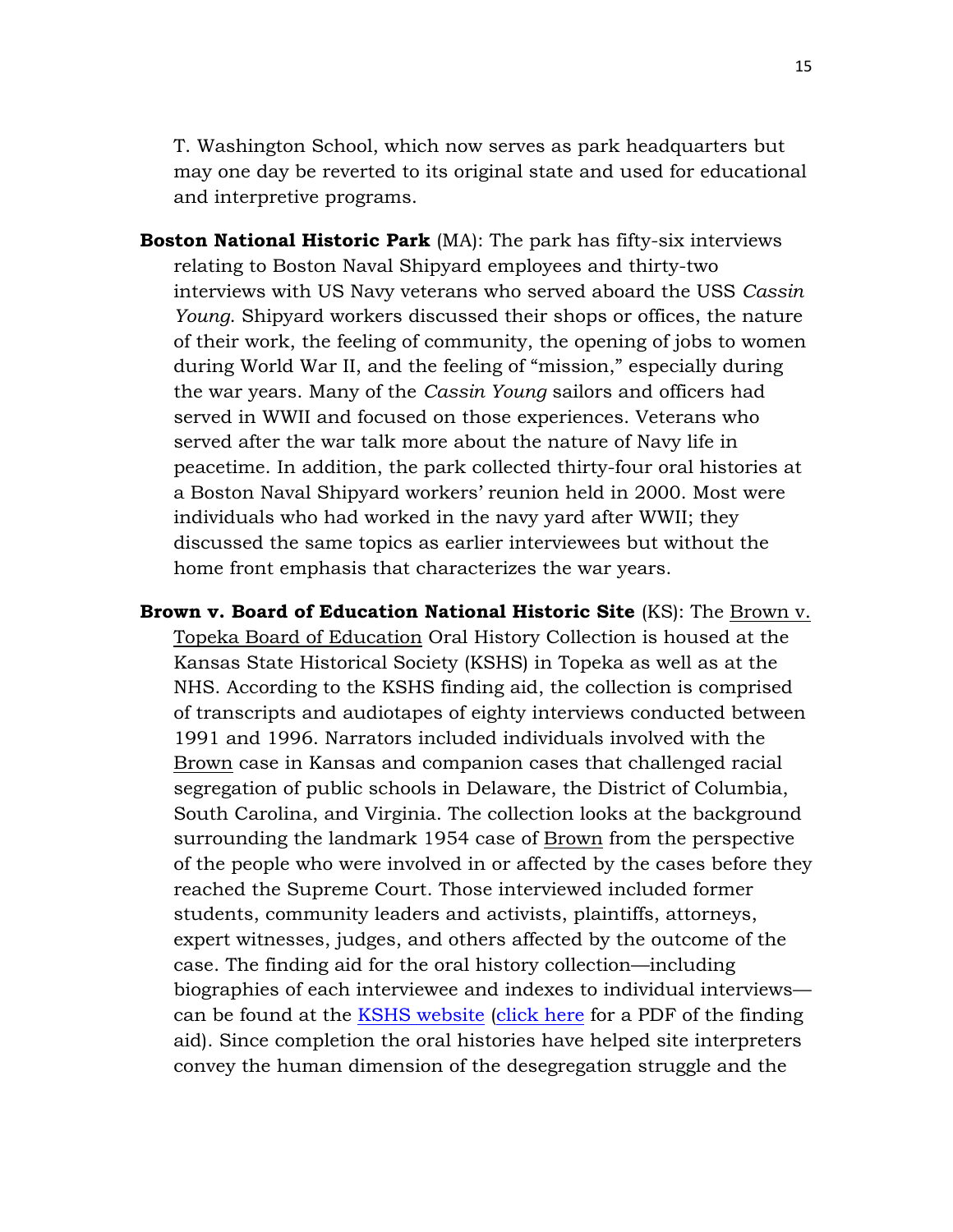complex connections among the several cases that led to the Brown decision.

More information on the Brown project can be found in Jean Van Delinder, "Oral Histories Capturing Forgotten Moments in Civil Rights History," CRM, vol. 19, no. 2 (1996): 13-15; or at the [CRM](http://npshistory.com/newsletters/crm/crm-v19n2.pdf)  [website.](http://npshistory.com/newsletters/crm/crm-v19n2.pdf)

- **Buffalo National River** (AR): In the 1980s and the early 1990s the park's oral history program conducted interviews intended to record the history and folk life of the area while knowledgeable informants were still alive. One project targeted Boxley Valley, a historic district within the Arkansas park and an active community of private homes, farms, and churches. Interviews documented the community's ethnographic life ways and how the park affected its residents. Oral history was also used to record information about park historic sites and structures, acquire information for a future administrative history, and conduct interviews of older residents for a park publication about the history of an ethnographic landscape in the park. The oral history collection includes more than 240 audiotapes and ten videotapes.
- **Cabrillo National Monument** (CA): The monument's oral history interviews have focused on veterans who were stationed in southern California coastal defenses during World War II. The park's first historian, F. Ross Holland, did a number of interviews related to World War II and four related interviews have been added more recently. Oral history was done primarily to support interpretation. See "Bringing History Alive at the Lighthouse" [here.](http://www.nps.gov/cabr/historyculture/bringing-history-alive.htm)
- **Cane River Creole National Historical Park** (LA): The Louisiana park, sometimes in collaboration with Cane River National Heritage Area (CRNHA) and Jean Lafitte National Historical Park and Preserve, has conducted and supported a variety of oral history and ethnographic projects.

"The St. Matthew School Project" used interviews to document the school's history. The school, founded in 1916 by the church of the same name, educated the descendants of enslaved laborers, tenant farmers and sharecroppers. In 1940 the church transferred St.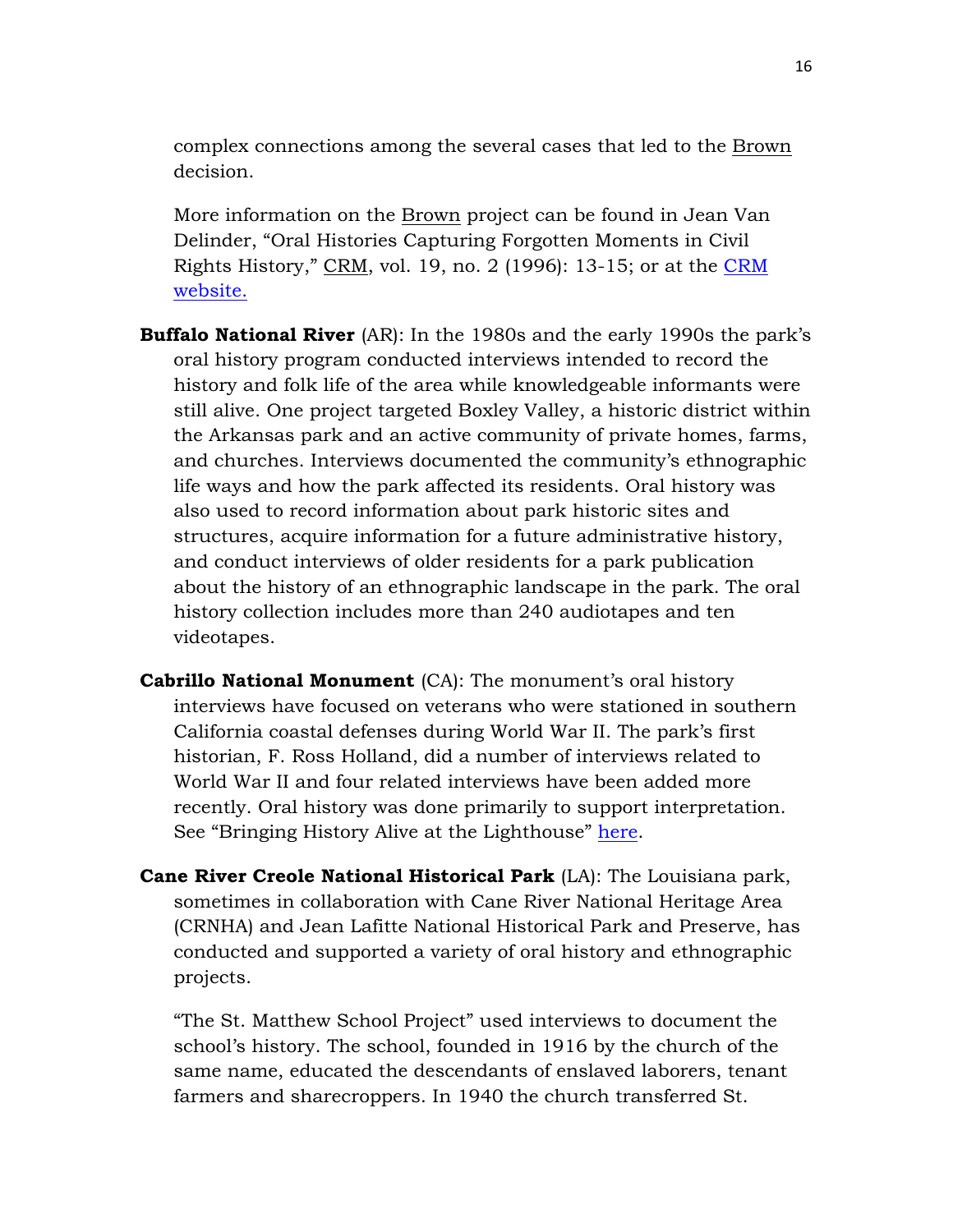Matthew to the Natchitoches Parish School Board for use as a public school, whose student body was primarily African American and Creole of Color. The oral histories contain rich information about segregation, the Civil Rights Movement, and local cultural taboos. Rehabilitation of the historic school is discussed in Sarah Prud'homme, "The Resurrection of St. Matthew School," Heritage Matters: News of the Nation's Diverse Cultural Heritage, National Park Service (Fall 2009): 1-2.

"An Investigation of the Oral and Documentary History of Oakland/ Bermuda Plantation and Its Associated Families" included interviews with descendants of the planter class, enslaved and tenant farmers, and overseers of Oakland Plantation. The study focused primarily on the period between 1850 and 1960, and topics covered included agricultural practices, tenant life, the plantation commissary and store, family legends and local historical lore. Information gathered for this project was used to develop several CARI management documents including those dealing with historic furnishings and cultural landscapes. Ann Patton Malone's "Oakland Plantation, Its People's Testimony" (August 31, 1998) is at [the NPS website](http://www.nps.gov/cari/learn/historyculture/oakland-and-magnolia-historical-documents.htm) (click [here](http://www.nps.gov/cari/learn/historyculture/upload/oaklandplantationitspeoplestestimony.pdf) for the direct link to the PDF).

Researchers for the "We Know Who We Are" project completed in the 1990s conducted ethnographic interviews with members of the Cane River Creole community to document and analyze life ways. Information collected helped to develop CARI interpretive models for explaining Cane River Creole culture within the context of Louisiana Creole culture and greater United States heritage.

The collection of the late Muriel "Miki" Crespi, NPS ethnographer and principal fieldwork investigator for "A Brief Ethnographic Overview of Magnolia Plantation: Planning for Cane River Creole National Historical Park" (Archeology and Ethnography Program, National Center for Cultural Resources, National Park Service, 2004) consists of interview transcripts as well as field notes and other handwritten data. To read the report, go [here.](http://www.nps.gov/archeology/pubs/studies/STUDY04B.htm)

"The African American Oral History Project" focused on heritage documentation and interviews that documented African American life in Natchitoches Parish and the Cane River National Heritage Area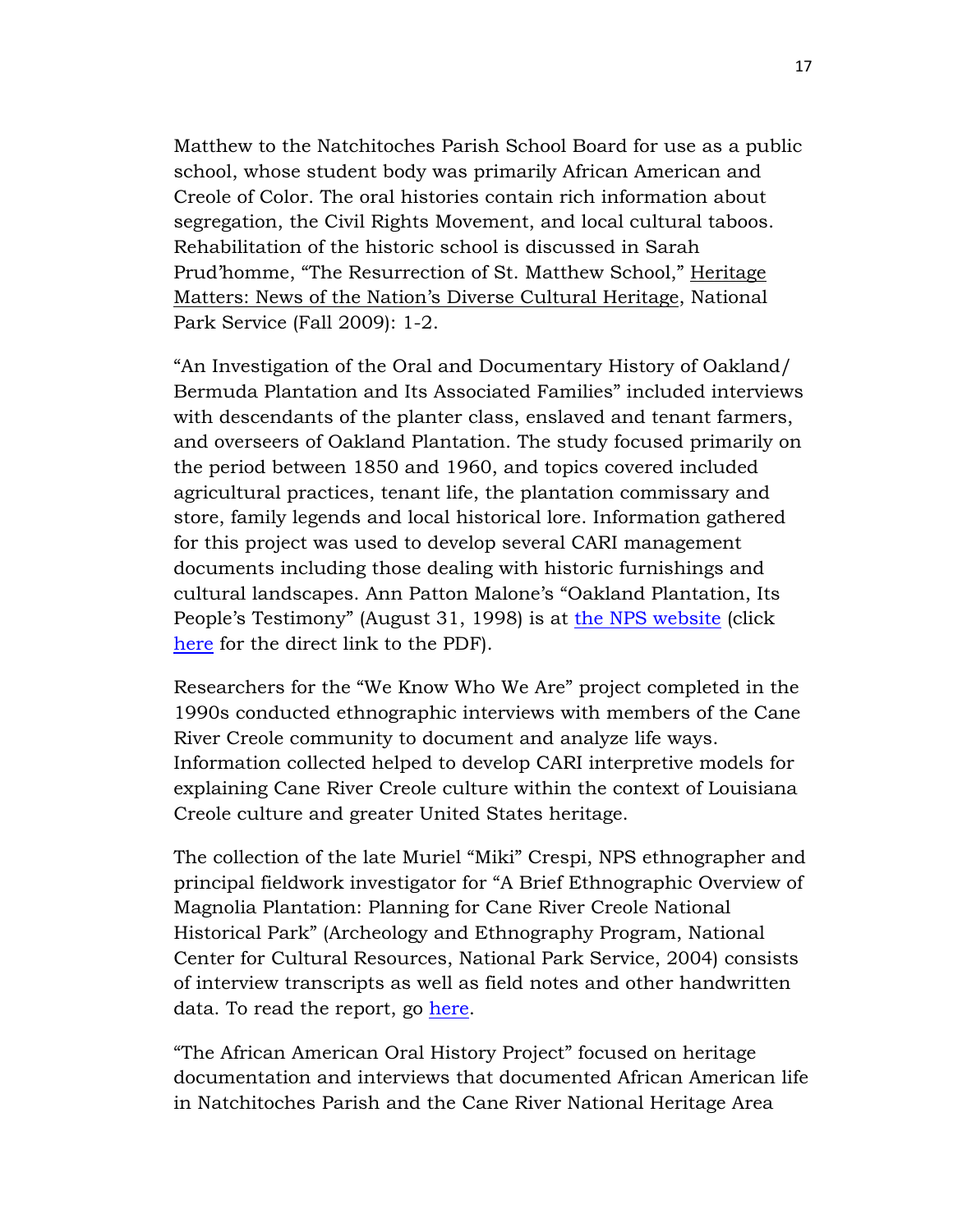(CRNHA). Several local organizations, including church societies and philanthropic organizations, contributed personnel and in-kind services to assist with the interviews, documentation, and interview transcription. Funded by CRNHA, the collection is housed at CARI.

Other projects conducted during CARI's period of establishment in the 1990s documented the cultural heritage of the peoples of the Cane River area. Interviews helped to develop the park's themes and scope of interpretation and to determine significant historical eras. Narrators were chosen because of their knowledge of local history, architecture, material culture, education, cultural practices, food ways, sites, civil rights and other subjects germane to the park's mission. The park also has recordings of interviews conducted during the Northwestern State University-Natchitoches Folklife Festival which discuss Louisiana culture and folklife.

- **Canyonlands National Park** (UT): The park has conducted about twenty-five interviews to gather historical information about park cultural history or to research park administrative history. Recordings and transcripts are housed in the Southeast Utah Group museum collection in Moab. The park's website features transcripts of two lengthy oral history interviews. One is with Ned Chaffin, whose family ran cattle and owned a ranch in an area now included in the park and the Glen Canyon National Recreation Area. Among the topics that Chaffin discussed are the landscape, origins of place names, grazing history, the daily routines of cowboys, the history of his own family, and the early history of scientific research in the area. Some 130 Chaffin family photographs illustrate the 245-page transcript, available at [as a PDF](http://www.nps.gov/cany/historyculture/upload/chaffin.pdf) or on the [NPS website.](http://www.nps.gov/cany/historyculture/nedchaffin.htm) The interview with Bates Wilson, superintendent of Arches National Monument from 1949-1972, explores his role as the chief advocate for the creation of Canyonlands as a national park and his work as the park's first superintendent. The interview first appeared in Western Gateways Magazine-Canyonlands in the fall of 1967. Read it on the Canyonlands website, [here.](http://www.nps.gov/cany/historyculture/bateswilson.htm)
- **Cape Hatteras National Seashore** (NC): Since its founding in the 1950s, the North Carolina seashore has conducted several oral history projects. In the 1960s and 1970s park employees recorded interviews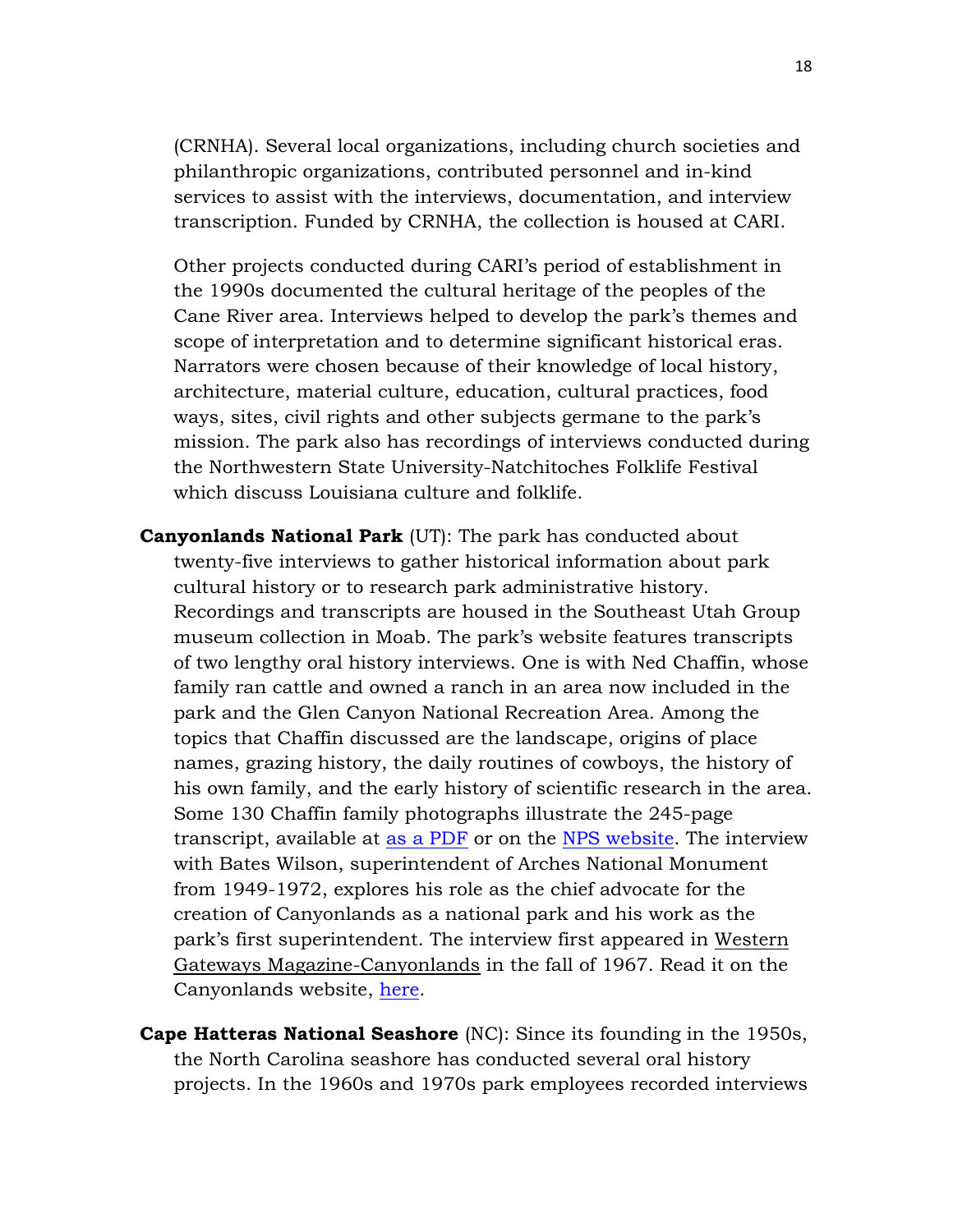with aging Outer Banks natives and documented local folklore and music. In 1988 the park initiated a more focused oral history project, "Lifeways: A Human History of the Outer Banks." The collection is housed at the Museum Resource Center at Ft. Raleigh National Historic Site in Manteo, NC. More recently, interviews conducted with some forty community members for the Cape Hatteras National Seashore Oral History Project were crucial sources for a two-volume, 1,200-page publication, "Ethnohistorical Description of the Eight Villages Adjoining Cape Hatteras National Seashore and Interpretive Themes of History and Heritage Study," released in 2006. This study grew out of the seashore's recognition that it was important to understand the social, cultural, and economic histories of communities affected by its policies and actions. An overview of the project can be found at the [Cape Hatteras website.](http://www.nps.gov/caha/parknews/celebrating-people-and-places-on-the-outer-banks-nps-releases-oral-history-study.htm) An interview with the son of the last principal keeper of the Cape Hatteras Lighthouse describes family and community life there from 1919 to 1936; it can be found [here.](http://www.nps.gov/caha/learn/historyculture/upload/RANY) In 2009 CAHA began a video oral history project focused on twenty-three former employees of the US Weather Bureau who were stationed at its Hatteras station between 1930 and 1950. Project partners included the National Oceanic and Atmospheric Administration, East Carolina University, and the NC Department of Cultural Resources.

**Cape Lookout National Seashore** (NC): The seashore has acquired oral histories under various auspices. Before the park's formal establishment, NPS personnel conducted some interviews and park staff and volunteers did some as the opportunity arose. In the 1980s the seashore sponsored a more formal oral history program. The interviews cover a number of topics of interest to the park: the Life Saving Service/ US Coast Guard, the Cape Lookout Ferry, Shackleford Banks, and Portsmouth Village. Most interviews, especially those dating from the 1980s, center on Portsmouth Village. Original tapes, transcripts, and tape summaries of seventy-two interviews were placed on permanent loan to the Outer Banks History Center, a branch of the NC Division of Archives in History, in Manteo, NC, with copies remaining at the national seashore. Finding aids to the collection can be found at Outer Banks History Center.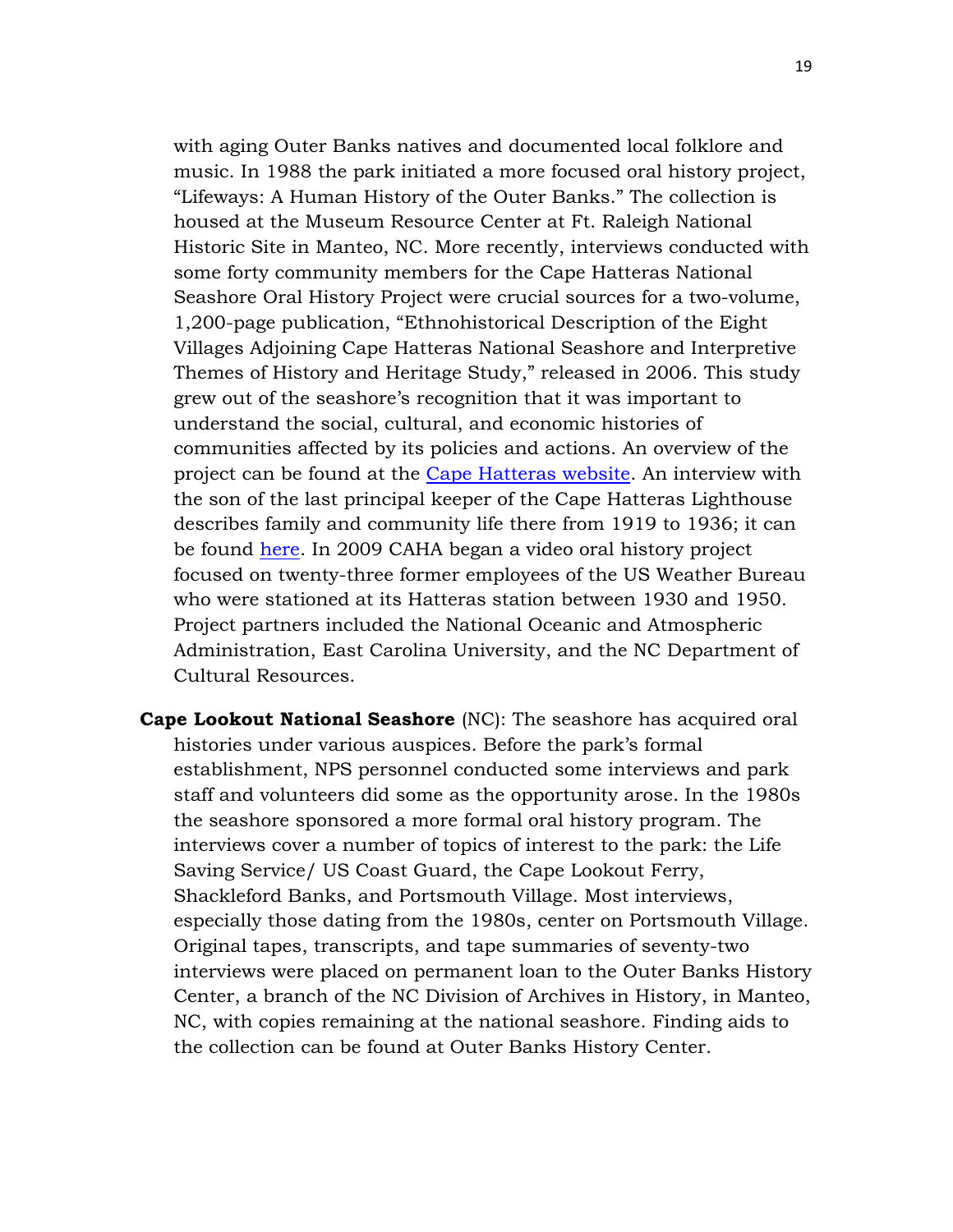- **Carl Sandburg Home National Historic Site** (NC): The poet's biographer, Penelope Niven McJunkin, began the Carl Sandburg Oral History Project in 1980 with grants from Eastern National and the National Endowment for the Humanities. To document the memories of the many friends and family of Sandburg, the project initially interviewed people who were represented in the writer's papers, especially his correspondence. Interviewees included Sandburg's colleagues in literature and folk music, television hosts, Lincoln scholars, and his family and friends. These include Steve Allen, Gene Kelly, Gregory d'Alessio, Joseph Wershba, Olga Steckler and Joanna Steichen. Many of the interviews discuss the interviewee's relationship with and to Sandburg, and Sandburg as a person. There are a few, however, that discuss Sandburg as a poet, folk musician, Lincoln scholar and his place in American letters. Others interviewed include the friends and colleagues of Lilian Steichen Sandburg, the poet's wife who owned and operated a premier goat dairy at Connemara Farms from 1935 to 1965. The collection consists of cassette tapes, photographs, correspondence, release forms, and notebooks containing transcriptions of most of the interviews. Copies of the sixty cassette tapes, release forms, forty-four transcripts, and computer disks are at CASA and the University of Illinois, the repository of the Carl Sandburg Papers.
- **Carlsbad Caverns National Park** (NM): Retired park historian Bob Hoff and other personnel at the New Mexico park have conducted about sixty interviews with long-time residents of the area and with people central to Carlsbad's exploration and development as a park. Longtime NPS employees, rangers, concessionaires, and local residents discuss cave exploration, bats and swallows, serving in the Civilian Conservation Corps, civil engineering projects, guano mining, and the history of local ranches. Discussion of or excerpts from two interviews can be found at: "Ed Greene Oral History Interview," CAVE History Update: A Newsletter from CAVE Cultural Resources in the Resource Stewardship and Science Division, (August 29, 2003): 1 (available online [here\)](http://www.nps.gov/cave/planyourvisit/upload/CHU_20030829.pdf); and "Cave Explorer Jim Goodbar Recounts *Spirit World* Explorations," CAVE History Update: A Newsletter from CAVE Cultural Resources in the Resource Stewardship and Science Division, CHU #8 (December 15, 2003): 2-8 (available online [here\)](http://www.nps.gov/cave/planyourvisit/upload/CHU_20031215.pdf).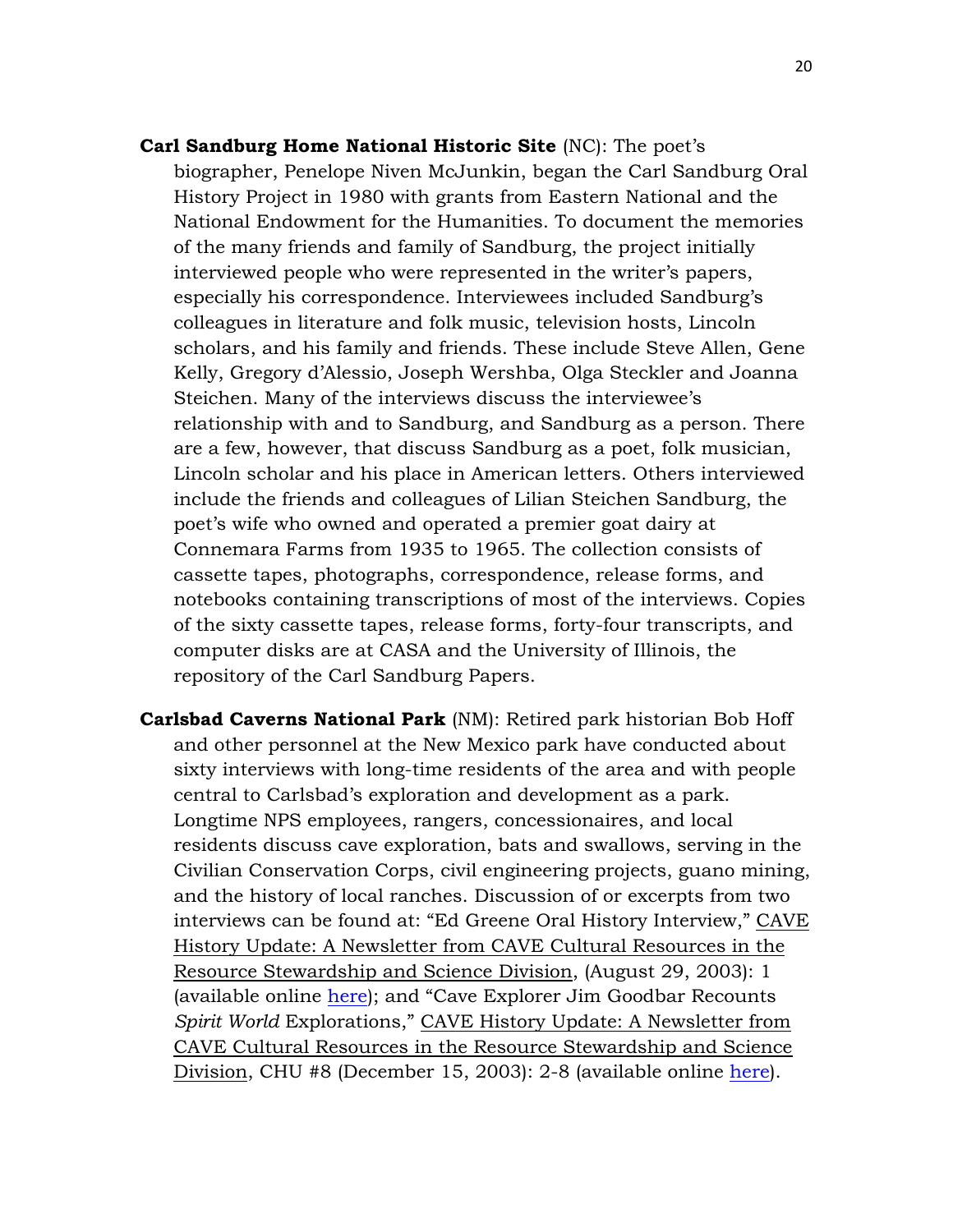Hoff has posted accounts of interviews with cave explorers and formers NPS employees at the [BlogSpot website.](http://carlsbadcavernshistory.blogspot.com/)

- **Chesapeake and Ohio Canal National Historical Park** (MD): The park's oral history collection is comprised of interviews from the 1970's until 2009. The oral histories of the 1970's and 1980's are interviews with people that had direct connections with the operating years of the C&O Canal. They include the families of boatmen, lock keepers and people who lived in the communities along the canal. More current oral histories include interviews with retired NPS employees about the early years of the park as well as management decisions made during their tenure. Some of the interviews have been used by the Washington County Historical Library (WHILBR) website for use by the public for research; they can be found [here](http://www.whilbr.org/CandOcanal/index.aspx) (select "Oral History from the side menu). Most of the interviews are saved digitally on CD as well as in their original cassette tape form. The oral history collection is part of an ongoing volunteer project that focuses on transcribing materials within the parks library and archives collections.
- **Chickasaw National Recreation Area** (OK): The park oral history collection consists of over fifty oral history interviews recorded on cassettes and transcribed in Word documents. The interviews were collected in the late 1990s by NPS ethnographers Jacilee Wray and Alexa Roberts. The focus of the interviews was to document the changing relationship between the historic Platt National Park (the present-day Platt Historic District in the Chickasaw National Recreation Area) and Sulphur, OK, during the twentieth century. Interviewees include Chickasaw tribal members, Civilian Conservation Corps men, community members and park staff. Topics include the historic use and development of Platt National Park and perceptions of the park by community members and others. These interviews were used in the 2004 report, "An Ethnohistory of the Relationship between the Community of Sulphur, Oklahoma and Chickasaw National Recreation Area" by Jacilee Wray and Alexa Roberts. Interview transcripts are available for use by park staff and outside researchers.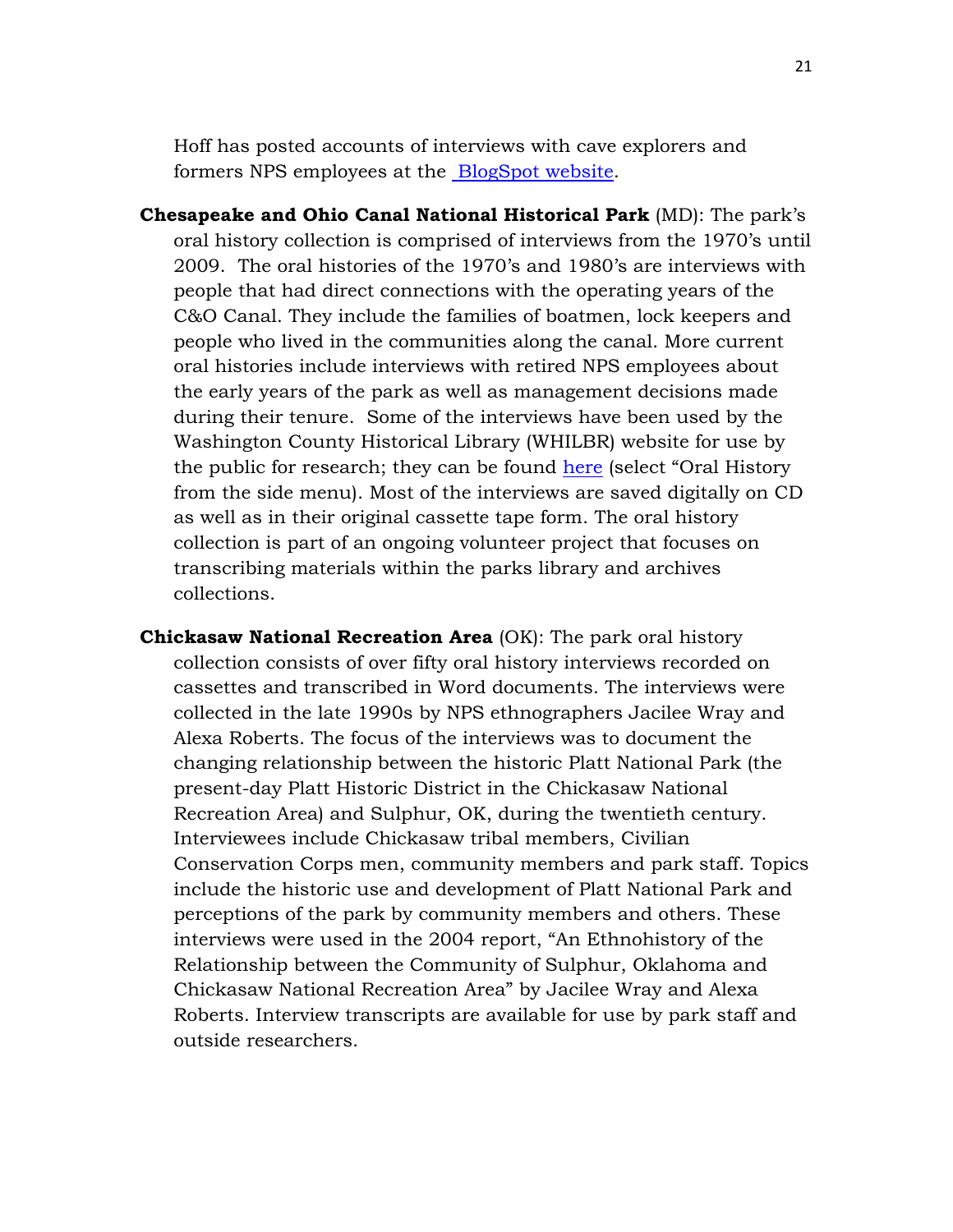- **Congaree Swamp National Park** (SC): In 2009 the park received funding to conduct interviews with long-time residents of land adjacent to what is now the park, former owners of land within the park, and members of the citizen action campaign that worked to establish the park. People to be interviewed include descendents of formerly enslaved African Americans and tenant farmers who farmed, reared families, and worshipped in the South Carolina coastal plain, and first- and second-generation activists who lobbied for the park's founding.
- **Crater Lake National Park** (OR): Begun in 1987, the park's oral history series contains about eighty interviews, some taped and transcribed and others notes only, with former employees and people associated with the Oregon park for a long time. Interviewees included superintendents, rangers, naturalists, biological and forest technicians, maintenance workers, some of the first divers at Crater Lake, concession employees, and engineers. In 2000 park historian Stephen R. Mark wrote a guide to the oral history series that explains its origins and development, provides brief descriptions of people interviewed and topics covered, and includes a detailed index of interview subjects. The oral histories have been used for the park's administrative history and general research purposes.

Formal and informal interviews with members of the Klamath Tribes, the Modoc Tribe of Oklahoma, the Cow Creek Band of the Umpqua Tribe of Indians, Pit River Tribe, the Confederated Tribes of the Siletz Indian Reservation, and federally unrecognized American Indian communities were central to the research and writing of Douglas Deur, In the Footprints of Gmukamps: A Traditional Use Study of Crater Lake National Park and Lava Beds National Monument (National Park Service, Pacific West Region, 2008). The study originated as "an effort to help two National Parks and the tribes associated with those parks to better understand one another's values and concerns." (5) Themes addressed in ethnographic interviews included plant gathering, hunting and fishing, ritual use of lands, how tribal members assess their relationship with the NPS, and how Indians and agency representatives might better communicate and cooperate in the management of resources. (5)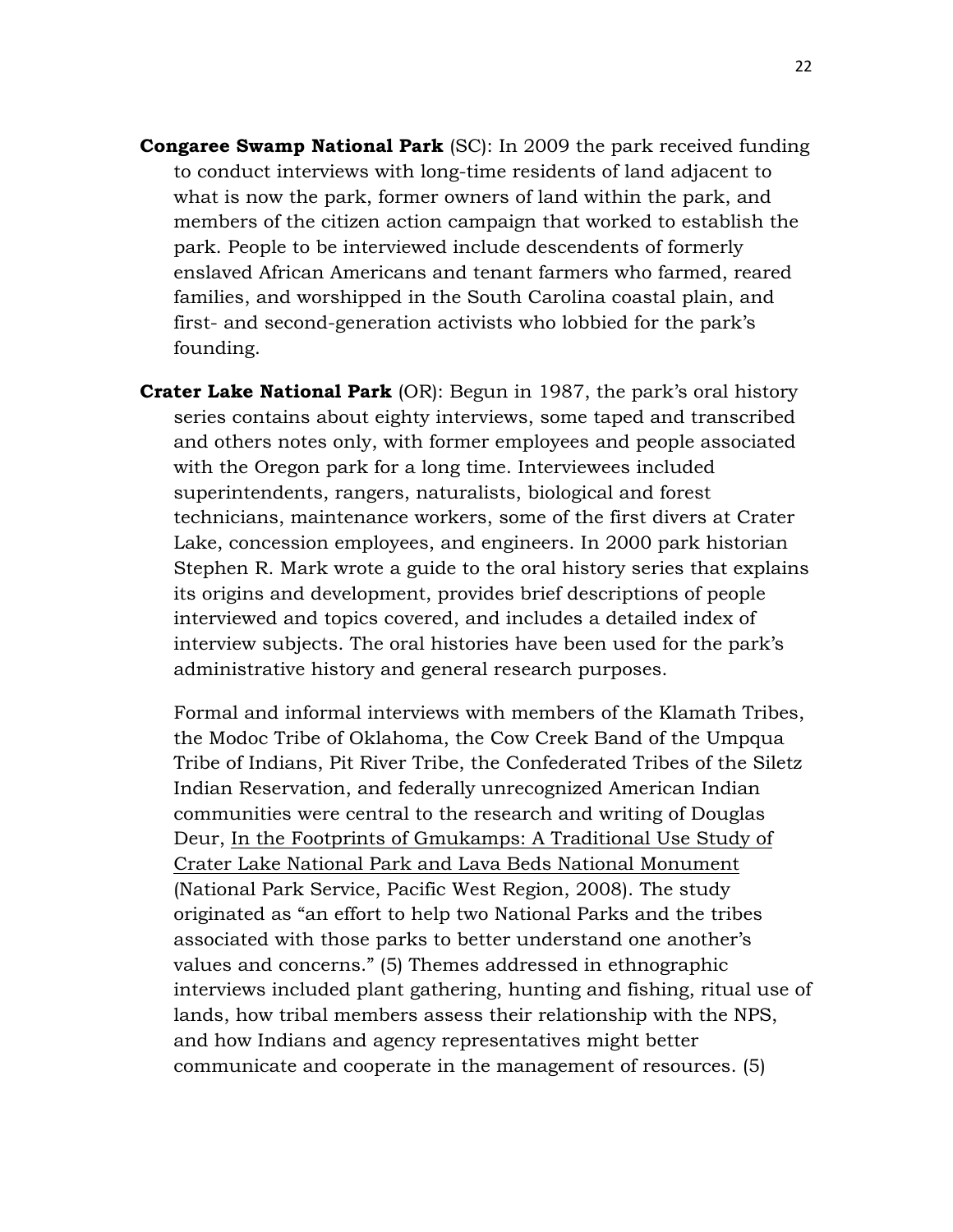**Cumberland Gap National Historic Park** (KY, TN, VA): The park used interviews conducted for the Hensley Settlement Project to help plan, restore, preserve and interpret the Hensley Settlement cultural landscape, which includes the cultural and biotic remains of an isolated, early twentieth century, self-sufficient mountain community on the Virginia-Kentucky border. The oral history project includes interviews from March 1960 through May 1971 with former Hensley Settlement residents who discuss farming, buildings, and furnishings. Recorded on eighty-seven reel-to-reel tapes, the interviews have now been transferred to CDs. Interview transcripts are bound into fourteen volumes, and the fifteenth volume is an index of the collection.

More recently, when the park observed the 50<sup>th</sup> anniversary of its dedication on July 4, 1959, historian Martha Wiley interviewed early park employees, descendents of people instrumental in purchasing land for the park and others central to lobbying for the park and organizing its dedication. Wiley recorded some fourteen interviews.

**Cuyahoga Valley National Park** (OH): The park has conducted a number of oral history projects. In the 1980s the park interviewed members of the Civilian Conservation Corps. Also, Ron Cockrell conducted oral history interviews with citizens, state, local, and federal officials, elected representatives and park managers as he researched A Green Shrouded Miracle: The Administrative History of Cuyahoga Valley National Recreation Area, Ohio (National Park Service, 1992)

More recently CUVA, in collaboration with Cleveland State University, incorporated oral history research in a Teaching American History project called "Rivers, Roads, and Rails." Teachers from elementary through high school focused on park history (from its founding in 1974 to 2008) and the heritage of Cuyahoga Valley. Interviewers focused on the development of the park and other locations in the Ohio & Erie National Heritage Canalway. Among the narrators who shared their stories were long-term NPS staff (including retirees), long-term partner staff and volunteers, and community leaders and residents, all of whom had seen the park change over time. After the interviews, teachers created minute-by-minute logs of digitized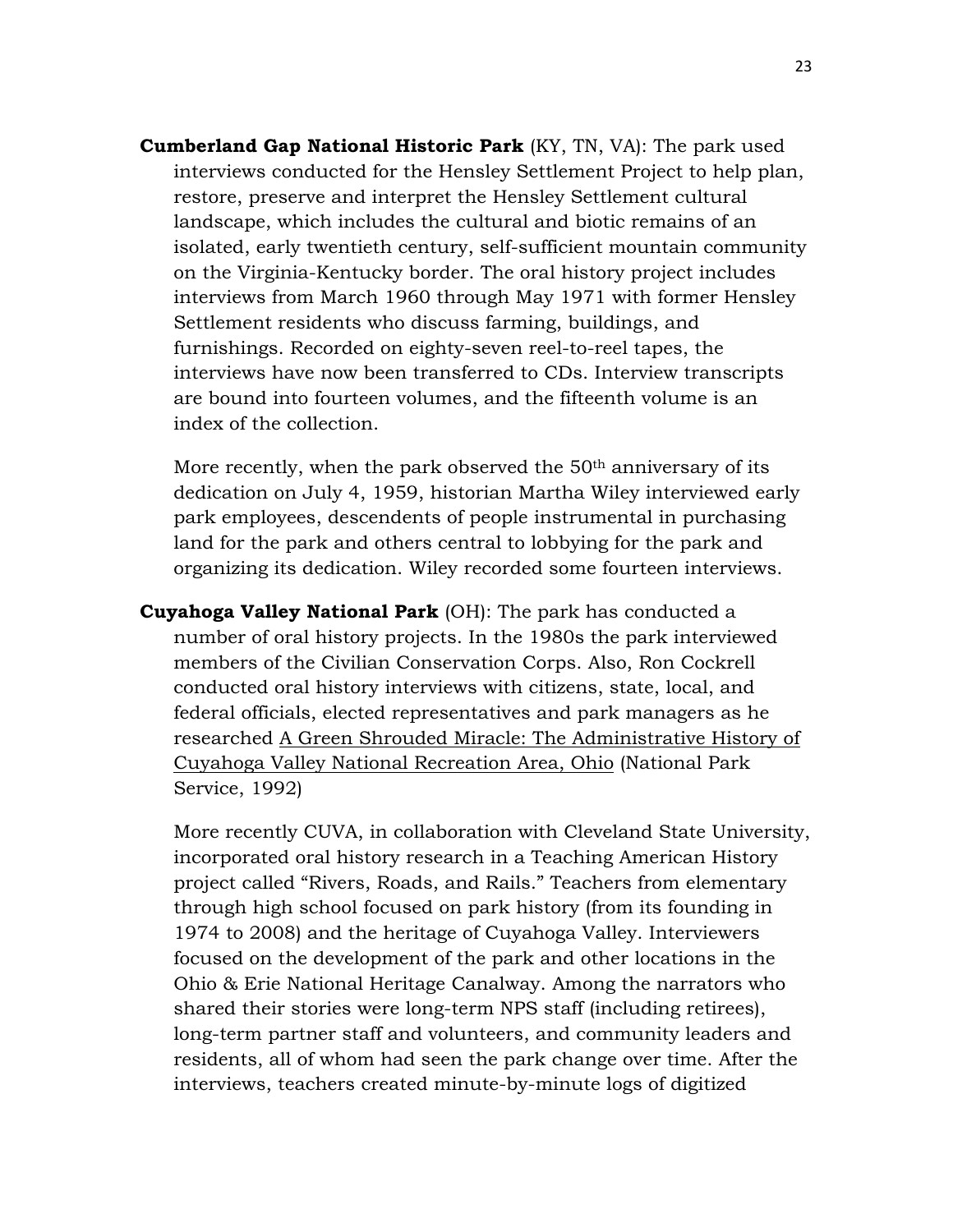recordings, making them easy to index and search. Interpreters have used interviews to create an audio tour which is presented aboard an excursion railroad, Cuyahoga Valley Scenic Railroad.

CUVA is also using oral history to document farm practices, farm labor, and industrial labor in the region. Interviews with a farm hand and members of a family who farmed in the area for several generations have been completed. The farm hand, Clyde Davis, worked in the valley in the early 1920s. His oral history was videotaped by students in the media program at Cuyahoga Valley Career Center. Students from the University of Akron interviewed more than twenty people who once worked at Jaite Mill, a paper mill located on the banks of the Cuyahoga River, and lived in Jaite Company Town, which now serves as park headquarters.

In spring 2009 Western Reserve Public Media filmed interviews with fifty park visitors who shared memories of living near and using the park and, in some cases, shared memorabilia, photographs, and home movies. Western Reserve used the oral histories in its production, "Generations: Cuyahoga Valley National Park," aired in fall 2009 to coincide with "The National Parks: America's Best Idea," a Ken Burns production. To watch "Generations," click [here.](http://www.generationscvnp.org/video.aspx) To listen to excerpts of interviews with a park superintendent, a nature photographer, a co-founder of Friends of the Crooked River, and a congressional representative who sponsored legislation creating the park, go [here.](http://www.generationscvnp.org/oral-histories.aspx)

**Dayton Aviation Heritage National Historical Park** (OH): Park historians have conducted oral history research to support its historic resource study and its administrative history. The HRSrelated oral histories yielded twenty-four transcripts. Narrators included relatives of Wilbur and Orville Wright, family acquaintances, and neighbors who lived in the vicinity of the bicycle shop; they provided information on Wright family history and the context in which the Wrights lived and worked. In preparation for a park administrative history, park historian Ed Roach has conducted some ten interviews. Narrators include early park supporters, founders, and managers--groups and individuals who lobbied for the park's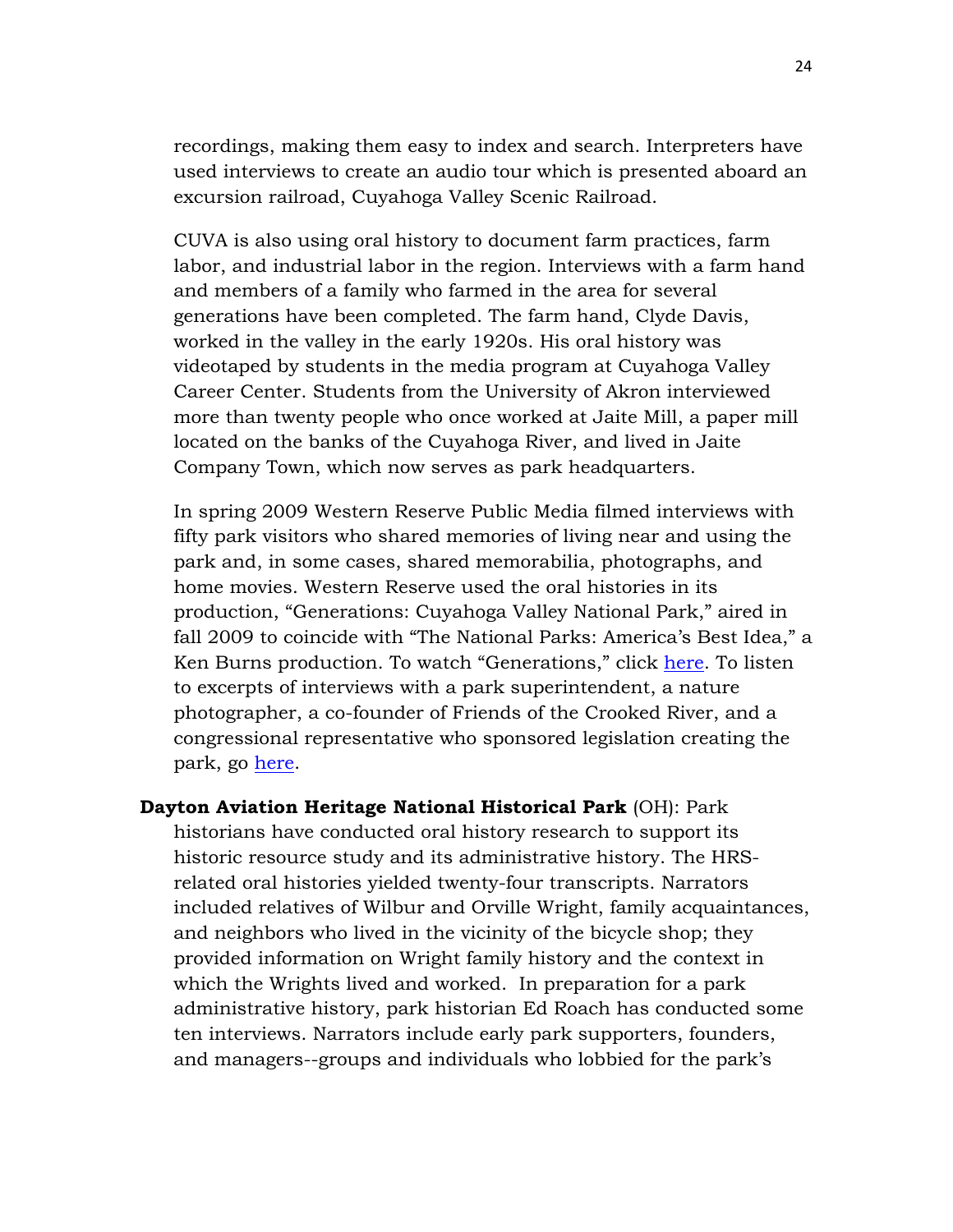establishment and its first two superintendents—who discuss the challenges they faced and addressed. Recordings await transcription.

- **Death Valley National Park** (CA, NV): Park ranger Peggy Scherbaum conducted an interview with Lenore Dunlop of Chicago, who with her husband visited Scotty's Castle in 1939. The transcript is located at park headquarters in Death Valley, CA. Excerpts from this interview were used to develop first-person living history programs.
- **Denali National Park and Preserve** (AK): Denali collaborated with University of Alaska Fairbanks Project Jukebox, the digital branch of the university's oral history program, to produce its largest collection. According to the digital collection's introduction, the Denali Mountaineering Jukebox "is an interactive computer program featuring audio and video clips, photographs, maps, and texts of the people that have made history in the mountains encompassed by Denali National Park and Preserve." The mountaineering interviews offer "a broad spectrum of mountaineering experiences, from climbers to bush pilots, from park rangers to concessionaires." The oral histories preserve "first person accounts of mountaineering and related activities. Interviews focus on the changing role and importance of climbing in historical, scientific, recreational, commercial, and management perspectives" and "provide an important record of the people and events that have shaped the history of the park as one of the world's premier mountaineering venues. Interviews offer a glimpse into the challenges, dangers, and rewards of climbing on Denali and the surrounding area." The Denali Mountaineering Jukebox site features interviews with forty-two narrators. Among the themes they explored were climbs and routes; accidents and rescues; climbing philosophy, technology, and management; mountaineering transportation and access; mountain physiology; mountain science; guiding; and freighting. For more information, see [here.](http://jukebox.uaf.edu/denali/home.htm)

A series of audio recordings conducted before 1990 includes nineteen interviews with park elders. More recently, park cultural anthropologist Jane Bryant has recorded more than thirty-five oral histories with elders, and continues to conduct interviews as time and resources allow. Narrators have discussed various aspects of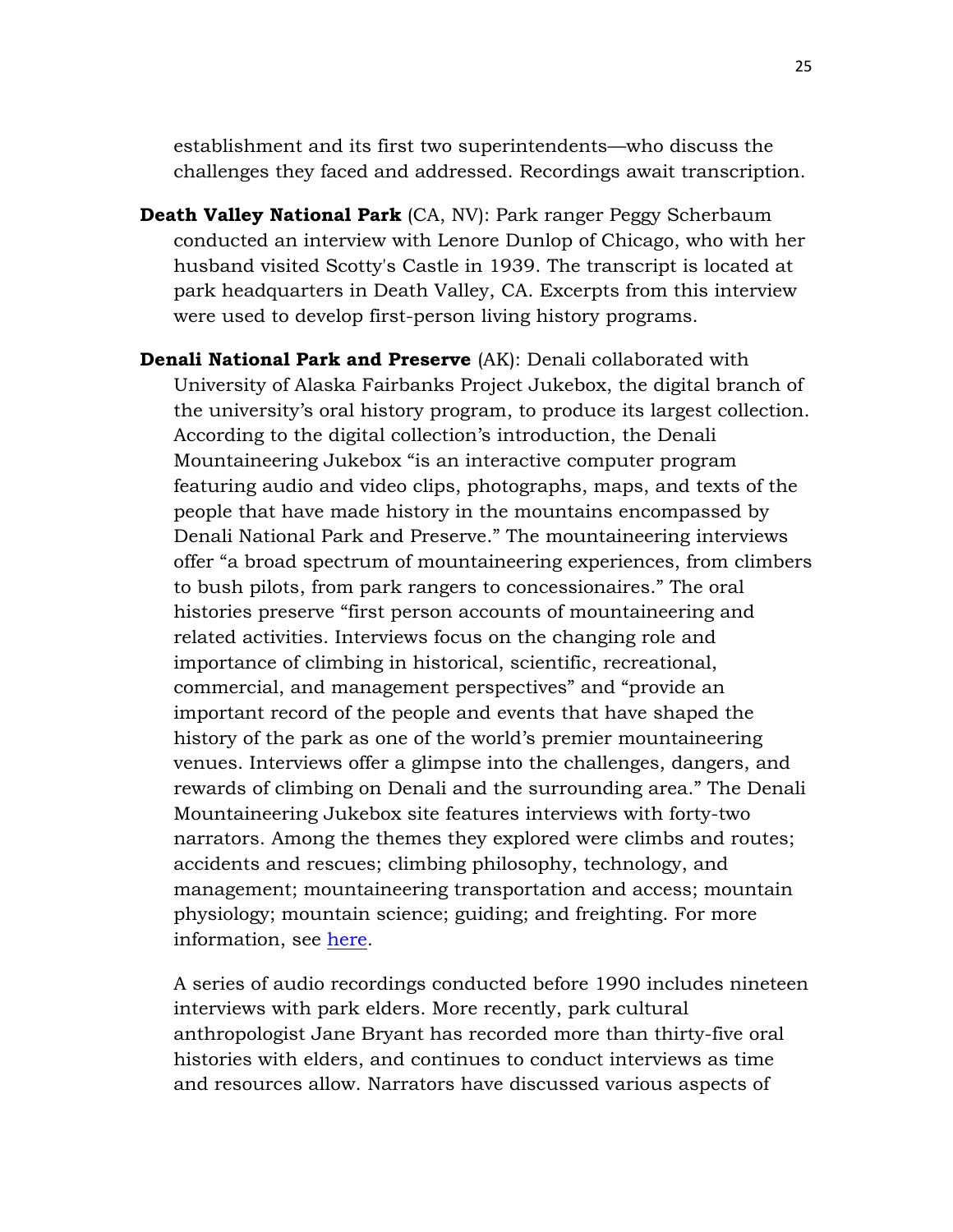park history, early rangers, subsistence, science in the park, wildlife management, mining, early transportation, and visitor activities. Interviews have been used for interpretive and educational programs, and some were conducted to answer specific questions posed by maintenance activities or management plans. In some cases informants were visiting the park and available only briefly, while other interviews represent multiple conversations with local elders.

- **Dry Tortugas National Park** (FL): Narrators have described various dimensions of the park's history. One woman, who left Cuba and landed at the park, described her life and experiences in her country of origin, the journey to the United States, and her experiences upon landing. A former park ranger discussed daily life at Fort Jefferson, Cuban migrants, relations with the US Coast Guard, and especially his experiences with and knowledge of ghosts and other unusual phenomena at Fort Jefferson and Loggerhead Key.
- **Ebey's Landing National Historical Reserve** (WA): The reserve's oral history collection is comprised of some seventy interviews with community elders who have first-hand knowledge and recollections of the Central Whidbey Island history, community, economy, and culture, and twenty interviews conducted in 2001 for the Washington park's administrative history.
- **Eisenhower National Historic Site** (PA): The Eisenhower Oral History Project consists of over two hundred hours of interviews with friends, family and associates of General Dwight D. Eisenhower and Mrs. Mamie D. Eisenhower. The project's goal is to document all aspects of the Eisenhowers' life in Gettysburg and how their farm and home changed over time. The interviews cover the evolution of the farm from before the Eisenhowers bought it, through their renovations, the presidential era and their retirement. Interviews also addressed the years Mrs. Eisenhower lived at the farm after her husband died, and the experiences that employees, friends, and family members had while visiting or living at the farm. A few interviews are related to General Eisenhower's year in Gettysburg in 1918 as commander of Camp Colt. This information is used to support the interpretive program and has been essential to two historic furnishings reports that documented the home and farm and the cattle barns and farm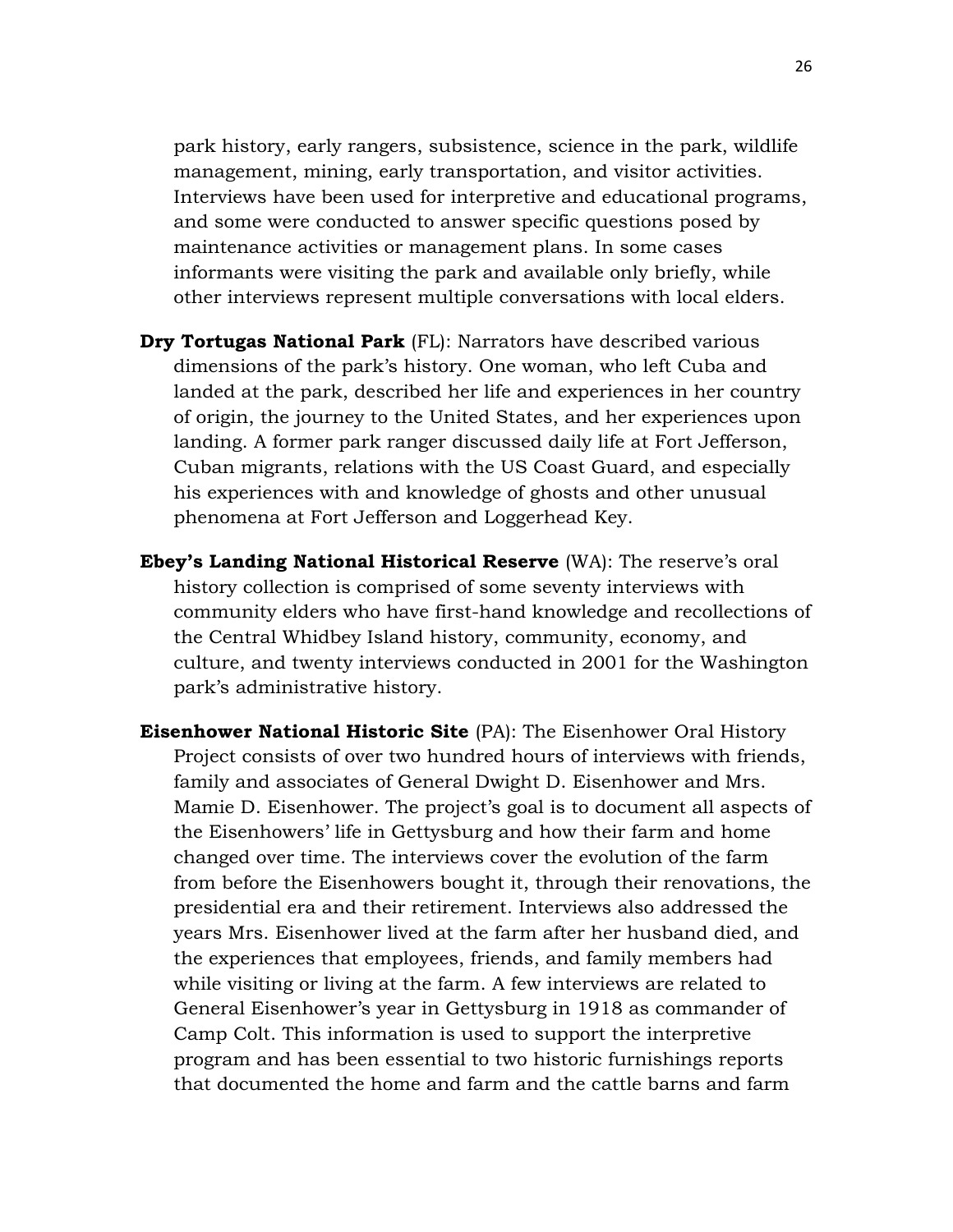operations. The site's cultural landscape report used oral history extensively to fill in gaps not evident through primary source research. The earliest oral histories were done by Ed Bearss, NPS chief historian emeritus, and served as the basis for the site's historic resource study. Conversion of the recordings from tape to digital format on audio CDs or DVDs is nearing completion.

- **Everglades National Park** (FL): Park staff has conducted interviews with former residents of Old Flamingo, three servicemen stationed at Nike missile base HM-69 inside the park, a former farmer in the so-called Hole-in-Donut area of the park, and long-time NPS staff members. Interviews with an invertebrate biologist, a ranger and fire management officer, a wildlife biologist, a marine biologist, and an information technologies specialist include discussions of research conducted on a variety of species (including copepods, midges, crawfish, and exotic invasive fish; eagles, ospreys and alligators); also discussed were commercial and recreational fishing, estuarine and water quality studies, fire management issues, and development of a biological database. Other topics addressed were ecological and human health concerns associated with mosquito spraying in the park; drug running in Flamingo, and the effects of hurricanes Andrew, Katrina, and Wilma.
- **Flight 93 National Memorial** (PA): Oral histories are central to planning and developing the memorial in Pennsylvania. Curator Barbara Black and project oral historian Kathie Shaffer have recorded some five hundred interviews related to Flight 93 and the events of September 11, 2001. Interviews allow family members of Flight 93 passengers and crew to share memories of their loved ones. According to memorial staff, "The interviewee's personal story of the events of the day is recorded to understand the shock and initial grief of the family member, and the impact that this act had on 40 family groups." Other interviewees include people who witnessed the crash of Flight 93, first responders, Federal Aviation Administration supervisors, state troopers, Red Cross and Salvation Army personnel, clergy, mental health counselors, and students who were in the Shanksville-Stonycreek School near the crash site on September 11. See "Saving the Story," in "Planning for the Flight 93 National Memorial," Flight 93 National Memorial Newsletter, no. 5, July 2006, pp. 5-6, or [online](http://www.nps.gov/flni/parknews/upload/07-06Newsletter5--Final.pdf)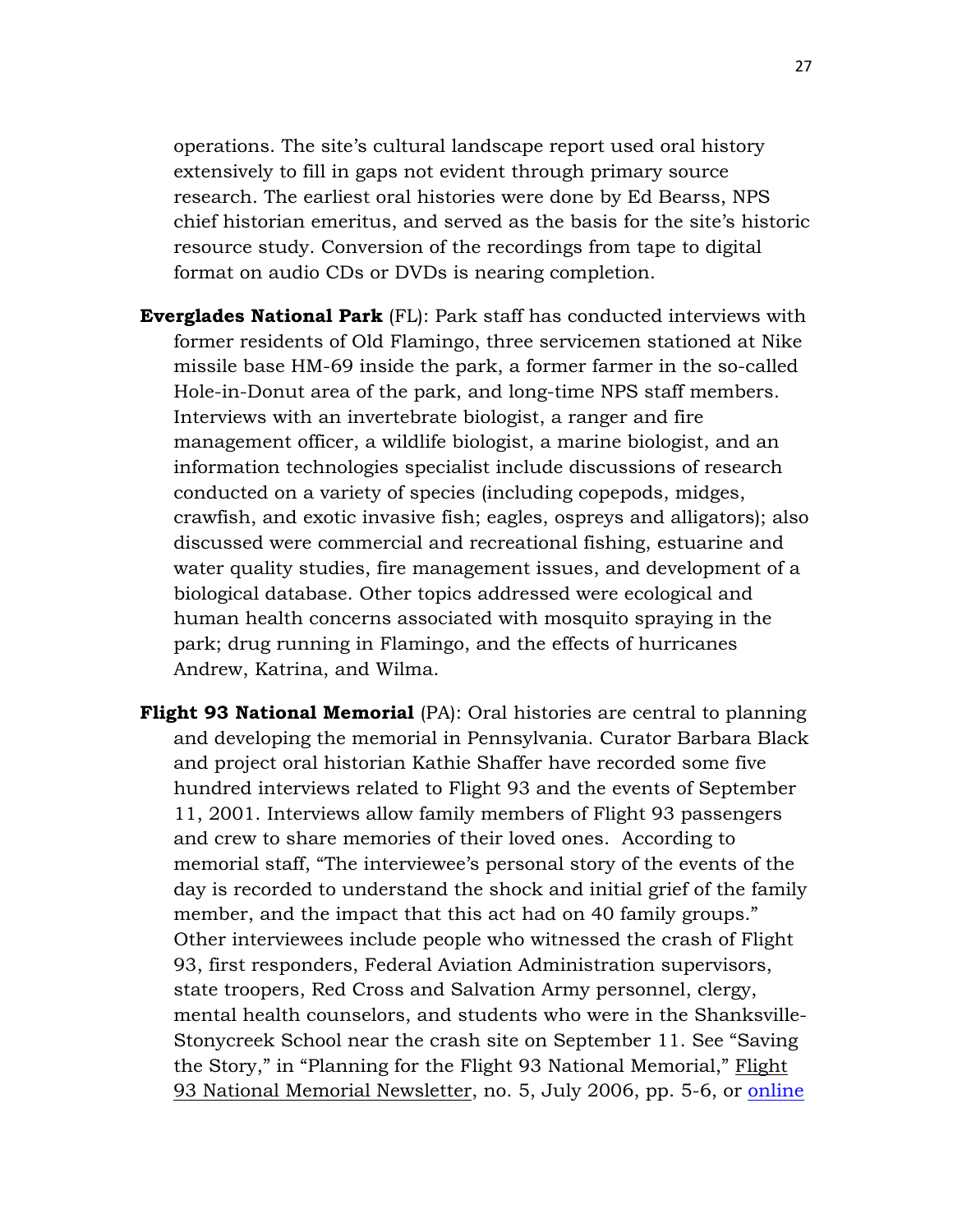[here;](http://www.nps.gov/flni/parknews/upload/07-06Newsletter5--Final.pdf) and Barbara Black, "NPS Approaches 300 Oral Histories for Flight 93 Archives," April 24, 2007, "Inside NPS," [http://inside.nps.gov/.](http://inside.nps.gov/index.cfm?handler=viewnpsnewsarticle&id=5386&type=Announcements)

- **Fort Larned National Historic Site** (KS): In the 1970s and 1980s the Kansas site conducted oral history interviews with previous owners of the fort and people who worked at the fort during its ranch period. The collection was comprised of six audiotapes and six transcripts*.*
- **Fort Pulaski National Monument** (GA): The park has obtained interviews that professors from Armstrong Atlantic State University in Savannah, GA, conducted with former members of Camp 460 of the Civilian Conservation Corps. The CCC enrollees were stationed at and worked on the restoration of Fort Pulaski in the 1930s. A park archeologist also interviewed three former CCC members in 1999. In addition, the park has videotaped an interview with the former chief of maintenance, and the maintenance division has used the tapes as a guide to preservation efforts.
- **Fort Scott National Historic Site** (KS): The site's oral histories have focused on its restoration and reconstruction before it became a unit of the NPS. The primary purpose of the seventeen interviews collected was to provide information for FOSC's administrative history*.*
- **Gateway National Recreation Area** (NY, NJ): The Fort Hancock Oral History Program consists of over one hundred interviews with people who either lived or worked at Sandy Hook. Most worked for the US Army, the US Coast Guard, the US Lighthouse Service, and the US Life-Saving Service. These people also had families who lived, shopped and attended school within the peninsula. Gateway has posted transcripts of selected interviews on its [website.](http://www.nps.gov/gate/historyculture/sandyhookpeople.htm) Interviews are divided among four categories: "Fort Hancock Between the Wars"; "World War II at Fort Hancock"; "Cold War at Fort Hancock"; and "The Children of Fort Hancock." Photographs of narrators enhance the transcripts.

Other oral histories are with a local legislator and local supporters who helped create the NRA; people who were stationed and worked at Floyd Bennett Field from World War II through the Vietnam War era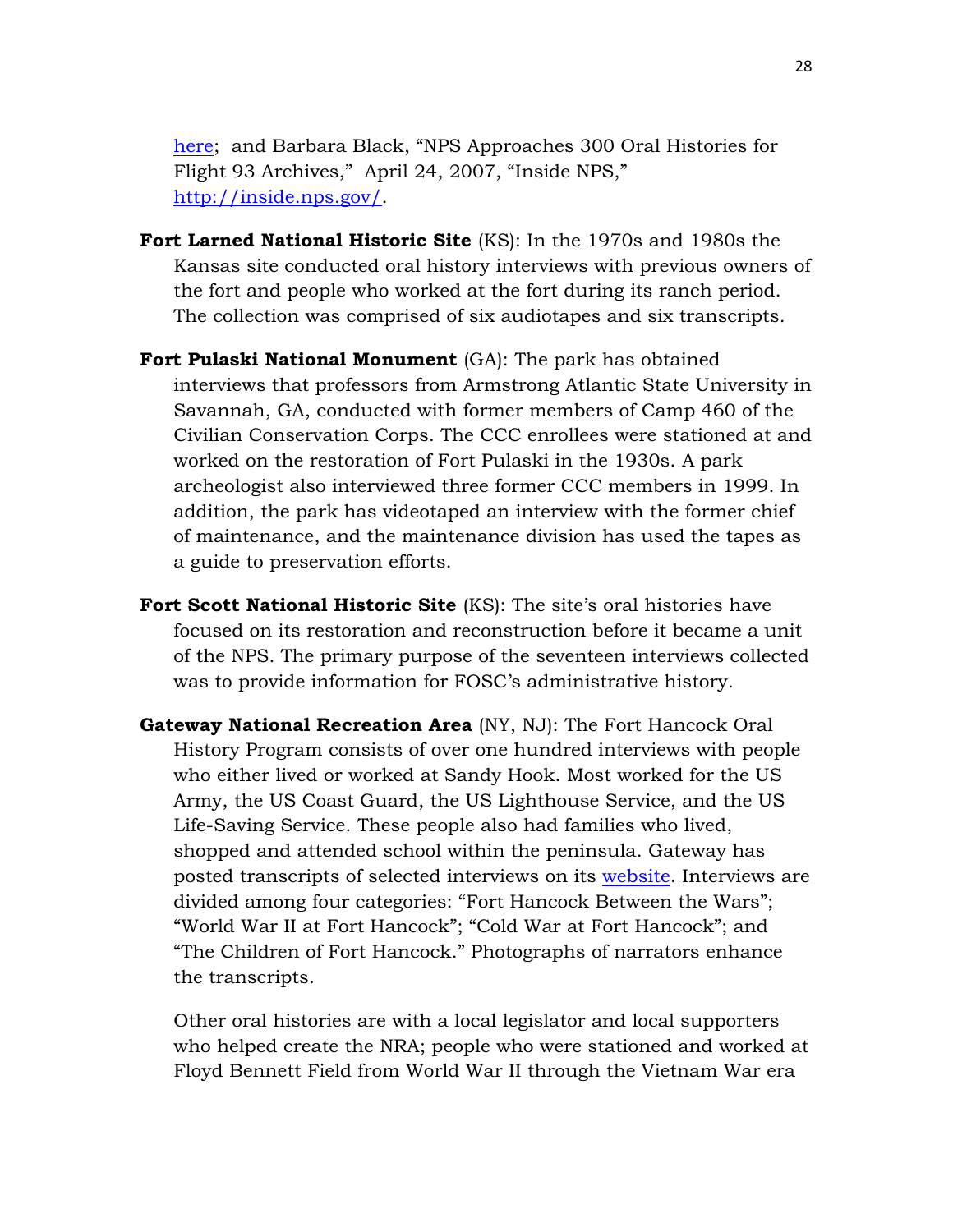(including women who worked at the field during WWII); and a few employees of the NRA.

- **George Washington Carver National Monument** (MO): The monument has collected interviews in three phases. Its oral history program began in the 1950s to help tell the story of Carver, his family, and his surroundings in southwestern Missouri in the 1870s. Most of the approximately one hundred taped interviews are with individuals who knew Carver in his formative years. About half of these interviews have been transcribed. In the 1980s, the George Washington Carver Birthplace Association funded a video oral history project that focused primarily on Carver's years at Tuskegee Institute; most of the interviews were done on the Tuskegee campus. Several of Carver's former students were among the some thirty narrators interviewed by Dr. Gary Cremer, a Carver scholar and the director of the State Historical Society of Missouri. In 2005 the Carver Birthplace Association sponsored another project which yielded forty-eight videotaped interviews, primarily with people who knew Carver at Tuskegee and others who befriended the scientist during his travels*.*
- **George Washington Memorial Parkway** (VA, MD, DC): Parkway staff members have conducted interviews on a range of subjects. Most notable of the oral history projects are interviews with dozens of World War II veterans who served in what is now Fort Hunt Park but was known as PO Box 1142 during the war. The Army and Navy veterans assigned to the mission engaged in some of the most classified programs of WWII, interrogating prisoners of war and monitoring them secretly. Among those questioned were some of Germany's and Japan's highest ranking generals and submariners, and scientists such as Werner von Braun, who later made major contributions to US technology, and Heinz Schlicke, inventor of infrared detection. Many of the men stationed at PO Box 1142 were Jews whose families had fled Germany in the late 1930s. Their language proficiency and cultural background as well as basic science knowledge proved useful during interrogations. Veterans who served at PO Box 1142 were sworn to secrecy and began to share their experiences in the early  $21<sup>st</sup>$  century. Much of this history is unwritten so the interviews are critical to understanding the secret programs which once took place at Fort Hunt. Transcription of the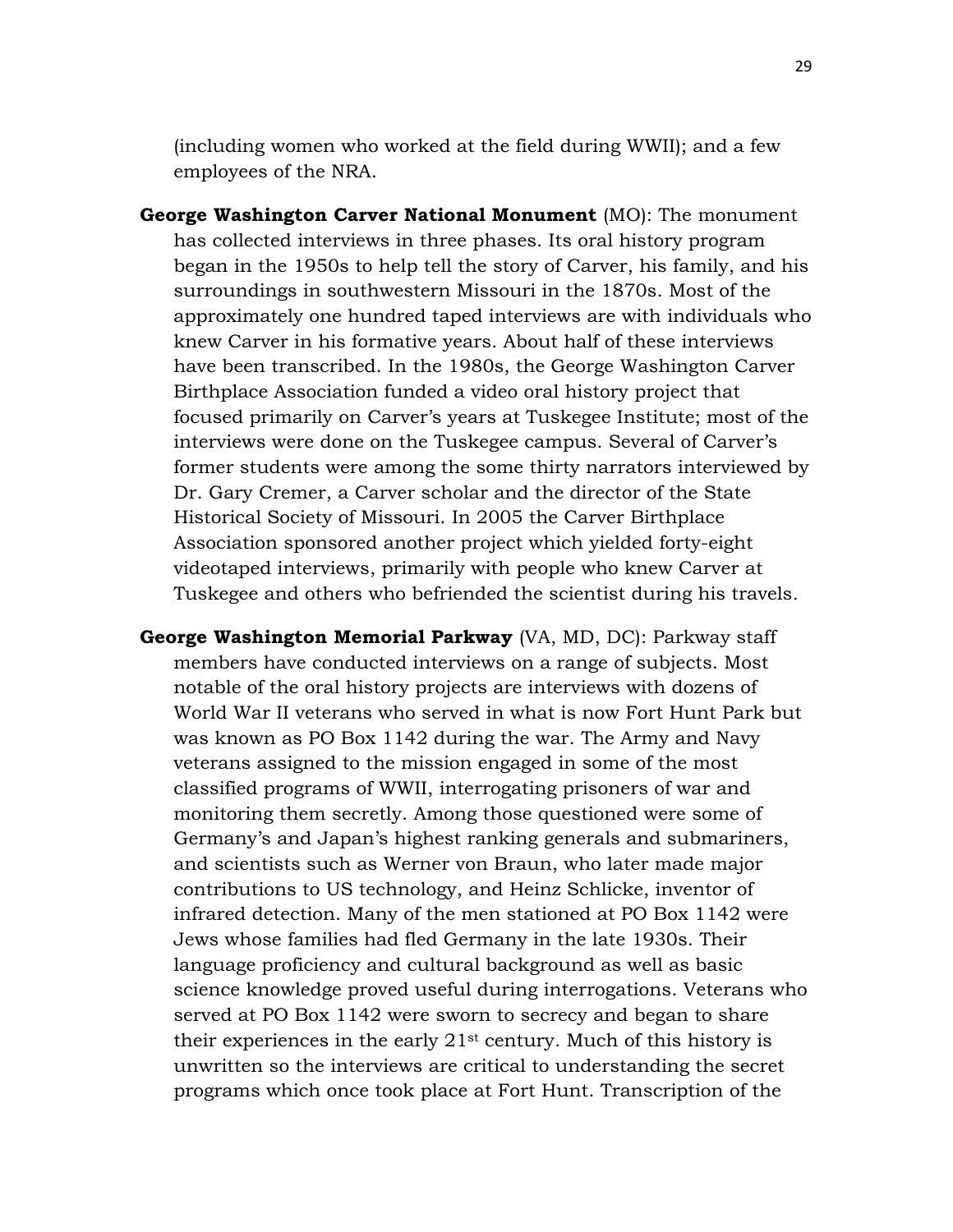videotaped interviews is under way, and the collection will be available when processing is complete. For more about the serendipitous origins of the project, its development and plans for the future, see Heidi Ridgley, "P. O. Box 1142: World War II: The Lost Chapter," National Parks: The Magazine of the National Park Conservation Association vol. 84, no. 1 (Winter 2010): 42-49. The [online version](http://www.npca.org/magazine/2010/winter/po-box-1142.html) is also available.

Other GWMP oral history projects include interviews with immigrant stone quarry workers who lived and worked along the Potomac River and US Marine Corps veterans who were involved in the USMC War Memorial.

- **Glen Echo Park** (MD): Ranger Sam Swersky has conducted interviews with former patrons of Glen Echo Park who remember the amusement park during the era of racial segregation and civil rights protests in the 1950s and 1960s.
- **Golden Gate National Recreation Area** (CA): The two hundred interviews in GOGA's collection cover a variety of topics and support interpretation programs, special resource and planning studies, park administrative history, and research needs of the general public. Oral histories include: accounts from military staff, prisoners and correctional officers from Alcatraz, including those involved with the Indian occupation on Alcatraz; interviews with former soldiers who were stationed at the various seacoast fortifications/Nike missile sites within the park who describe military life (particularly during World War II) and actions when placed on alert; Coast Guard staff and individuals who lived or worked at the lighthouses within the park; people formerly involved in ranching, dairying and farming on park lands; Nisei soldiers who discussed the Military Intelligence Language School; and visitors, employees and owners of the Sutro baths.

Oral history interviews with former soldiers stationed at Nike Site SF-88L were among the resources that John A. Martini and Stephen A. Haller used for "What We Have, We Shall Defend: An Interim History and Preservation Plan for Nike Site SF 88L, Fort Barry, California, Part 1," (San Francisco: NPS, Golden Gate National Recreation Area, February 1998), (available as a PDF [here\)](http://www.nps.gov/goga/learn/historyculture/upload/What%20We%20Have.pdf).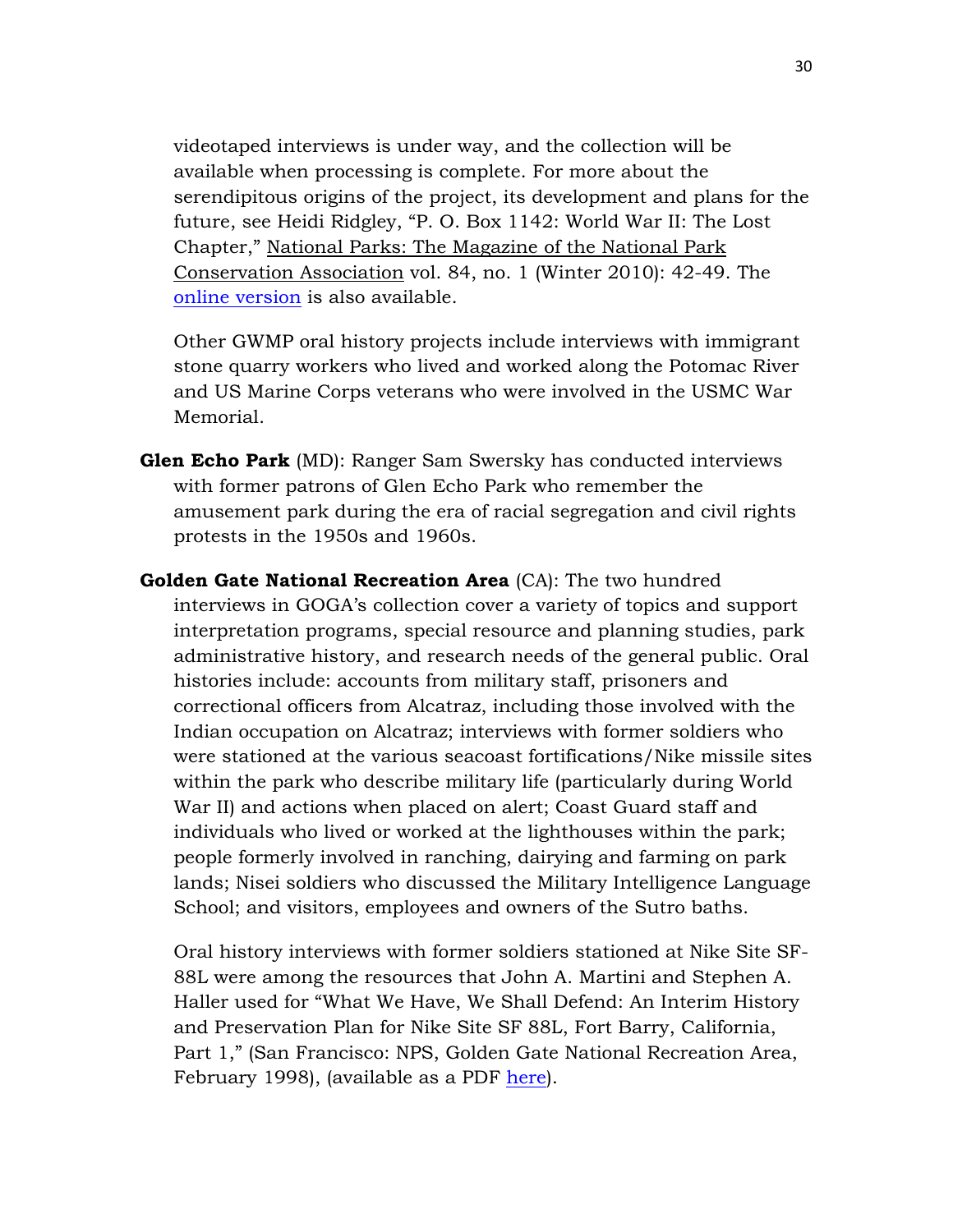Other oral histories document the history of the national recreation area. For example, interviews with several members of People for a Golden Gate National Recreation Area reveal how the ad-hoc committee fought to establish the GGNRA and then continued to oversee the park's expansion and the enabling legislation's implementation. Interviews also trace changes the park has made to some buildings and its acquisition of lands, the transition of the Presidio Army base to the NPS and then to the Presidio Trust.

- **Golden Spike National Historic Site** (UT)**:** The park's oral history project consists of interviews with three people who were familiar with Promontory Station when it was an active Utah farm community in the early 20th century and with three others who were familiar with early efforts to commemorate the Golden Spike Ceremony, the establishment of the national historic site in 1965, and the centennial celebration of 1969. A description of the project can be found at the [Western National Parks Association website](http://store.wnpa.org/research_archives.asp) (click [here](http://store.wnpa.org/research/gosp03-08.pdf) for the direct link to a PDF of the project report). Visit the [Northwest](http://nwda.orbiscascade.org/ark:/80444/xv69232)  [Digital Archives](http://nwda.orbiscascade.org/ark:/80444/xv69232) website for more information.
- **Grand Canyon National Park** (AZ)**:** The park has used oral history interviews to capture the memories of former superintendents, rangers, interpreters, concession workers, hikers, and Civilian Conservation Corps enrollees who served there. Many of the one hundred interviewees were recorded in 1994 as part of the park's 75th anniversary reunion. Among the oral history narrators are Horace Albright, NPS director between 1929 and 1933, who was interviewed in 1981 and 1985; Jean Tillotson Anderson, daughter of Miner Tillotson, park superintendent between1927 and1938; Mike Harrison, the park's chief clerk from 1922 to1931; L. B. "Tex" Worley and Warren Hamilton, rangers at GRCA in the 1920s and 1940s; Claude "Bru" Wagner, assistant forester who made vegetative type maps for the park in 1935; Al Maxey, a ranger in the 1950s; Kathy Williams, an NPS interpreter on the North Rim in the 1970s; Marianne Karraker, who was born and lived in the park 1964-1966, returned in 1980-1982, and worked as an interpreter there in the early 1990s; Bruce Shaw, assistant superintendent between 1970 and1983; and Richard Marks, GRCA superintendent from 1980 to 1988. Former employees of concession owners Fred Harvey and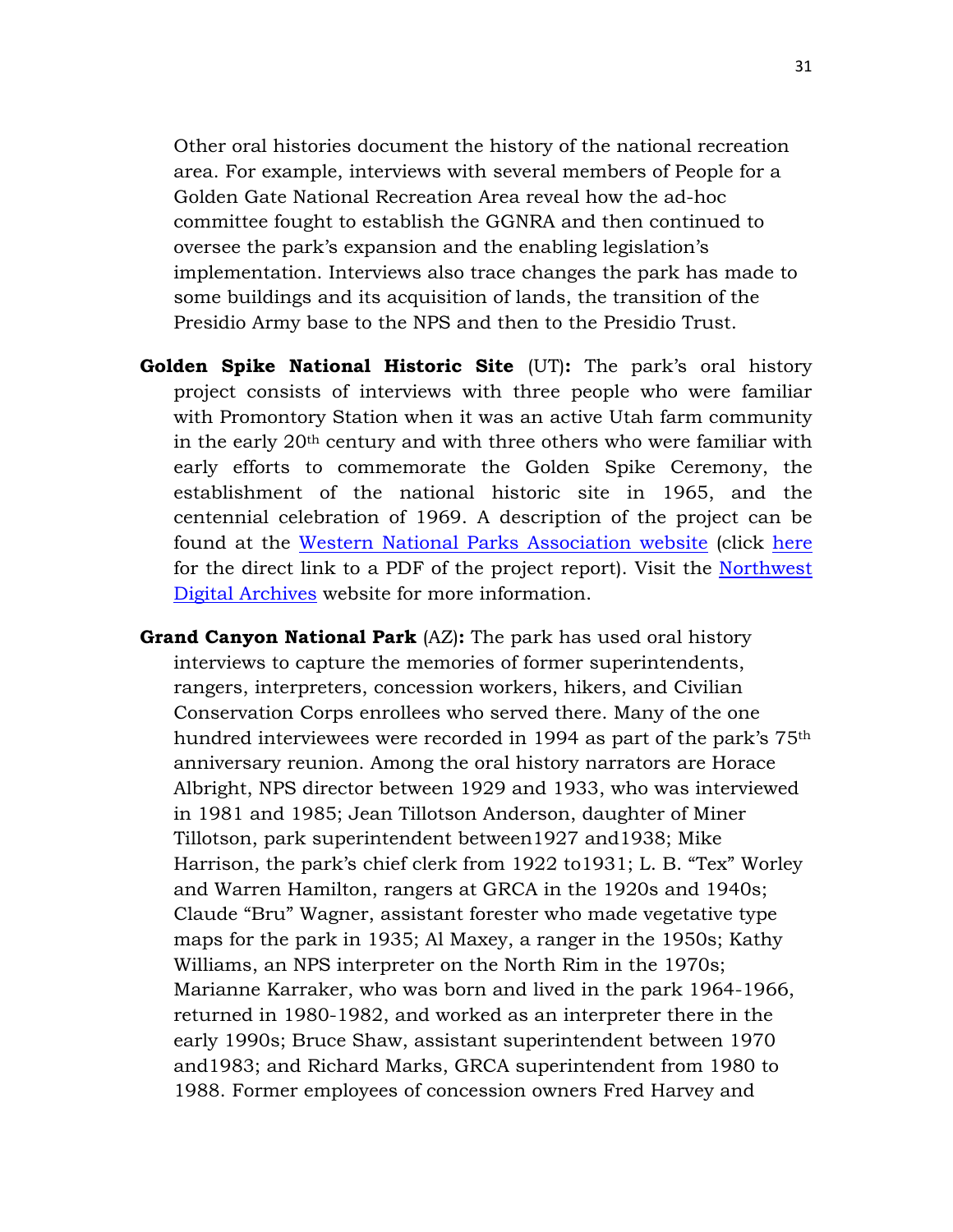Ernest and Emery Kolb discuss what it was like to work in lodges, restaurants, and photography studios in the 1920s and 1930s. People who grew up in the Grand Canyon are also well represented in the park's oral history collection.

- **Great Basin National Park** (NV): The park in collaboration with its foundation sponsored an oral history project that focused on interviewing local residents who were eighty years old or older. Some interviews have been transcribed. The park also videotaped local residents who presented programs during a series of 10<sup>th</sup> anniversary programs.
- **Great Sand Dunes National Park and Preserve** (CO): The park has conducted a series of interviews with women and men who have early family ties to the Great Sand Dunes area. Many of these people were raised within sight of the sand dunes where they spent countless mornings in the shadows of the Sangre de Cristo Mountains. Others grew on nearby ranches and earned a living despite the exceedingly harsh climate. A few worked for the National Park Service during the mid 20th century. To sample some of the stories and find other resources visit "The Memory Oasis," click [here.](http://www.handsontheland.org/grsa/resources/oral_his/oral_main.htm)
- **Great Smoky Mountains National Park** (NC, TN): The park's oral history collection dates to the time of its founding. In the mid-1930s a graduate student in linguistics from Columbia University, Joseph Hall, recorded the speech patterns and characteristics of Appalachian natives who still lived in the park or had recently left. In the process he gathered stories about logging, farming, education, and features of rural life in the early 20th century, including folk tales, folk history and folk song. Hall's collecting efforts spanned six summers and subsequent visits. In the 1950s, 1960s, and 1970s, park staff and volunteers continued to conduct interviews with local residents who understood old-time "mountain ways" and park personnel, including those involved in the land acquisition process, early wardens, and Civilian Conservation Corps enrollees who got jobs with the NPS. In the 1980s the park contracted with a local television personality to conduct interviews about Appalachian lifestyles; the interview series was similar to the Foxfire model pioneered in the 1970s by Eliot Wigginton in Rabun County, GA. More recently, anthropology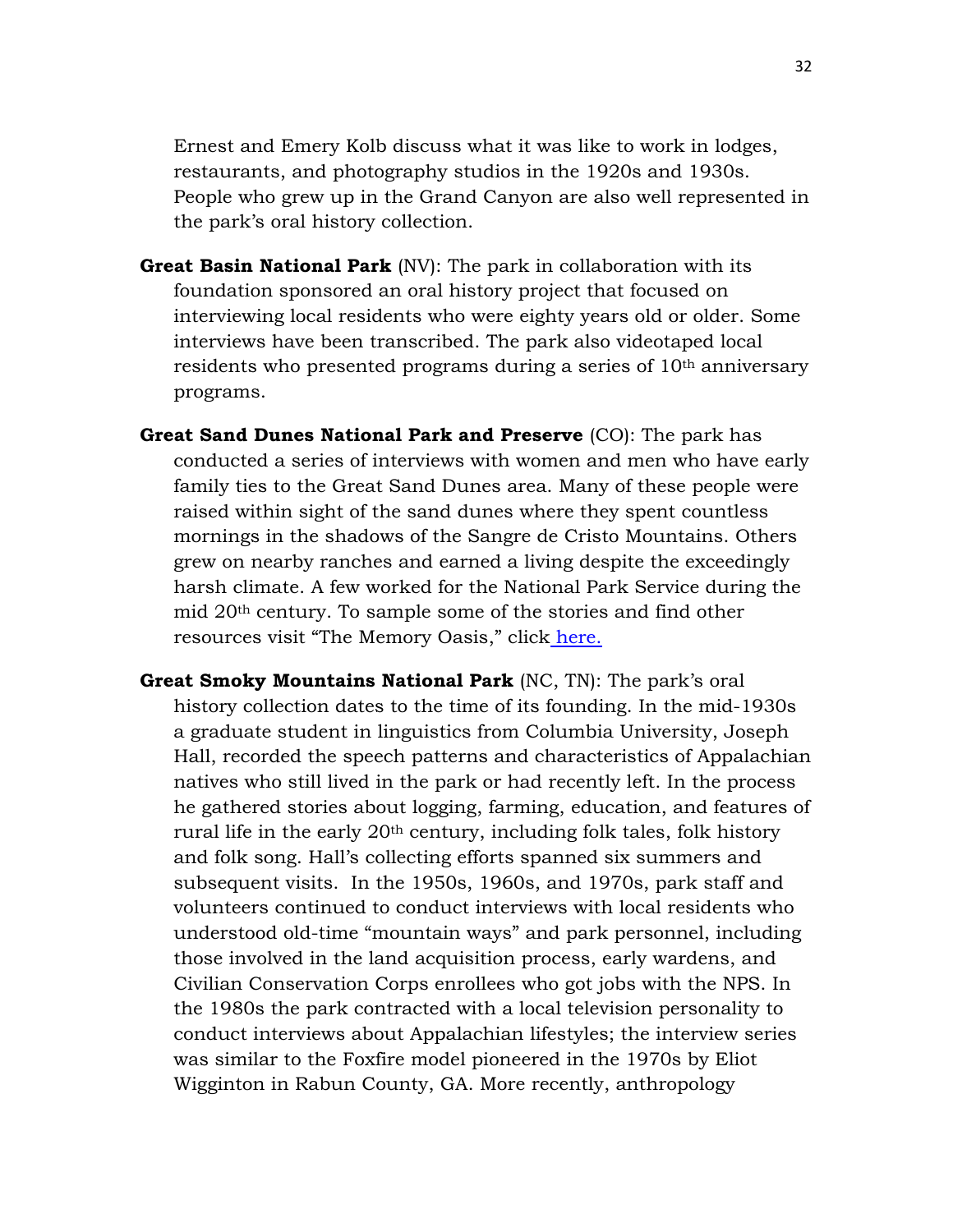students at the University of Tennessee at Knoxville conducted interviews with descendents of residents of the area, who discussed memories of family and place.

The entire collection is comprised of more than five hundred interviews; some have been digitized. The Joseph Hall collection contains 170 interviews, many of which are very short. There are one hundred interviews in the videotaped series. Some 340 interviews have been transcribed.

**Gulf Islands National Seashore** (FL, MS): In the Florida district of GUIS, between 1984 and 1991 rangers interviewed veterans who served in the Coast Artillery Corps of the US Army at Pensacola during the 1930s and 1940s. Rangers conducted most of the forty-seven interviews in "The Fort Barrancas Oral History Project" at annual reunions of the 13th Coast Artillery Regiment. Interviewees opened new interpretive possibilities as they shared memories of how they came to join the Coast Artillery; life on post at Fort Barrancas during peacetime and wartime; working, loading, unloading, and triangulating batteries of heavy artillery; accidents that occurred around high explosives and heavy machinery; and the closing of the post in 1947. Veterans also discussed serving as medics, clerks, regimental band members, and motor pool drivers and described offduty activities such as movies, concerts and dances. The oral histories were vital sources for park ranger David P. Ogden's Frontline on the Homefront: The 13th Coast Artillery at Pensacola, 1930-1947 (Eastern National Parks and Monument Association, 1991), reprinted as Soldiers' Story (Eastern National, 2006).

A more recent oral history project has concentrated on Rosamond Johnson Beach, the historically black beach on Perdido Key, FL. Ranger Ogden collaborated with Joseph Herring, a GUIS fee collector who grew up in the local community, suggested the project and helped to carry it out.

The Mississippi district of GUIS had interviews with the former Ship Island Lighthouse keeper; a Cat Island World War II dog trainer, and the first naturalist at Glacier National Park, interviewed after he retired to the US Navy Home in Gulfport, MS. Two of these interviews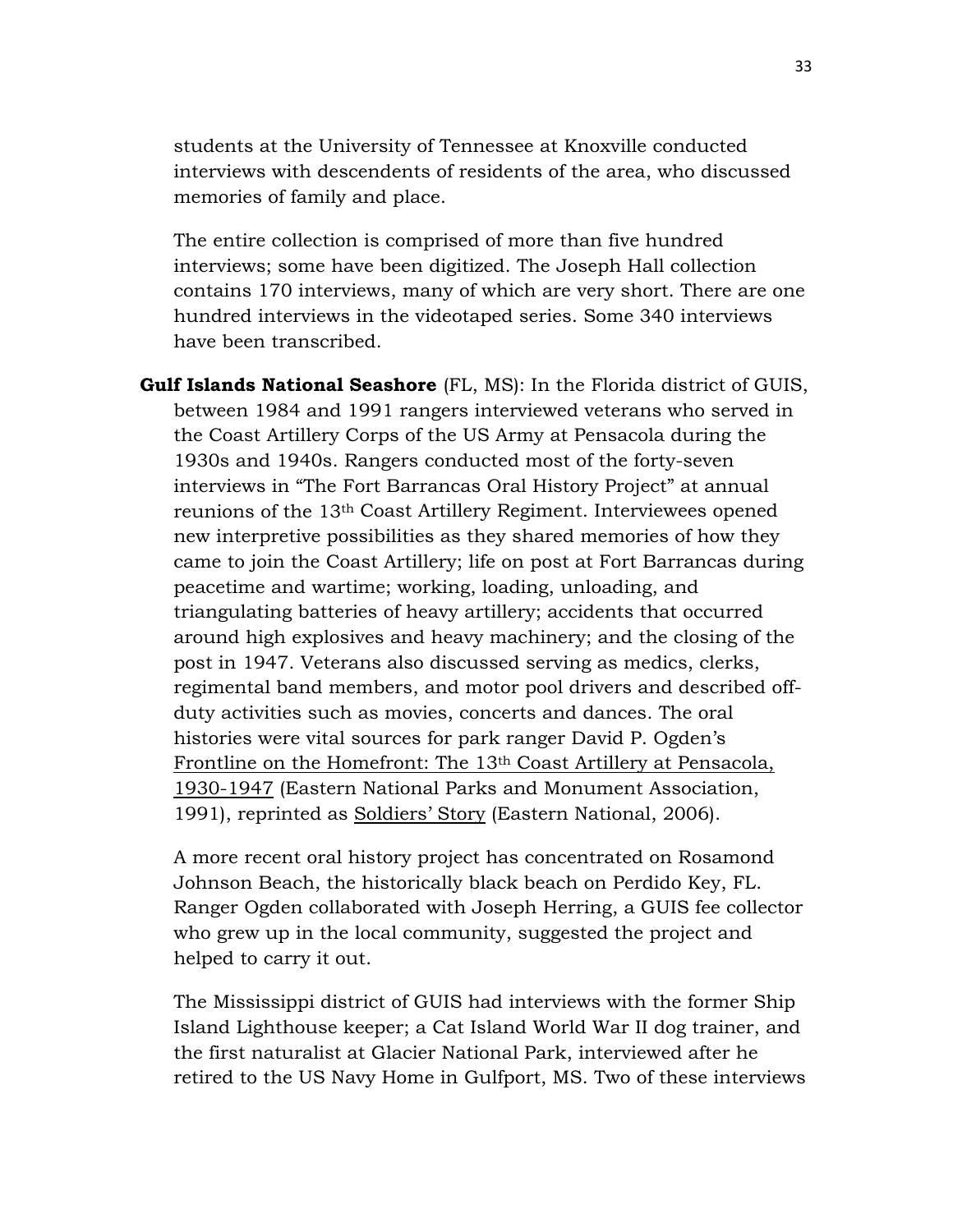may have been destroyed when Hurricane Katrina flooded the Davis Bayou Visitor Center was flooded in 2005.

- **Hagerman Fossil Beds National Monument** (ID): The monument conducted interviews with eight people who discussed the history of the excavation at the site known as the Hagerman Horse Quarry or Smithsonian Horse Quarry. The Smithsonian made the initial excavations between 1929 and 1934. Narrators included an early rancher; a local teacher; a paleontologist who excavated for fossils at the site in 1931; the son of a fossil discoverer; and others associated with the excavation of the site.
- **Hampton National Historic Site** (MD): In 1998 the site began working in collaboration with Dr. Elaine Eff, director of cultural preservation for the State of Maryland, to identify candidates for oral history interviews and to establish interviewing priorities. Among those who were interviewed are descendents of enslaved African Americans and other workers on the estate, former residents, employees of the park, and members of cooperating groups. Among the interviewees were members of the Ridgely family, who originally owned the estate, and their intimates; business associates of the Ridgely family; and the architect in charge of Hampton during its transition to NPS management. The oral history collection has provided resource-based information, supported interpretive and ethnographic programs, and contributed to a park administrative history.
- **Harpers Ferry Center (WV)**: The National Park Service archive holds some 800 interviews, many with key personnel who served in the middle of the 20th century. The collection falls into three primary collections: interviews conducted by S. Herbert Evison in 1962-1963 and the early 1970s before and after the Park Service historian retired; interviews conducted in 1978 and 1979 by Dorothy Huyck, a freelance journalist interested in the history of women in the Park Service; and interviews done by Polly Welts Kaufman as she conducted research in the 1980s for National Parks and the Woman's Voice: A History (University of New Mexico Press). The archive has an index of people who have been interviewed.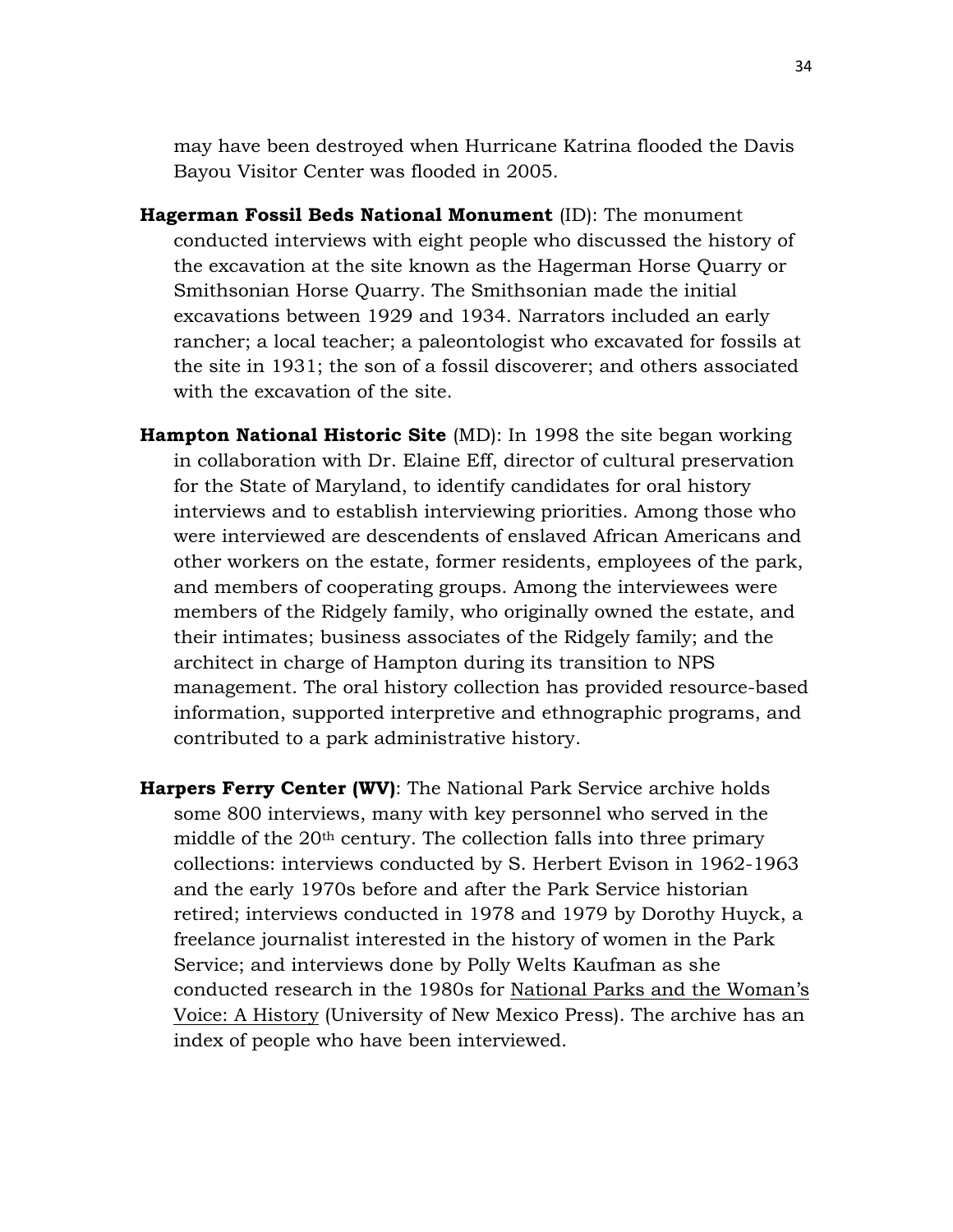**Harry S Truman National Historic Site** (MO)**:** The site began its oral history program in 1983, when NPS realized it knew little about the Truman family's private life and family members' activities in the Independence, MO, community. Interviews have continued to focus on Truman family home life and community ties. There are 120 taped interviews, totaling more than 190 hours. Oral history informants included neighbors, Secret Service agents, medical personnel, shopkeepers, relatives, friends, household staff and other Truman contemporaries. The broad range of people interviewed helps paint a more complete picture of the Truman family's life. The park has also collected oral histories with people familiar with the park's formation. Many interview transcripts are available on the [NPS website.](http://www.nps.gov/hstr/historyculture/people.htm) Interviews inform exhibits, interpretive programs, and the park's administrative history.

**Homestead National Monument of America** (NE): Monument historians have interviewed a number of individuals important to the story of homesteading and to the administrative history of the park. Interviews with descendants of homesteaders were conducted primarily in two locations: Custer County, NE, the location of the most famous Solomon D. Butcher photos of homesteaders taken in the 1870s-1890s, and Bozeman, MT, where park personnel worked with the Montana Historical Society. Former park historian Todd Arrington completed a major project in 2001 when he traveled to Alaska to interview the nation's last documented homesteader— Kenneth W. Deardorff, a young Vietnam War veteran and native Californian who filed a homestead claim in Alaska in 1974. Deardorff figures prominently in the monument's 2007 exhibits and 2008 interpretive film. The oral history collection also contains interviews with descendants of Daniel Freeman, who was among the first people to file a claim under the Homestead Act of 1862 and whose claim is the site of the national monument; former teachers and students at Freeman School, which was a working one-room school from 1872 to 1967; former park employees; and narrators related to various aspects of homesteading. The park has also sponsored the Living Homesteader Project in an effort to locate and record the knowledge and experiences of many of the remaining homesteaders before the opportunity is lost. The project sought to interview successful and unsuccessful homesteaders who filed claims under the Homestead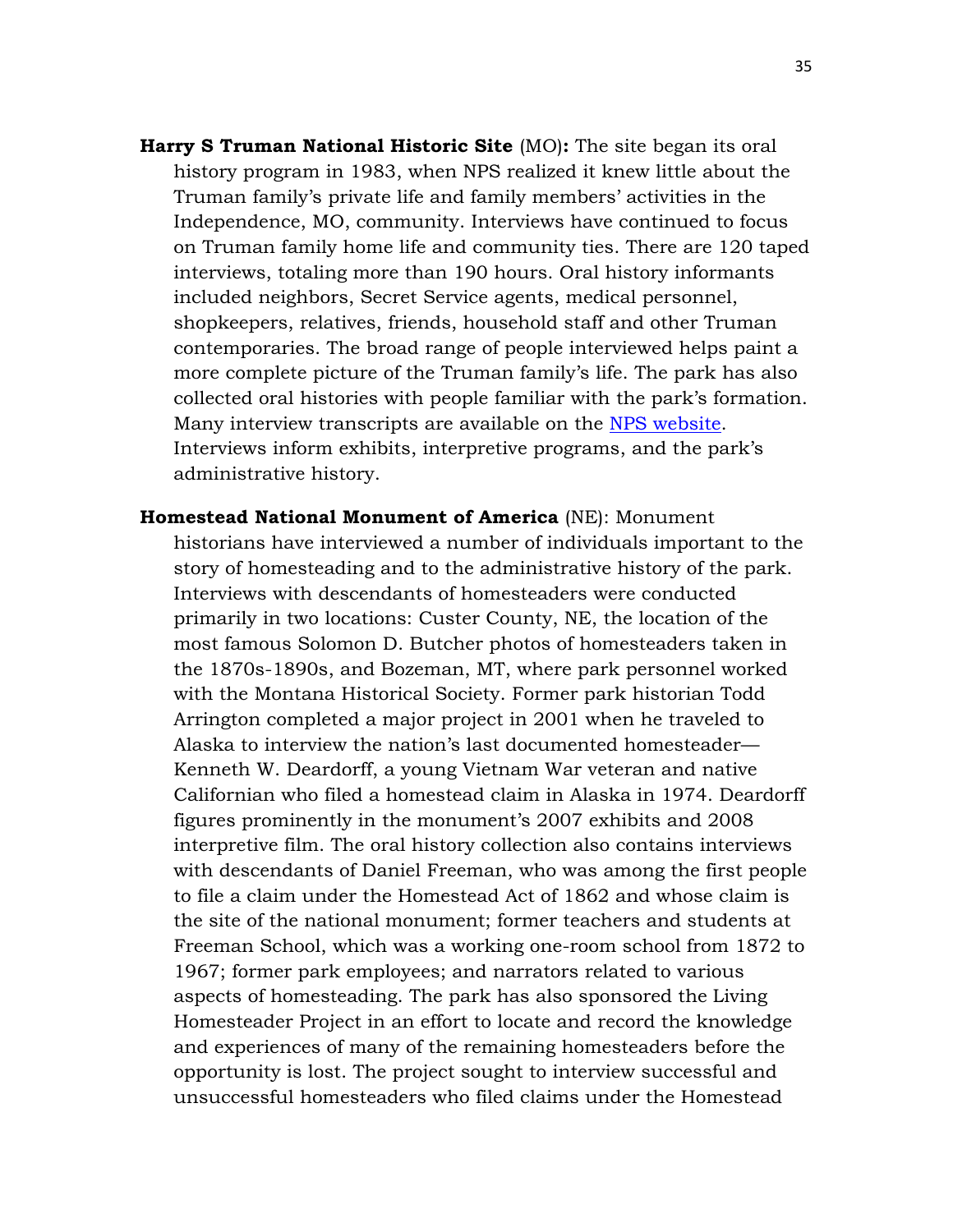Act of 1862, in effect from 1863 to 1986. More information about the project can be found [here.](http://www.nps.gov/home/planyourvisit/share-your-homesteading-story.htm)

- **Hopewell Culture National Historical Park** (OH): Among the park's collections are oral history interviews conducted in 1980 with former soldiers and community members who had direct experience with Camp Sherman, a World War I training camp from 1917 to 1920. Camp Sherman encompassed a vast stretch of land along the Scioto River north of Chillicothe, OH, including the land where the Native American earthwork and mounds of Hopewell Culture National Historical Park are located. The original reel-to-reel tapes have been digitized and the digital sound files saved on multiple formats. The park has also conducted interviews with local residents who shared their knowledge of the area's archeology, the development of the park, and early archeology research*.*
- **Hot Springs National Park** (AR): In the early 1980s interpretive rangers began documenting the history of the bathhouses by recording oral accounts of some of the bathing attendants and other bathhouse employees. Many bathhouse employees were African American women and men who worked as maids, porters, masseuses, and mercury rubbers who applied mercury to syphilis sufferers. Other African Americans helped manage black-owned bathhouses. The documentary collection is comprised of recorded interviews, transcribed texts, and photographs of the attendants. Listen to audio recordings and read text transcriptions of sixteen interviews [here.](http://www.nps.gov/hosp/historyculture/people.htm)

**Hubbell Trading Post National Historic Site** (AZ): The park's collection of more than 250 oral history interviews were completed between 1965 and the present and address subjects central to the history of Hubbell Trading Post, the Hubbell family, and Hubbell Trading Post National Historic Site. Particular topics of interest include: the history of the post and trading practices while the post was owned and operated by John Lorenzo Hubbell, the administrative history of the historic site (available online [here\)](http://www.nps.gov/hutr/learn/historyculture/upload/HUTR_adhi.pdf), the ethnography of the local Navajo community, and the history and art of Navajo weaving. Many interviews conducted in the Navajo language have been translated and transcribed. Interviews offer first-hand accounts of value to researchers, park management, and local Navajo people. Oral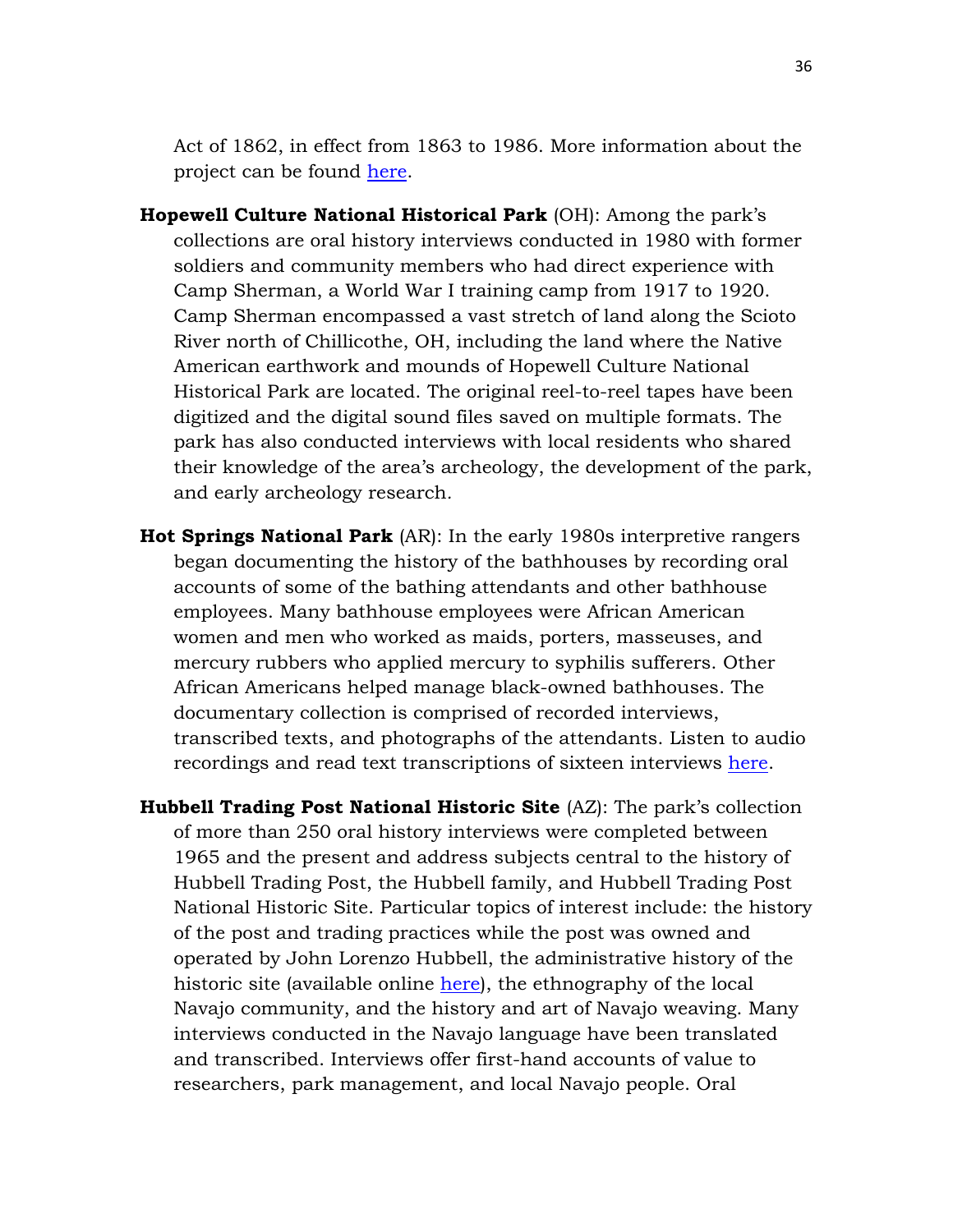histories have been used in exhibits and by researchers, including Navajo people seeking information about their heritage. Narrators also discuss the park's tangible and intangible assets, providing baseline information that aids in monitoring the condition of furnishings, structures, and other resources. An inventory of the oral history collection is at NPS's [museum collections website](http://museum.nps.gov/ParkPagedet.aspx?rID=HUTR%20%20%20%20%20%20%201%26db%3Dobjects%26dir%3DPARKS) (search "oral history" within the HUTR museum collection page).

**Independence National Historical Park** (PA): Three oral history projects have documented the history of the park and its administration. In 1969 and 1970 interviews were conducted with park historians and superintendents and housed at the Columbia Center for Oral History. For project information and a list of interviewees, click [here.](http://oralhistoryportal.cul.columbia.edu/document.php?id=ldpd_4072698)

The "Bicentennial Independence Oral History Project" includes interviews completed with some seventy-five people between 1966 and 1983 that document the park's staff members' experiences during the years surrounding Bicentennial events. George A. Palmer, deputy regional director of the Mid-Atlantic Region from 1955 to 1973, oversaw the project.

Constance M. Greiff conducted a series of interviews as part of the research for Independence: The Creation of a National Park (Heritage Studies, Inc., 1985). She interviewed George A. Palmer and others long associated with the park.

- **Indiana Dunes National Lakeshore** (IN): The park has conducted oral histories to obtain information about a variety of topics and places. They include archeology; Swedish immigration and settlement in Porter County; memories of the Swedish settlement of Bailleytown and its founders; the history of communities in or adjacent to the park; tales of winters past, holidays, and everyday life; Diana of the Dunes, a local resident who became infamous living on the dunes; the members of the environmental movement that created the park; operation of the park since its establishment; and various historic sites including the Chelberg Farm, home of a Swedish immigrant family at the turn of the 20<sup>th</sup> century.
- **Isle Royale National Park** (MI)**:** The park has ninety-five indexed oral history tapes. Subjects covered in the interviews included commercial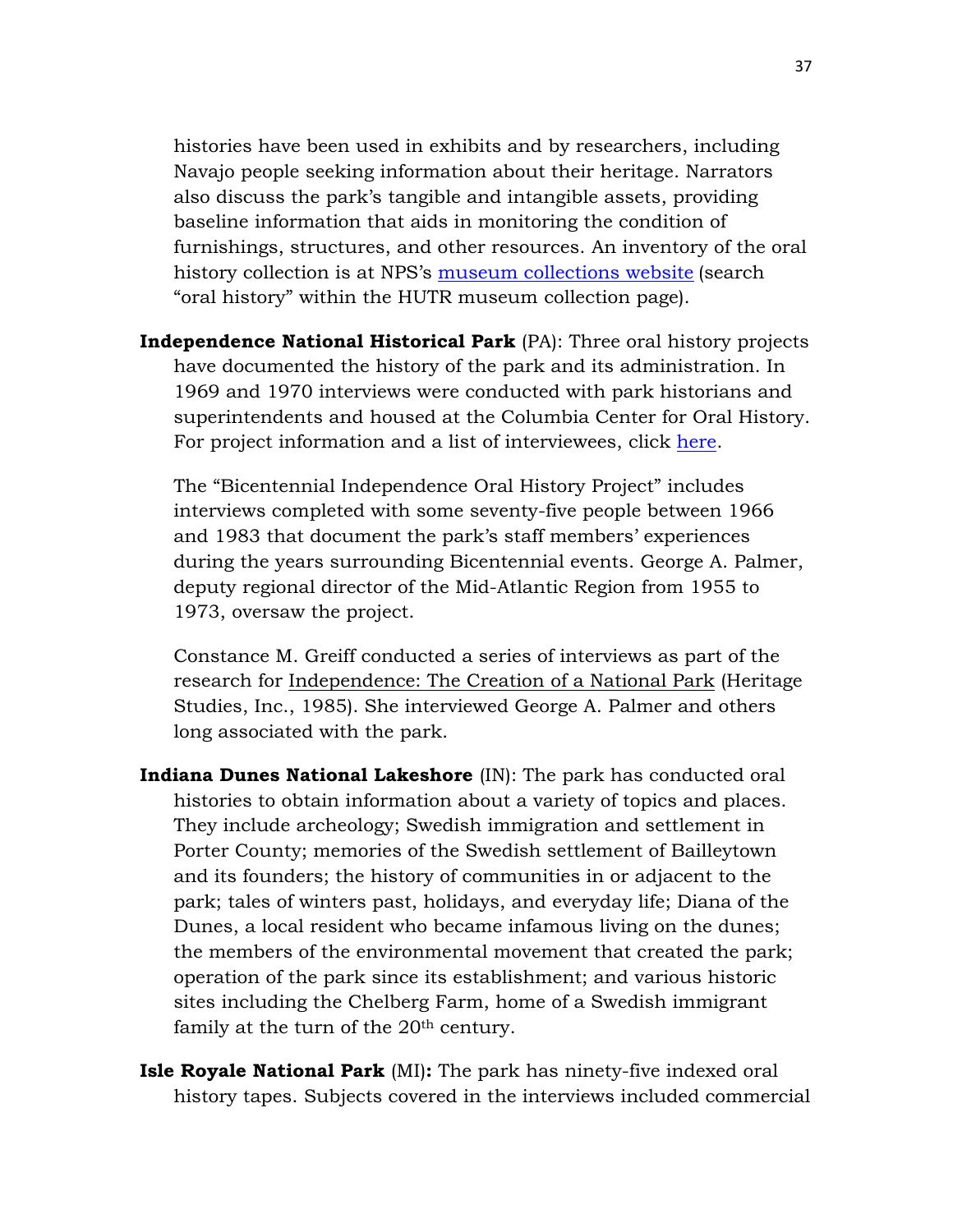fishing, light houses, boating, boat building, wilderness, research, resorts and summer vacationing in the Michigan park. Interviews provide information for interpretive programs and administrative history. Some were done in conjunction with a vernacular boat research project*.* 

**Jean Lafitte National Historical Park and Preserve** (LA): The park has completed several focused projects. The "Isleno" project interviews describe the cultural heritage, lifestyle and folklore of the Isleno people in St. Bernard Parish, LA. Some of the ninety-seven videotapes recorded in 1984 and 1985 have been transcribed. The "Black Pearl Project" is comprised of nine audiotaped interviews with African American members of the Black Pearl neighborhood in Uptown New Orleans. They were recorded between 1991 and 1994. The "Bucktown" project is fifteen videotaped interviews, conducted in 1985, that record the heritage and folklife of residents living in a community that borders the south shore of Lake Pontchartrain.

The "German American" interviews, twenty-three on videotapes and twenty-two on audiotapes, describe the heritage and folklife of residents in the New Orleans and Gretna areas. Recorded in 1997, the interviews have been transcribed. For the "Isle Brevelle" project, sixteen audiotapes recorded in 1995 document the cultural history, folk life, Creole identity and race relations of this Creole of Color community in Natchitoches, LA. Some interviews have been transcribed.

The "Oakland/Bermuda Plantation" project is comprised of eightyone audiotapes recorded in 1997 that describe the ethnographic/cultural history and life of individuals associated with the plantation in the Natchitoches, LA, area. All interviews have been transcribed. The "Magnolia Plantation" project recorded thirty-eight audiotapes in 1996 that describe the ethnographic/cultural history and life of people associated with the plantation in the Natchitoches, LA, area. They have been transcribed.

In 1998 the park prepared "A Guide to the Archival Holdings of Jean Lafitte National Historical Park and Preserve, a Finding Aid."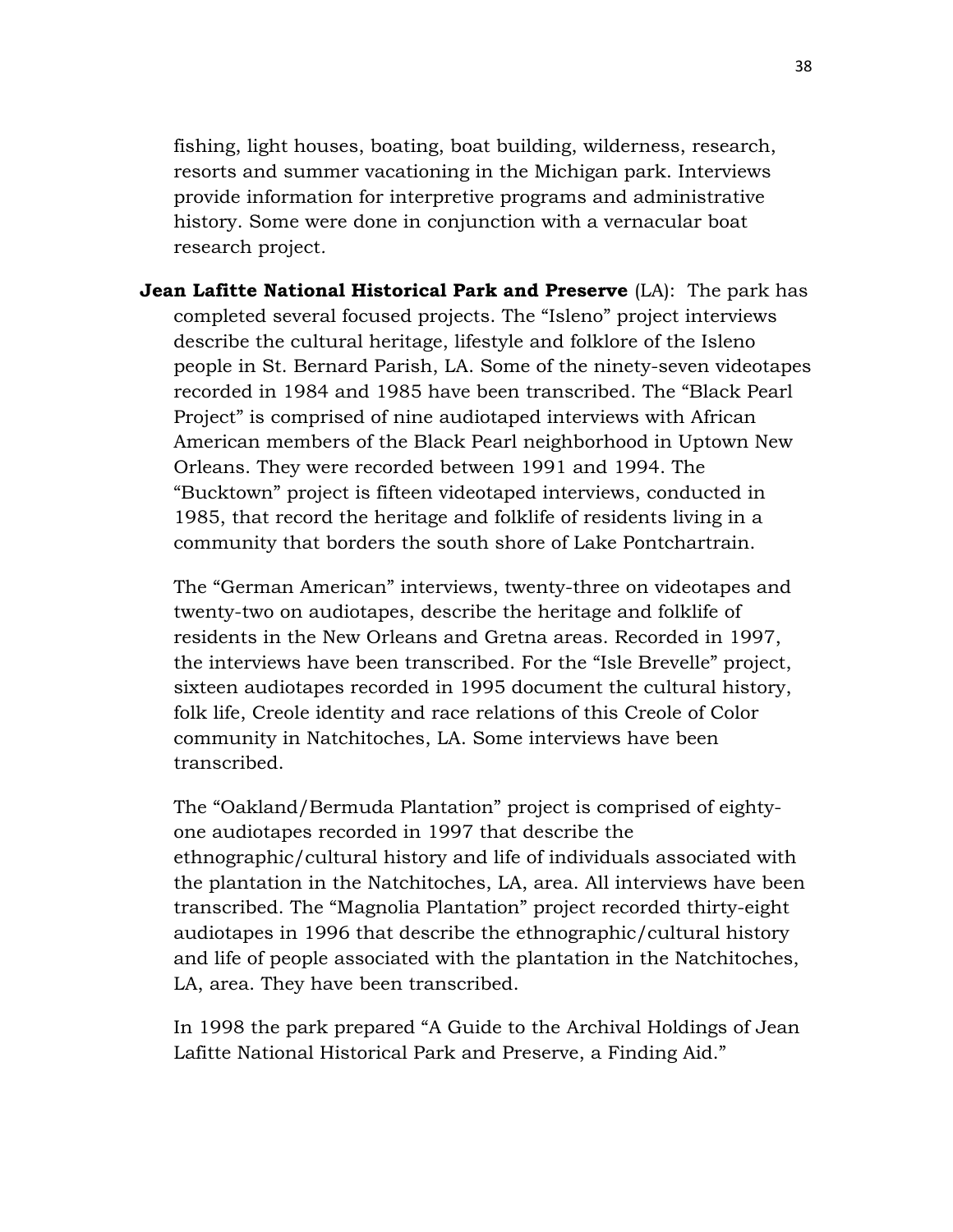- **Jefferson National Expansion Memorial Oral History Project** (MO): According to park historian Bob Moore, the oral history program focuses on people who have knowledge of the architectural competition of 1947-48; the design and construction of the Gateway Arch, visitor center, museum and landscape plan; the preservation of the Old Courthouse; the administrative, maintenance, interpretive, and law enforcement personnel who worked for the memorial; and the personnel of city, government, state and local agencies who worked with the National Park Service over the years to create and maintain the memorial. Audiotapes and transcripts are available at JNEM park library. A list of interviewees and their affiliations are at the [JNEM website.](http://www.nps.gov/jeff/historyculture/oralhistory.htm) As Moore has commented, "Oral history interviews are essential in an age in which fewer and fewer people use the written word in keeping diaries or writing letters. They can explain mountains of government paperwork in a single phrase, and describe behind-the-scenes deals and verbal agreements which were never set down on paper. They can also bring a 'you were there' quality to history, adding color, detail, and anecdote to mundane events and facts. Oral histories, despite the fact that the mind and memory are selective and fallible, can be indispensable tools for the modern historian." The park used oral histories for administrative histories, interpretive and ethnographic programs and "to add the human dimension to the story of the park."
- **Jewel Cave National Monument** (SD): The park has conducted oral histories with Herb and Jan Conn, important long-term explorers who began to investigate and map the South Dakota cave in 1959.
- **Jimmy Carter National Historic Park** (GA): Oral history interviews conducted with President Jimmy Carter and First Lady Rosalyn Carter between 1985 and 1990 helped park planners and interpreters understand the importance of the president's childhood home in Archery in the development of his political and human rights ideologies. For a discussion of the Carter interviews, see Jim Small, "A Visual Recording," CRM Bulletin, vol. 13, no. 2 (1990); and Edwin C. Bearss, "Oral History A Challenging and Provocative Experience," CRM Bulletin, vol. 13, no. 2 (1990), which can be found [online here.](http://npshistory.com/newsletters/crm/bulletin-v13n2.pdf) The Plains Project Oral Histories include interviews with residents of Plains, GA, the pastor of President Carter's home church, Maranatha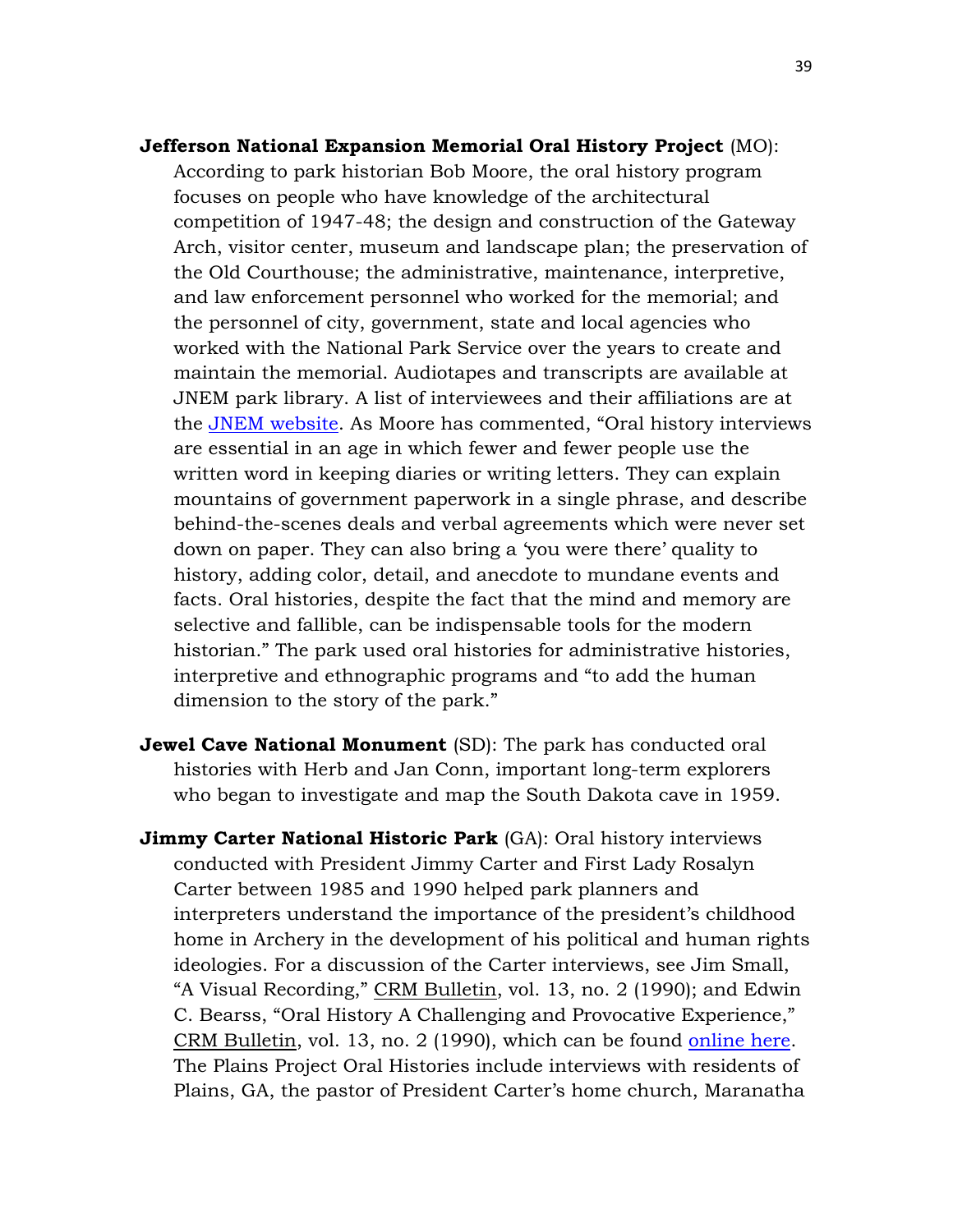Baptist, school classmates, former teachers, relatives and neighbors. Names of interviewees are at the [Jimmy Carter Library website.](http://www.jimmycarterlibrary.gov/library/oralhist.phtml#park) The park's website features podcasts that use interviews with the president and first lady, and friends from Plains High School telling stories about Carter's boyhood farm, life in Plains, and education in a small southern town. To listen to select podcasts, [click here.](http://www.nps.gov/jica/learn/photosmultimedia/index.htm) Additional podcast are [available for free download on iTunes.](https://itunes.apple.com/us/itunes-u/jimmy-carter-national-historic/id679822877?mt=10)

In the summer of 2007 two students from the Center for Appalachian Studies at Appalachian State University in Boone, NC, conducted seventeen interviews with people from Plains, GA, and vicinity who had association with President and Mrs. Carter. Topics explored included race relations, school integration, farming, food ways, holiday celebrations, participation in Carter's presidential campaign, changing demographics of Plains, and the community's future. In 2009 JICA began an ethnographic profile of the historic African American community of Archery, location of President Carter's boyhood home. The profile includes oral history interviews.

**Joshua Tree National Park** (CA): In 2009 the park launched a multiyear oral history project to capture the stories of people who have helped shape, and whose lives have been shaped by, the southern California desert. The project has two goals: to use information not otherwise available in the documentary record to deepen and enrich historical understanding of human interactions with the desert environment over time; and to create a high-quality audio-visual oral history collection for use by researchers and staff in future interpretive efforts such as museum exhibits, programs, and podcasts. Historian Hannah Nyala West and trained volunteers will conduct interviews with people who have had long-term, significant interactions with the desert lands: native peoples, miners, cattle ranchers, homesteaders, residents of neighboring communities, employees who worked at JOTR when it was a monument and then a park, National History Association employees, volunteers such as members of Search and Rescue teams, and recreationists such as climbers and campers. Themes to be explored are emerging from conversations with the narrators themselves as well as the management and interpretive needs of the park. These themes include land use and management, work and leisure, technological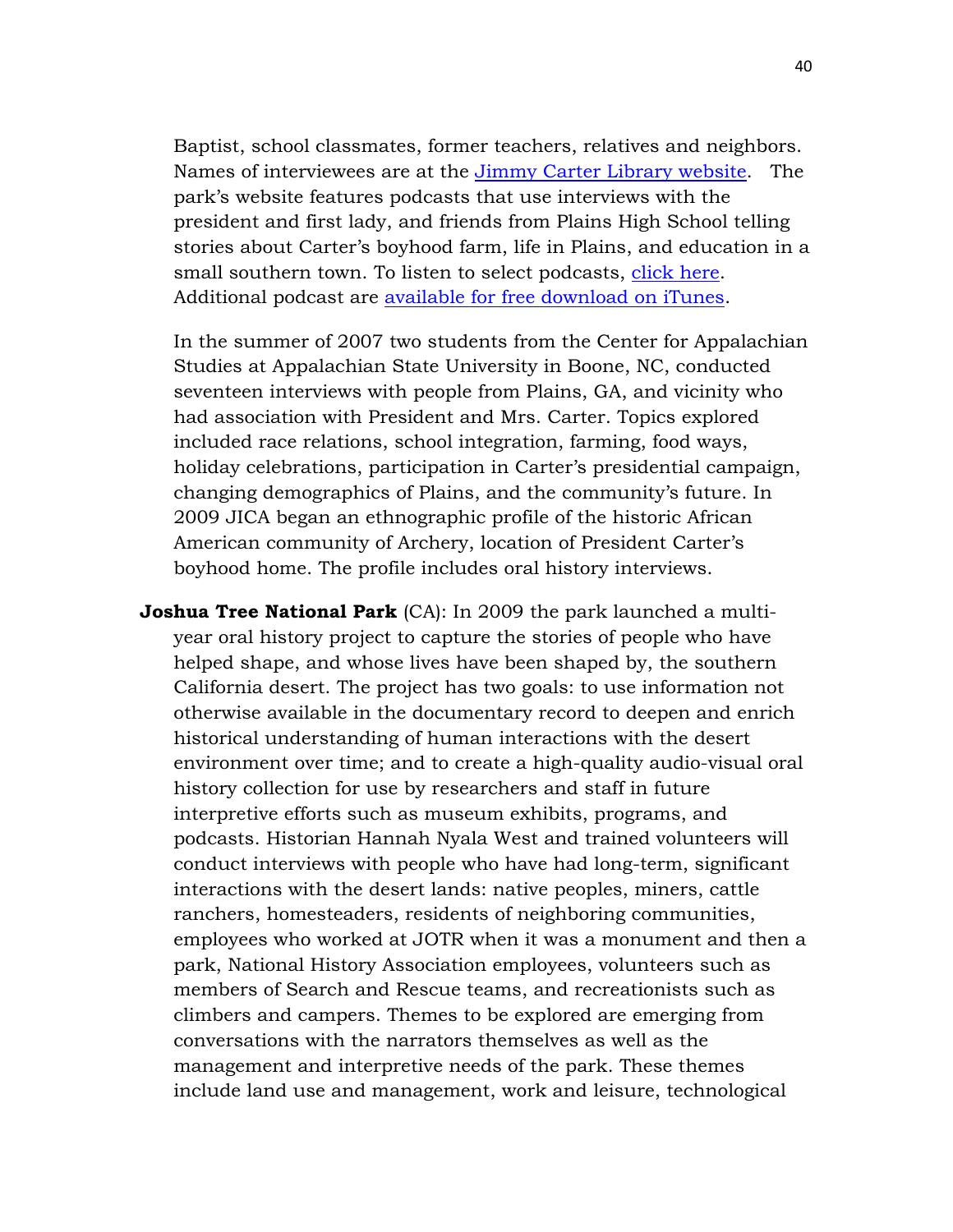and environmental change, the development of park operations and administration, and community interactions. Nyala West is building on sixty-three interviews conducted between 1966 and 1995, which gathered information on mining activities, grazing, homesteading, and how family and local histories intersected with the history of the NPS.

- **Kaloko-Honokohau National Historical Park** (HI): For "A Collection of Family Traditions Describing Customs, Practices and Beliefs of the Families and Lands of Kaloko and Honokohau, North Kona, Island of Hawai'i," researchers conducted oral history interviews with ten individuals between 1996 and 2001 whose families had lived in the area for generations. Interviews focused on the historic use and maintenance of the Kaloko-Honokohau fishponds, efforts to restore and stabilize the fishponds, care of ilina (burial features), and land use. The report and interview excerpts are at the [Kaloko-Honokohau](http://www.nps.gov/kaho/parkmgmt/upload/oral%20history.pdf)  [Park website.](http://www.nps.gov/kaho/parkmgmt/upload/oral%20history.pdf)
- **Katmai National Park and Preserve** (AK): Oral history/ethnography projects have documented memories of the 1912 eruption of Mt. Novarupta, the history of trapping in the park, and the life history of the first ranger to work there. The Mt. Novarupta eruption project spanned from 1961 to 1972 and produced twelve taped interviews as well as summaries of several interviews that were not taped. These interviews focused on natives who were living in villages along the Katmai coast that were abandoned due to the eruption and on people who were living on Kodiak Island when Mt. Novarupta erupted. Many of the interviewees were children or young adults in 1912 and had to be evacuated from their homes because of falling ash. A trapping history project, conducted between 1972 and 1977, documented in three interviews the early trapping history of European Americans and Native peoples in and around Katmai. The interview with Bill Nancarrow, the first ranger to work at Katmai, took place circa 1976 and depicts his first season at the park. The park also has recordings of professional presentations about the prehistory and archeology of the park; of General Management Plan meetings and other meetings in different communities that date from the late 1970s to the mid 1980s; and of a radio program about the changes at Brooks Camp circa 1962.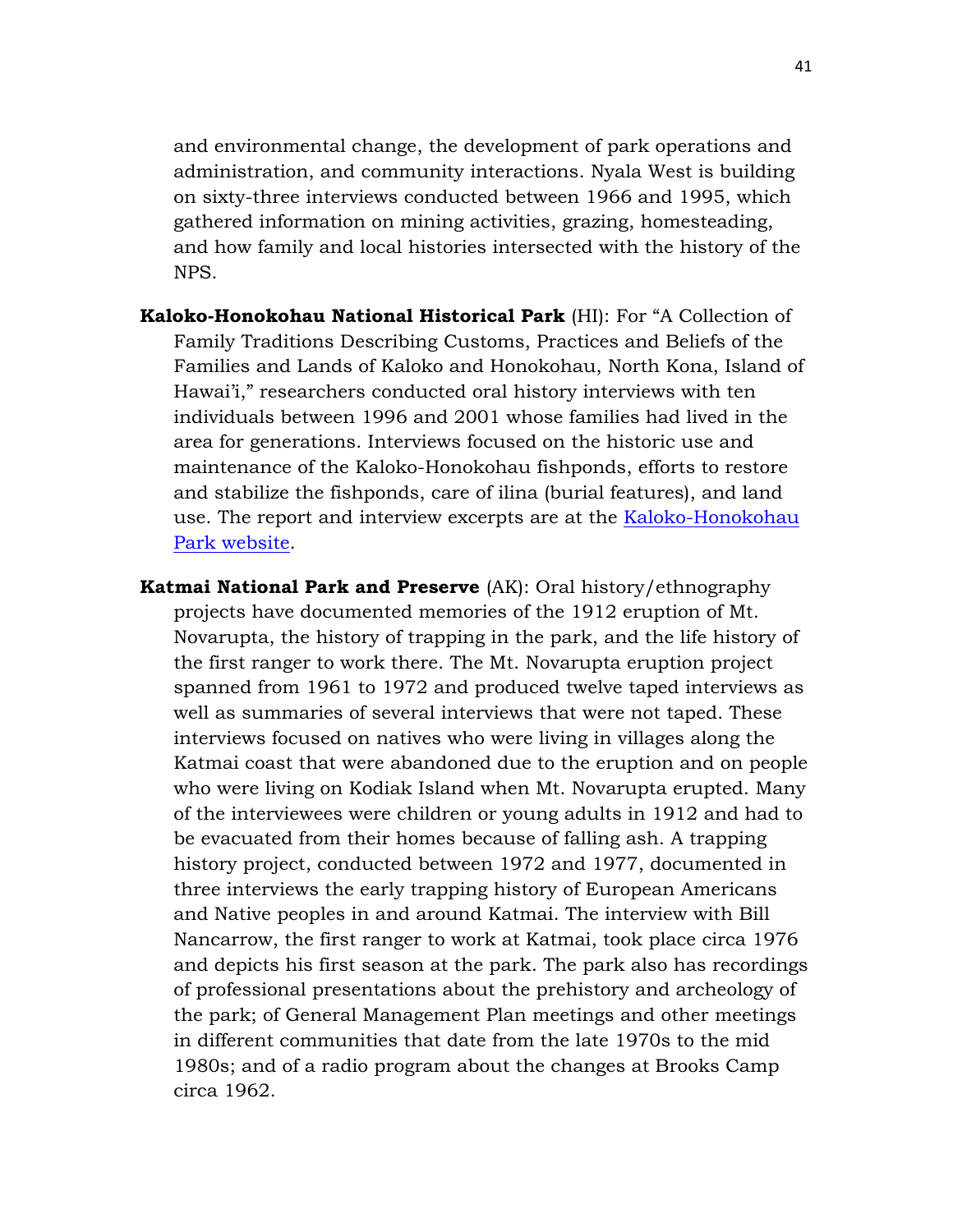In addition, between 1995 and 2002 a number of residents of Igiugig, Naknek/South Naknek, Levelock, Kokhanok, and King Salmon were interviewed about their lives and experiences related to the park. Of particular interest was subsistence living in the area, how the park's establishment affected access to subsistence resources, and the use of All-Terrain Vehicles. Many interviews and photographs are available on the [Katmai National Park Project Jukebox,](http://jukebox.uaf.edu/Katmai/index.htm) the digital branch of the oral history program at the University of Alaska Fairbanks.

**Kenai Fjords National Park** (AK): Oral histories have served as the basis for the park's historic resource study, administrative history, and an ethnographic overview and assessment of Port Graham and Nanwalek, Alutiiq villages with ancestral ties to lands within the park boundaries. Currently Kenai Fjords is conducting an oral history project to document the uses of the Exit Glacier area as a means of determining if traditional activities--such as hunting, fishing, and recreation as well as the use of snow machines, planes and dog teams--occurred in the area between 1950 and 1980. These interviews will be included in Project Jukebox and available to the public online through the University of Alaska Fairbanks website.

Kenai Fjords curates interviews documenting the life histories and events associated with local personalities. These include Josephine Sather who moved to Nuka Island in 1921 and with her husband Pete (who was involved with mining, fishing and running passengers, freight, and the mail to the Nuka Bay area) operated a blue fox farm, the only farm on the Kenai Fjords coast; and Yule Kilcher and Bill Babcock, who in 1968 participated in the first documented crossing of the Harding Icefield by trekking from Chernof Glacier eastward to Exit Glacier, completing the crossing in eight days. The park also houses meeting minutes of the Seward Multi-Agency Coordination (MAC) Group relating to the 1989 *Exxon Valdez* oil spill.

**Kennesaw Mountain National Battlefield Park** (GA): In the 1980s park staff completed interviews with eighteen men who joined the Civilian Conservation Corps. Members of Company 431, Camp GA NM 3 (Camp Brumby) served at the newly created Kennesaw Mountain NBP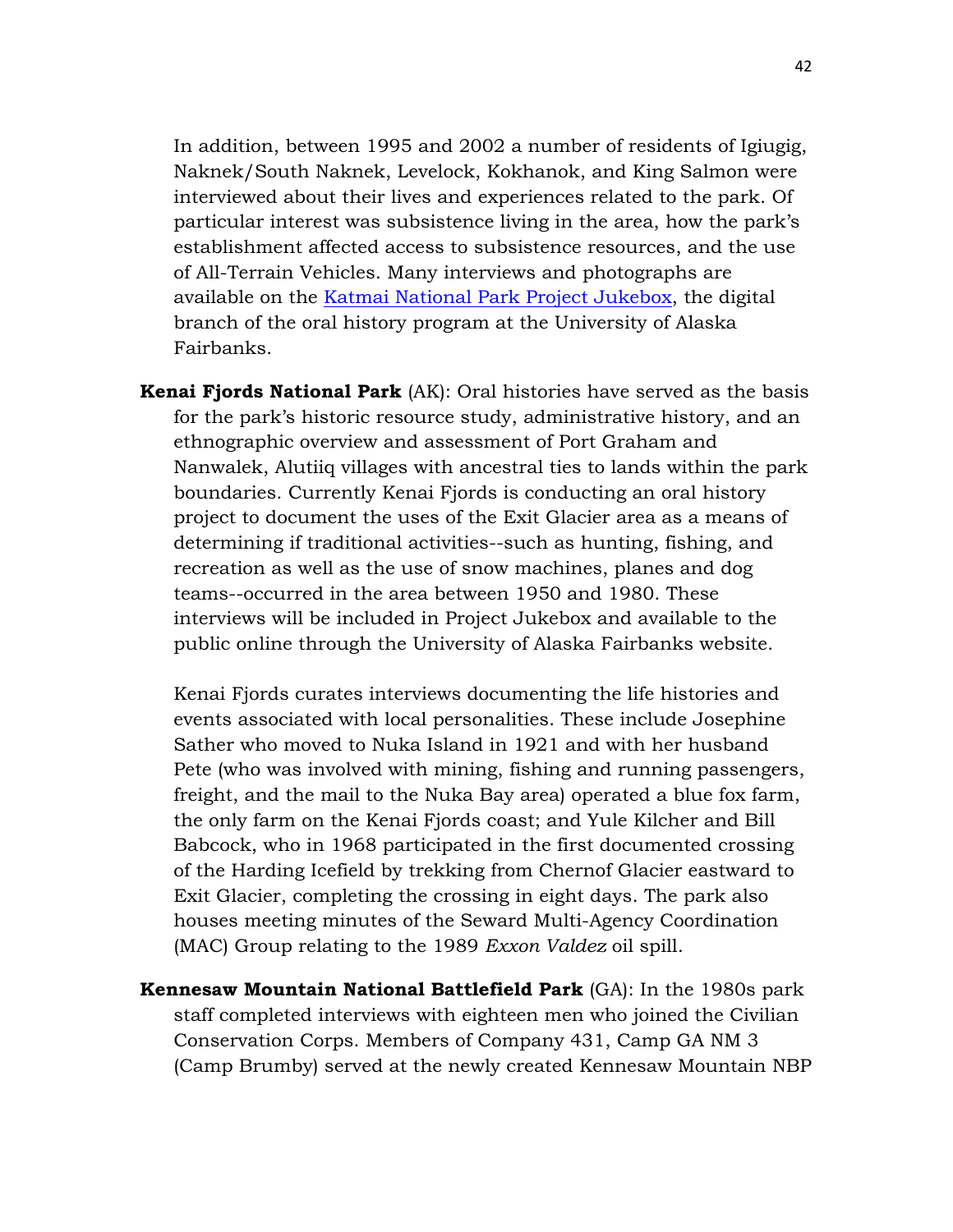between 1938 and 1942. Tapes and transcripts are housed in the park's research library.

**Keweenaw National Historical Park** (MI): The park's oral history program was designed to explore the heritage of hard rock copper mining in the Keweenaw Peninsula of Michigan and the history of peninsula communities; to provide information to park staff engaged in managing structures and landscapes; to document the park's administrative history; and to inform interpretative programming.

The park has conducted 150 interviews with former mining company employees (miners, hoist engineers, timber men, pattern makers, clerks, accountants, mill workers, and more) and other people in the community (teachers, pastors, barkeepers, local government officials, nurses, musicians, and others). Most interviews have been conducted locally, but others have taken place in Wisconsin, California, and New York. People have shared first-hand accounts of mining, explosions, air blasts, and other accidents; and other aspects of working underground. Surface workers have explained milling and reclamation, casting copper, and managing the corporate side of mine operations. People have provided personal perspectives of immigration and ethnicity, recreation, military service, and many other topics. Interviews can inform research on local culture and language as well as mining. Oral history research is used in interpretive exhibits and guided tours of Calumet's industrial and commercial cores and in school programs.

Oral history projects completed and catalogued include:

--"Founding and Administering Keweenaw National Historical Park Oral History Collection," which features interviews with former staff and others involved with the founding and administration of the park.

--"William Ivey Italian Hall Disaster Oral History Project Transcripts," a donated collection of ten interviews which discuss the so-called Italian Hall disaster. This accident occurred in 1913 when more than seventy people enjoying a Christmas social rushed down the steps of the hall, heeding a false cry of "Fire!," and perished after being trampled because they could not open locked doors. The deaths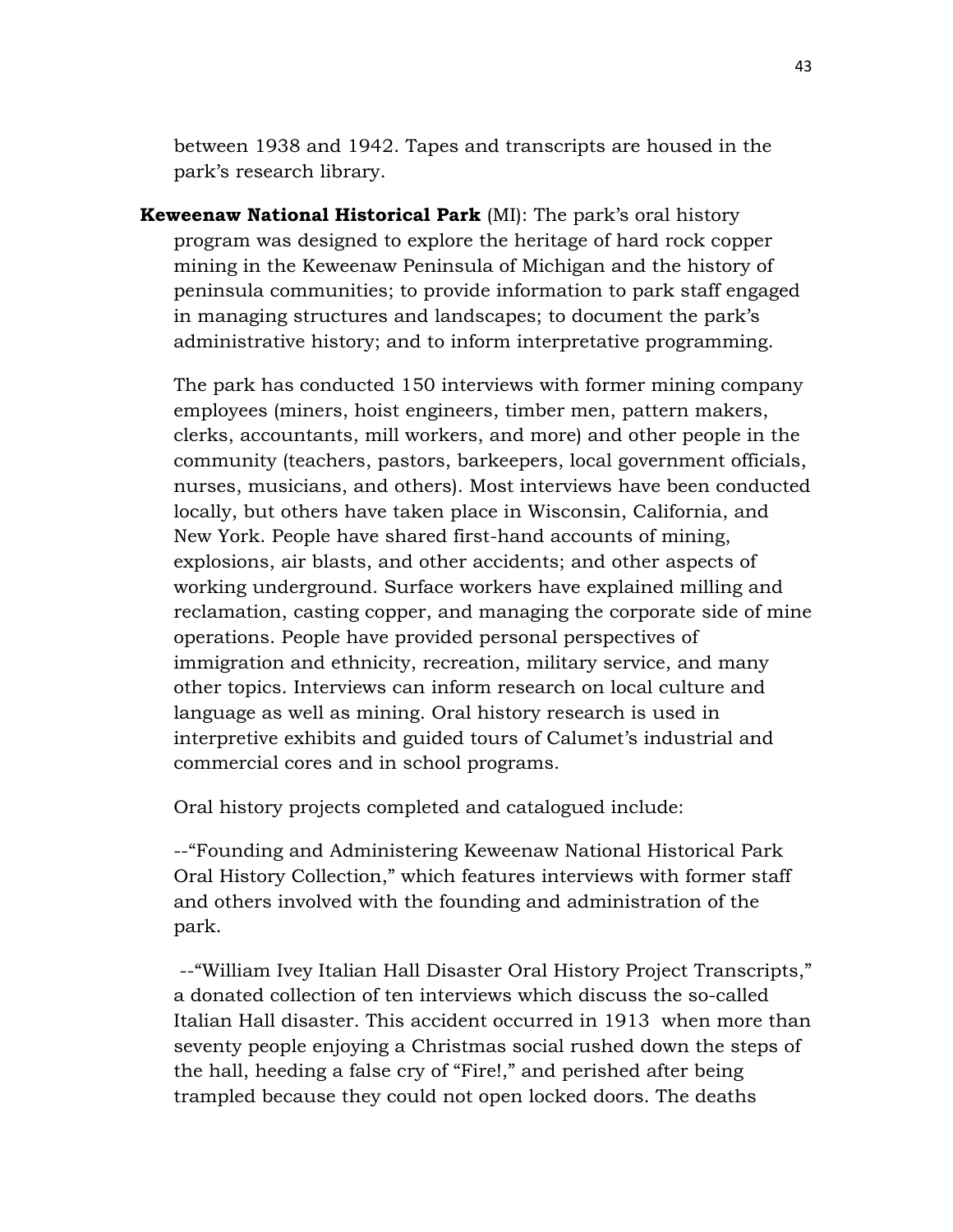punctuated the fifth month of a bitter strike that pitted organized miners against management.

--"Copper Country Hockey Oral History Project Collection," which explores the history of professional and amateur hockey on the Keweenaw Peninsula and was done in collaboration with the City of Houghton.

The park has two ongoing projects: "KNHP Oral History Project," which documents the community and mining industry's history, and the "KNHP Administrative History Project," which documents the park's history.

Park historian Jo Urion describes the oral history program in "Collecting Copper Stories," The Ingot: The Official Paper of Keweenaw National Historical Park and Cooperating Sites (2004): 1; available [online.](http://www.nps.gov/kewe/parknews/upload/INGOT_2004_revised.pdf) The park is designing a [website](http://www.nps.gov/kewe/historyculture/keweenaw-voices.htm) that will allow visitors to listen to oral history interviews.

**Klondike Gold Rush National Historical Park** (AK): Park staff, regional staff and contractors have conducted interviews to support an administrative history, archeological compliance, archeological reports, buildings restoration projects and other large projects. An ethnographic overview and assessment included interviews with native elders. The oral history projects have contributed to a number of publications about the archeology, ethnography, history and management of the park.

In addition, among the thousands of visitors to Skagway each year are those whose relatives participated in the gold rush stampede to the Klondike. These visitors rarely give advance notice that they are coming and are often surprised that park staff members are interested in their family stories. The park has developed a system that captures contact information so that staff members can connect with them in the future and discuss possible donation of historical materials that they may have. Park staffers have also developed a rapid response oral history team that sometimes allows them to conduct an oral history interview within minutes of a knowledgeable visitor's arrival. Another oral history collection is comprised of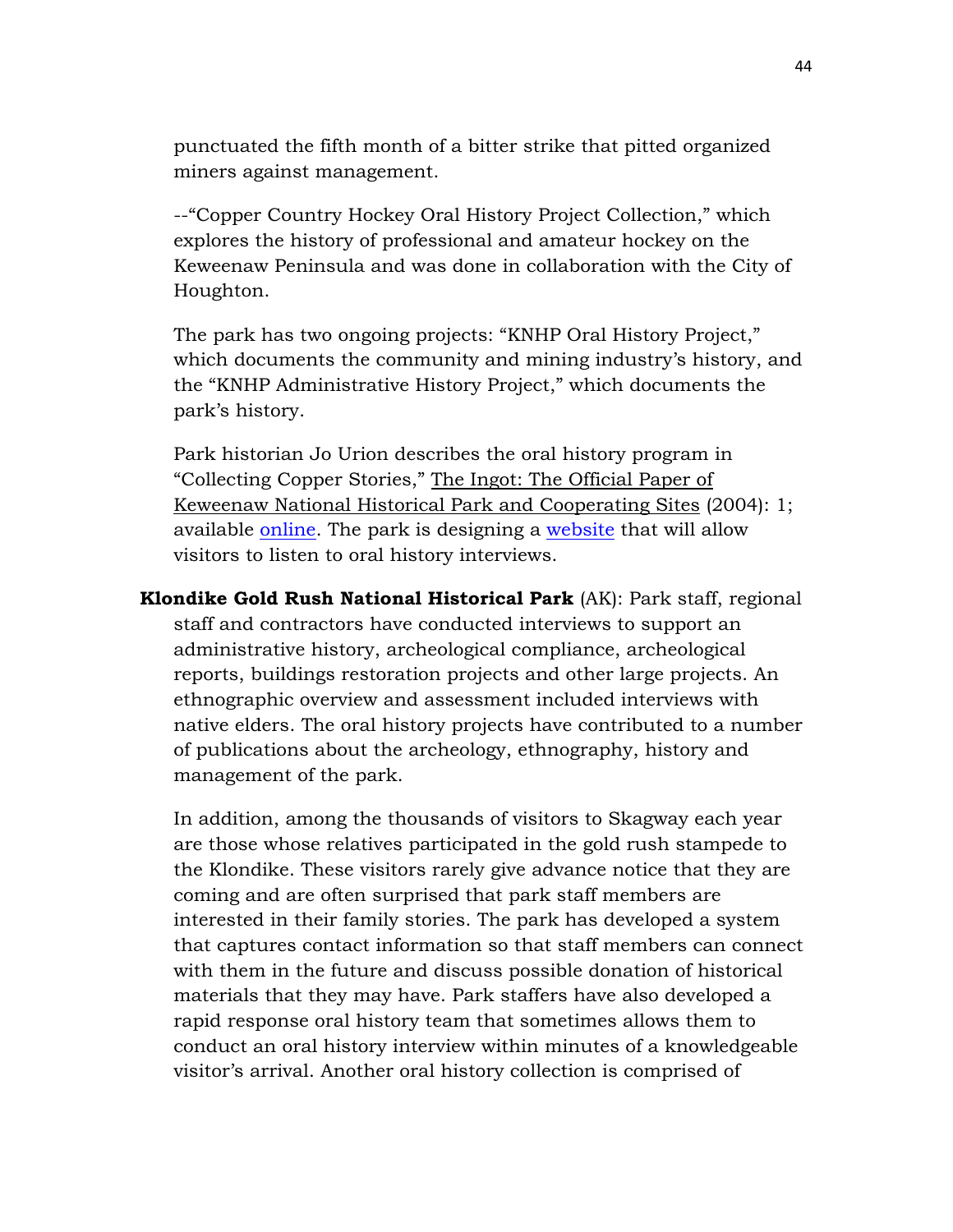Skagway locals who have participated in panel discussions about life in a small Alaska town for groups such as Elderhostel.

In 2010 the park, in consultation with community members, inaugurated an oral history project that will include twenty oral history interviews with long-time residents of Skagway and visitors to the community that have important knowledge and information of value to the park.

**Lake Clark National Park** (AK): In the past thirty years the Alaska park has conducted a variety of oral history projects.

In the 1980s then park historian Sarah Hornberger interviewed thirteen people, primarily native people from LACL and surrounding areas, about family and residence history, trails, schools, village life, skin sewing, boating, berry picking, cooking, language, trapping, gardening, and historical interactions.

In the 1980s the park completed a sociocultural study that included interviews with forty-six subjects, most of whom were native people. Topics addressed included place names, fish camps, villages, and residence history. The sociocultural study was designed to provide information on the ethnography, history and traditional places and practices of native and non-native Alaskans living in and around LACL. The various components of the project included ethnographic overview and assessment, ethnographic identification and field studies, historic photograph duplication, and video taping of native and non-native lifestyles. The project was conducted by Linda Ellana and Andrew Balluta, under the direction of Ted Birkedal, regional archeologist for the Alaska Region of NPS, with additional research conducted by Sarah Hornberger.

In the 1990s park historian John Branson interviewed sixteen people, primarily European American but some native Alaskans as well. Topics explored included the history of villages, towns and areas that are now in LACL as well as surrounding areas, residence histories, early homesteaders, placer mines, canneries, resident reaction to Hrdlika, places, and cabins.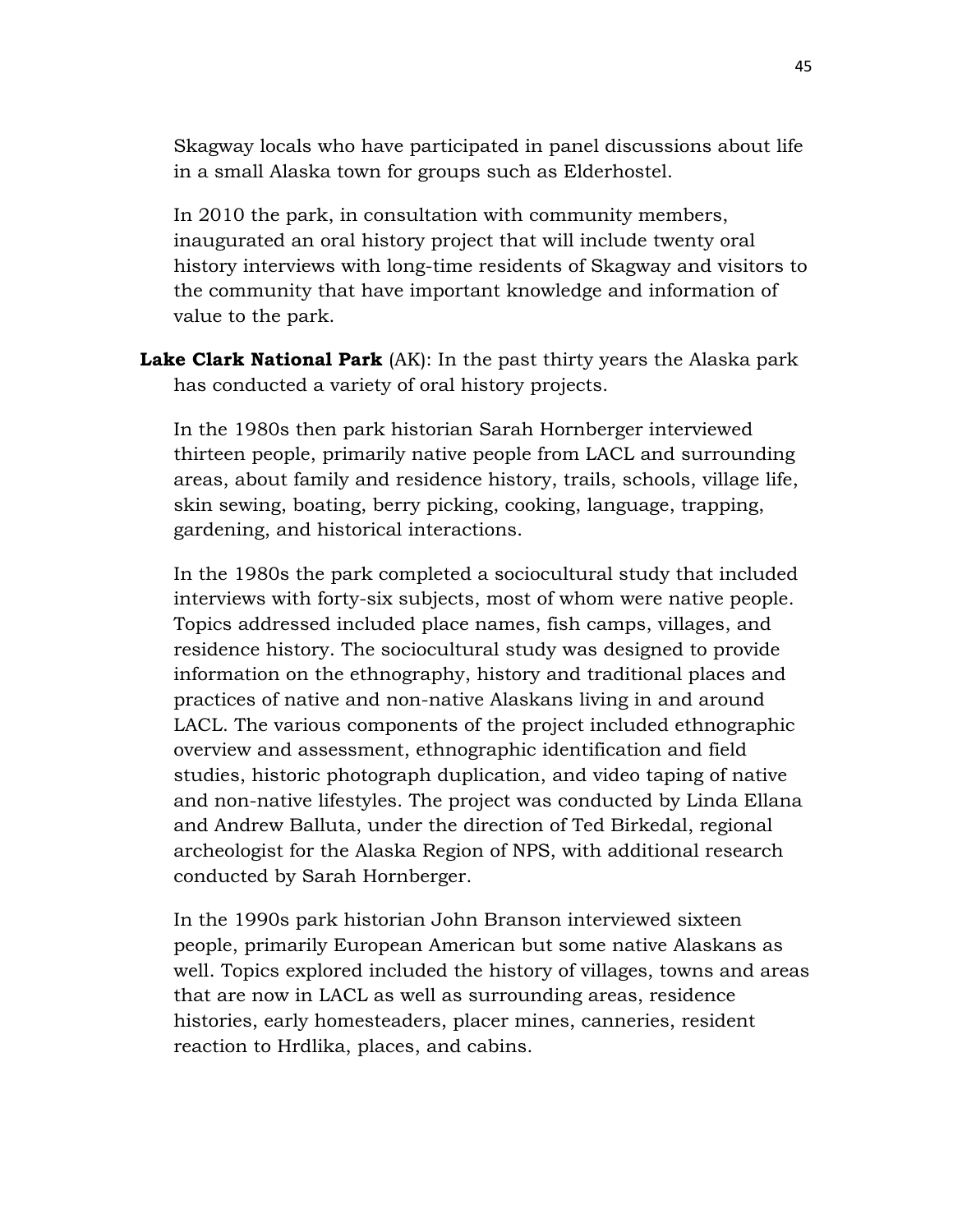The Coray family donated recordings from the 1950s that discuss local residents and pioneers, historic village life, and Dena'ina music. The park created a book out of the songs that continue to inspire and inform over half-century later.

"The Cook Inlet Historical Sites Project," sponsored by the Cook Inlet Native Association, interviewed five people about trails, villages, place names, and residence histories.

"The Cook Inlet Coast Oral History Project," conducted in the 1990s, interviewed fifty-three subjects, most non-native, about life along the west side of Cook Inlet, in LACL, and beyond; canneries, commercial fishing, people, trapping, guiding, volcanic eruptions, homesteading, air taxies, sawmills, mining, and historic photographs.

In the 1990s, park historian John Branson collaborated with University of Alaska Fairbanks Project Jukebox, the digital branch of the university's oral history program. Branson collected oral history narratives with thirty-one people to accompany fourteen photo albums that represent a variety of historical themes. According to the [Lake Clark National Park Project Jukebox website,](http://jukebox.uaf.edu/lakeclark/home.html) "These themes include subsistence, early education, reindeer herding, park establishment, early industry, population transitions, explorationguiding-sport hunting, landscape changes, old villages, people, transportation, trails, and Dena'ina tools-education." Most material addresses "the transitions that occurred when outside influence came into the Lake Clark area." Additional interviews with Nondalton elders explore "Native life in the region prior to outside influence," including discussions of "how children were instructed before schools came into the villages; what the Lake Clark National Park land was used for prior to the establishment of the park; the preservation of resources; transportation before airplanes, boats, and motors; and traditional values, which continue to be an important part of Native life in the area today."

"Place Names and Landscape Stories: Documenting Alaska Native Place Names and Geography in Southwest Alaska," was sponsored by the Alaska Native Language Center, which over the past three decades has interviewed native residents of the Lake Clark region about native place names, traditional stories revolving around land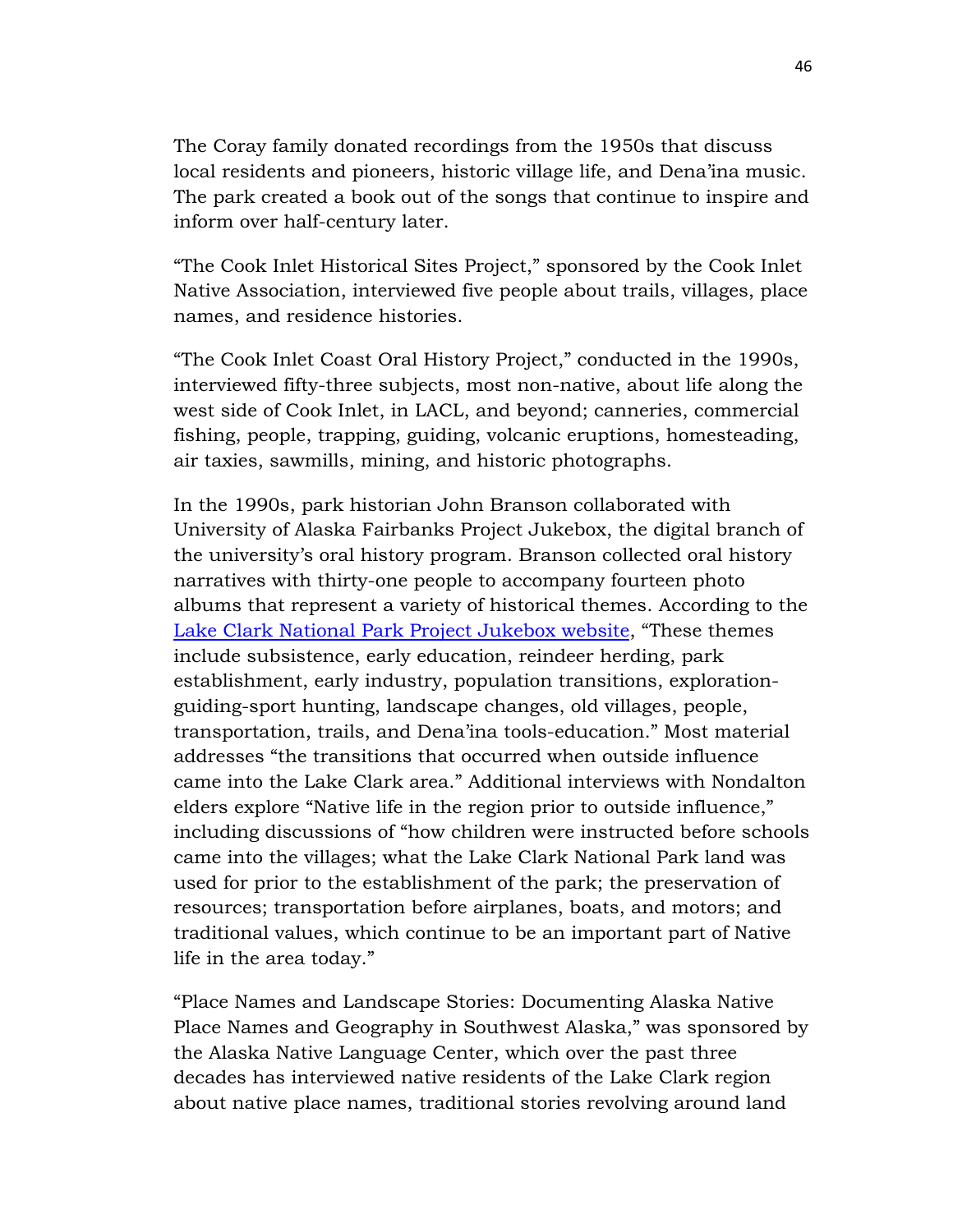use and place names, subsistence activities, changes over time and material culture. As part of the project, six CDs containing audio clips of Den'ina place names have been produced, as have six essays written by native residents from six different communities that discuss place names, Dena'ina language, contemporary land use and traditional values.

"The Life History of Mary Hobson" is comprised of five oral history recordings with a Dena'ina elder from a community located near LACL. In the narratives she discusses changes over time, trail routes, Dena'ina place names, material culture and methods, Dena'ina women's roles and traditional ways of life.

The park has a variety of interviews related to subsistence use around the Lake Clark area, including a 25-page group interview with residents of Nondalton.

- **Lincoln Home National Historic Site** (IL): The park's oral history collection consists of audiotaped and videotaped conversations with people that had lived in or knew someone who lived in the park. This includes a gentleman who courted his future wife while she lived in the Lincoln Home, and a gentleman who lived across the street from the Lincoln Home in the early 1900s. In other interviews Ed Bearss, NPS chief historian emeritus, discusses his work creating the initial Lincoln Home Base Map and other histories of the neighborhood before the park was established and a local architect discusses planning the 1988 Lincoln Home restoration.
- **Little Rock Central High School National Historic Site** (AR): The site's oral history collection includes videotaped interviews conducted in partnership with the University of Arkansas at Little Rock. Thirtytwo interviews were conducted between 2003 and 2007 with people associated with the 1957 desegregation crisis at Little Rock Central High School. Interviews include all members of the Little Rock Nine (the nine African American students who attended the historically white Central High School in 1957-58), some of their parents and siblings, soldiers in the Arkansas National Guard and US Army's 101st Airborne Division, white students from Central High School, neighboring business owners, members of the Women's Emergency Committee (the organization that worked to reopen the schools on a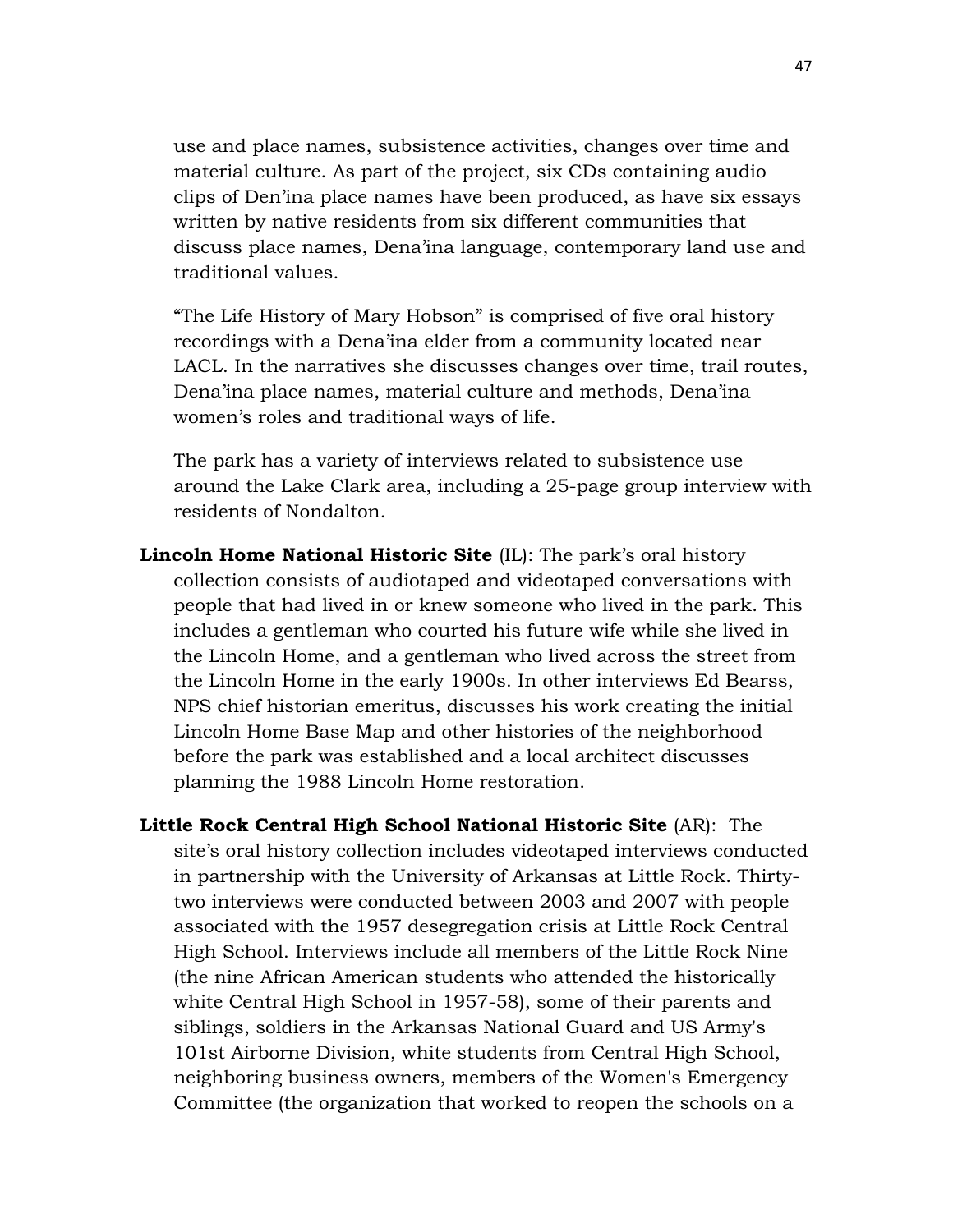desegregated basis), and students who continued desegregating Central High in later years.

Topics of the interviews include the 1957 Central High desegregation events, race relations in Little Rock (before and after the crisis), "Jim Crow" segregation in Little Rock before 1957, court cases related to the crisis and desegregation, the role of the military and school officials in the crisis, and the role of citizen groups in resolving the crisis.

The interviews form a key element of the exhibits in the new visitor center at Little Rock Central High School National Historic Site that opened in 2007 for the 50th anniversary of the events. Visitors can watch segments of the interviews that cover key aspects of the 1957 events. The site frequently uses quotations from the interviews as part of interpretive programs, and makes the transcripts available to researchers upon request. In addition, park staff members are working with the University of Arkansas at Little Rock to produce edited segments on different topics pertinent to the crisis to place on the park website. Members of the Little Rock Nine reflect on the challenges they faced during the 1957-58 school year [here.](http://www.nps.gov/chsc/historyculture/oral-history.htm)

**Lowell National Historic Site** (MA): Since 1997, the Center for Lowell History and the Lowell National Historical Park have collaborated on a series of oral history projects funded by Eastern National. The University of Massachusetts Lowell Libraries has posted the digital oral histories on [their website.](http://library.uml.edu/clh/OH/OrHist.htm)

"Closing of the Merrimack Mill" focused on the first textile corporation established in Lowell and how its closing affected the community. Interviewers sought the perspectives of mill workers and managers, city officials and businesspeople involved in the mill's demolition. Ten interviewees discussed workplace conditions and workers' experiences in the Merrimack Mills in the 1940s and early 1950s, the textile business during this time, city planning efforts, and demolition and salvaging of the mill property. Transcripts can be found [here.](http://library.uml.edu/clh/OH/EAST/OH04a.htm)

"Ethnic Solidarity and Fragmentation" explored two aspects of deindustrialization in Lowell: how mill closings affected residents in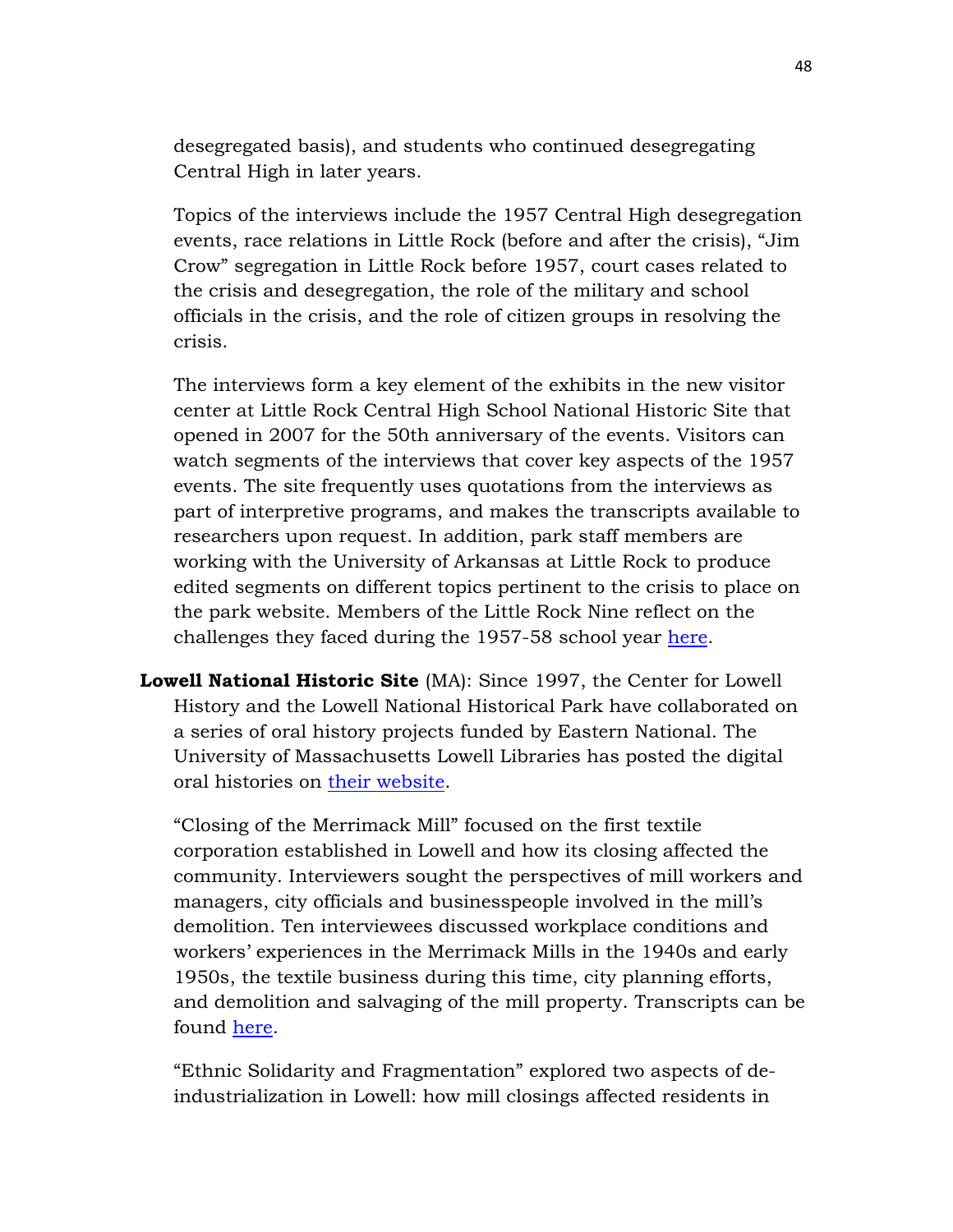Lowell's ethnic neighborhoods and how city officials and urban planners responded to the growing social and economic crises in Lowell. Interviewees included industrialists, labor leaders, and city officials. For transcripts of the nine interviews click [here.](http://library.uml.edu/clh/OH/EAST/OH05a.htm)

"After the Last Generation, Part I," explored the post-World War II textile industry in Lowell, a period of dramatic decline among the city's textile producers. This project documented the changing structure of Lowell's textile industry and how these changes affected workers and managers. Ten interviews and transcripts comprise this series are located [here.](http://library.uml.edu/clh/OH/EAST/OH06a.htm)

"After the Last Generation, Part II" continued documenting Lowell's post-World War II textile industry. These interviews focused on female textile workers and managers, women activists who responded to community needs of new immigrants in the textile workforce and to the needs of established ethnic communities in the city. Read eight interview transcripts [here.](http://library.uml.edu/clh/OH/EAST/OH07a.htm)

"From Creation to Operation: Twenty-Five Years at Lowell National Historical Park" includes interviews with eleven people instrumental in the formation of the park. Transcripts can be found [here.](http://library.uml.edu/clh/OH/EAST/OH08a.htm)

Other oral history projects sponsored by the Center for Lowell History that relate to the park include "Mill Workers of Lowell," "Southeast Asians," and "Working People of Lowell."

The park uses oral history research to support ethnographic history and social history programs and to support exhibits and interpretive programs.

**Lyndon Baines Johnson National Historical Park** (TX): The LBJ Ranch Oral History Project, begun in the early 1970s, contains over five hundred audio interviews with Lady Bird Johnson and other Johnson family members, LBJ Ranch employees, and longtime friends and associates of the Johnson family in the Texas Hill Country. One interview is comprised of a five-day tour and documentation of the ranch with its long-time foreman. For a description of the first phases of the project, see Edwin C. Bearss, "Oral History: A Challenging and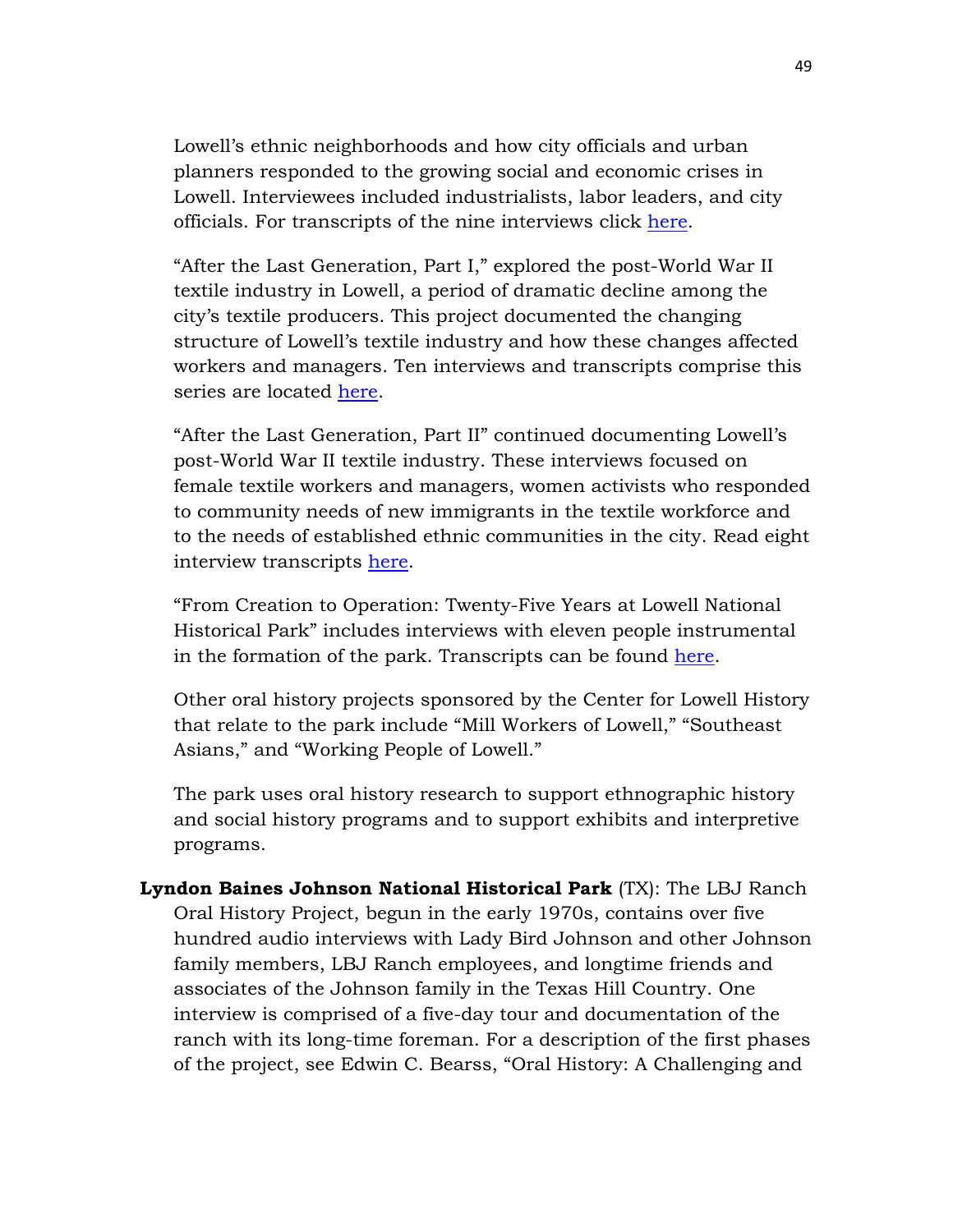Provocative Experience," CRM Bulletin, vol. 13, no. 2 (1990); or [online.](http://npshistory.com/newsletters/crm/bulletin-v13n2.pdf)

Since 2000 the park has added about twenty filmed interviews to its collections. Among the people and places documented are Luci Baines Johnson inside the Texas White House at Christmas 2007, after her mother passed away, and Secret Service agents discussing their protection of the president and of Mrs. Johnson for 34 years after her husband died. Only after the first lady's death would Secret Service agents discuss their duties and allow the inside of their command post to be filmed. Other narrators include one of LBJ's doctors, the park's ranch manager who started working at the LBJ Ranch while Johnson was in the White House, the Johnsons' grandson, LBJ's pilot after he left office, Mrs. Johnson's hair dresser at the ranch, one of the builders who helped construct the LBJ Texas White House Office in 1958, and early park staff. Most interviews have been transcribed, and original recordings in multiple formats have been copied to CDs.

**Maggie Lena Walker National Historic Site** (VA): The site has conducted interviews with Walker family members (including four of her grandchildren) and close family friends who describe family gatherings and celebrations, everyday life, and how rooms of her house looked and were used when the entrepreneur and reformer was alive. Other narrators include people who lived and worked in Jackson Ward, the Richmond, VA, neighborhood where Mrs. Walker lived. Interpreters rely on the interviews for tour information.

**Manzanar National Historic Site** (CA): The Manzanar Oral History Project documents the World War II experiences of Japanese Americans detained at Manzanar, the nine other war relocation centers, and additional government-related internment facilities. Since 1999, site staff members have conducted nearly three hundred interviews with internees from all ten War Relocation Authority camps and Department of Justice camps; WRA staff members and their children; military police who guarded the camps; local Owens Valley residents who interacted with residents and staff at Manzanar; and Japanese Americans who did not go to the camps. Topics explored include immigration, settlement, evacuation, camp life, and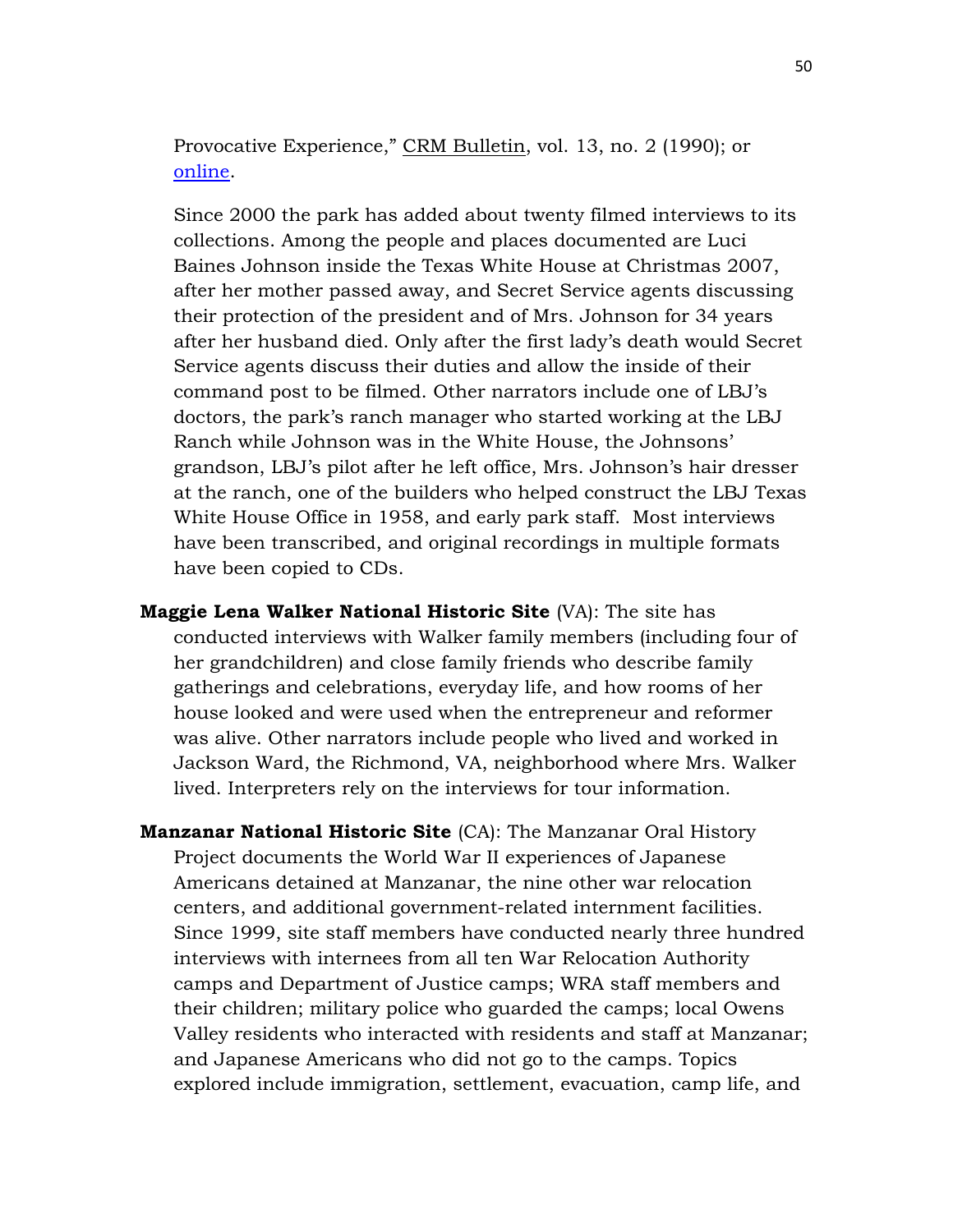resettlement from 1900 to the present. The project also documents other historical eras at Manzanar, including American Indian settlement, ranching, and the Manzanar orchard community.

The oral history program began under the leadership of Karie Coughlin, interpretive park ranger. Interviews have been conducted primarily by Richard Potashin, park ranger and the oral history coordinator; Erin Rose, park ranger; and Alisa Lynch, chief of interpretation. Kirk Peterson is the oral history technical coordinator and Mark Hachtmann is curator and archivist.

The park uses the oral history interviews in a number of ways. Interview excerpts add historical context and personal meanings to artifacts displayed in its Virtual Museum, now under construction. Stories about children incarcerated are primary sources for a forthcoming book, Children of Manzanar. Richard Potashin's PowerPoint program "The Voices of Manzanar" uses oral histories to acquaint community groups with the history of the site and the power of personal testimonies.

The Manzanar Oral History Project has been supported by Challenge Cost Share Grants that underwrite interviewing, transcribing and processing. California State University at Fullerton transcribes the interviews, and DENSHO: The Japanese American Legacy Project in Seattle processes the interviews and posts a portion of them on [its](http://www.densho.org/)  [website.](http://www.densho.org/) All original recordings are housed at the site's archival facility at Death Valley National Monument. Follow the links for the [names of interviewees and dates of interviews](http://www.nps.gov/manz/learn/historyculture/upload/2014-10-20-OH-Inventory.pdf) (as of November 2014), and for an [overview.](http://www.nps.gov/manz/historyculture/stories.htm) To read, hear, and see excerpts from some fifty of the Manzanar oral histories, go to the [DENSHO Digital Archive.](http://archive.densho.org/main.aspx)

Manzanar also archives oral history interviews conducted for creation of the site's introductory film, "Remembering Manzanar," shown in its interpretive center, as well as interviews conducted with local Owens Valley residents that connect to Manzanar's stories.

Future interviews may focus on the experiences of Chinese Americans; Caucasians and others who supported Japanese Americans; individuals who lived on the West Coast during World War II and can testify to the war-time hysteria and racism directed at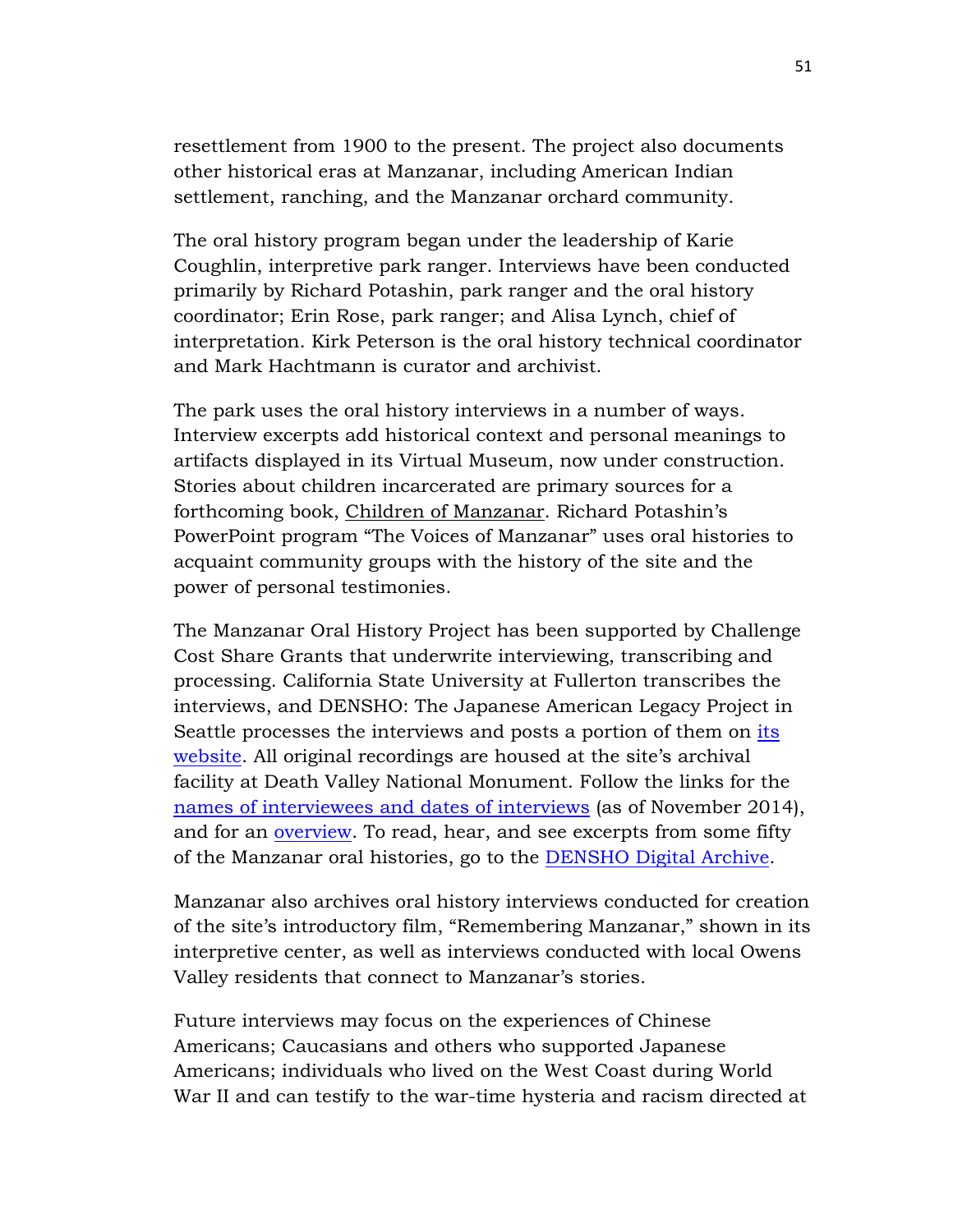Japanese Americans; and African Americans who moved into neighborhoods once populated by Japanese Americans who had to relocate to camps.

**Mary McLeod Bethune Council House National Historic Site and The National Archives for Black Women's History** (DC): The oral history collections found at the National Archives for Black Women's History, part of the Mary McLeod Bethune Council House National Historic Site, include interviews recorded in the mid-1970s with prominent leaders in African American civil rights and activist organizations and a series of 2006 interviews with some of the descendents of Dr. Mary McLeod Bethune, educator, political activist, and founder of the National Council of Negro Women (NCNW).

The all-female NCNW was organized in 1935 to coordinate the efforts of various black women's voluntary associations, domestically and internationally. In the oral history interview series with 20<sup>th</sup> century civil rights leaders and activists, notable members of the NCNW community--such as organizer Marjorie Parker, physician Dorothy Ferebee, and college professor Hilda Fortune--share stories about Mary McLeod Bethune, offer personal observations about the 1960s Civil Rights Era, and describe their experiences as black women in society and politics. Their work, such as developing skill training programs and forming committees on the status of African Americans, exemplified the type of women's activism unique to the NCNW. Council members grounded their activism in the belief that coordinated efforts and coalition building would forward the interests of women, families, and communities.

Also in this series are interviews with prominent male figures in the Civil Rights Movement such as radical activist Bayard Rustin, former director of the NAACP Roy Wilkins, and one of the "Little Rock Nine," Ernest Green. They recall the tense atmosphere in the South during desegregation and share personal memories of Dr. Martin Luther King, Jr., Dorothy I. Height (late NCNW president), labor leader A. Phillip Randolph, and Malcolm X. This group of oral history interviews provides a multifaceted and candid narrative of civil rights in the 20th century, especially highlighting black women's participation.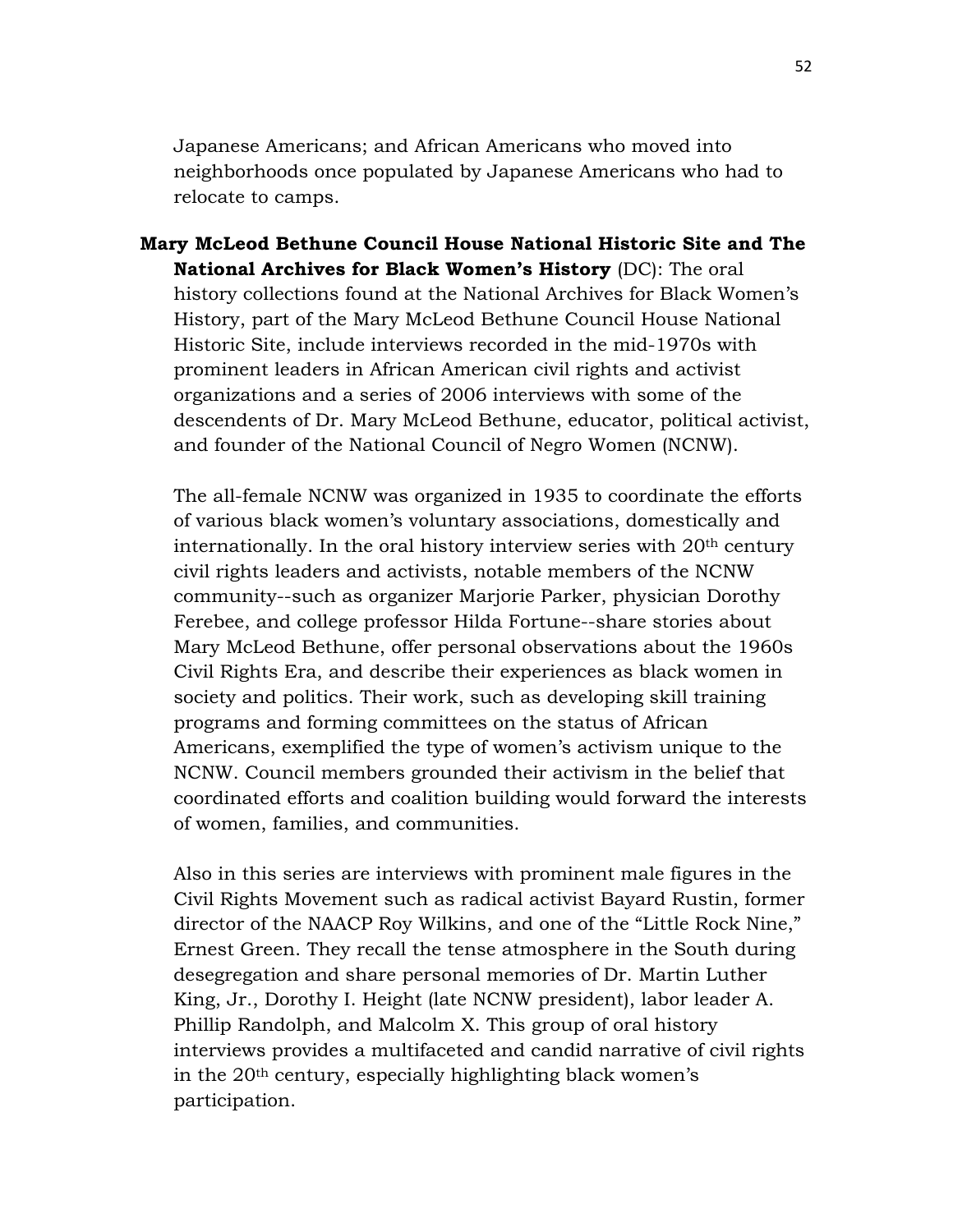In the 2006 series of oral history interviews, Dr. Elizabeth Clark Lewis, distinguished African American women's history scholar at Howard University, speaks with four of Bethune's grandchildren. They discuss their family history, growing up with the legacy of the Bethune name, being raised on the campus of Bethune-Cookman College in Florida, and their general feelings about their grandmother's life and accomplishments. These interviews supplement the interpretive experience of touring the Mary McLeod Bethune Council House National Historic Site in Washington, DC, by reminding guests of Bethune as a powerful example of dedication and inner strength above all adversity.

These two groups of oral histories are part of a larger body of audiovisual material found at the National Archives for Black Women's History which serves to preserve the collective memory of the National Council of Negro Women and their affiliate organizations and to document the changing status of African American women throughout the 20th century. All recordings have accompanying first round transcriptions that have not yet been proofed for accuracy. Researchers interested in accessing these audio collections at the National Archives for Black Women's History should contact archives staff at 202-673-2402.

**Mesa Verde National Park** (CO): The park's oral history program started in 1979-1980 and now includes more than 230 interviews. Initial areas of concentration for interviews were park administration, archeology and excavation, park concessions, park life, the Civilian Conservation Corps, long-time residents of local communities, early park visitors, and environmental concerns. Interviews have also helped to document people and places in park photographs. During the 1980s research lab technician Marilyn Coyer conducted over seventy interviews. More recently, the oral history program, under the direction of park curator Liz Bauer and archives technician Patti Bell, concentrated on commemorating the park's centennial in 2006. In 2005 and 2006 park staff conducted some 160 interviews with former park employees and local residents; they obtained twenty-six at the Mesa Verde Alumni Reunion in October 2006.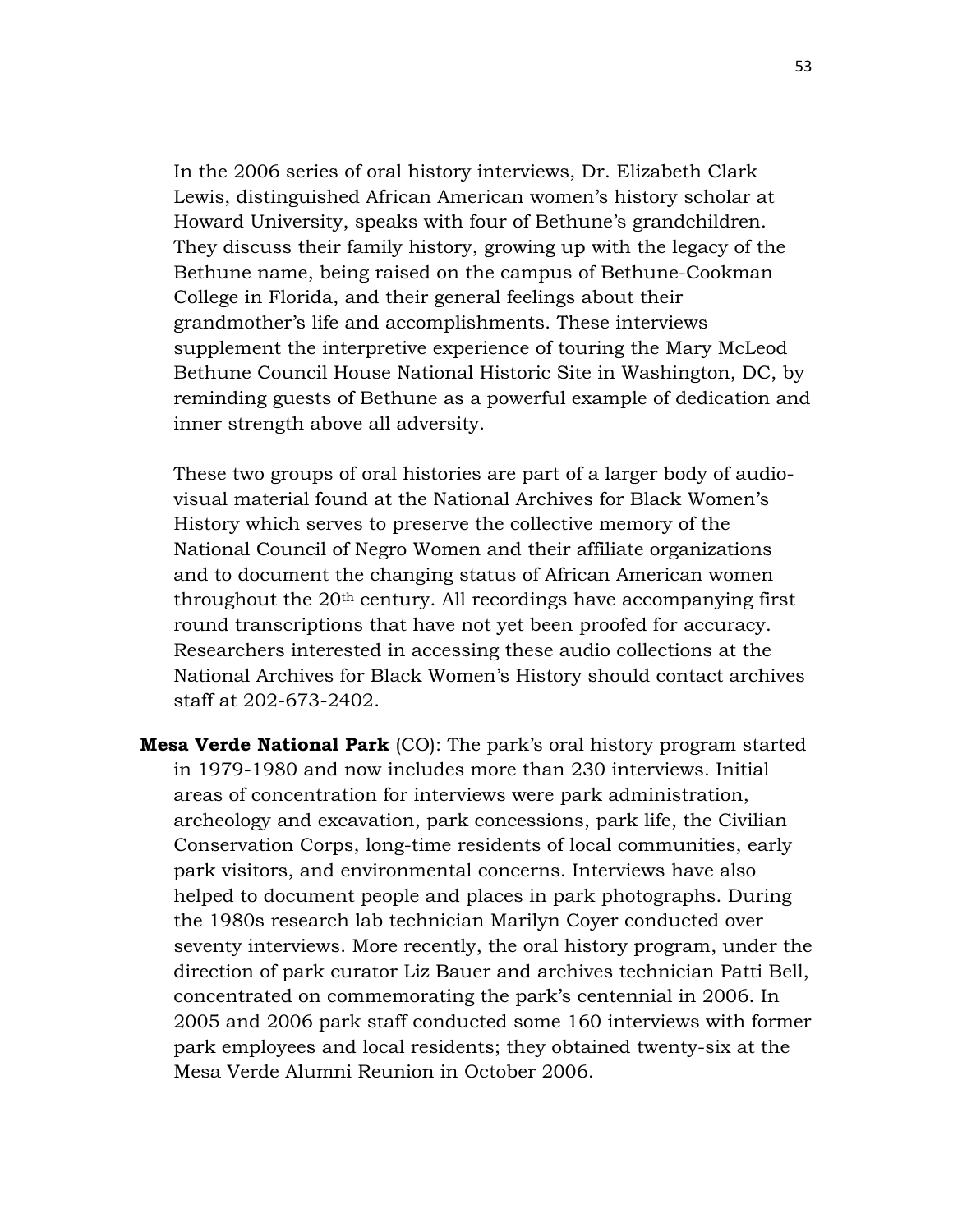In addition, the oral history program partnered with Community Radio KSJD to produce "Mesa Verde Voices," a radio series of twentytwo audio snapshots that depict the lives of people who lived and worked in the park during its first century. The oral histories were used in Duane A. Smith, Mesa Verde National Park: Shadows of the Centuries, rev. ed. (Bolder: University Press of Colorado, 2002); available online, [here.](http://www.nps.gov/parkhistory/online_books/smith/contents.htm)

- **Minidoka National Historic Site** (ID): Oral histories relating to the internment of Japanese Americans during World War II have been conducted by DENSHO: The Japanese American Legacy Project [\(http://www.densho.org/\)](http://www.densho.org/). The oral histories will become part of the site's archives and will be used for interpretive and educational programs.
- **Minute Man National Historical Park** (MA): In the 1990s the park's historian conducted twenty interviews that focused on agriculture; the park's establishment; Margaret Lothrop, the last owner of The Wayside, the National Historical Landmark in the park; the bicentennial in 1975 of the Battle of April 19, 1775; and issues of importance to the superintendent. For a 2007 administrative history of the park, "Bridging the Past: A History of Minute Man National Historical Park," Joan Zenzen conducted oral histories with former park superintendents and the current superintendent; former and current park employees; former national and local representatives instrumental in the park's establishment; a former developer and selectman from Concord; and a sheep farmer who did not want to sell but whose land was purchased by the park.
- **Minuteman Missile National Historic Site** (SD): The oral history collection includes interviews with more than twenty members of the missile crews at Ellsworth Air Force Base, South Dakotans who grew up close to the Minuteman Missile site, and people who organized to protest deployment of nuclear weapons. Transcripts of interviews with missileers, security police, local citizens, federal marshals, and members of maintenance teams, codes division and the peace movement are located on the <u>Oral History page of the Park's website</u>. Oral history material is incorporated into interpretive tours. The site solicits stories and possible oral history interviewees through an on-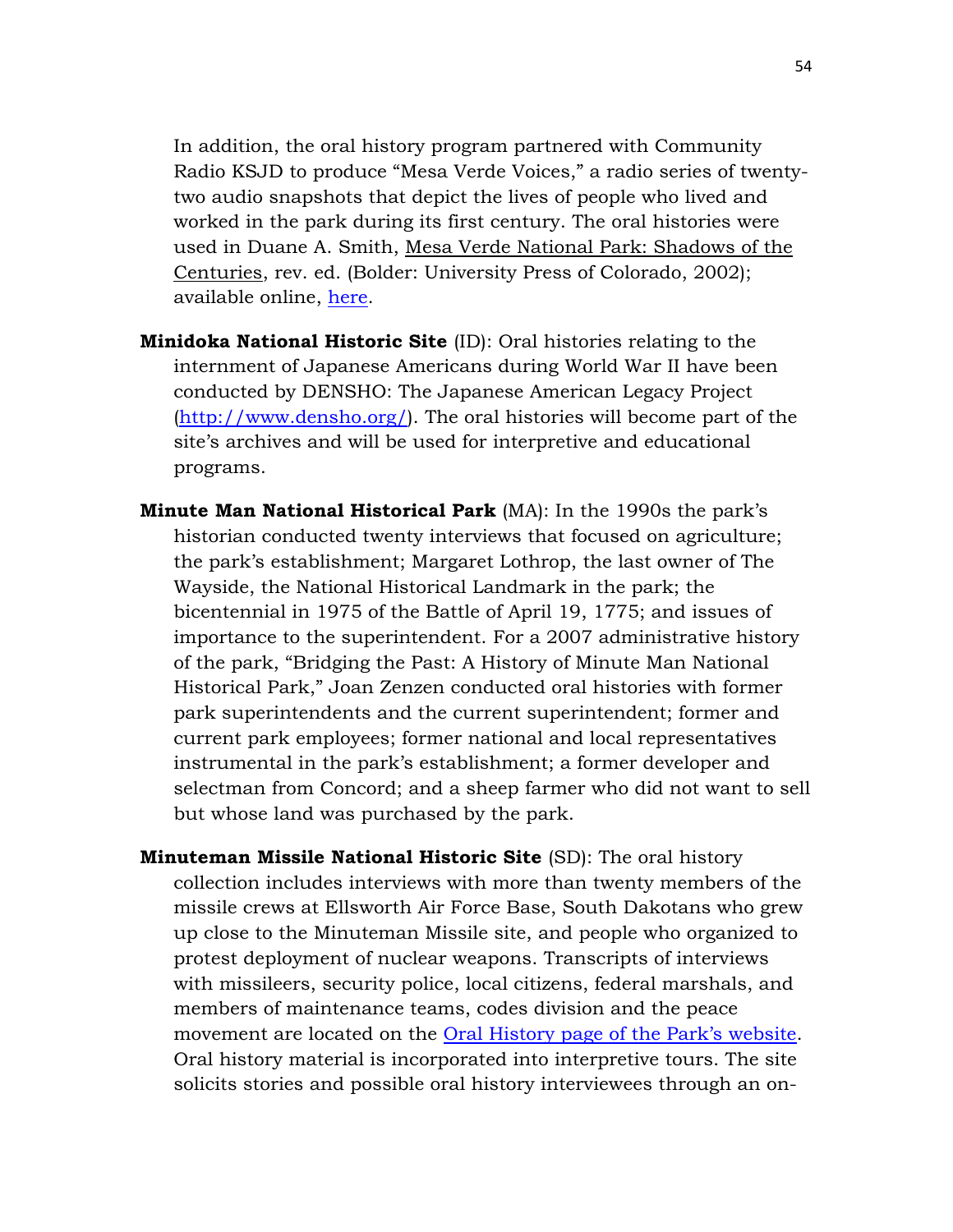line questionnaire you can find on the above website (for direct link to PDF of the form [click here\)](http://www.nps.gov/mimi/learn/historyculture/upload/Oral-History-Data-SheetNew.pdf).

- **Mojave National Preserve** (CA): In 2005 staff members conducted oral history interviews with eight former and current residents of the Mojave Desert area. The interviews were professionally filmed, then edited and blended with historic photos to create six themed stories now shown on a touch-button kiosk exhibit at Kelso Depot Visitor Center. The popular exhibit highlights the unique circumstances in the lives of people living and working in the remote Mojave Desert. Themes include growing up, home life, Kelso Depot, local tribes, mining and ranching. Original video footage is archived and each interview was transcribed.
- **Mount Rainier National Park** (WA): Since the 1950s the park staff and volunteers have initiated several successful oral history projects resulting in the completion of about seventy interviews. Among interviewees were veterans of the Civilian Conservation Corps, particularly members of the park's only African American camp unit; veterans of the World War II mountain ski troop; and park and concession employees from the 1930s through the 1950s.
- **Mount Rushmore National Memorial** (SD): The memorial has a collection of one dozen interviews with its sculptor (Lincoln Borglum, who assumed the duties of his father Gutzon upon his death in 1941), early construction workers and an early concession manager. The oral histories are used in interpretive programs and by researchers.
- **Natchez Trace Parkway** (MS, AL, TN): The parkway has six interviews with people involved with the history of the Meriwether Lewis Monument and of the parkway in Tennessee. All six were conducted by Peggy Scherbaum, park ranger, and are housed at park headquarters in Tupelo, MS. The narrators were R. Hutton Buchanan, operator of the quarry that was the source of the base stones for the 2000 monument restoration; James Moran, the historic restoration specialist who worked on the 2000 monument restoration; Robenia Joyce, the last direct descendent of the Flanigan line, eight of whom are interred in the Pioneer Cemetery (site of the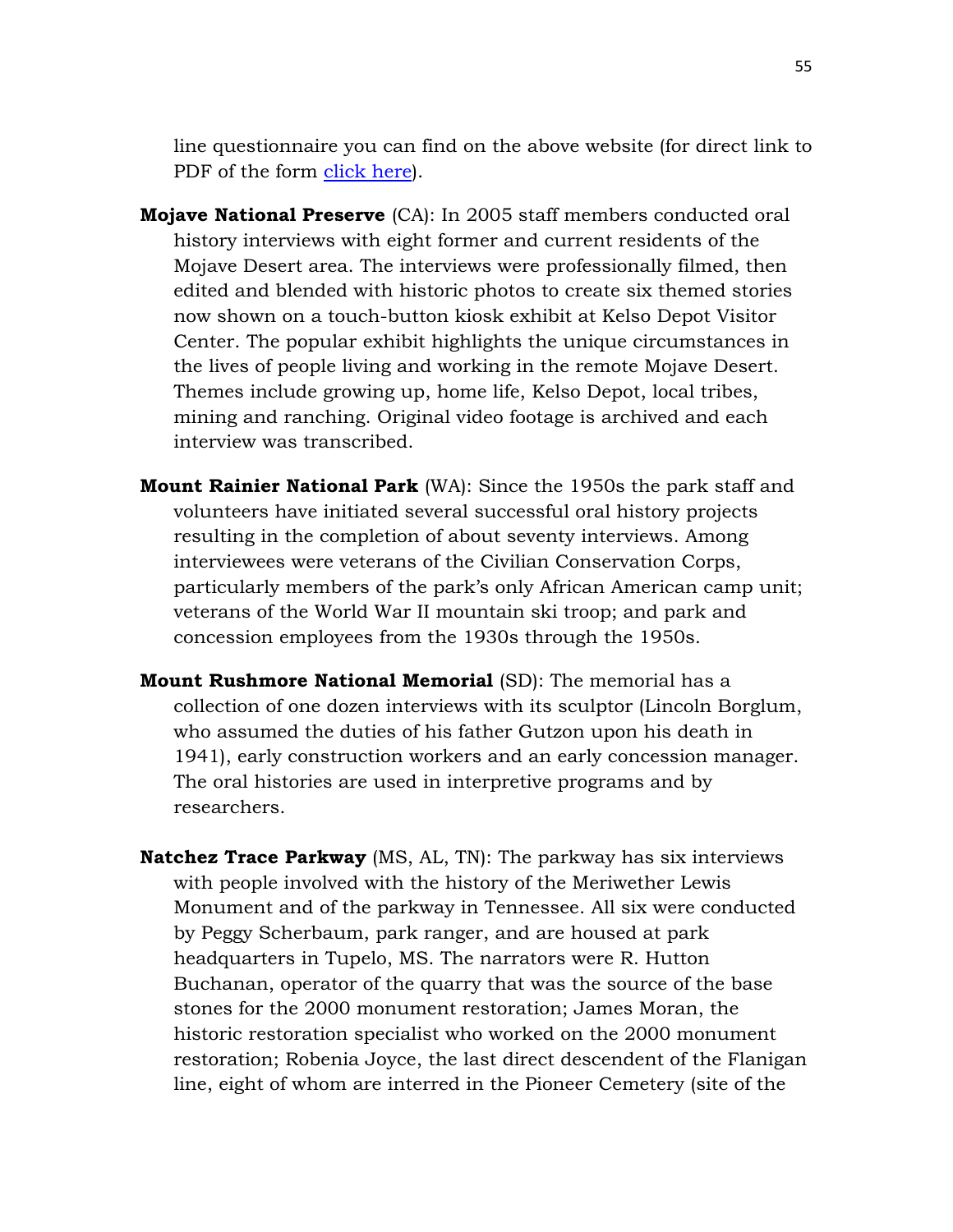Meriwether Lewis Monument); Richard Tate, the managing director of MacDonald Funeral Home in Hohenwald, TN, and the county coroner for Lewis County, who in 1996 was presiding coroner at the Meriwether Lewis inquest; MaryBeth Shannon, a popular and wellloved school teacher and a life-long resident of the Hohenwald, TN,area whose family was significantly affected by the creation of the Natchez Trace Parkway; and Andy G. Hinson, a member of a prominent Lewis County family who in 1925 helped establish the Meriwether Lewis site as a national monument and who has the largest number of burials in the Pioneer Cemetery. Mr. Hinson was present at the coroner's inquest in 1996. The interviews were used in developing interpretive exhibits, formal talks, and in first-person living history programs.

**New Bedford Whaling National History Park** (MA): The park has sponsored two ethnography projects, both completed by Laura Orleans, that documented the stories and places of New England whaling. The "Faces of Whaling Oral History Project," begun in 1998, documented the experiences, artifacts and family stories of former whale men and their descendants during the final years of the whaling era in New Bedford, MA (c. 1900-1924). The project placed special emphasis on the experiences of whale men from the Azorean, Cape Verdean, West Indian, African-American and Native American communities. Seventeen narrators were interviewed.

The "Places of Whaling" project, begun in 2000, focused on collecting stories about places of significance to New Bedford's whaling community in the early 20th century. The project emphasized places significant to the Azorean, Cape Verdean and West Indian communities and included social clubs, boardinghouses, manufacturers (boat shops, cordage companies, and oil refineries), and outfitters. The project documented six places and produced twenty hours of recorded interviews. For more information, see Laura Orleans, "Places of Whaling Ethnography Project Final Report" (February 2002).

**New Orleans Jazz National Historical Park** (LA): Since 1998 the park and the New Orleans Jazz Commission have conducted a series of videotaped oral histories of local New Orleans music legends. This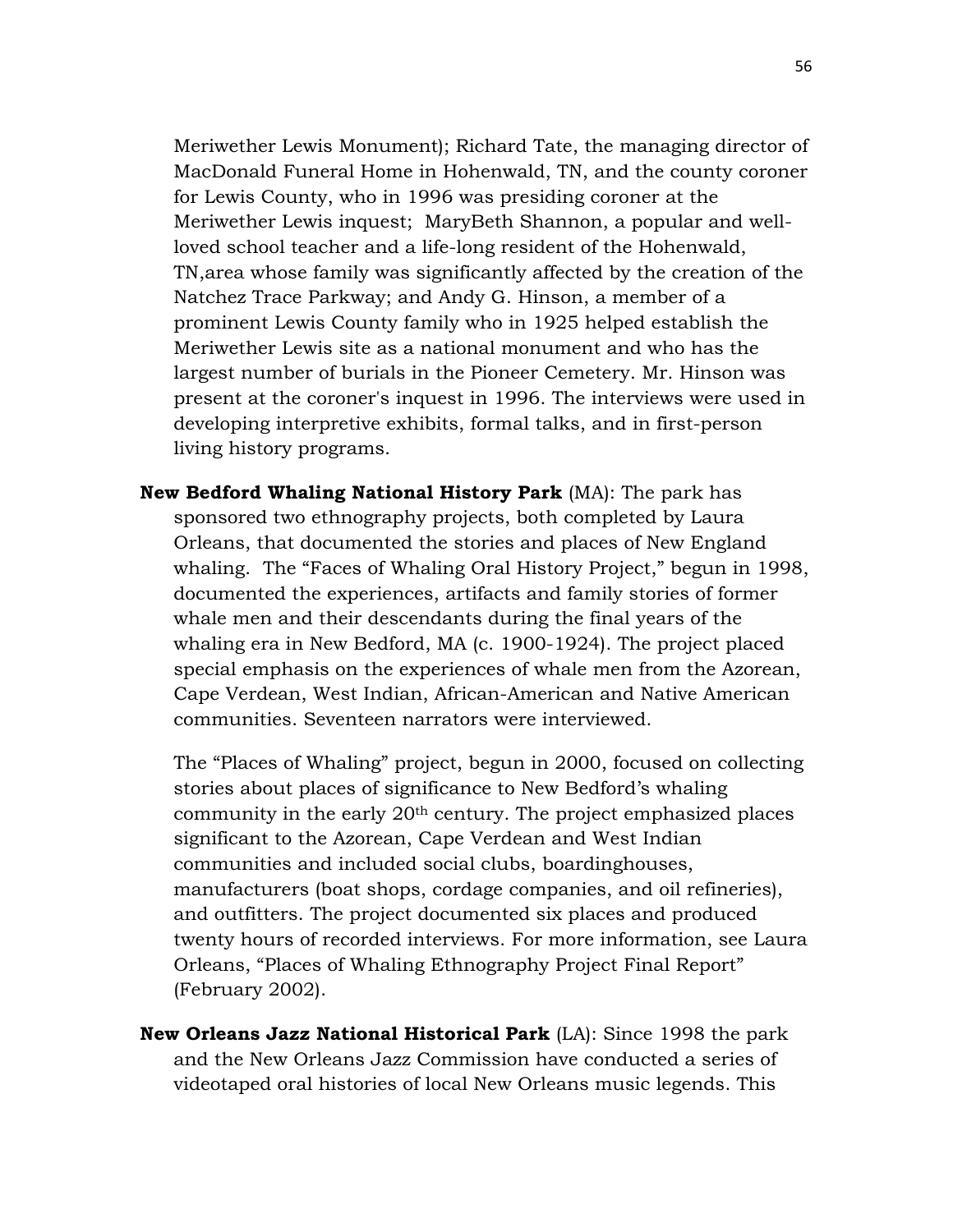effort continues documentation projects begun in 1958 at the Hogan Jazz Archives at Tulane University. Both projects seek to collect and preserve the memories and oral traditions of New Orleans musicians. More than one hundred musicians have been interviewed and videotaped, and the collection is available at the park as well as Tulane's jazz archives. The interviews are featured in park exhibits. A list of interviewees is can be found [here.](http://www.nps.gov/jazz/learn/historyculture/copy-of-people_armstrong.htm)

- **New River Gorge National River** (WV): Recording oral histories is a continuing activity of both interpretation and resource management teams. The park's two primary oral history initiatives were interviews conducted by the American Folklife Center and the New River Neighbors programs (a series of winter programs during which local residents spoke about their home and work lives in the New River Gorge area). Most of the park's four hundred interviews document the experiences of people who worked for coal mines and railroads in the central Appalachians or had relatives who did so during the late 19th and early 20th centuries. A small number deal with Euro-American agriculture and timbering and state park development. During summer 2009 a Cultural Resources Diversity intern completed ten interviews with African Americans whose stories of work and life in the gorge area began to link the park to its diverse local community.
- **Nicodemus National Historic Site** (KS): The site of the only remaining western town established by African Americans during Reconstruction has completed several oral history projects.

"The Historic American Buildings Survey Oral History Project" (1983) is comprised of thirty-four interviews with older Nicodemus descendants living in the Kansas town or nearby. Narrators discussed the early history of Nicodemus, memories of the town, people, activities, religion, education and daily living. Some questions also addressed the contemporary status of the town, town government, and the emancipation/homecoming celebration.

"The National Council for the Traditional Arts Oral History," a project completed in 1998-1999, yielded fifty-four interviews. The priority was to interview the oldest area residents as the population of Nicodemus was aging and dwindling. Topics covered included the emancipation/ homecoming celebration (its history, organization, and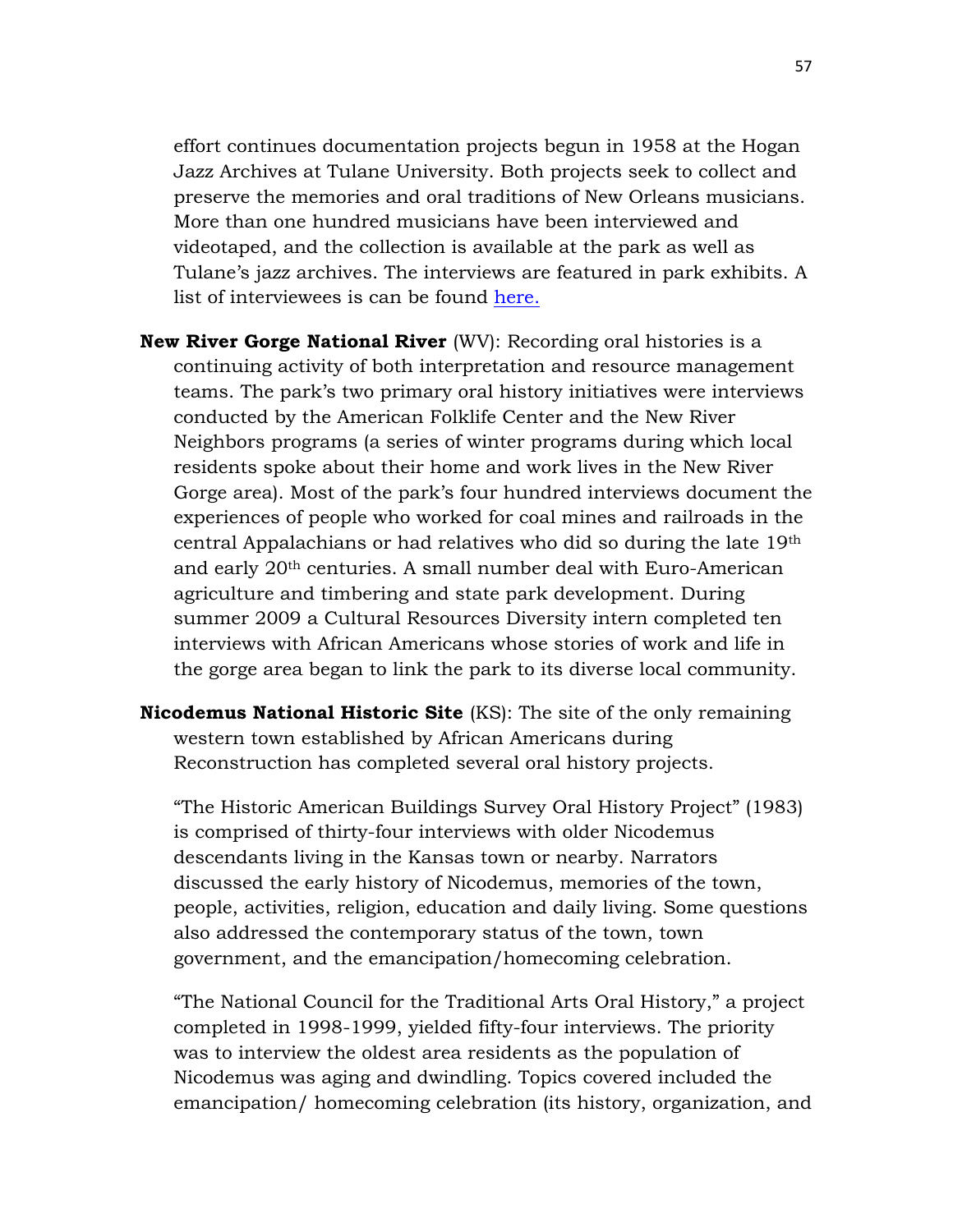structure), families, the history of the town, landscape, family life, early community institutions, Nicodemus in the 20<sup>th</sup> century and changes over time.

"The Cultural Landscape Report and Historic Structures Report Oral History Project," conducted in 2000-2001, included interviews with more than thirty people*.* Subjects included a few white residents of the area as well as descendants of Nicodemus. Narrators discussed the town's history and its location, the townships, buildings, social centers and activities, housing, gardens and landscaping, farming and crops, roads and trails, the natural environment, the emancipation/homecoming celebration, and cemeteries.

According to "Small Oral History Project Completed," Flowering of Nicodemus: The official newsletter of Nicodemus National Historic Site, Vol. 3, issue 3 (August 2006), p. 2, the park had recently completed interviews with three men and three women who discussed "growing up in or near Nicodemus and about their lives." Topics included military service, occupations pursued, gardening, serving as a midwife, history of local churches, and sports activities. As the author noted, "Today, so few people live in rural areas that most have no idea what it was like to grow up in a place like Nicodemus," and the oral histories were one way to convey those experiences. The article can be found at the [NICO website.](http://www.nps.gov/nico/upload/2006-8%20Newsletter-2.pdf)

- **North Cascades National Park** (WA): The park's various oral history projects, most completed in the 1970s and 1980s, document and preserve valuable information regarding the establishment of the park; early mining, trapping, and logging in the area; Native American culture; government land management; and early exploration and settlement of the region. Information in the interviews supports park management and interpretive programs. Transcripts and recordings are available to researchers and the public. Museum curator Kelly Cahill hopes to use the oral histories to produce Podcasts.
- **Obed Wild and Scenic River** (TN): In 1992 Ken Wahlers conducted oral histories with people who lived most or all of their lives in Morgan County, TN, in the area surrounding the Obed-Emory River and its tributaries. The interviews illustrate the value of the Obed-Emory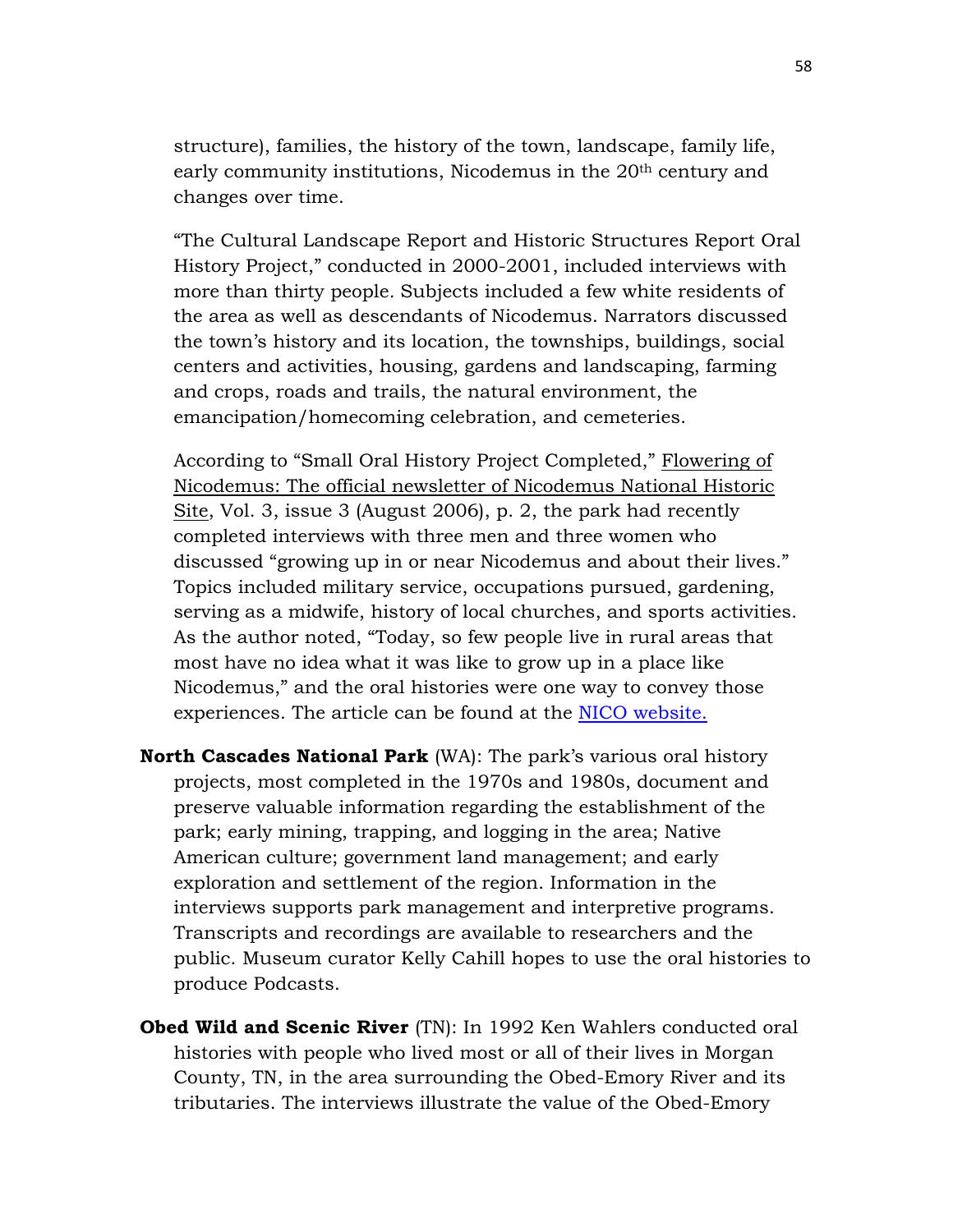River as a recreational resource, as well as the economic importance of the surrounding forest and the railroad that ran through the area. Agricultural practices in the area were mainly subsistence, and families were highly self-sufficient. A summary report, "'Bad Roads and Blue Cohosh'": An Oral History of the Obed River Region, Tennessee: The 1992 Obed Oral History Project," audio tapes and transcripts are housed at the Big South Fork National River and Recreation Area.

- **Olympic National Park** (WA): The park oral history collection consists of over 400 oral histories on cassette tapes with almost 200 transcribed in Word documents. The purpose of the interviews range from overall historic information to those conducted as part of research projects. The park collection contains interviews with tribal members, Civilian Conservation Corp men, park staff, and community members. Research topics on tribal issues contain information on seal hunting, nearshore harvest, and traditional use of prairies. There are interviews with historical data on the Ozette Archeology Project, homestead families, Herb Crisler filming in the Olympic Mountains, Elwha River Restoration, history of skiing in the park, historic architecture, park management, and a variety of events related to the park. Copies of cassette tapes and/or transcripts are available for use by park staff and outside researchers.
- **Organ Pipe Cactus National Monument** (AZ): Plant ecologist Sue Rutman conducted oral histories with local residents and NPS employees in 2001-2002 to document ranching history, rural life, and the early history of Organ Pipe. Some interviewees shared photographs and maps. Original cassette tapes and transcriptions are housed at the NPS's Western Archeological Center in Tucson, AZ.
- **Ozarks National Scenic Riverways** (MO): The park's s seventy-five oral history interviews have been conducted as part of ethnographic historical research. Interviews have focused on the traditional roles of women in the Ozarks and on the traditional ways of living on the resources of the region's land and rivers. The "Women of the Riverways" Project, for example, sought to study the roles of women in the Ozarks, describe some of their traditional knowledge and unique qualities, identify changes that women have experienced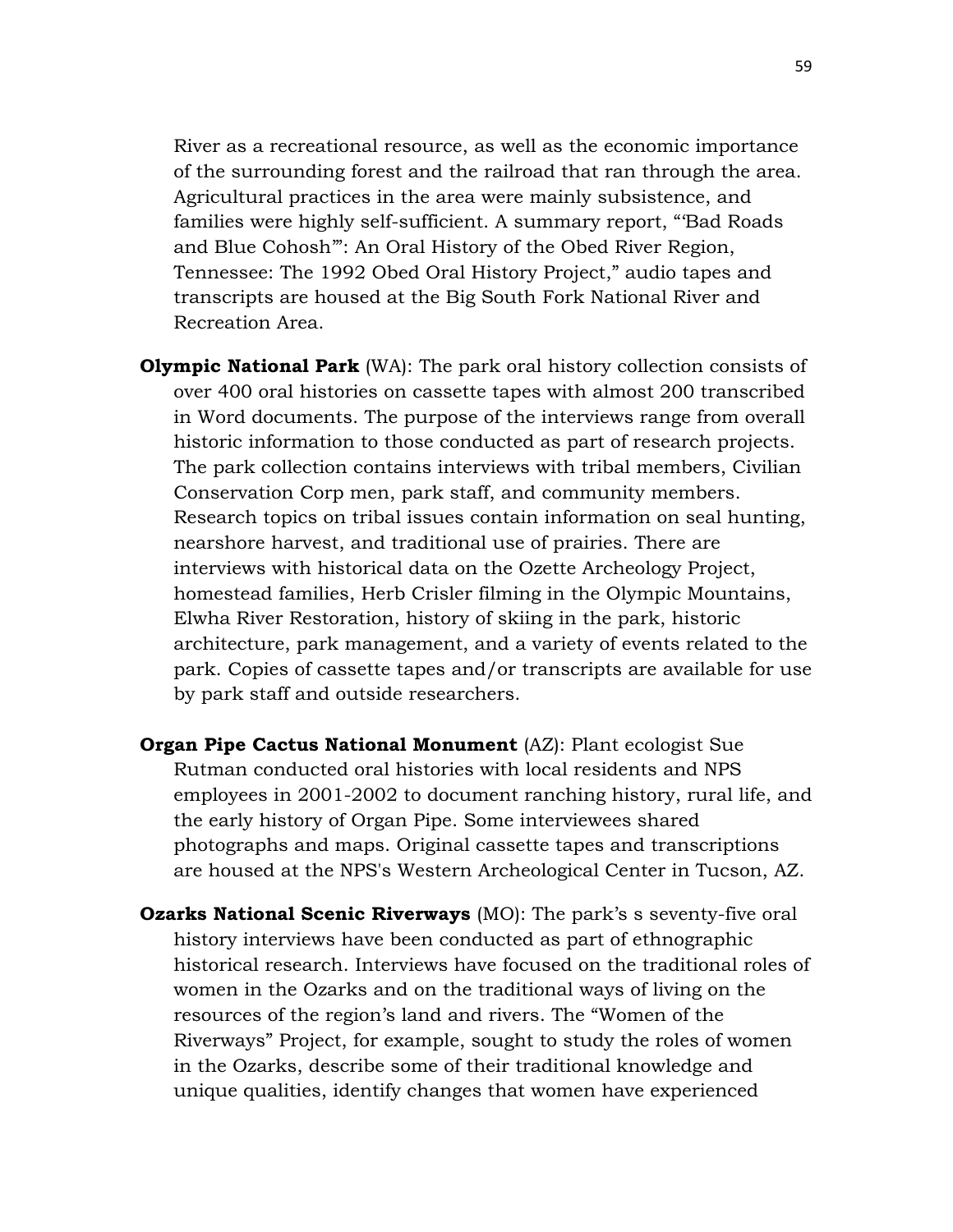during the past several decades, explore consequences of increased tourism in the area, and consider implications for production and management of related cultural resources. Most of the sixty narrators interviewed were women, but some were men. The park also worked with fourth-grade girls in local elementary schools. For other projects, park historians recorded forty-four interviews with people who had a working knowledge of the region and an understanding of the park's history. Among the topics discussed were legislative history, archeology, the Civilian Conservation Corps, specific springs, creeks, mills and farms, blacksmithing, tie rafting and log drives, mules and Ozark farming. The interviews support the park's interpretive programs and exhibit development. Outside researchers also find them useful.

In addition, the park includes in its collections transcripts from the "Missouri Environment Oral History Project," conducted in 1997 by the State Historical Society of Missouri. Interviews with Missouri land use and natural resources protection professionals document the history of conservation, preservation, environmentalism, and land and natural resource use in Missouri. Topics addressed include forestry, wildlife management, minerals extraction, waterways issues, and environmental politics.

**Park History Program** (WASO): The Park History Program has conducted and preserved interviews with a variety of National Park Service personnel. They range from former directors (George B. Hartzog, Jr., Robert G. Stanton, and Roger G. Kennedy) to former associate directors (Mickey Fearn, Michael Soukup, Denis P. Galvin, and John Reynolds), and former superintendents (Ernest Quintana and Maureen Finnerty). Other interviewees include David Barna, former chief spokesman of the NPS; Liz CushmanTitus Putnam, founding director of the Student Conservation Corps, an NPS partner; and Helen C. Harzog, widow of George Hartzog whose partnership helped make his time as director so successful.

Since 2013 the [Association of National Park Rangers](https://www.anpr.org/oralhistory.htm) has partnered with the Park History Program to conduct a Centennial-inspired oral history project. Interviews document how veteran Park Service personnel built careers, put policies into practice, and combined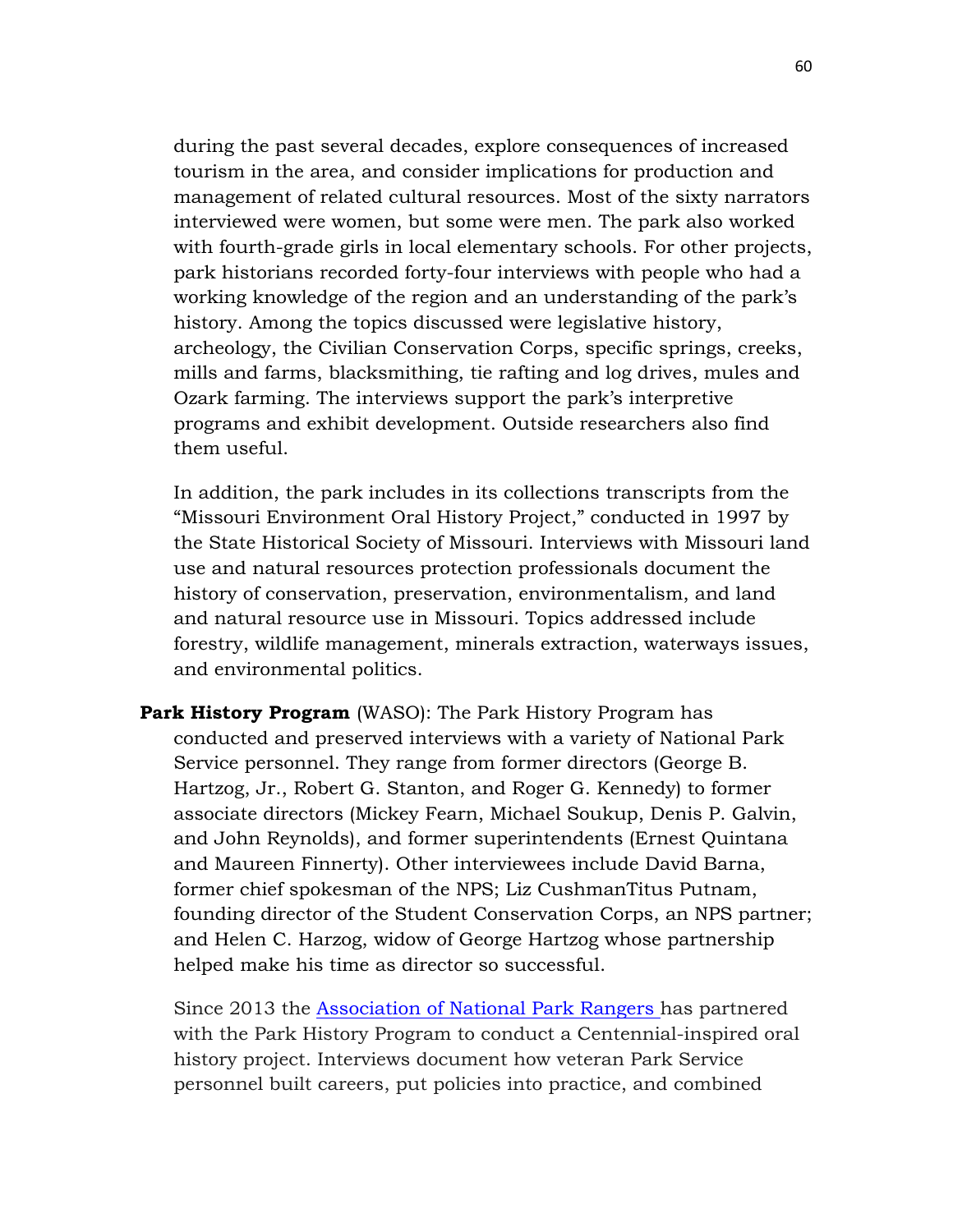work and family life. The interviews are also contributing to leadership development among younger ANPR members.

**Point Reyes National Seashore** (CA): Between 1985 and 1994, the park historian conducted over forty oral history interviews. Some explore the memories of people involved in generations of dairy and cattle ranching, oyster farming and fishing in the area. Other interviewees speak of Coast Miwok culture, the search for Sir Francis Drake's landing site, service at the Coast Guard Station at Point Reyes, and Morse code radio operations at the historic Marconi/RCA radio stations, the Point Reyes Lighthouse and Lifesaving Station, and the historic railroad depot of Hamlet. The PORI oral history collection is used by academic, scientific and genealogical researchers, writers, and filmmakers as well as by park staff. For information about the PORI oral histories and other interview collections that discuss the history of West Marin County, CA, and vicinity, go [here.](http://www.nps.gov/pore/historyculture/stories.htm)

In addition, the author of the park's administrative history recorded thirty-one interviews. These included oral histories with Stewart Udall, Harold Gilliam, Bill Duddleson and others who were central to the park's creation. For a list of all narrators, see Paul Sadin, "Managing a Land in Motion: An Administrative History of Point Reyes National Seashore," October 2007;

[http://www.nps.gov/parkhistory/online\\_books/pore/admin.pdf](http://www.nps.gov/parkhistory/online_books/pore/admin.pdf)

**Prince William Forest Park** (VA): The park has fifty oral histories stored in its library and collections facility. Thirty of those interviews resulted from a project that focused on the surviving members of two African American communities that pre-dated the park. Completed by two Howard University professors in 2008, this project shed light on the life and times of African Americans who lived and worked in the park up until the 1930s. The park's collection of oral histories also includes interviews with Civilian Conservation Corps members, and former cabin campers, park staff, and other park residents. Informal phone or email correspondences have also been conducted with Office of Strategic Services members who trained at the park during World War II. Most of these interviews were conducted with audio cassette tapes, which the park is working to digitize in order to make them accessible for interpretative purposes. The audio of the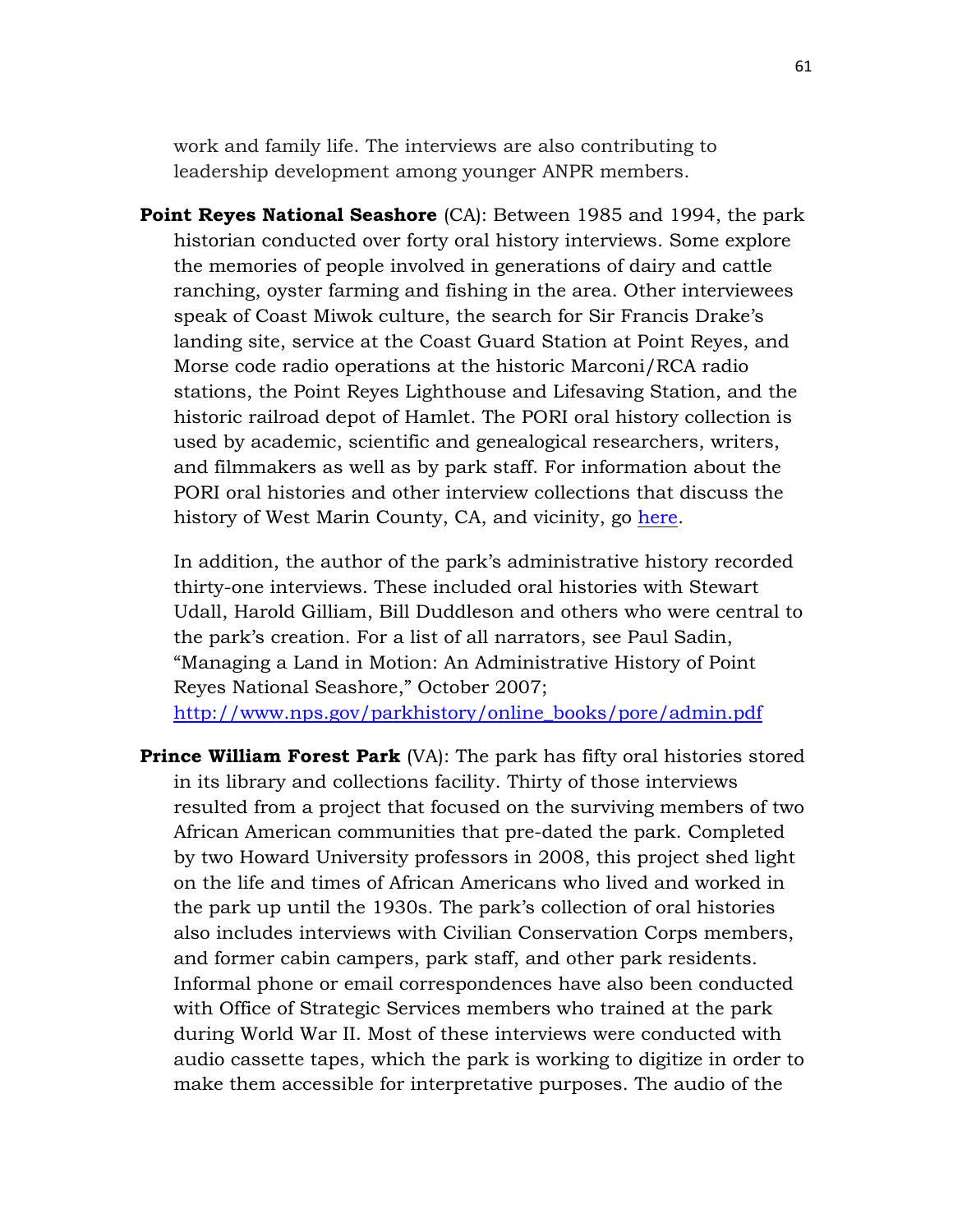most recent interviews are available in digital format, and some have been video-recorded as well. The audio and text of these interviews are used by the interpretation staff for creating exhibits and displays in the park visitor center. Park staff members conduct oral histories on an ongoing basis when opportunities arise.

John Whiteclay Chambers II, a professor of history at Rutgers University, conducted scores of interviews related to PRWI for OSS Training in the National Parks and Service Abroad in World War II (Washington: National Park Service, 2008). To read the report, click [here.](http://www.nps.gov/parkhistory/online_books/oss/index.htm)

- **Pu'ukohola Heiau National Historic Site** (HI): In the 1970s the park interviewed local residents about personal and community memories. One of the interviews was with Herb Kane, a world-famous Hawaiian artist, historian, and cultural practitioner who discussed historical events that took place at Pu'ukohola Heiau.
- **Rivers of Steel National Heritage Area** (PA): With support from the Pennsylvania Historical and Museum Commission and the Pennsylvania Heritage Parks Program, folklorists with the heritage area have conducted and preserved oral history interviews with men and women who worked in steel mills in southwestern Pennsylvania. The "Steelworker Oral History Project" contains nearly fifty interviews with a variety of workers—machinists, crane repairmen, foremen, messengers, members of labor gangs, pattern makers, clerks, timekeepers, and other occupations—from several plants in the region. For a description of the project and interviewees, go to the [Rivers of Steel website.](http://www.riversofsteel.com/preservation/museum-and-archives/oral-histories/) "Stories of Life in Southwestern Pennsylvania" can be found at the [Rivers of Steel website.](http://www.riversofsteel.com/preservation/stories-of-life-in-southwestern-pennsylvania/) To hear steelworkers tell stories about daily life in the mills in the Pittsburgh region, go to the [Rivers of Steel website.](http://www.riversofsteel.com/traditionbearers/mill_worker/millworkermemories.html)
- **Rocky Mountain National Park** (CO): The park has conducted some 150 oral history interviews. The interviews fall into three primary groups. The first group includes over 88 interviews conducted by Ranger Ferrel Atkins and others. Subjects covered include the Arapaho Expedition, Grand Ditch, Big Thompson Flood, alpine tundra, homesteading, Longs Peak, Abner Sprague, Stead's Ranch,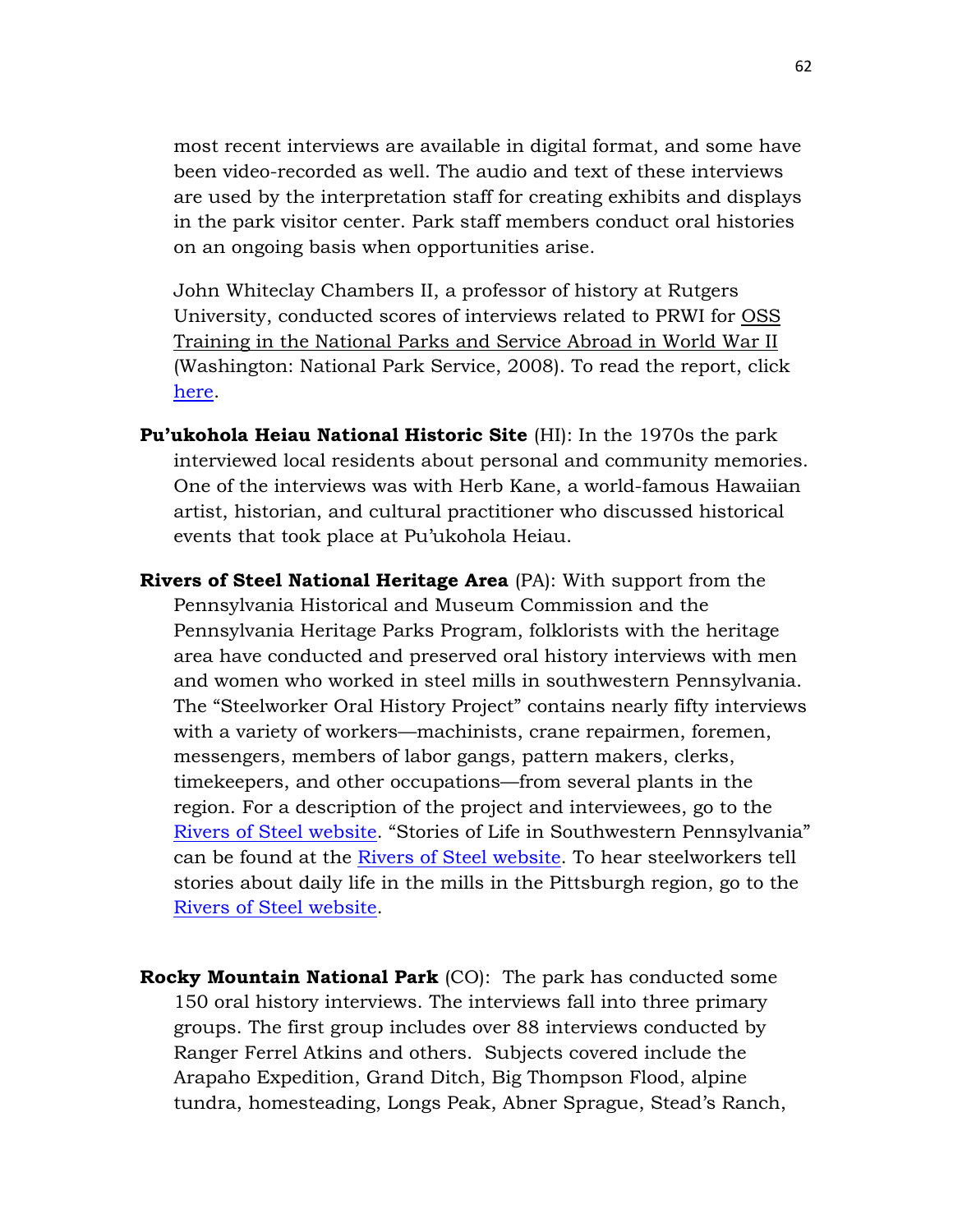John Holzwarth, McCraw Ranch, inns and roads, wild land fires, and surrounding area local history. The second group is a cataloged archival collection, Hidden Valley Ski Resort Oral History Interviews (ROMO 22846), containing 26 interviews relating to the old ski resort in ROMO. The third group includes 38 current employees interviewed by our park Librarian using a digital recorder resulting in MP3 files. Most of the first collection is transcribed and transcription of other groups is under way. The first group has also been migrated from reel-to-reel to cassette and again to compact discs. Researchers can contact the park curator to use the interviews. They will also be available on the "People" page of the official ROMO website.

**Roosevelt-Vanderbilt National Historic Site** (NY): The site was among oral history pioneers in the United States. Between 1947 and 1951 ROVA's superintendent George A. Palmer and park historian Frederick D. Rath, Jr. made wire recordings with friends, neighbors, local political advisers, staff and associates of the families of President Franklin D. Roosevelt and Frederick W. Vanderbilt. Among those who shared their memories were President Roosevelt's secretary, chief telephone operator, tenant farmer, and outdoor handyman; the man who had been in charge of the grounds and gardens at the Roosevelt estate, and his wife; a Roosevelt family houseman and butler; and Mr. Vanderbilt's butler. Most of the site's 150 interviews were completed between 1947-1952, in the 1970s and 1990s. For more about the earliest collecting efforts, see: Frederick L. Rath, Jr., "Oral History: The Hyde Park Project," CRM, vol. 16, no. 10 Supplement (1993): 1,3-6; and W. D. Urbin, "Wards of the Hyde Park Project," CRM, vol. 16, no. 10 Supplement (1993): 12. Read about the Hyde Park Project [here.](http://npshistory.com/newsletters/crm/crm-v16n10s.pdf)

## **Rosie the Riveter/World War II Home Front National Historical Park**

(CA): In partnership with the University of California at Berkeley Regional Oral History Office (ROHO), since 2003 the park has collected over seventy-five in-depth oral history interviews with women and men about their wartime experiences in the San Francisco Bay Area during the war. Introductions to narrators, interview transcripts and video excerpts from interviews are available through [Berkeley.](http://bancroft.berkeley.edu/ROHO/projects/rosie/) Narrators discussed how and why people from different backgrounds came to the Bay Area, what they did when they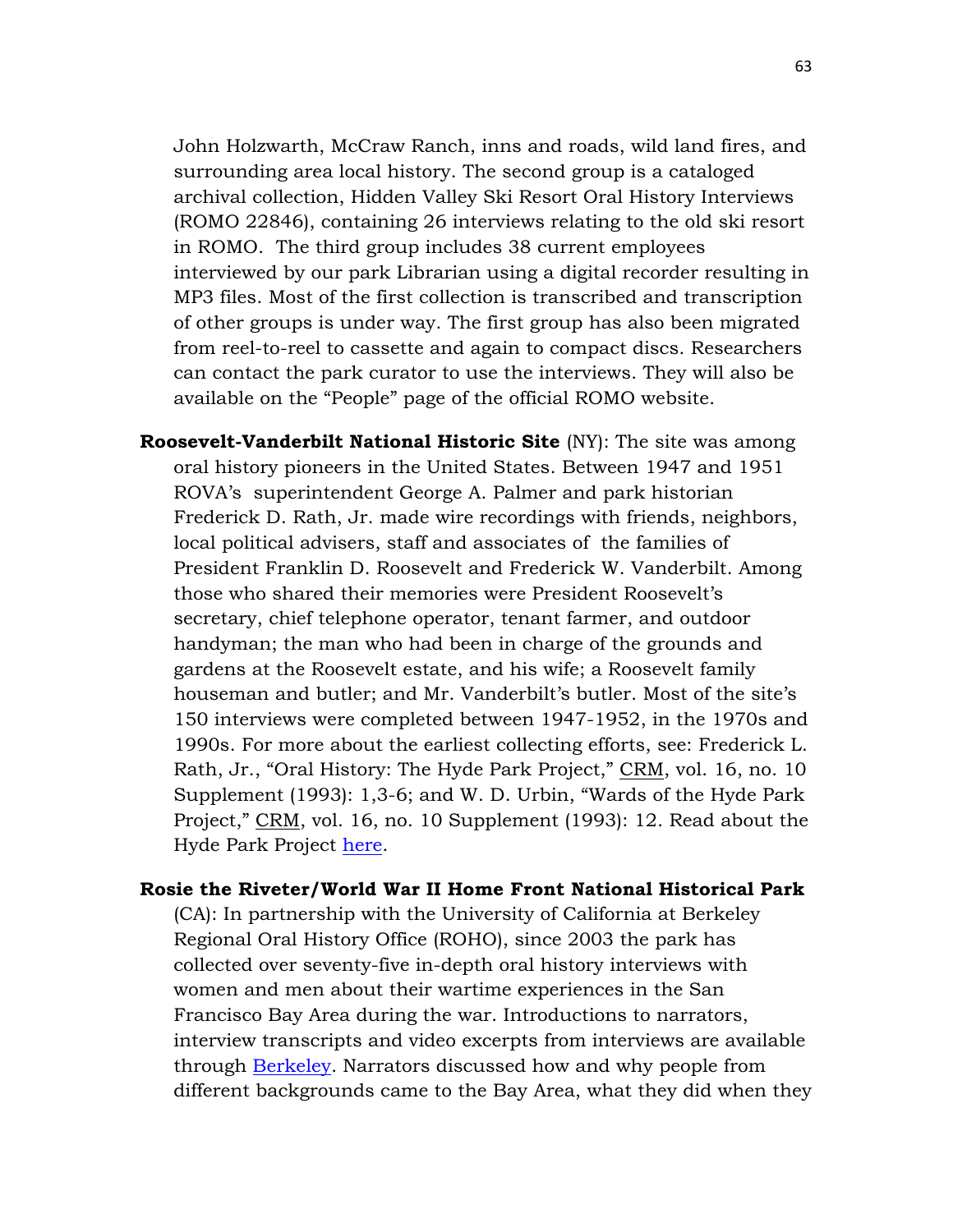arrived, and what they learned from the fluidity and flux of wartime life that affected decisions they made after the war ended. Among the topics explored were what women learned about the relationships between work and family life; changing attitudes towards education; the war's effect on race relations and civil rights struggles; new ideas about sexuality and their meanings; the reconfiguration of entertainment; and the degree to which religious organizations provided people with a new sense of community. The oral histories have been used by public school teachers; the East Bay Center for Performing Arts; documentary filmmakers; and book authors. While the oral history transcripts and video recordings are included in the RORI museum collection and the park has permission to collect and use the interviews for internal research, interpretation, and exhibit, any third parties seeking to use the interviews must get permission directly from ROHO.

In addition to the oral histories, RORI sponsored a "memorycollecting" project that gathered the written stories of men and women from all over the country who lived through World War II. To help writers structure the first-person written memoirs, the park outlined topics and themes. Most authors discussed the topics they remembered most and subjects and events that were most important to them. These accounts were an effort to document the experience of everyday life during the war. By late 2009 approximately two thousand women and men had contributed to the collection. Some accounts come from people who were children during the war as well as adults who describe work and home life.

**Saint Croix National Scenic Riverway** (WI)**:** Oral history collection has been linked to administrative history, interpretive programs and the understanding of park resources. In the 1980s, interviews focused on the early history of the park and life in and near the park before its creation. During the summer of 2009 an intern supplemented these efforts by conducting thirty interviews with people who discussed their personal histories and connection to the St. Croix and Namekagon Rivers and their views on the riverway. Another oral history collection documents the creation of a portion of the park by a commission that has since been disbanded. The interviews are used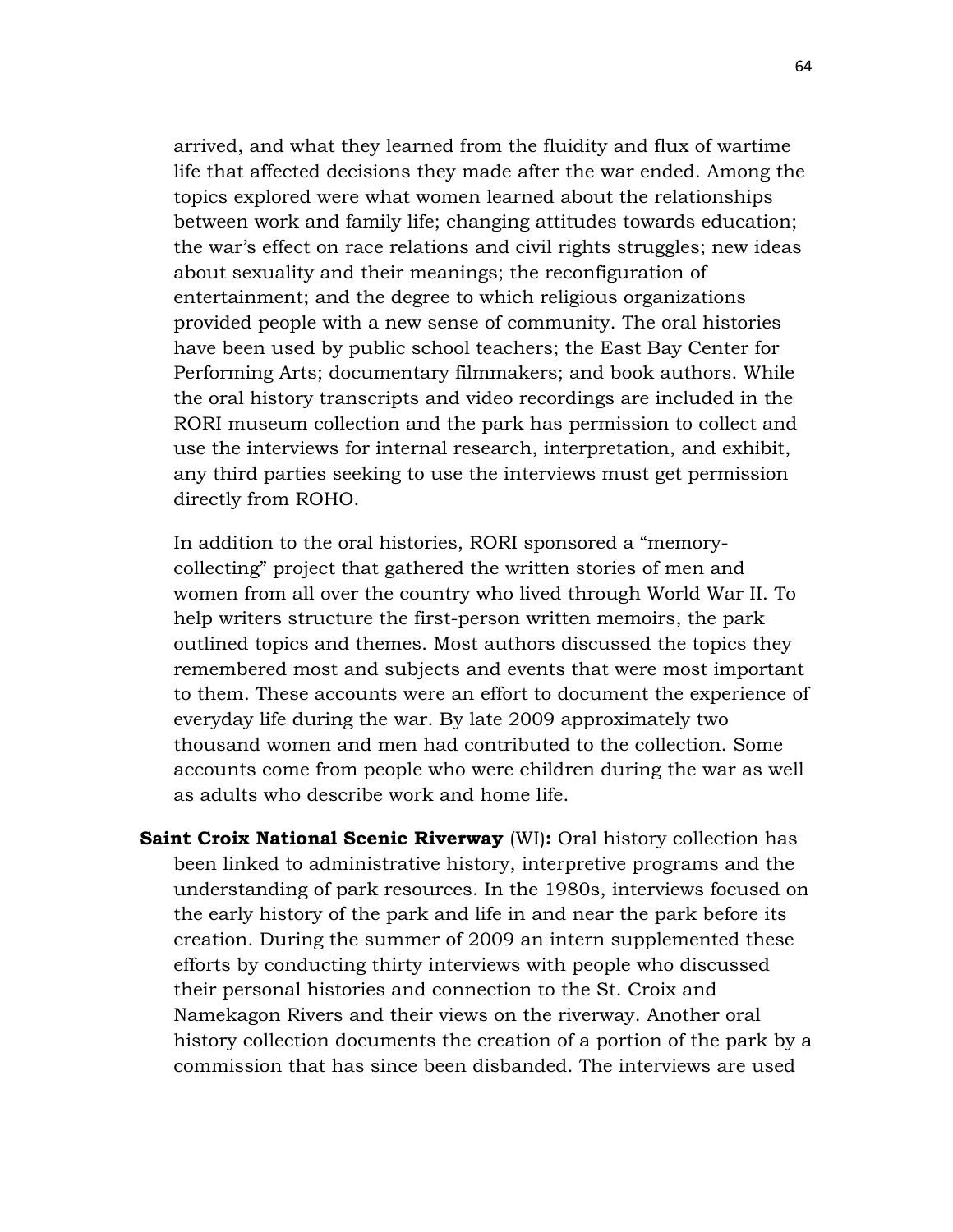primarily for documentation, interpretation, and reference material for some management decisions.

- **Saint-Gaudens National Historic Site** (NH): The park has six taped interviews, three done in the 1960s when the park first began, and the others in the 1980s. The 1980s interviewees are Burke Wilkinson, author of "Uncommon Clay," a biography of sculptor Augustus Saint-Gaudens; Michael St. Germaine, grandson of Saint-Gaudens, whose father was Louis Paul St. Gaudens, son of the sculptor and his model Davida Clark, who discussed his family's life; and Lena Kovalsky, who ran the river ferry from Plainfield, NH, and kept house for painter and illustrator Maxfield Parrish. Among people interviewed in the 1960s were Martha Nelson Smith, a cook for Saint-Gaudens, who discussed her job and described entertaining Secretary of State John Hay; Frances Grimes, the principal assistant to Saint-Gaudens in his later years, who discussed the sculptor's studio and the Cornish Colony of artists; Fannie Littell, who described the end of the Cornish Colony; and Barry Faulkner, assistant to Saint-Gaudens and friend of Homer Saint-Gaudens, whose interview was conducted as he moved around to different sites (Aspet house, the Little Studio, and the grounds).
- **Salem Maritime National Historic Site** (MA)**:** Between 2007 and 2009 the park used interviews as part of its study of Poles in Salem that focused on the Derby Street neighborhood. The neighborhood, the heart of the city's Polish community for decades, surrounds Salem Maritime. With support from the NPS Ethnography Program, researchers interviewed twenty community members about their memories of the neighborhood as well as studying materials in archives, museums, and library collections to write an ethnohistory of Polish Salem from the 1870s to the present. Topics, places and events explored included the social and spiritual infrastructure of the early immigrant community (including St. John the Baptist Polish Roman Catholic Church and the building of St. Joseph Hall); economic life in Polish Salem between 1899 and 1939 (including mutual assistance, Derby Street, work in the leather and textile industries, and labor relations); the creation of a Polish American identity; memories of the third generation of Polish Americans about family, education, community institutions, and clubs; and the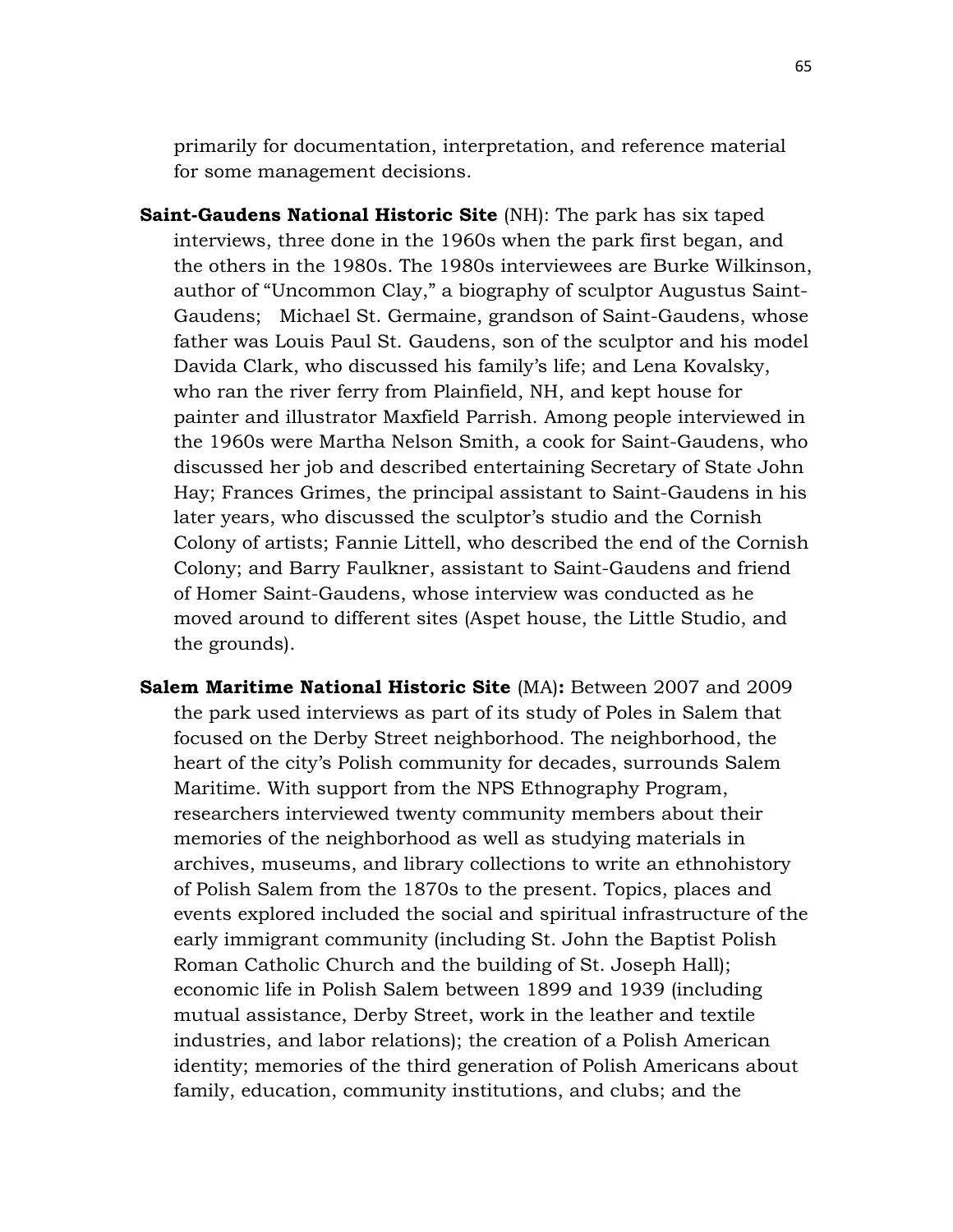relationship between Salem's Polish community and Salem Maritime NHS. The final report—Cathy Stanton and Jane Becker, "In the Heart of Polish Salem: An Ethnohistorical Study of St. Joseph Hall and Its Neighborhood" (Boston: Northeast Region Ethnography Program, December 2009)—can be found as a [PDF at the SAMA website.](http://www.nps.gov/sama/historyculture/upload/SAMA-rpt-small.pdf)

**San Francisco Maritime National Historical Park** (CA)**:** The San Francisco Maritime Museum Oral History Collection, started in 1952 by curator Karl Kortum, consists of 591 interviews on tape. The collection documents the lives of West Coast ships' officers, sailors, boat builders, longshoremen, fishermen and many other maritimerelated workers. The collection contains interviews with notable West Coast maritime figures such as Captain Fred Klebbingat, Captain Axel Widerstrom, Captain Charles A. Shirley, and waterfront labor activist Bill Bailey. Many of the interviews were conducted by museum curators Harlen Soeten and Karl Kortum and maritime historians such as Captain Harold D. Huycke. The interviews cover a wide range of subjects from the salmon fisheries and the Alaska Packers Association to technical details of cargo handling on squarerigged ships; from shipboard conditions to labor actions on the waterfront. Because few of the interviews from this era have full supporting documentation (legal release forms), access to or use of the materials is often limited. A limited number of interviews have been transcribed and many are available only on tape.

In addition, a collection of 210 transcripts consists of interviews by Jack McNairn, co-author of Ships of the Redwood Coast (Stanford, CA: Stanford University Press, 1945). The interviews, focused on West Coast merchant seamen active in the late 19th and early 20th centuries, were conducted from 1958 to the early 1960s for the San Francisco Maritime Museum. The collection includes interviews with Bay Area maritime industry tradesmen and the spouses and children of seamen. Topics explored include merchant seamanship, shipping trade routes, ship architecture, shipboard living conditions, San Francisco Bay fishing and trade, San Francisco history, maritime culture and steamships.

These collections have been used for park exhibits such as "Days of the Tule Sailor" and "Sparks, Waves & Wizards," park historic vessel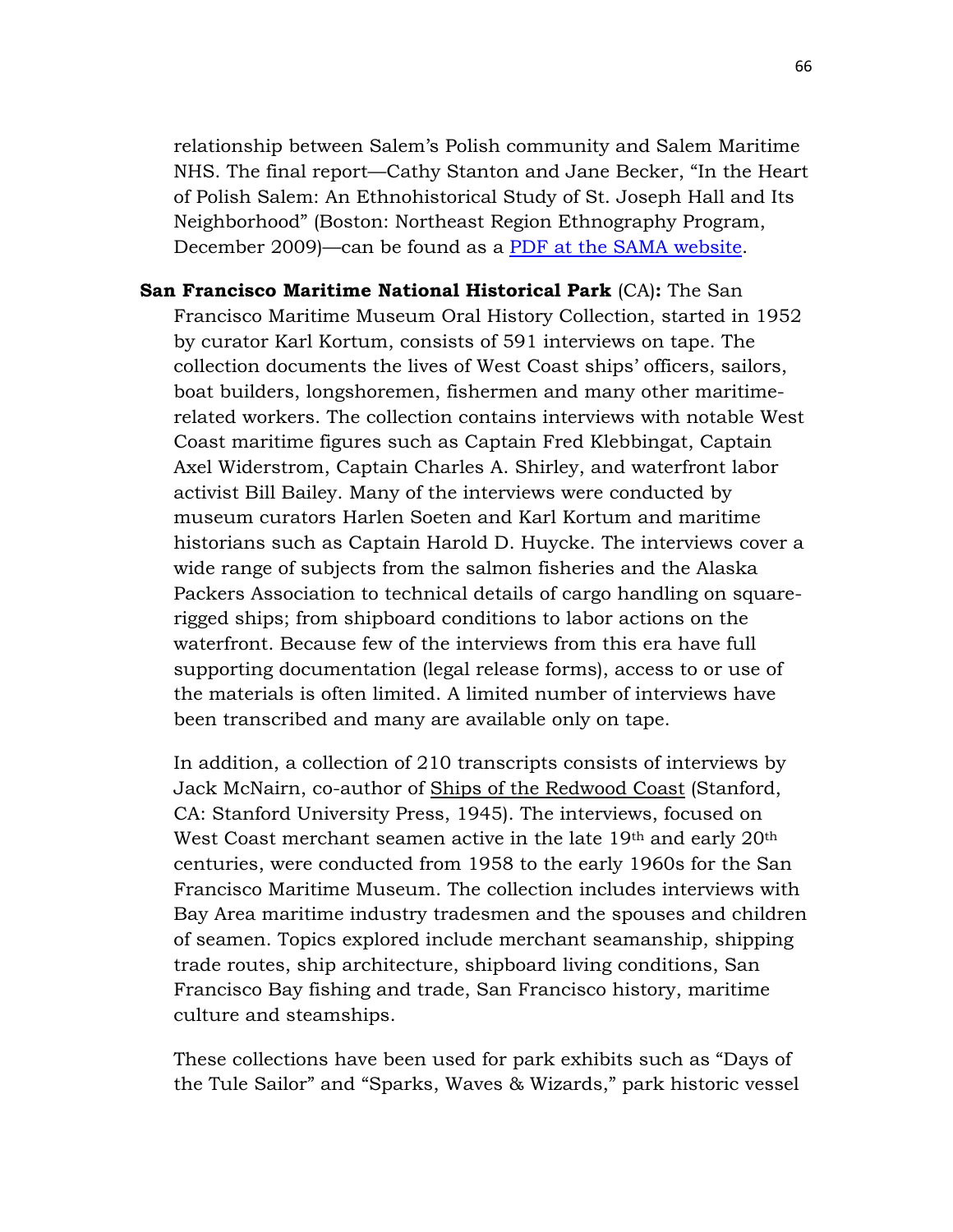wayside panels, and audio tours. The collection is being used to research the park's upcoming administrative history. The Karl Kortum Award for Maritime History, sponsored by the Library Friends of the park, requires that part of the research be conducted in the SAFR oral history collection.

"The Men Who Sailed the Liberty Ships" project (SAFR 21661) is comprised of oral history videotaped interviews conducted by Maria Brooks with World War II merchant mariners. Excerpts from three of the interviews were used in the "On the Water" exhibit, now on display at the Smithsonian Institution's National Museum of American History. Merchant seaman William Flury narrates his experience during the sinking of the Liberty ship *Jean Nicolet* by a Japanese submarine in the Indian Ocean on July 2, 1944. Alan Harvie and "Sarge" Ransome were aboard *Honumu* when attacked and sunk by a German U-boat on July 5, 1942. See the [Smithsonian's website.](http://americanhistory.si.edu/onthewater/exhibition/6_3.html#PerilsOfWar)

In recent years the park has begun an administrative oral history program to interview long-term employees retiring from the park. Oral history interviews will be part of the park's basic research for San Francisco Bay Area Maritime Historic Resource Study.

In 2008 the park began to transfer and accession the San Francisco Maritime Museum's Oral History collection (SAFR 21848) into the park's museum collection. All future oral histories collected will be accessioned into the collection and will meet NPS standards for oral histories. As part of a digital preservation transfer project, an initial accession of ninety-five interviews recorded on 164 cassette tapes was digitally captured in 2009. As part of this project, the park has written and implemented standards and guidelines based on Indiana University and Harvard University Sound Directions: Best Practices for Audio Preservation including standards established by the International Association of Sound and Audiovisual Archives, the Audio Engineering Society, and the European Broadcasting Union, the Library of Congress, and the Digital Library Federation for the capture and production of digital audio preservation masters.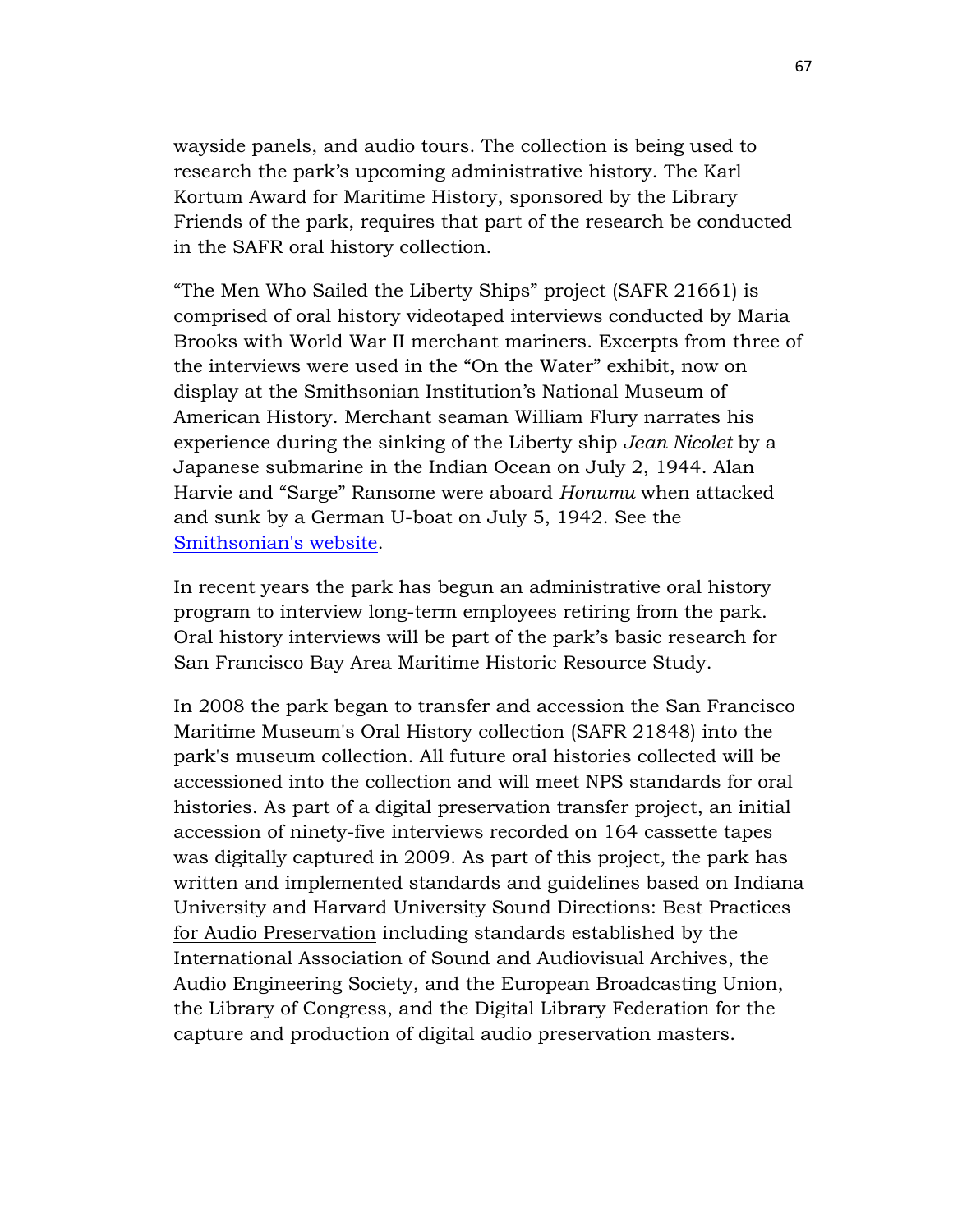- **San Juan National Historic Site** (PR): Between 1999 and 2002 the park completed "Voices of Fort Brooke." The oral history project recorded the experiences of people who worked and lived in the first US military installations in Puerto Rico. Military and civilian personnel who served in the fort describe a period different from that of Spanish colonial rule and recall interactions between Americans and Puerto Ricans.
- **San Juan Island National Historical Park** (WA): The park has interviewed five San Juan Islanders about early homesteading and fishing.
- **Sand Creek Massacre National Historic Site** (CO): In 1999 and 2000, the NPS collaborated with Cheyenne and Arapaho descendents of Sand Creek Massacre survivors to conduct oral histories that helped identify the location of the 1864 massacre when Colorado troops killed some 150 Indians, most of whom were women, children, or the elderly. The NPS worked closely with Cheyenne and Arapaho tribal representatives to insure that the intellectual property rights to the sensitive oral histories were safeguarded, that interviews conducted in native languages were transcribed accurately, and that narrators received copies of the interviews. Some twenty people shared family and tribal memories of the massacre. For more information about protocols followed, see Alexa Roberts, "Sand Creek Massacre Site Oral History: Protecting Tribal Intellectual Property Rights," CRM, vol. 23 no. 9 (2000): 43-46; or [online.](http://npshistory.com/newsletters/crm/crm-v23n9.pdf)
- **Santa Monica Mountains National Recreation Area** (CA)**:** Over the past thirty years, the park's anthropologist Phil Holmes has directed the recording of five hundred tapes. The recordings are of oral histories, ethnographic studies, park programs, park guest lecture series and park partners' lectures. The park's oral history program focuses on documenting the views, beliefs and experiences of the local Gabrielino/Tongva and Chumash people. Dr. Diana Wilson conducted an ethnographic study that involved interviewing thirtyfive Chumash, or Gabrielino/Tongva consultants. The other focus of the oral history program is interviewing past residents and owners of the land to help determine any sites with national, state or local significance. The topics and themes present in the interviews are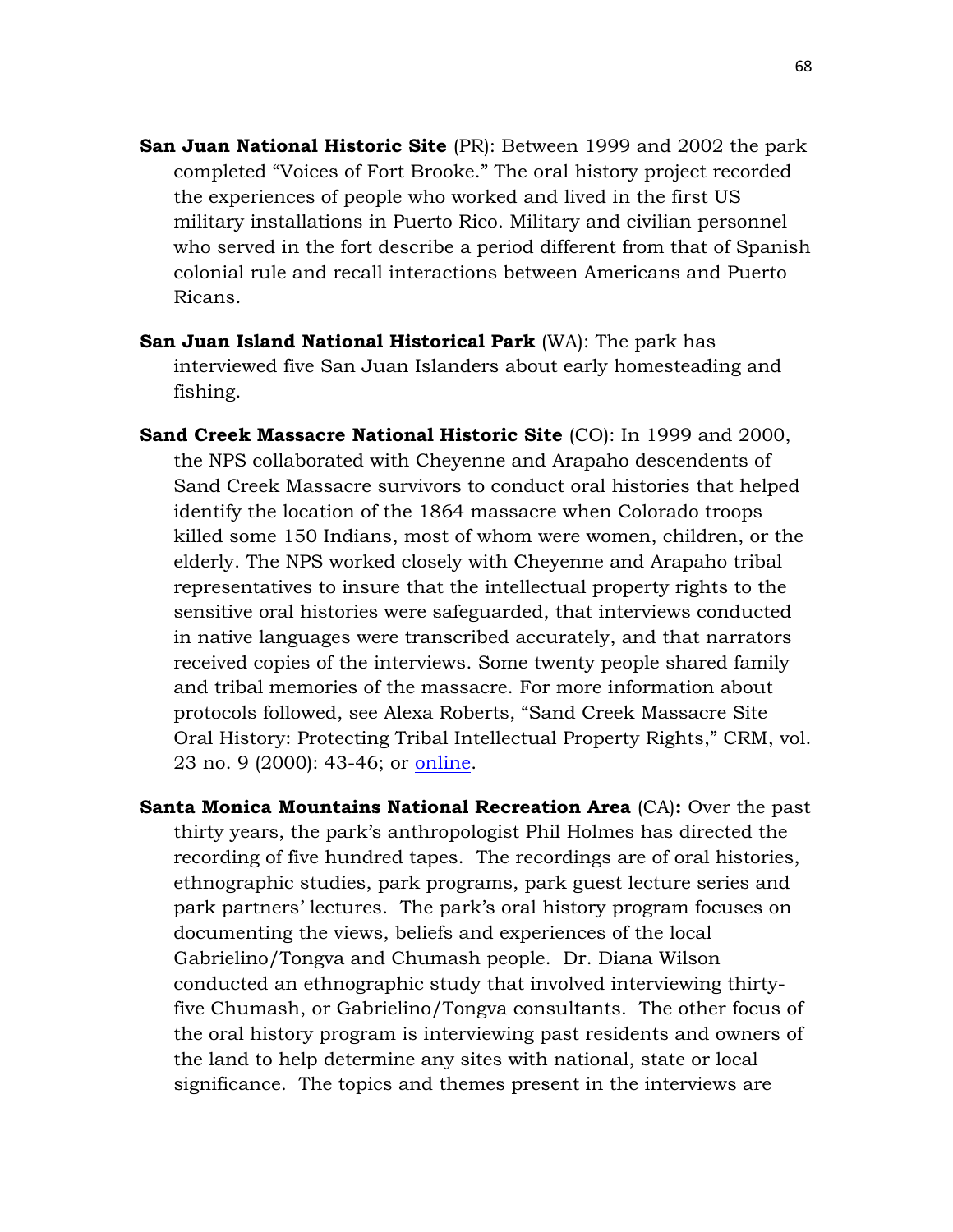Native Americans, Latinos, ranching, dry land farming, homesteading, land use by settlers, beekeeping, women environmentalists, grassroots environmentalism, aerospace facilities in the mountains, land acquisition by the park, history of archaeology in the mountains, and movie making at Paramount Ranch and other movie ranches. Dr. Leonard Pitt conducted fourteen interviews of public officials involved in the creation of the park. The collection also includes tapes from the advisory commission, Land Protection Plan public meetings and interviews of employees regarding land acquisitions, resource management and special park events. The interviews are used as background information for the historic resource study and determinations of eligibility for listing on the National Register of Historic Places, interpretive lectures and park publications.

- **Scotts Bluff National Monument** (NE): Between 1962 and 1999, monument staff members recorded interviews with twelve NPS employees and area residents who could offer first-hand accounts of the development of the monument and local history. Among the interviewees were Horace Albright, the second director of the NPS, and his daughter, Marion Schenck, and a man whose family settled in the area in the late 19th century.
- **Selma to Montgomery National Historic Trail** (AL): "It was almost like the spirit of history had tracked us down and we allowed ourselves to be used," says US Representative John R. Lewis about the participants in the Selma to Montgomery March on behalf of voting rights in 1965. The park's website features stories of nearly forty women and men who participated in the historic—and often violent marches and other civil rights activities in Alabama. Also interviewed were local residents and observers of Alabama history, culture, society and politics. To hear memories of the Civil Rights Movement, Bloody Sunday, the Selma to Montgomery March, and the reactions to and legacies of the struggle for voting rights, click [here.](http://www.nps.gov/semo/learn/historyculture/stories.htm)

The video, audio and interview transcript excerpts are part of Harpers Ferry Center's use of multiple media for trail interpretation. Interviews were also incorporated into interactive exhibit kiosks and into the trail's documentary, "Never Lose Sight of Freedom," which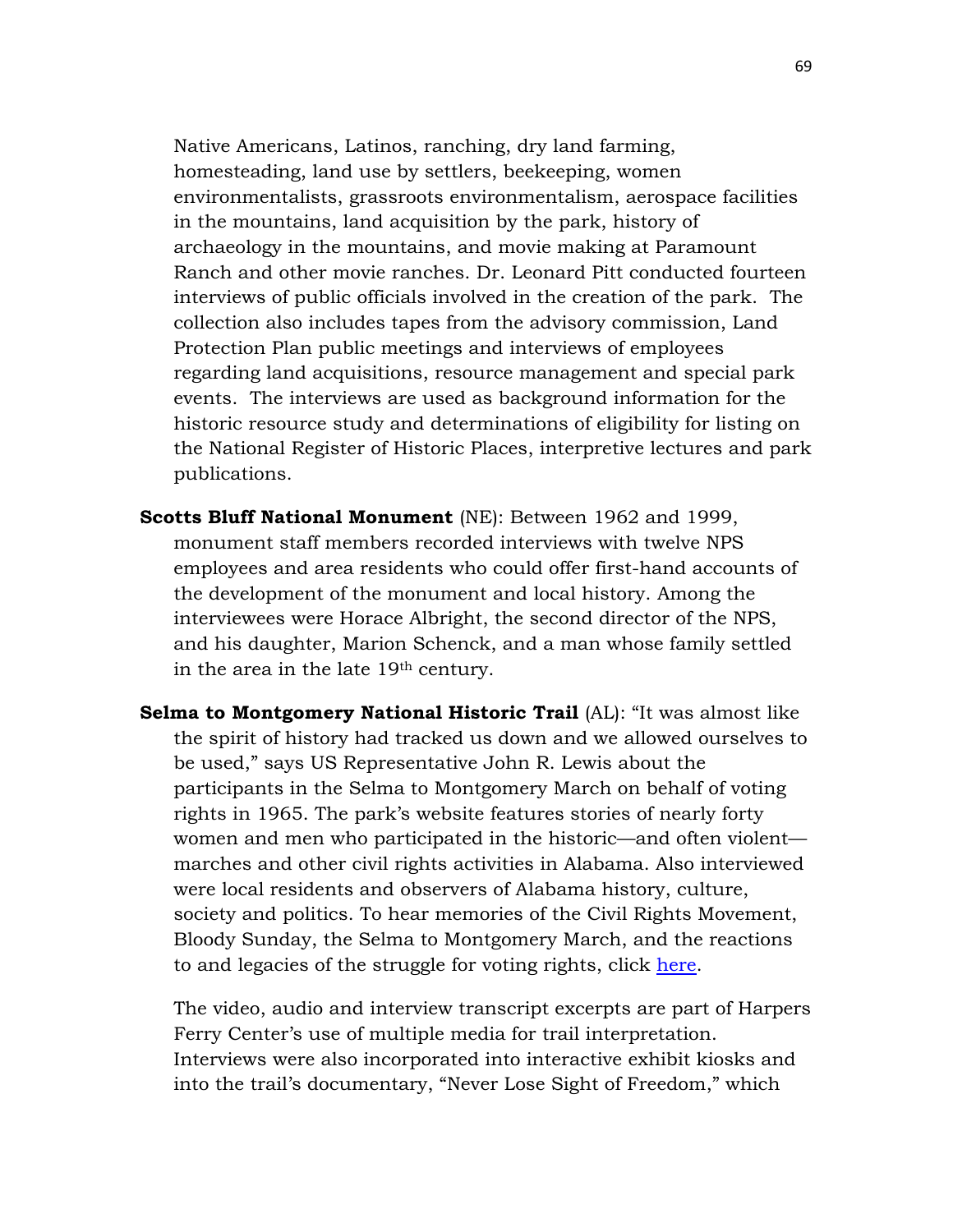explores the meanings of the voting rights struggle in Alabama through the contemporary eyes—and video cameras—of students. For more on the documentary and oral histories, see "Pathways Across America: Selma to Montgomery," Partnership for the National Trails System (Winter 2006). Interviews, transcripts and other production source materials are archived at the Harpers Ferry Center, WV.

**September 11, 2001 Oral History Documentation Project**: NPS ethnographers and historians documented how the terrorist attacks affected parks and their staffs and how people throughout the country often came to terms with the attacks by seeking solace in a national park. In the Northeast Region, where many employees had seen the attacks on the World Trade Center or were involved in the response effort to safeguard NPS resources, historians and ethnographers completed an extensive oral history project with support from Eastern National, and the National Park Foundation. As part of this effort an ethnographer from the NPS Washington headquarters conducted interviews in the National Capital Region and in New York City. The team of interviewers included Louis Hutchins, Chuck Smythe, Mark Schoepfle, and George Tselos.

Meanwhile, Janet A. McDonnell, NPS bureau historian in 2001, used oral history interviews as one source to document the official response of the NPS to the September 11th attacks. She interviewed NPS leaders, regional and park managers, park staff, US Park Police officers, and park rangers. The interviews were a key source in McDonnell's book, The National Park Service Responds to the September 11 Terrorist Attacks (Washington: National Park Service, Department of the Interior, 2004). The book is available as a PDF [here.](http://www.nps.gov/parkhistory/online_books/mcdonnell/911.pdf) Interviews are housed in the Park History Program offices in Washington.

For a description of the oral history projects, see Janet A. McDonnell, "The National Park Service Responds to the September 11th Terrorist Attacks," CRM: The Journal of Heritage Stewardship, vol. 1, no. 1 (Fall 2003); and Mindi Rambo, "Employees 9/11 Experiences Captured in Oral Histories," Inside NPS, September 11, 2009. McDonnell's article is at the [CRM Journal website;](http://npshistory.com/newsletters/crm/journal-v1n1.pdf) Rambo's article is at the [Inside NPS website.](http://inside.nps.gov/index.cfm?handler=viewnpsnewsarticle&type=Announcements&id=8154)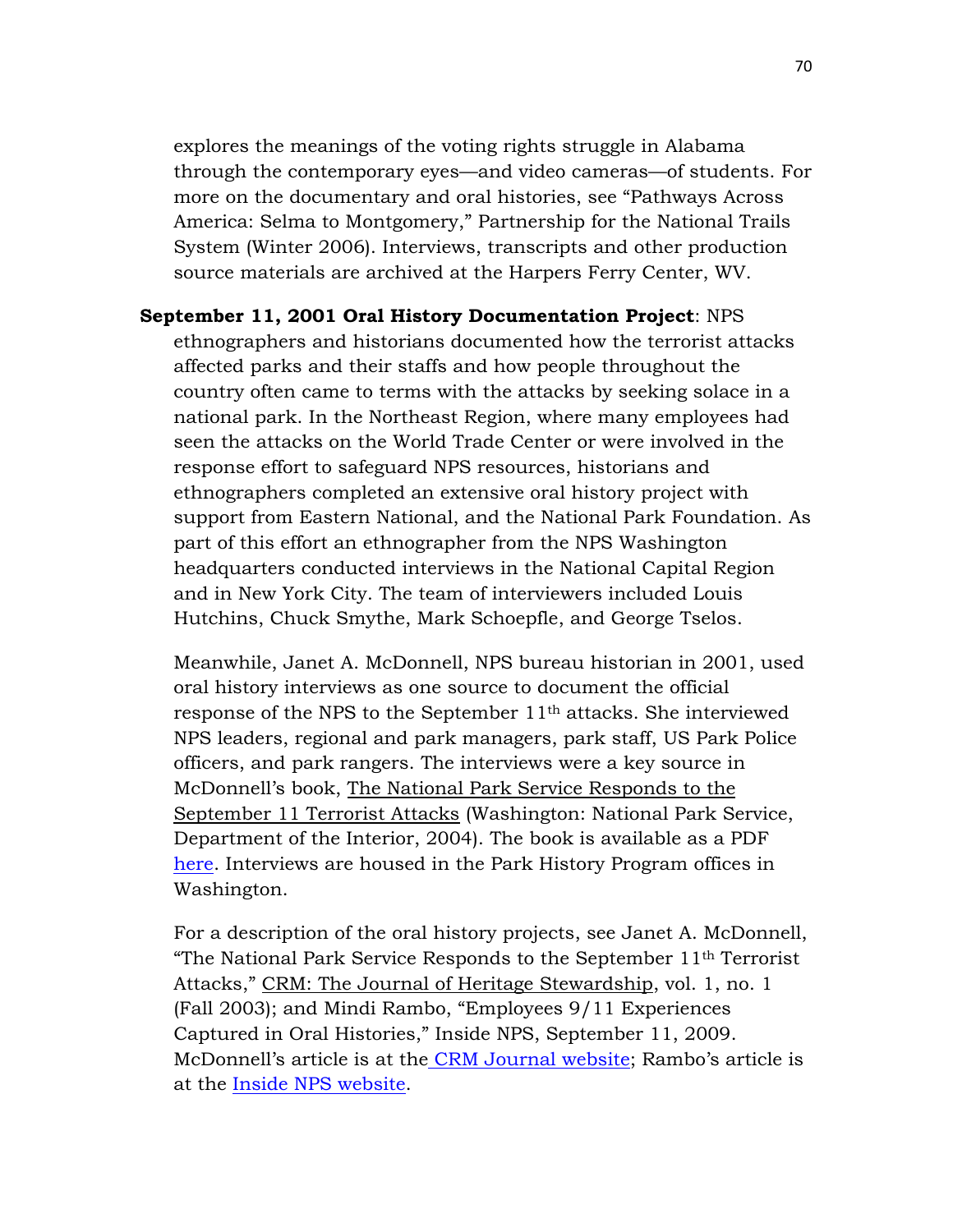**Shenandoah National Park** (VA): The park's oral history collection is comprised of some two hundred tapes and transcripts that cover the Depression-era Civilian Conservation Corps and early park development, including Skyland Resort and President Hoover's Rapidan Camp. An index exists of all interviews listed alphabetically by interviewee and by type of recording media (reel-to-reel and cassette) and whether or not transcribed. Interviews with CCC veterans, both in SHEN and nationally, are a particular focus. Many of these interviews were conducted in September 1999 during the 66th Reunion of the Shenandoah Chapter of the CCC at the Skyland Conference Center or during other annual reunions. To read transcripts of some thirty-five CCC interviews, see [here.](http://www.nps.gov/shen/historyculture/cccoralhistories.htm)

In addition, the Shenandoah National Park Oral History Collection, 1964-2000, is housed at James Madison University, Harrisonburg, VA. The collection contains some 130 interviews with people who were living in the Blue Ridge Mountains of Virginia when they were forcibly removed in the 1930s for creation of Shenandoah National Park. Interviews were conducted by Dorothy Noble Smith in 1970s and 1980s in preparation for her book, Recollections: The People of the Blue Ridge Remember (Verona, VA: McClure, 1983). For a collection description, see [here.](http://www.lib.jmu.edu/Special/manuscripts/SNP.aspx)

**Sitka National Historical Park** (AK): According to the Sitka National Historical Park [Project Jukebox website](http://jukebox.uaf.edu/Sitka/start.htm) sponsored by the University of Alaska Fairbanks oral history program, the project "is comprised of fourteen oral history interviews, photographs, and a walking tour of the Russian Bishop's House." The narratives and other resources are "designed to provide an overview" of the park and "its history, its facilities, and its importance to the Sitka community. This project was created to let Sitkans explain in their own words what the park means to them," especially the "'meaning of place' to a community."

"People interviewed for this project have a variety of ties to the Park. Tlingit elders remember hunting, fishing, and collecting plants from within its boundaries. The park is significant to the local Kiks.adi clan since it is where their ancestors fought against and then fled from a Russian invasion in 1804"—a key event that the park was established to commemorate. "Native and Non-Native Sitkans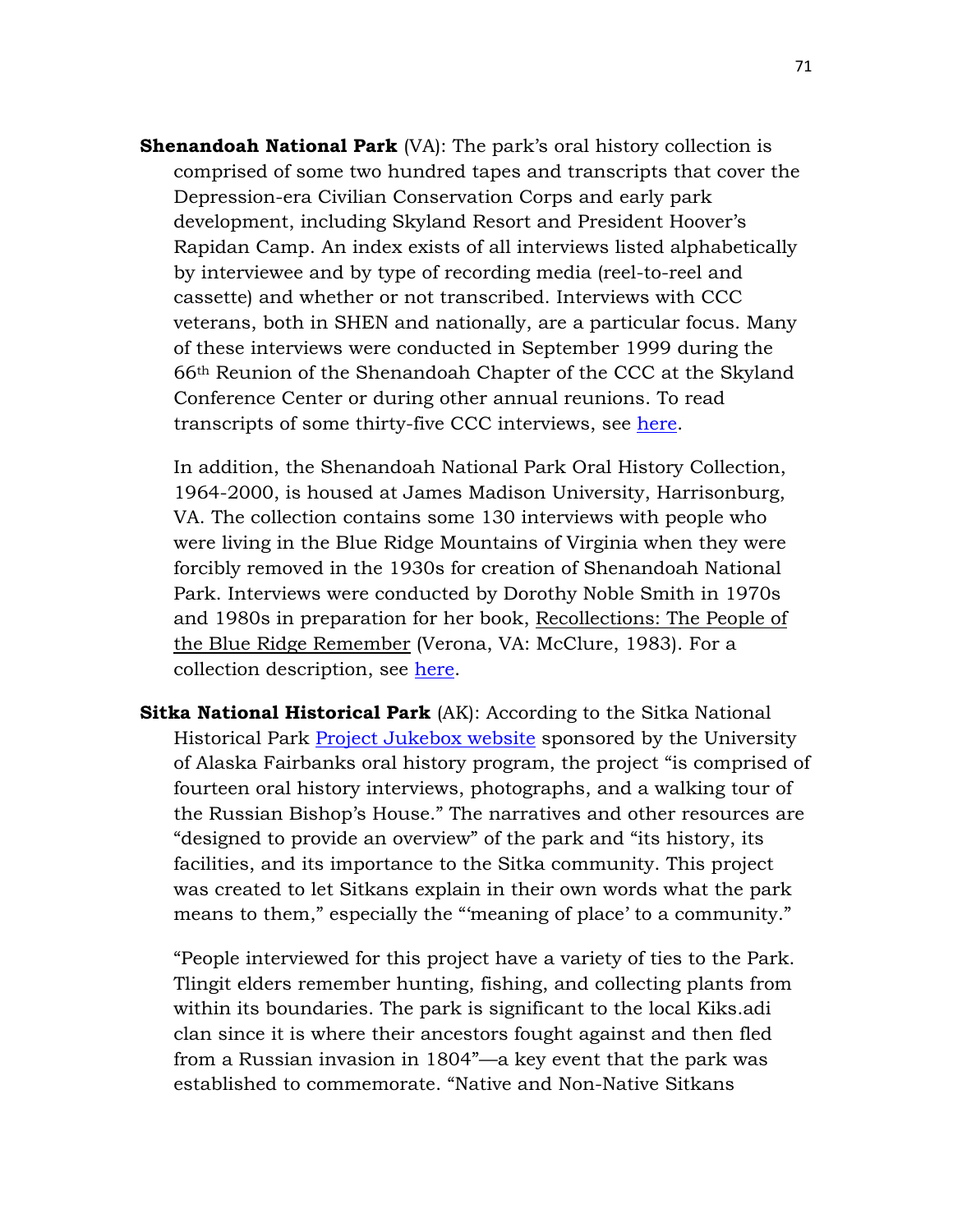remember playing in the Park as children, especially those who lived at neighboring Sheldon Jackson School and its mission-sponsored Cottage Community. Former Park employees discuss their experiences working at the Park and key events in the Park's development, such as building the Visitor Center, establishing the Southeast Alaska Indian Cultural Center, and restoring the Russian Bishop's House. Artists and administrators tell the Cultural Center's story," discussing "its role in the community, its relationship with the Park, and its influence on their art and their lives."

**Sleeping Bear Dunes National Lakeshore** (MI)**:** Most interviews at SLBE have focused on the needs of interpretation, historic structure preservation, National Register nominations, and other aspects of cultural resource management. SLBE's oral history collections include interviews with local residents who once lived on lands now within the SLBE's boundaries. Many of these provide specific details about the appearance and use of historic structures. In addition, there are interviews with individuals with a special knowledge of interpretative themes, *e.g.* upper Great Lakes maritime history, service at former U.S. Coast Guard stations within SLBE, and regional lumbering. There are also several recordings of lakeshorerelated public meetings at the time of the SLBE's organization. There are approximately ninety five oral history recordings in the SLBE oral history collections.

The Manitou Voices Oral History Project is a SLBE volunteer project that focuses specifically on gathering interviews with past residents of South and North Manitou Islands and their families. This includes individuals who served in the U.S. Coast Guard on the Manitou islands. During the summers of 2008 and 2009, twenty interviews were conducted. Lead interviewer for Manitou Voices has been Volunteer in the Park Nancy Hayes. At this point, the files for each Manitou Voices interview include an index, biographical and technical data, an interview index and, in some instances, digital files of photographs and documents copied from the interviewees personal collection. The goal is to transcribe each interview.

In addition, retired SLBE ranger Tom VanZoeren has, on his own, conducted interviews. His interviewees include local residents whose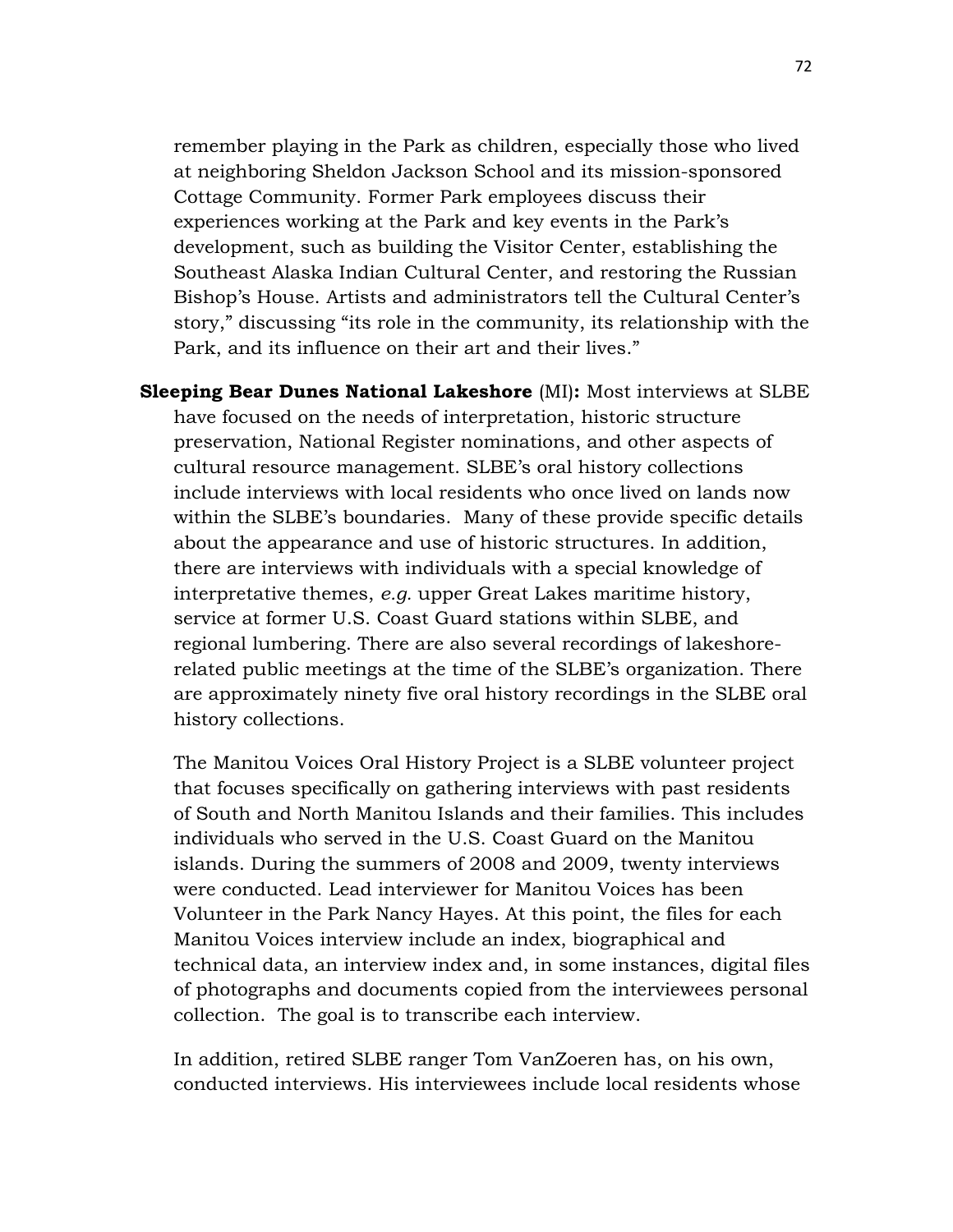families once lived within park boundaries. Each of the interviews in the VanZoeren Collection includes copies of the edited interviews, and associated documents and photographs. In addition, Tom creates a notebook with written summaries and illustrations for the SLBE library. Mr. VanZoeren's use and release agreements with the interviewees allows the use of materials by SLBE and the SLBE's partner, Preserve Historic Sleeping Bear.

In 2009, SLBE received a grant from the Volunteer in the Park Projects Fund to develop an oral history kit for use in NPS parks. The kit materials were developed by Volunteer Nancy Hayes who is on the faculty at Coe College in Iowa and SLBE Museum Technician and historian Laura Quackenbush who has developed oral history programs at other regional institutions. The Oral History kit can be accessed via the SLBE website (click [here](http://www.nps.gov/slbe/historyculture/upload/oralhistorykit.pdf.) for a PDF of the Oral History Kit).

**Springfield Armory National Historic Site** (MA): The site's collections include 118 interviews. Most are with employees who worked at the armory between 1934 and 1968 with a few who worked earlier. Some interviews are with employees of the Springfield Armory Museum, Inc., and with military personnel or their family members who were stationed at the armory or lived in armory quarters. Among topics discussed are World War II on the home front, women ordnance workers, African American workers, military personnel, military service, family life, armory operations, the closing of the Springfield Armory and social activities. Most interviews cover the period between World War II and the late 1960s. The "Springfield Armory NHS Oral History Guide" features a catalogue of interviews, which concisely describes major topics of each interview, and an index to the collection.

The park has made twenty-three oral histories available on its educational website. To listen to interviews and read brief summaries, go to<http://www.forgeofinnovation.org/> and click on these series of links: "Springfield 1892 to 1945"/"Home"/"People of the Armory"/"Oral Histories."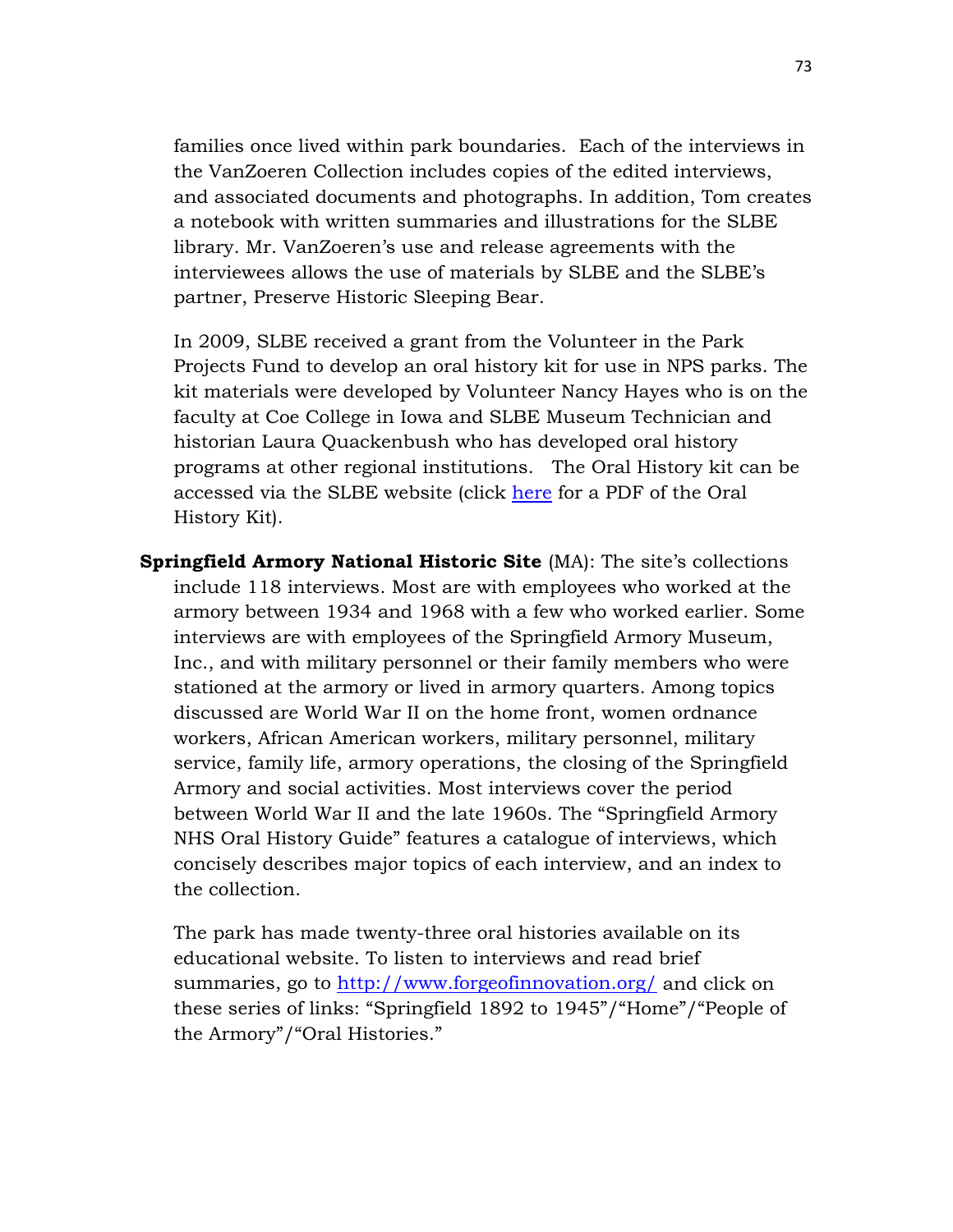- **Statue of Liberty National Monument and Ellis Island** (NY): Since it began in 1973, the Ellis Island Oral History Project has recorded some two thousand interviews with immigrants who came to the United States during the years Ellis Island was in operation, 1892- 1954, with people who worked at Ellis Island, and members of the US Coast Guard who were stationed there. Interviews with immigrants often include descriptions of everyday life in the country of origin, family history, reasons for coming to America, the journey to the port, experiences on board ship, arrival and processing at the Ellis Island facility, and a consideration of how they adjusted to living in the United States. Everyone from school children to scholarly researchers can listen to the interviews in a public listening room and search transcripts. These interviews have been used extensively in the United States and other countries for television and film documentaries, radio broadcasts, creative artworks, and theatrical productions. The exhibits in the Ellis Island Immigration Museum rely heavily on quoted oral history material. For more information, click [here.](http://www.nps.gov/elis/learn/historyculture/ellis-island-oral-history-project.htm)
- **Steamtown National Historic Site** (PA): The site has documented the human dimensions of steam railroading by interviewing the men and women who worked the historic railroads of the Northeast during the heyday of steam and American industry. Interviews emphasize the social, cultural and economic aspects of individuals, families and communities associated with steam era railroading. Specific focus has been placed on the personnel and families associated with the regional railroads that served the Scranton/ Lackawanna County area, including but not limited to the Delaware, Lackawanna & Western; Lehigh Valley; New York, Ontario & Western; Erie; Delaware & Hudson; and the Central Railroad of New Jersey. Steamtown also conducted interviews with people involved in the railroad preservation movement. Sixty of the site's sixty-two audiotapes have been transcribed.
- **Stones River National Battlefield** (TN): The park has completed or is in the process of conducting several projects that explore the history of the park and local communities. For example, ten interviews have been conducted with present or past residents of Murfreesboro, TN, for "Stones River National Battlefield Community Oral History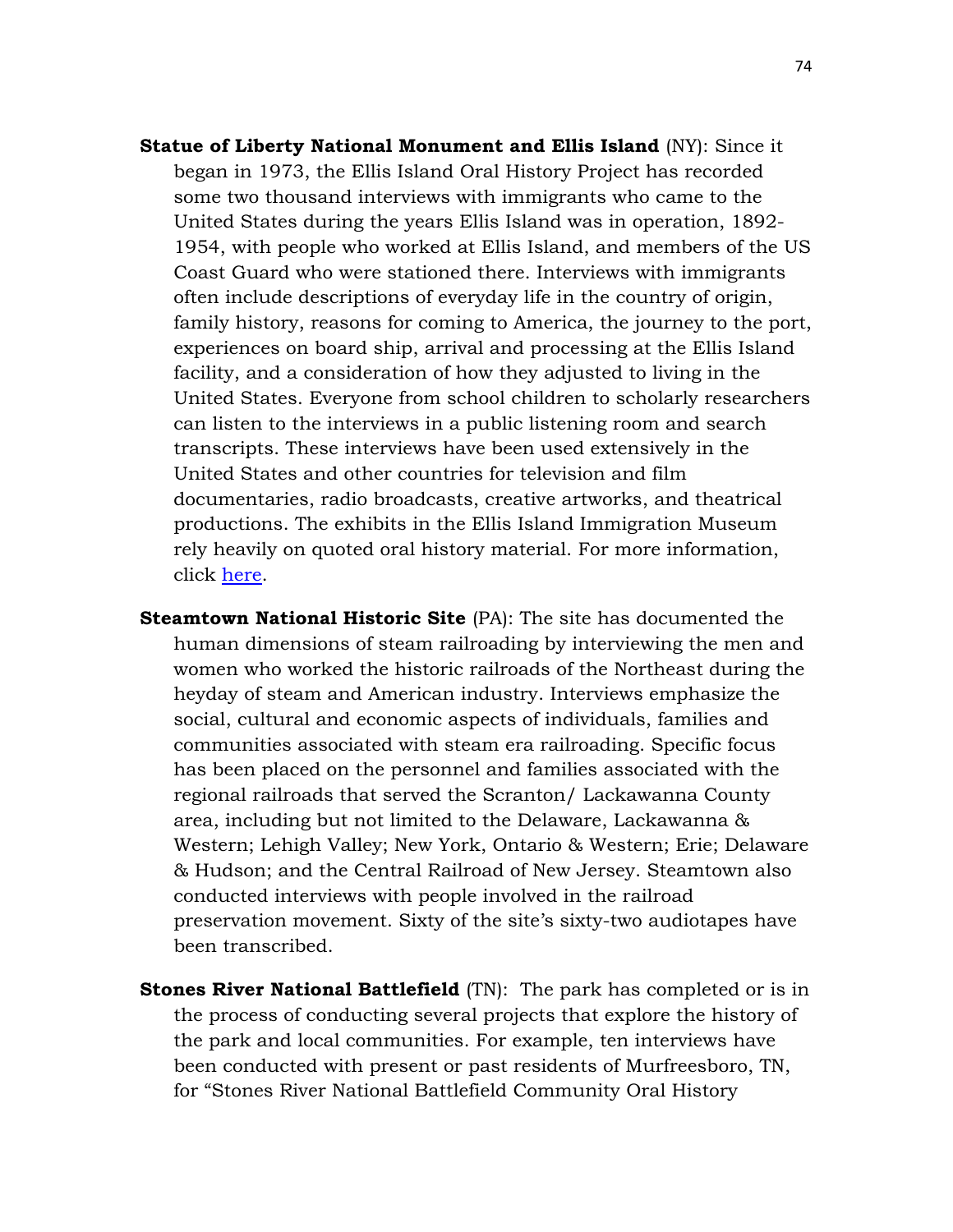Project." The "Cemetery Community Cultural Landscape Project" documented a predominately African American community that existed near the Stones River National Cemetery from 1865 until the land was incorporated into the park in 1927. Three oral history interviews with former residents of Cemetery and Murfreesboro compliment a variety of land records and other research materials. Finally, in 2009 a public history student from Middle Tennessee State University interviewed Patrick King, a long-time resident of the area and former employee of the battlefield.

#### **Theodore Roosevelt Inaugural National Historic Site** (NY): The

Theodore Roosevelt Inaugural Site Foundation maintains an oral history collection of approximately forty audiotapes that focuses on the history of the former home of Ansley Wilcox in Buffalo, NY. The Wilcox residence is where Theodore Roosevelt took the oath of office as the 26th president of the United States on September 14, 1901, following the assassination of William McKinley. Most interviews were conducted during the late 1960s and 1970s with people whose memories might assist in the restoration of the former Wilcox residence. In 2004, several interviews were conducted to learn more about the period in the 1940s and 1950s when the building was a popular local restaurant; these interviews complement a collection of photographs that was assembled at the same time. More recently, when members of the committee that helped to restore the TR Site beginning in the 1960s reunited in 2007 they shared their memories of the work they accomplished.

The early oral histories of the former Wilcox house helped to guide the restoration and interpretation of the site. Along with more recently gathered oral histories, they continue to inform some of the site's activities and support its administrative history.

**Thomas Edison National Historical Park** (NJ): The park's sound archive includes a number of spoken word recordings created after its historic time period (post-1931).

In 1936 and 1937 Edison Laboratory Curator Norman R. Spieden recorded conversations via telephone as he spoke with several former Edison employees. These conversations were recorded on forty-one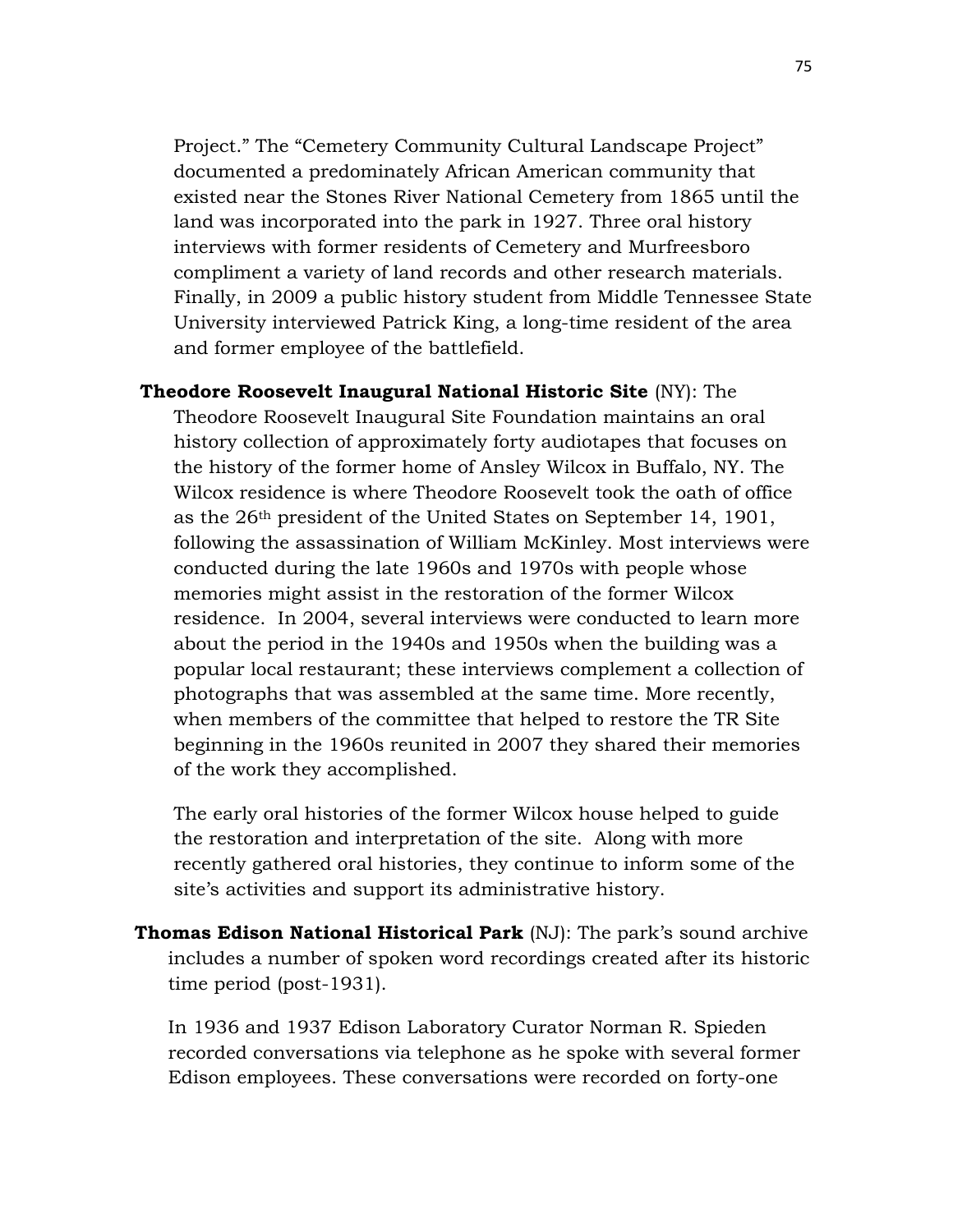Ediphone brown wax dictation cylinders. (Catalog numbers: EDIS 93873 through EDIS 93923)

From 1959 to 1971, the park made forty-six recordings of former Edison employees, Edison family members, and NPS park rangers giving tours of the Edison Laboratory and Edison's home, Glenmont. The recordings were made on ¼-inch width, 5-inch diameter reel tapes.

From 1967 to circa 1977, former Edison employees were recorded. The result was four ¼-inch width, 7-inch diameter reel tape recordings. (Catalog numbers: EDIS 87973 through 87976)

The park has six ¼-inch width, 7-inch diameter reel tape recordings of reunion programs held from 1974 to 1977 highlighting the work of Edison phonograph recording artists. The recordings include the voices of several former Edison phonograph recording artists. (Catalog numbers: EDIS 61115 to 61119, & EDIS 61121)

Recorded from 1966 to 1993, eighteen audio cassette tapes contain oral histories of former Edison employees, phonograph recording artists, and NPS staff.

**Timpanogos Cave National Monument** (UT): The monument's oral history program started informally in the mid 1960s when Wayne McDaniel, a seasonal guide, interviewed three people associated with American Fork Canyon: a miner, a woodcutter, and a cattleman. In 1987 monument volunteers interviewed the first superintendent of Timpanogos Cave, Thomas A. Walker, just before he died. The same year Paul Strong, a local American Fork caver, interviewed Wayne Hansen, the person who discovered Middle Cave. In the mid 1990s monument staff developed an oral history plan and began a partnership with the Charles Redd Center for Western Studies. Among the narrators in the collection are monument superintendents, interpreters and maintenance workers and cave discoverers and explorers.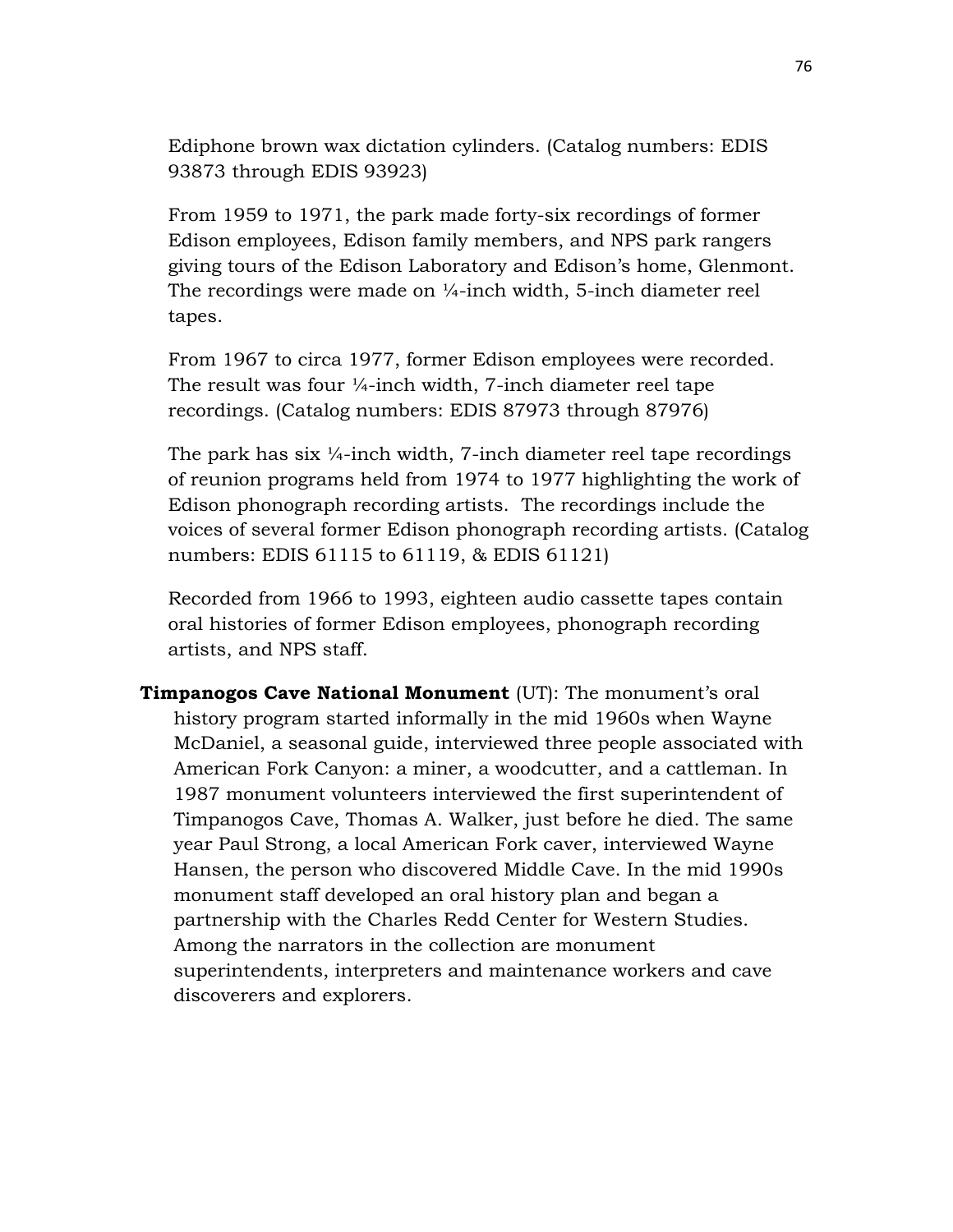- **Timucuan Ecological & Historical Preserve** (FL): Oral history and ethnographic research have focused on interviews with descendants of planter Zephaniah Kingsley and Anna Kingsley, a West African woman whom he purchased, fathered children by, and shared households and business interests with in Florida and Haiti. At the Kingsley Plantation Heritage Celebration in 1998 graduate students from the University of Florida videotaped interviews with some fifteen descendants, many of whom lived in Jacksonville, Miami, and American Beach (a historically black beach near Amelia Island). In 2001 researchers added some ten interviews with Kingsley descendants from both African and British lineages. Narrators discussed perceptions of their multi-racial families and memories associated with the plantation and nearby north Florida communities. For a discussion of the projects and analysis using oral histories, see Antoinette T. Jackson, "The Kingsley Plantation Community in Jacksonville, Florida: Memory and Place in a Southern American City," CRM: The Journal of Heritage Stewardship, vol. 6, no. 1 (Winter 2009): 23-33. The article is available online [here.](http://npshistory.com/newsletters/crm/journal-v6n1.pdf)
- **Tuskegee Airmen National Historic Site** (AL): During the site's development between 2001 and 2005, the Tuskegee Airmen Oral History Project team of five historians interviewed men who were the first African American military aviators and who trained to fly airplanes at segregated facilities at Moton Field during World War II. While the project centered on the fighter pilots, the oral historians also interviewed military and civilian support personnel who kept the pilots flying. These included flight instructors, mechanics, airplane armorers, nurses, secretaries and administrators, members of the quartermaster corps, parachute packers, radio operators, weather forecasters, and others. The wives of airmen who lived at Tuskegee while their husbands were in training also shared their stories. Interviews were conducted all over the United States. All told, the oral history collection includes some 850 interviews. Themes explored include life during the era of racial segregation, the African American fight against racism and discrimination in the United States as well as against fascism overseas and the role the airmen played in the modern American civil rights movement. The oral histories have informed rehabilitation of historic structures and exhibit development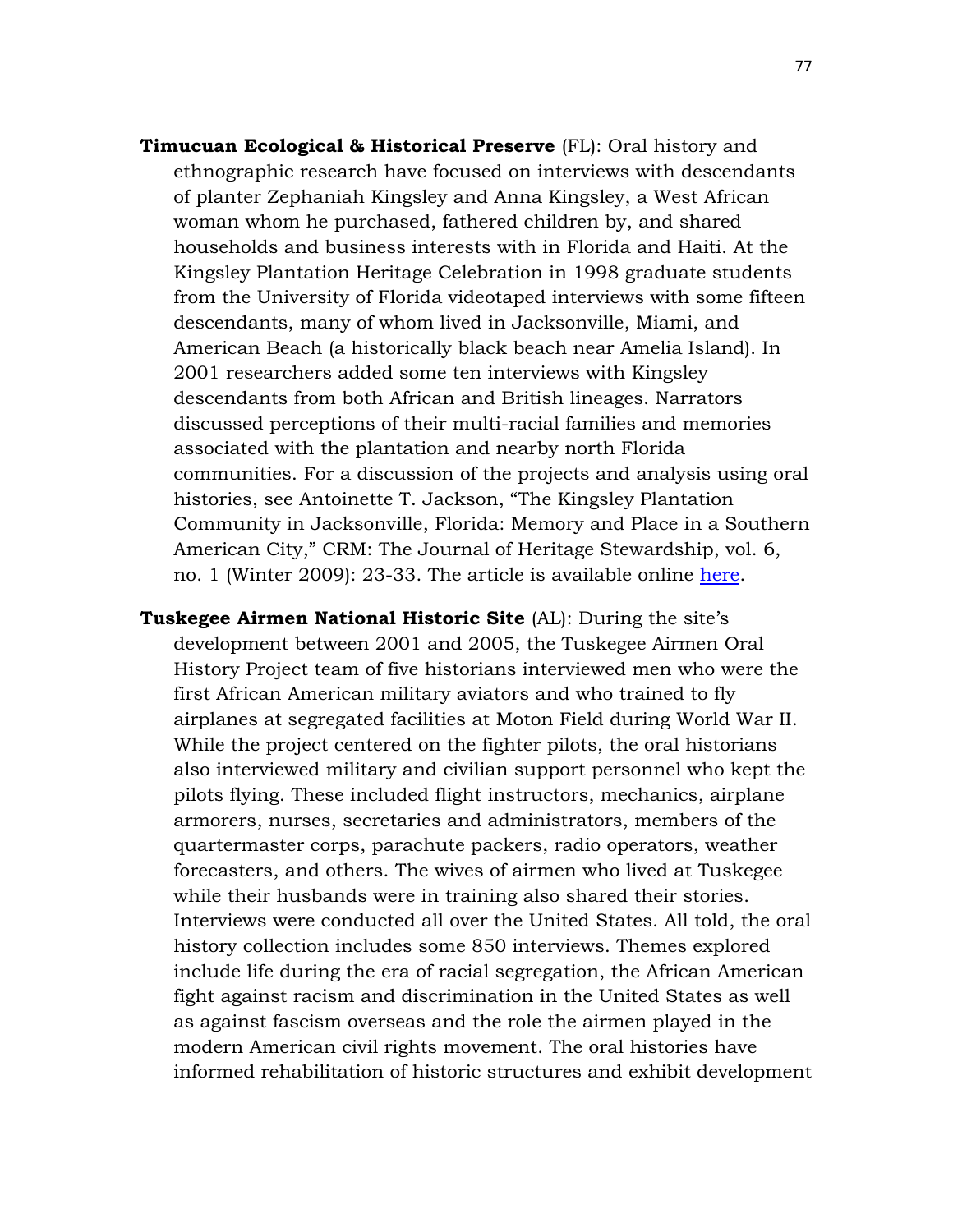at the site. Visitors will be able to hear the Tuskegee Airmen's stories in their own words.

For a discussion of the project, see J. Todd Moye*,* "The Tuskegee Airmen Oral History Project, and Oral History in the National Park Service," The Journal of American History 89/2 (September 2002): 580-587.

- **Ulysses S. Grant National Historic Site** (MO): The site has completed oral history interviews with several descendants of the families of President Grant and his wife, Julia Dent. These interviews were conducted during a Grant-Dent Family Reunion held at the site in June 1998. An interview was done with a possible descendant of one of the slaves on the White Haven plantation and informal oral histories have been conducted with several members of the Save Grant's White Haven organization that worked to preserve the site and promote its inclusion in the NPS.
- **Upper Delaware Scenic and Recreational River** (PA, NY): The park has conducted interviews related to its administrative history, community history, and topics of special interest to the park, such as the Erie Railroad, Zane Grey, Delaware River fishery, and miscellaneous local history. In all, the park has gathered 259 audiotapes and produced eighty-five transcripts. In addition, the park has three hours of professionally recorded video documenting the construction of an eel weir and traditional smoking of eels which includes oral history commentary.
- **War in the Pacific National Historical Park** (GU)**:** The park has recorded about one hundred interviews on the Pacific War (specifically the battles of Guam, Saipan, and Iwo Jima) with American servicemen, Chamorros (indigenous people of Guam and Saipan), and Japanese veterans. In 2001 a park volunteer, Wakako Higuchi, conducted interviews with World War II veterans in Japan in order to gain their perspectives on the war years of Guam. The interviews were the first obtained by the park that represented Japanese experiences of the war; Higuchi recorded the interviews in the Japanese language. The park has incorporated these personal stories (selected stories/quotes and/or excerpts) from the oral history interviews in the park's main film, "Liberating Guam: The U.S. Comes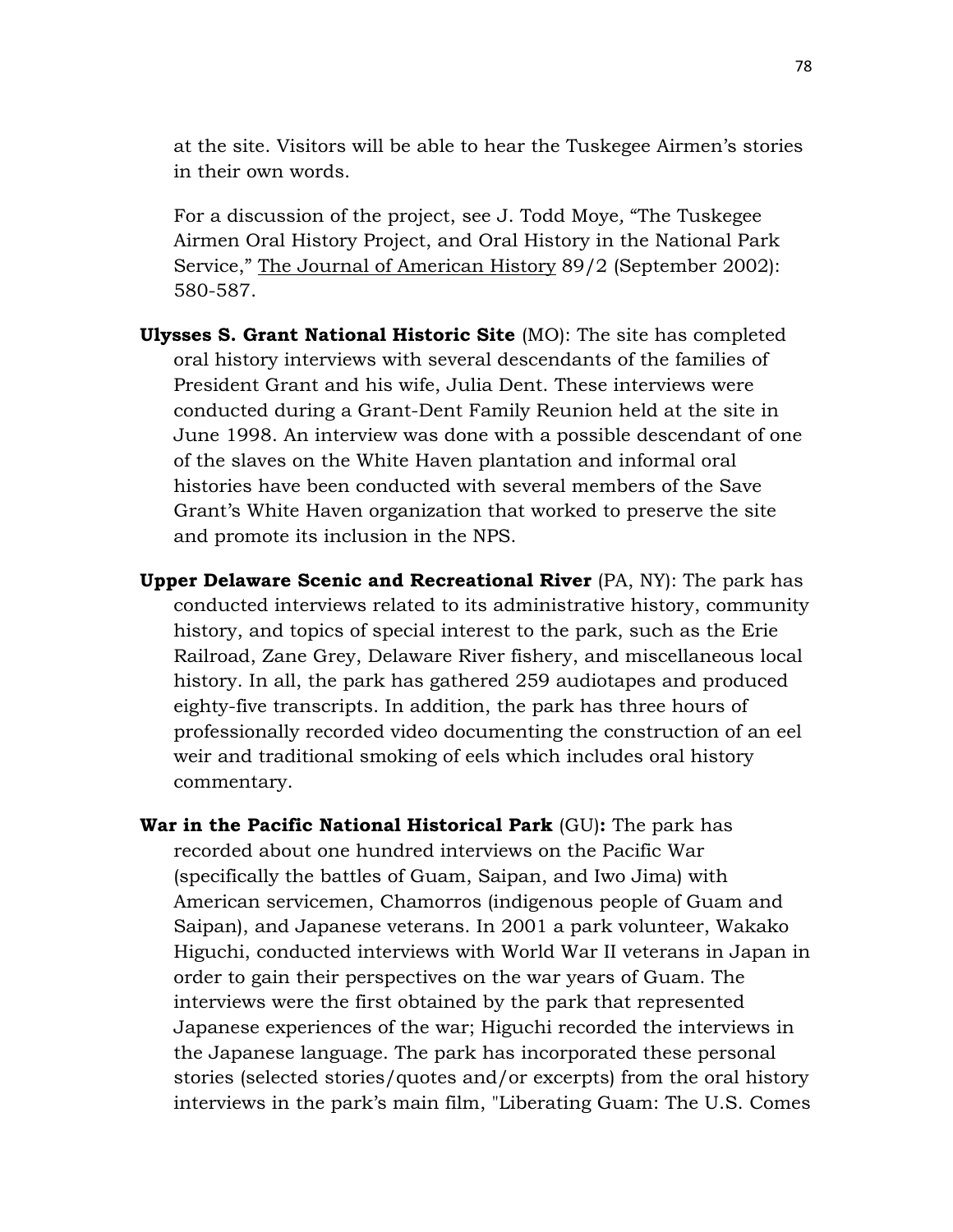Back." In addition, the park plans to include oral history documentation in the development of permanent exhibits in the near future.

**Weir Farm National Historic Site** (CT): The site added fourteen interviews to its oral history collection in 2008 and 2009. Overall, there are now some fifty separate pieces of oral history in its collection, but some of the earlier interviews are little more than notes on conversations and several were not done to professional standards. Many descendants of the families of painter J. Alden Weir and sculptor Mahonri M. Young have been interviewed, as have numerous members of the Bass family who lived on the Connecticut property as caretakers during the Young period. Doris and Sperry Andrews (the third generation of artists who lived at Weir Farm) were also interviewed several times. In addition, park staff has interviewed past and present neighbors of Weir Farm, park volunteers and other locals who have special knowledge and experiences regarding the history of Weir Farm. The park also has a copy of a 1958 interview with Mahonri M. Young from Columbia University and copies of two interviews with Spero Anargyros (Young's assistant). Among the topics and themes explored in the interviews are Weir and Young family history and genealogy (including personal memories, impressions and anecdotes); property and building history (including the Weir Farm stone walls and landscape, Weir House, Young Studio, Weir Studio and Burlingham House); customs, traditions, and life at Weir Farm; and art history, especially concerning the artwork of J. Alden Weir and Mahonri Young.

Weir Farm NHS Site uses its oral history resources for interpretative programming and exhibits. The oral history collection has also informed ongoing restoration and furnishing projects concerning the Weir building complex. The site continues to organize and transcribe interviews in its collection and plans to conduct more interviews in the future.

**Wildland Fire Program:** Oral history interviews with thirteen National Park Service fire managers and staff contributed historical perspective and institutional knowledge to a study of how NPS fire management policy has evolved since the late 19<sup>th</sup> century. Initiated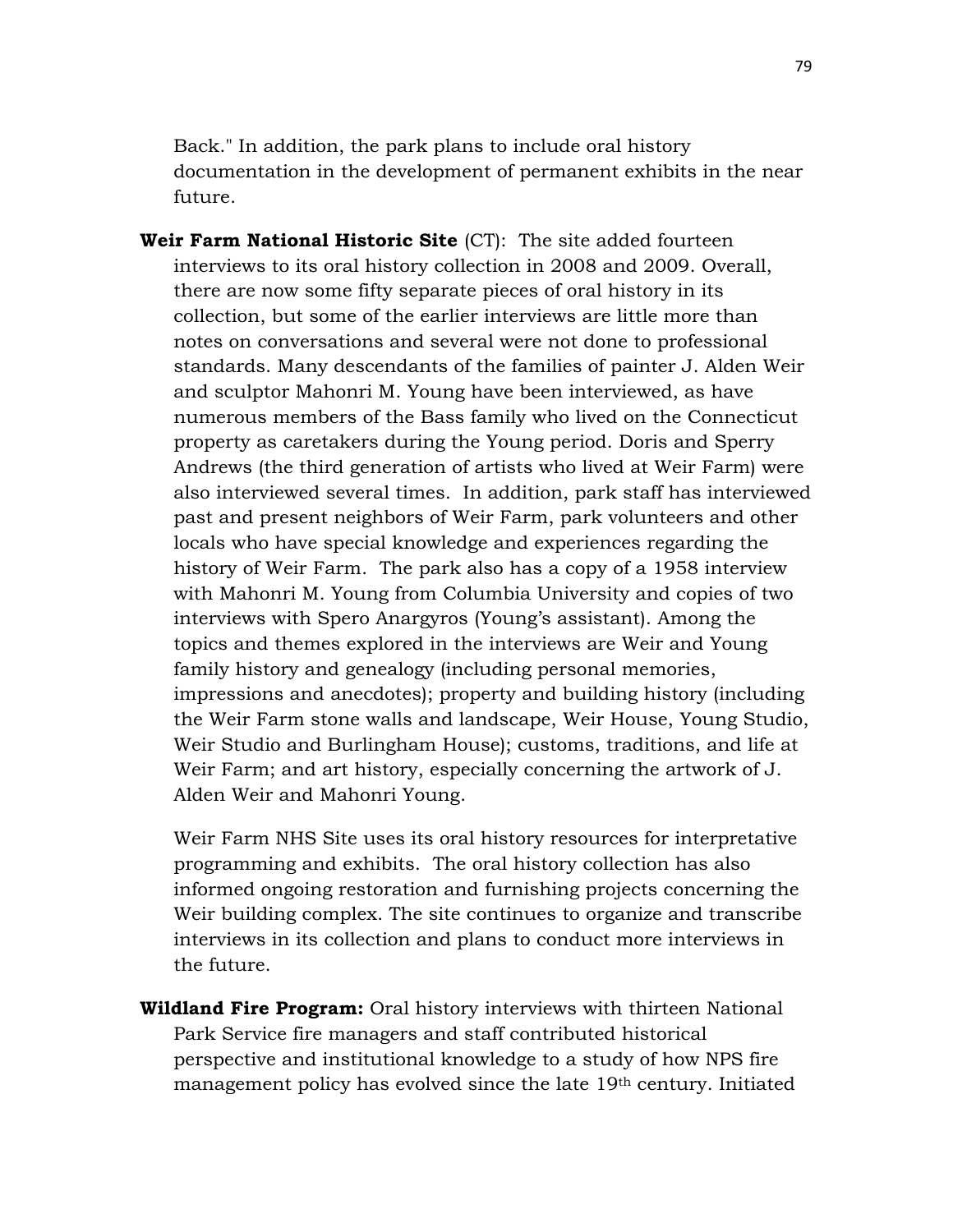in 2001, the study was completed in 2005 through a cooperative agreement between NPS and the University of Nevada, Las Vegas. Research resulted in A Test of Adversity and Strength: Wildland Fire in the National Park System, by Hal K. Rothman and other investigators. The book is available online [here.](http://www.nps.gov/fire/wildland-fire/resources/documents/wildland-fire-history_introch1.pdf) Research materials were deposited at the NPS Historical Collection at Harpers Ferry Center archive.

- **Wind Cave National Park** (SD)**:** The park's oral history collection is comprised primarily of interviews that Tom Farrell, chief of interpretation, conducted in the 1980s and 1990s with cavers who described their exploration efforts. Although the interviews have not been transcribed, they have been outlined. In addition, the park has conducted interviews with early settlers in the area and early park employees.
- **Women in the National Park Service**: For National Parks and the Woman's Voice: A History (Albuquerque, 1996), Polly Welts Kaufman taped interviews throughout the country with 340 Park Service women employees and park founders and forty-three NPS wives. Kaufman's book "had its genesis in the work of Dorothy Boyle Huyck, who was the first person to examine both the opportunities and problems women faced in their new roles." Huyck "conceived and designed a project to document the history of professional women in the National Park Service, gathering significant archival and manuscript resources, photographs and 140 taped oral history interviews before her untimely death in August 1979." (vii) Huyck's papers and interviews are housed at the NPS Historical Collection at the Harpers Ferry Center archive.
- **Women's Rights National Historical Park** (NY): Interviews have documented the creation and early history of the park, supported management of structures, and informed interpretation. The park's collections include seventeen interviews with descendants of the signers of the Declaration of Sentiments (including Elizabeth Cady Stanton) who in 1998 discussed their ancestor's involvement in the first women's rights convention 150 years earlier and items related to their ancestor held by the family; an interview with Judy Hart, the park's first superintendent; and video and audio recordings of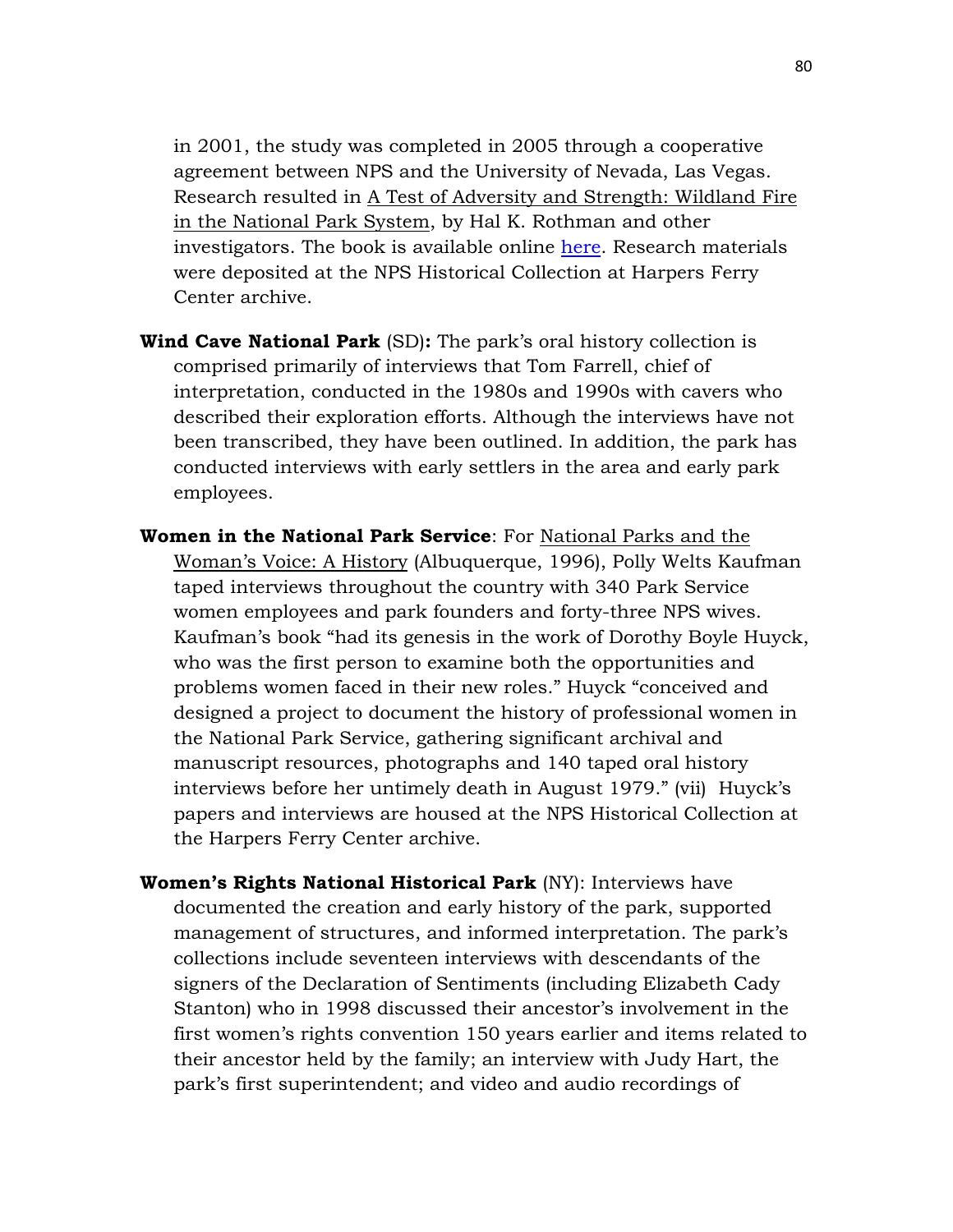meetings of the park's advisory commission in the 1980s when the first general management plan and early interpretive focus were determined. Research projects with oral history components include historic structures reports which include interviews with users of buildings owned by the park; an administrative history, to be completed in 2010, which is informed by interviews with superintendents and others involved in park management and development between 1978 and 2009; and an ethnographic overview and assessment which included interviews with some descendents of signers and representatives of local and regional groups with an interest in the park's resources.

**World War II Valor in the Pacific National Monument** (HI): The primary purpose of the site's oral history interviews is to document and preserve the experiences and memories of those who witnessed the Pearl Harbor attack. The collection includes interviews with civilians and military personnel from both the United States and Japan. These oral histories support interpretive programs and museum exhibits. The collection consists of audiotapes and professionally recorded videotapes. From 1980 to 1986 audiotapes were predominately done. From 1986 to the present professional videotaping has been conducted.

Stories of Pearl Harbor attack survivors are summarized on the [park's website.](http://www.nps.gov/valr/historyculture/survivors-relive.htm) Among the people who have shared their stories are Joe Morgan, a gunner who had joined the Navy as a teenager and who was on Ford Island when the bombs started falling on December 7, 1941; Richard Fiske, a Marine bugler serving on the battleship USS *West Virginia* when it suffered a crippling hit; Warren Verhoff, a crewman on the USS *Keosanqua*; Richard C. Husted, a seaman first class who served on the USS *Oklahoma*; Bill Speer who served on the USS *Honolulu*; Everett Hyland, who suffered multiple wounds and severe burns when the USS *Pennsylvania* took a direct hit with a 500-pound bomb; and Robert Kinzler, the current president of the Hawaii Pearl Harbor Survivors Association chapter and who was stationed at Schofield Barracks.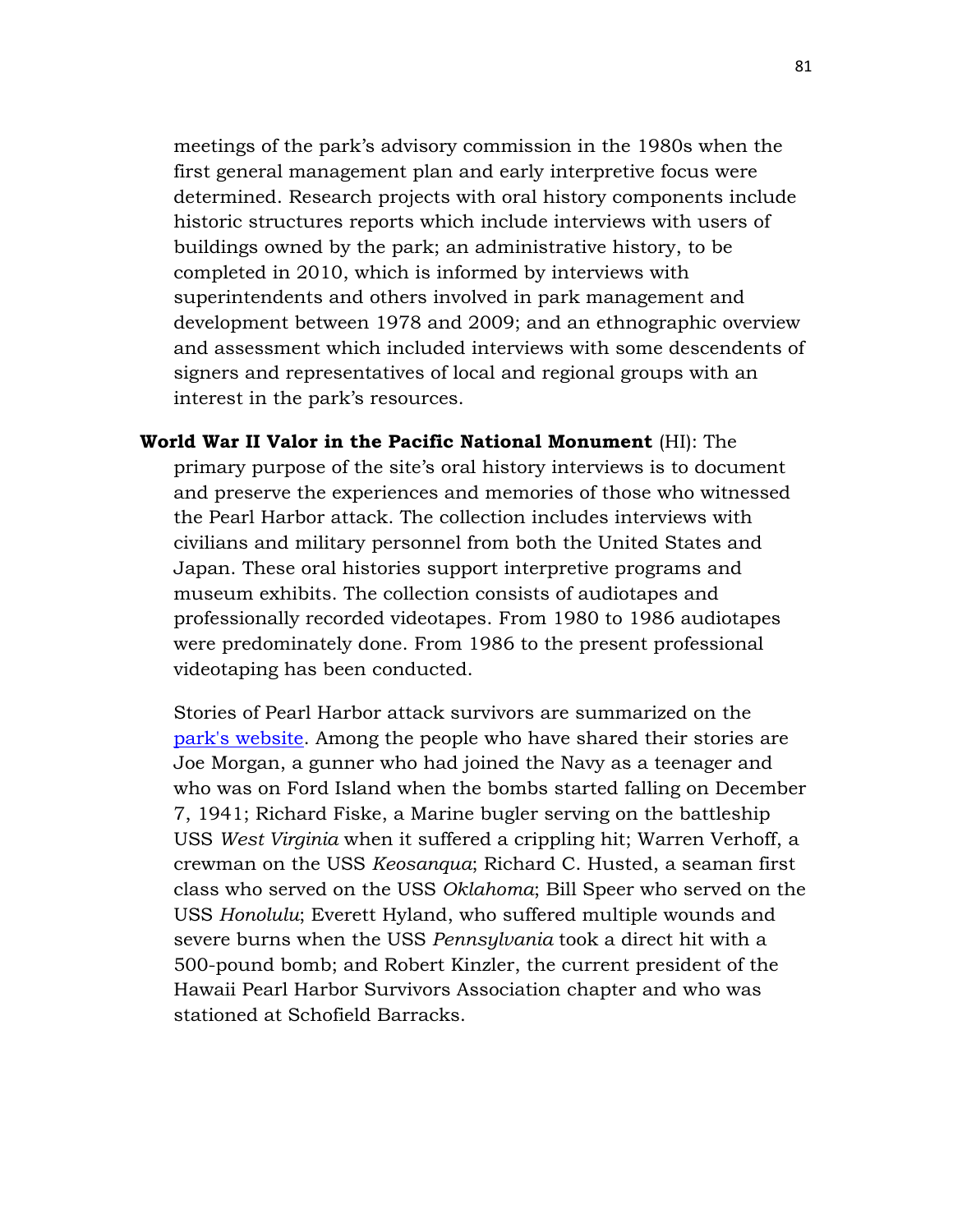**Wrangell-St. Elias National Park & Preserve** (AK): Among the projects completed is the Kennecott Kids Oral History Project. The interviews were conducted in 1990, 1994, and 1998 during a series of reunions at Kennecott Glacier Lodge that brought together a number of people who were school-age children when the Kennecott mines and mill operated in the 1920s and 1930s. Family photographs, the physical landscape and the remaining townscape served as prompts to personal memories. According to Ann Kain, NPS historian, "The interviews provide the historical community with a collection of primary source material on the social history of Kennecott and McCarthy. Opportunities such as this do not occur often. The mining and industrial history of Kennecott is well-known but through the interviews we were able to know Kennecott as a living community rather than a mining ghost town." Many interviews were recorded; others were the result of answering a mailed questionnaire. For more information see, Ann Kain, ed., Kennecott Kids Oral History Project (Anchorage, AK: US Department of the Interior, National Park Service, June 1991); and Kennecott Kids: Interviews with the Children of Kennecott, Vol. 2 (Anchorage, AK: U.S. Department of the Interior, Alaska Support Office, 2001). The volumes can be found [here.](http://www.nps.gov/wrst/historyculture/kennecott-kids.htm)

The park collaborated with the University of Alaska Fairbanks oral history program to produce the Wrangell-Saint Elias Project Jukebox. The digital archive, according to its website, "contains oral history interviews and photographs from Native and non-Native people who live near or have been associated with" the park in south-central Alaska. The project conducted interviews with "residents of Chitina, Copper Center, Gakona, Glennallen, Kennecott, Kenny Lake, Nabesna, Valdex, Yakutat, and with NPS employees about their lives and experiences related to the Park, its establishment, and subsistence living in the area." More interviews were conducted between 1998 and 2002 in Chisana, Chistochine, Chitina, Copper Center, Gulkana, Tazlina, and Yakutat. Interviews and photographs of some forty-five narrators and their communities can be found at the [Jukebox website.](http://jukebox.uaf.edu/WRST/home.html)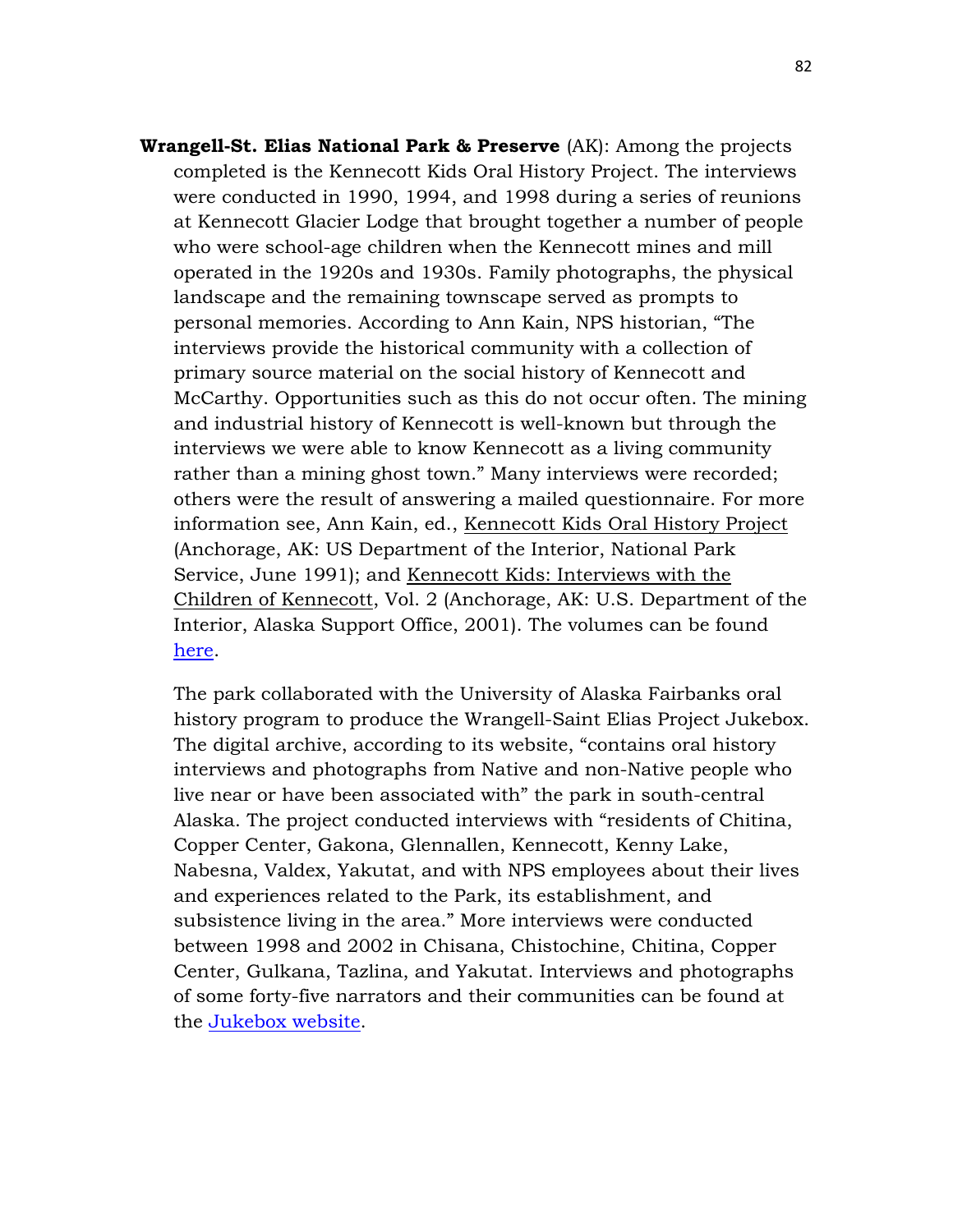- **Yellowstone National Park** (ID, MT, WY): Oral history is used to document the history of the park, particularly natural resources management programs. Narrators include former park rangers (including Frances Pound Wright who served as the North Entrance Ranger from 1925 to 1929 and other early female rangers); superintendents (including Mike Finley, who led YELL from 1994 to 2001); and members of the Civilian Conservation Corps who served at the park. The collection also features interviews with former concession employees (lodge maids, tour bus guides and drivers, and musicians); park personnel such as maintenance workers and supervisors; biologists, geologists, and other scientists; ranchers and other local residents and neighbors of the park. Among the topics that YELL oral historian Charissa Reid has explored through oral histories are the Elk Management Reduction Program, bear management, and wolf reintroduction. To learn more about the YELL oral history program see: Charissa Reid and Sally Plumb, "Tracing the Origins of an Idea," CRM, vol. 23, no. 3 (2000): 22 (available online [here\)](http://npshistory.com/newsletters/crm/crm-v23n3.pdf); "The Rewards of Adventurism: The YS Interview with John D. Varley," Yellowstone Science, vol. 14, no. 3 (Summer 2006): 5-18; "Ungulate Management in Yellowstone, Part II: Oral History Interviews with Former Staff," Yellowstone Science, vol. 8, no. 2 (Spring 2000): 2-18; and "Never Running From a Fight: Mike Finley Looks Back on His Park Service Career," Yellowstone Science, vol. 9, no. 3 (Summer 2001): 9-19. Issues of Yellowstone Science are available online [here.](http://www.nps.gov/yell/planyourvisit/yellsci-issues.htm) Access to the oral history collection is available by appointment at the Yellowstone Heritage and Research Center.
- **Yosemite National Park** (CA): The park is pursuing five different oral history projects. "I Remember Yosemite," spearheaded by archivist Paul Rogers and assistant archivist Brenna Lissoway, is capturing the stories of people who have helped shape, and whose lives have been shaped by, one of the nation's most iconic national parks. Initial interviews are focusing on former and current NPS employees but will expand, if funding materializes, to include concession workers, spouses and children of employees, long-time park residents, and members of neighboring communities. Themes the project is exploring are work, technological change, evolution of park management, environmental change, and the development of community life in the park. Other oral history projects under way are: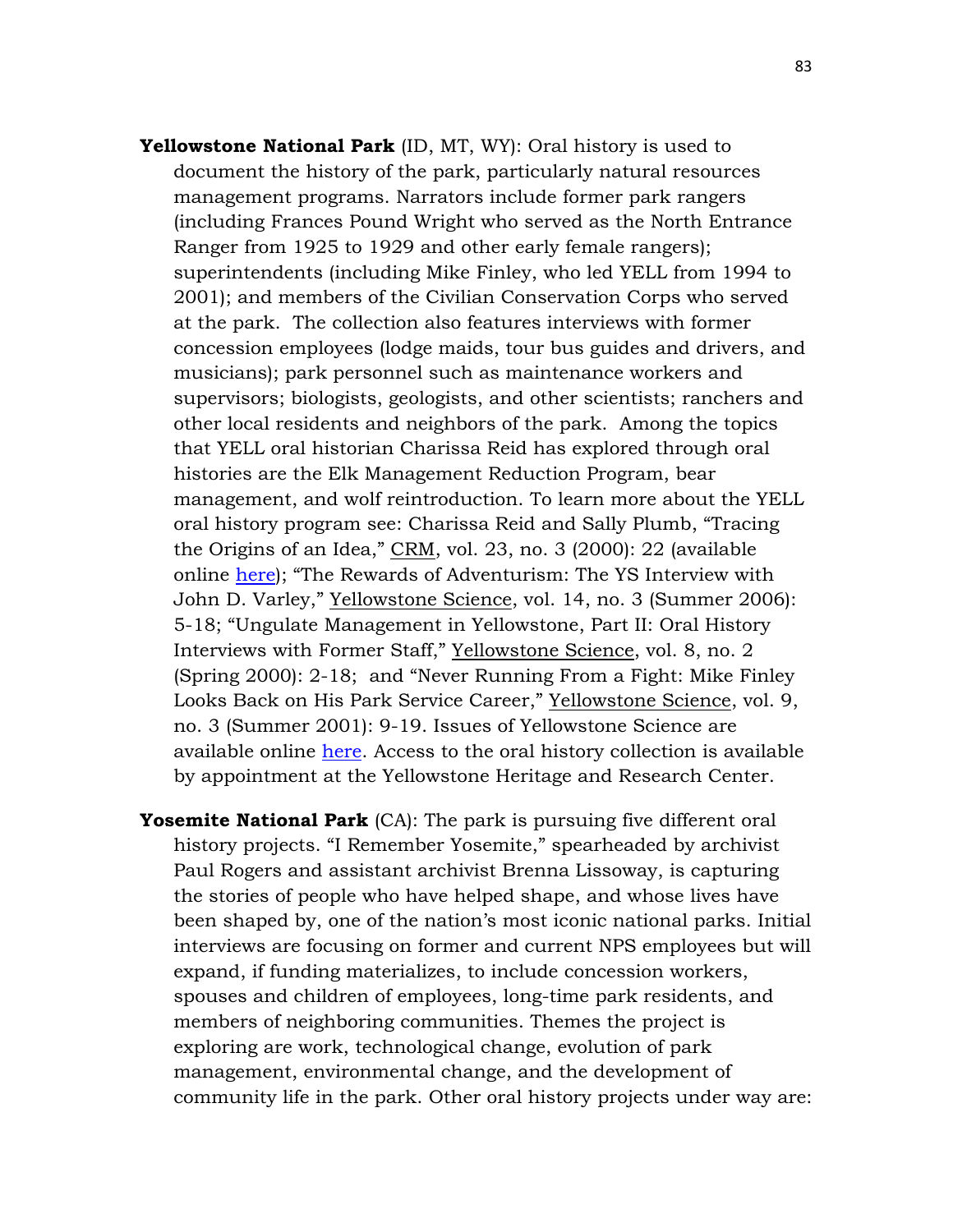"American Indian Land Use in the Tuolumne River Watershed, Yosemite National Park"; "Traditional Use Study, Southern Yosemite National Park"; "Henness Ridge Traditional Land Use Study"; and "Indian Cultural Center." For more information on these projects see [here](http://www.nps.gov/yose/historyculture/oral-history.htm) and [here.](http://www.nps.gov/yose/parknews/oralhistory08.htm) Interviews collected between 1955 and 1975 (often of poor recording quality) documented some aspects of park history and special events otherwise unavailable in other sources.

- **Yukon-Charley Rivers National Preserve & Gates of the Arctic National Park and Preserve** (AK): Like other Alaska parks and preserves, YUCH and GAAR have collaborated with the University of Alaska Fairbanks to record oral histories and to post them on the digital archive, Project Jukebox. The YUCH project, begun in 1991, includes interviews with a wide range of people who are related to the preserve. According to the website, "The narrators include men, women, trappers, miners, educators, historians, archeologists, biologists and government bureaucrats. Some had been associated with the upper Yukon for entire lifetimes while others were relative newcomers to the region." Subjects discussed include "Alaska Natives, trapping, mining, subsistence living, historical personalities who lived on the river, lifestyles, gender division of work in the Alaskan bush, transportation, dog teams, airplanes, and of course the Yukon River as a force that shaped society along its banks." For more on this project, go to the [Project Jukebox website.](http://jukebox.uaf.edu/YUCH/index.htm)
- **Zion National Park** (UT): The park's oral history collections document the early settlement in Zion Canyon, the history of the Civilian Conservation Corps, and the history of the park itself. In 1982 interviews were conducted with a number of local residents, many of whom were direct descendants of early Mormon pioneers and previous park employees. In 1989 oral interviews were conducted during the reunion of CCC enrollees who worked at Zion; they document work and life in the camps and the projects completed.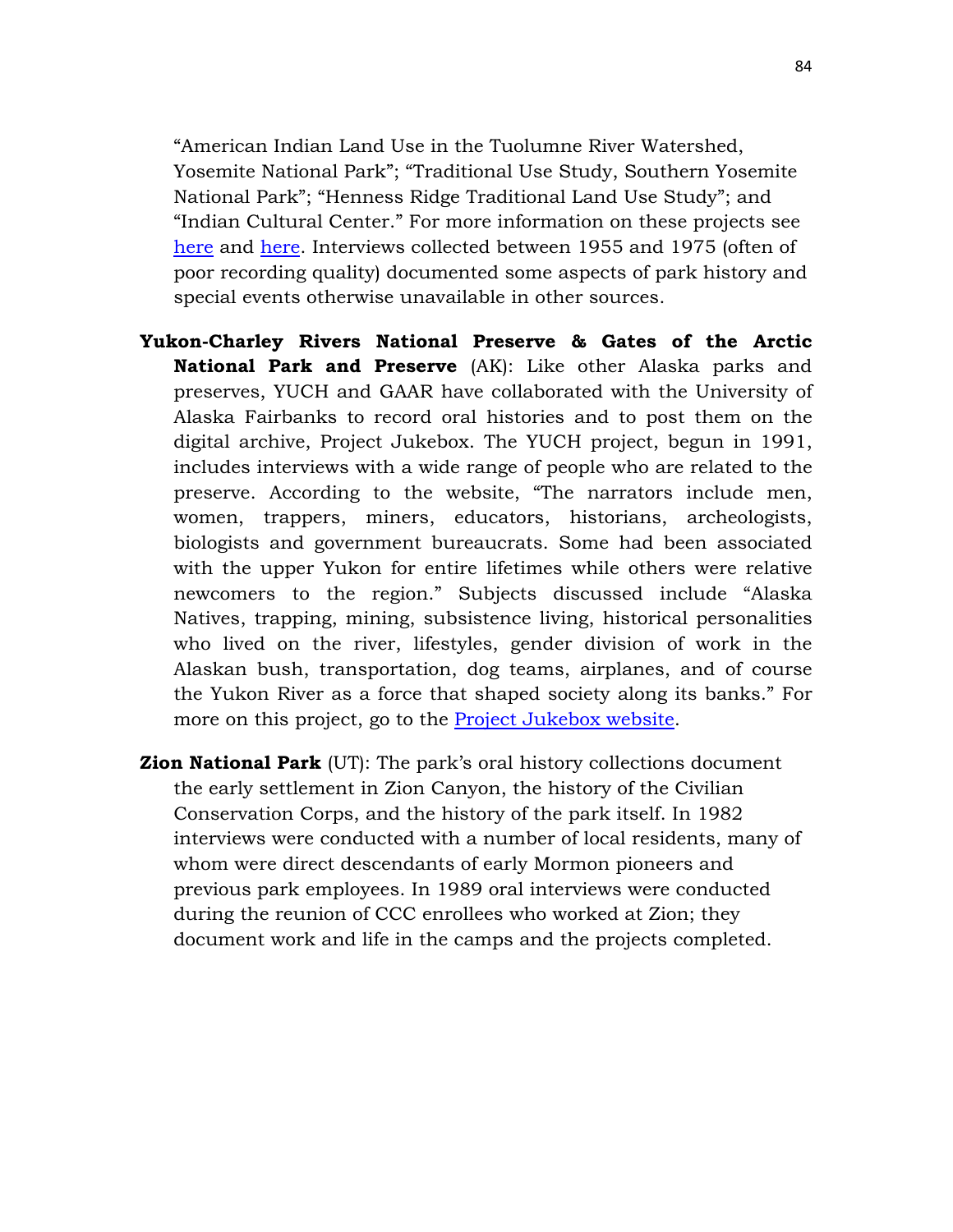#### **Oral History Publications**

- An Interview with Robert M. Utley on the History of Historic Preservation in the National Park Service—1947-1980, by Richard W. Sellars and Melody Webb. (Sante Fe: Southwest Cultural Resources Center, Professional Papers No. 16, 1988). Conducted September 24, 1985 – December 27, 1985, the series of interviews can be found [here.](http://www.nps.gov/parkhistory/online_books/utley/utley.htm)
- The art and politics of park planning and preservation, 1920-1979: George L. Collins. Conducted by Ann Lage in 1978 and 1979 (Berkeley: University of California, 1980); available at [University of](http://www.archive.org/details/artpoliticspark00collrich)  [California Internet Archive.](http://www.archive.org/details/artpoliticspark00collrich)
- Development of the naturalist program in the National Park Service: Harold C. Bryant and Newton B. Drury, conducted by Amelia R. Fry (Berkeley: University of California, General Library, Regional Cultural History Project, 1964); available at [University of California Internet](http://www.archive.org/details/developmentnat00bryarich)  [Archive.](http://www.archive.org/details/developmentnat00bryarich)
- Oral History Interview with George B. Hartzog, Jr., Director, National Park Service, 1964-1972. Conducted by Janet A. McDonnell; William C. Everhart, Consultant; Foreword by Robert M. Utley. (Washington: National Park Service, Department of the Interior, 2007). This edited narrative is based on interviews conducted on September 21, 2005; October 5, 2005; and November 3, 2005. Tapes and transcripts are housed in the Park History Program offices in Washington. Published interviews are also available [here.](http://www.nps.gov/parkhistory/online_books/director/hartzog.pdf)
- Oral History Interview with Robert G. Stanton, Director, National Park Service, 1997-2001. Conducted by Janet A. McDonnell. (Washington: National Park Service, Department of the Interior, 2007). This edited narrative is based on interviews conducted on April 2, 2004; June 4, 2004; and July 20, 2004. Tapes and transcripts are housed in the Park History Program offices in Washington. Published interviews are also available [here.](http://www.cr.nps.gov/history/online_books/director/stanton.pdf)
- Oral History Interview with Roger G. Kennedy, Director, National Park Service, 1993-1997. Conducted by Janet A. McDonnell (Washington: National Park Service, Department of the Interior, 2005). This edited narrative is based on interviews conducted on April 8, 2002; August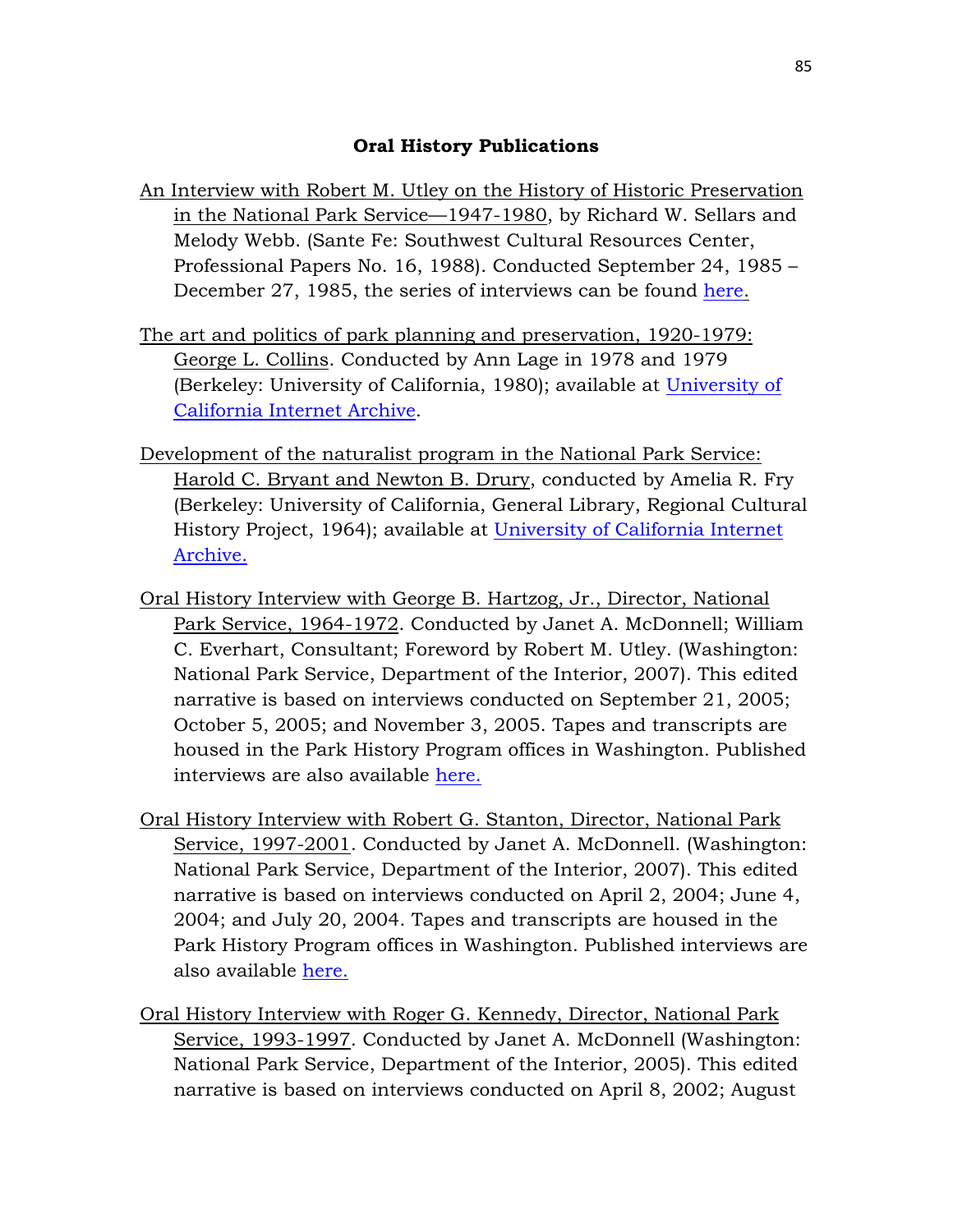13, 2002; and a telephone interview on June 4, 2003. Tapes and transcripts are housed in the Park History Program offices in Washington.

# **NPS Oral History on the Web**

### **LISTEN to the stories of American history**:

[Selma to Montgomery National Historic Trail](http://www.nps.gov/semo/learn/historyculture/stories.htm)

[Little Rock Central High School National Historic Site](http://www.nps.gov/chsc/historyculture/oral-history.htm)

[Yosemite National Park](http://www.nps.gov/yose/historyculture/oral-history.htm) 

# **READ oral history interviews**:

Alaska parks and preserves—Denali, Katmai, Lake Clark, Sitka, Wrangle-St. Elias, and Yukon-Charley Rivers--have collaborated with the digital branch of the oral history program at the University of Alaska Fairbanks to produce [Project Jukebox,](http://jukebox.uaf.edu/) where you can find interviews, photographs and other resources.

[An Interview with Robert M. Utley on the History of Historic Preservation](http://www.nps.gov/parkhistory/online_books/utley/utley.htm)  [in the National Park Service, 1947-1980.](http://www.nps.gov/parkhistory/online_books/utley/utley.htm) 

[Canyonlands National Park](http://www.nps.gov/cany/historyculture/bateswilson.htm)

[Gateway National Recreation Area](http://www.nps.gov/gate/historyculture/sandyhookpeople.htm)

[Golden Spike National Historic Site](http://www.nps.gov/archive/gosp/research/pappy_clay.html#top)

[Harry S Truman National Historic Site](http://www.nps.gov/hstr/historyculture/oral-history-project.htm)

[Kaloko-Honokohau National Historical Park](http://www.nps.gov/kaho/learn/historyculture/stories.htm) 

[Lowell National Historic Park](http://library.uml.edu/clh/OH/OrHist.htm)